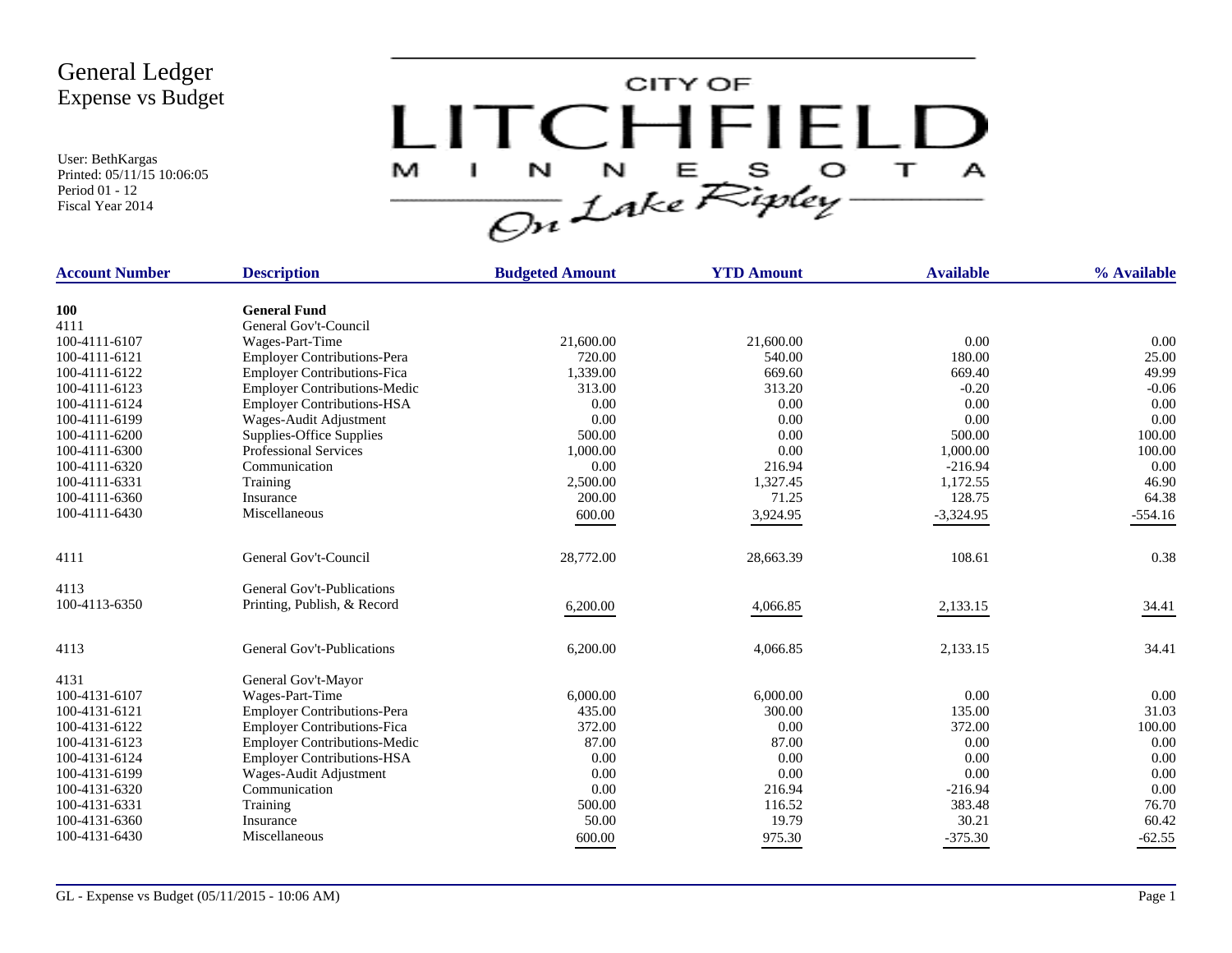| <b>Account Number</b> | <b>Description</b>                  | <b>Budgeted Amount</b> | <b>YTD Amount</b> | <b>Available</b> | % Available |
|-----------------------|-------------------------------------|------------------------|-------------------|------------------|-------------|
| 4131                  | General Gov't-Mayor                 | 8,044.00               | 7,715.55          | 328.45           | 4.08        |
| 4132                  | General Gov't-City Admin.           |                        |                   |                  |             |
| 100-4132-6101         | Wages-Full-Time-Supervisor          | 99,833.00              | 64,243.32         | 35,589.68        | 35.65       |
| 100-4132-6102         | Wages-Full-Time-Regular             | 80,822.00              | 81,133.32         | $-311.32$        | $-0.39$     |
| 100-4132-6106         | Wages-Full-Time-Overtime            | 0.00                   | 0.00              | 0.00             | 0.00        |
| 100-4132-6112         | Other Pay-Sick Leave Pay            | 1,865.00               | 1,865.14          | $-0.14$          | $-0.01$     |
| 100-4132-6115         | <b>Holiday Payout</b>               | 0.00                   | 0.00              | 0.00             | 0.00        |
| 100-4132-6121         | <b>Employer Contributions-Pera</b>  | 13,097.00              | 10,479.59         | 2,617.41         | 19.98       |
| 100-4132-6122         | <b>Employer Contributions-Fica</b>  | 11,316.00              | 8,471.51          | 2,844.49         | 25.14       |
| 100-4132-6123         | <b>Employer Contributions-Medic</b> | 2,647.00               | 1,981.20          | 665.80           | 25.15       |
| 100-4132-6124         | <b>Employer Contributions-HSA</b>   | 4,435.00               | 4,358.52          | 76.48            | 1.72        |
| 100-4132-6125         | Employer Contributions-Indv.        | 0.00                   | 0.00              | 0.00             | 0.00        |
| 100-4132-6131         | Employer Paid Ins.-Health           | 28,091.00              | 22,360.99         | 5,730.01         | 20.40       |
| 100-4132-6132         | Employer Paid Ins.-Dental           | 3,060.00               | 2,550.02          | 509.98           | 16.67       |
| 100-4132-6133         | Employer Paid Ins.-Life             | 252.00                 | 209.96            | 42.04            | 16.68       |
| 100-4132-6134         | <b>Employer Paid Ins-Disability</b> | 903.00                 | 730.43            | 172.57           | 19.11       |
| 100-4132-6148         | Cafeteria Plan Service Chgs.        | 108.00                 | 106.07            | 1.93             | 1.79        |
| 100-4132-6199         | Wages-Audit Adjustment              | 0.00                   | 0.00              | 0.00             | 0.00        |
| 100-4132-6220         | Supplies-RepairMaintenance          | 300.00                 | 98.17             | 201.83           | 67.28       |
| 100-4132-6320         | Communication                       | 0.00                   | 433.88            | $-433.88$        | 0.00        |
| 100-4132-6331         | Training                            | 1,600.00               | 189.00            | 1,411.00         | 88.19       |
| 100-4132-6360         | Insurance                           | 1,200.00               | 1,211.61          | $-11.61$         | $-0.97$     |
| 100-4132-6430         | Miscellaneous                       | 275.00                 | 2,788.31          | $-2,513.31$      | -913.93     |
| 100-4132-6433         | Misc.-Dues & Subscriptions          | 500.00                 | $0.00\,$          | 500.00           | 100.00      |
|                       |                                     |                        |                   |                  |             |
| 4132                  | General Gov't-City Admin.           | 250,304.00             | 203,211.04        | 47,092.96        | 18.81       |
| 4133                  | General Gov't-Commissions           |                        |                   |                  |             |
| 100-4133-6360         | Insurance                           | 30.00                  | 0.00              | 30.00            | 100.00      |
| 100-4133-6430         | Miscellaneous                       | 1,000.00               | 0.00              | 1,000.00         | 100.00      |
| 100-4133-6432         | Misc.-Elected Or Appointed          | 4,000.00               | 2,450.00          | 1,550.00         | 38.75       |
|                       |                                     |                        |                   |                  |             |
| 4133                  | General Gov't-Commissions           | 5,030.00               | 2,450.00          | 2,580.00         | 51.29       |
| 4141                  | General Gov't-Elections             |                        |                   |                  |             |
| 100-4141-6106         | Wages-Full-Time-Overtime            | 0.00                   | 0.00              | 0.00             | 0.00        |
| 100-4141-6107         | Wages-Part-Time                     | 0.00                   | 0.00              | 0.00             | 0.00        |
| 100-4141-6121         | <b>Employer Contributions-Pera</b>  | 0.00                   | 0.00              | 0.00             | 0.00        |
| 100-4141-6122         | <b>Employer Contributions-Fica</b>  | 0.00                   | 0.00              | $0.00\,$         | 0.00        |
| 100-4141-6123         | <b>Employer Contributions-Medic</b> | 0.00                   | 0.00              | 0.00             | 0.00        |
| 100-4141-6199         | Wages-Audit Adjustment              | 0.00                   | 0.00              | 0.00             | 0.00        |
| 100-4141-6200         | Supplies-Office Supplies            | 0.00                   | 0.00              | 0.00             | 0.00        |
| 100-4141-6210         | <b>Supplies-Operating Supplies</b>  | 100.00                 | 0.00              | 100.00           | 100.00      |
| 100-4141-6220         | Supplies-RepairMaintenance          | 2,000.00               | 1,898.25          | 101.75           | 5.09        |
| 100-4141-6350         | Printing, Publish, & Record         | 500.00                 | 101.15            | 398.85           | 79.77       |
| 100-4141-6360         | Insurance                           | 0.00                   | 0.00              | 0.00             | 0.00        |
|                       |                                     |                        |                   |                  |             |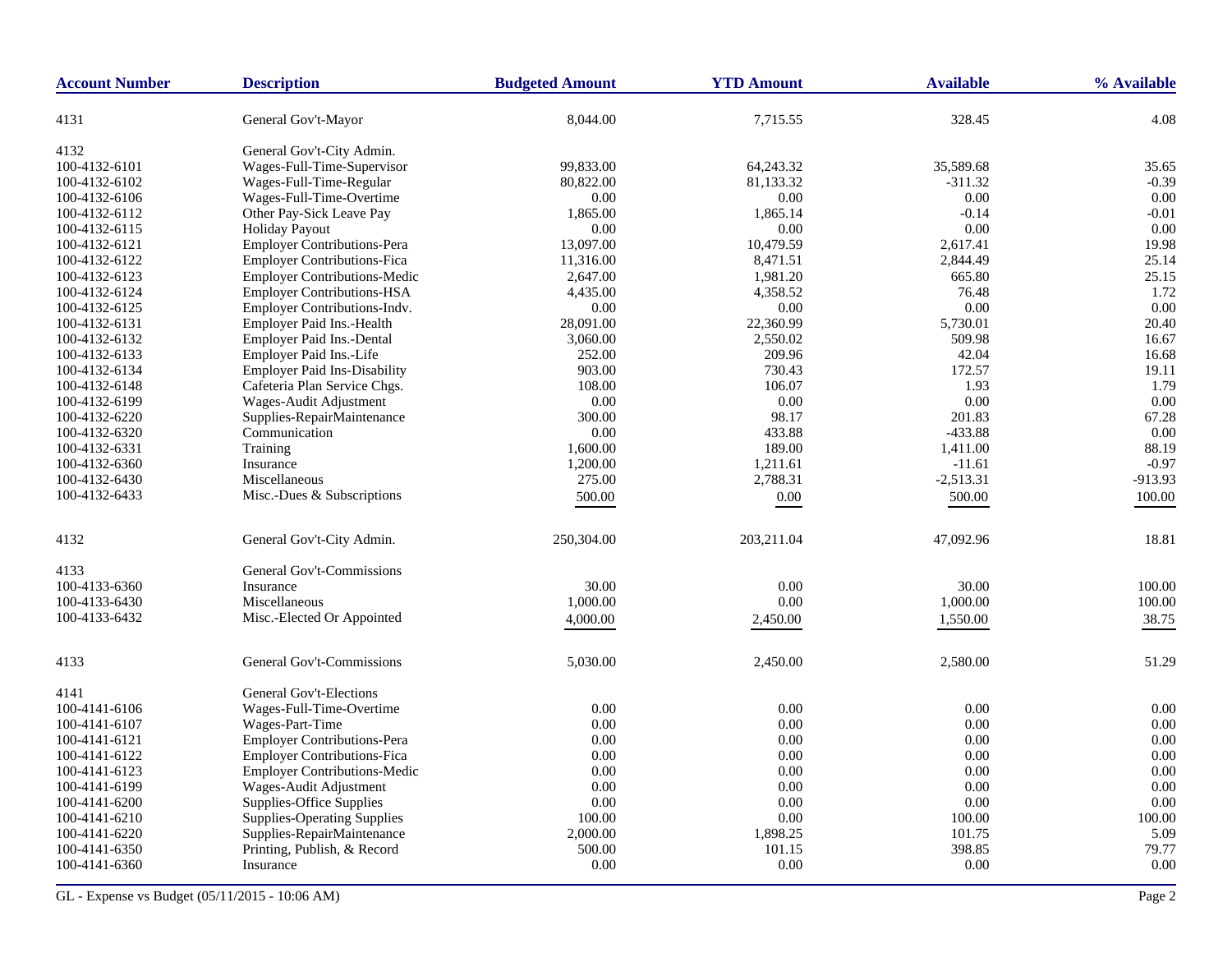| <b>Account Number</b> | <b>Description</b>                  | <b>Budgeted Amount</b> | <b>YTD Amount</b> | <b>Available</b> | % Available |
|-----------------------|-------------------------------------|------------------------|-------------------|------------------|-------------|
| 100-4141-6430         | Miscellaneous                       | 11,000.00              | 18,258.50         | $-7,258.50$      | -65.99      |
| 4141                  | <b>General Gov't-Elections</b>      | 13,600.00              | 20,257.90         | $-6,657.90$      | -48.96      |
| 4143                  | General Gov't-Clerk-Treas.          |                        |                   |                  |             |
| 100-4143-6101         | Wages-Full-Time-Supervisor          | 0.00                   | 0.00              | 0.00             | 0.00        |
| 100-4143-6102         | Wages-Full-Time-Regular             | 43,322.00              | 43,488.57         | $-166.57$        | $-0.38$     |
| 100-4143-6106         | Wages-Full-Time-Overtime            | 500.00                 | 0.00              | 500.00           | 100.00      |
| 100-4143-6107         | Wages-Part-Time                     | 16,000.00              | 13,509.00         | 2,491.00         | 15.57       |
| 100-4143-6108         | Wages-Part-Time-Overtime            | 0.00                   | 0.00              | 0.00             | 0.00        |
| 100-4143-6111         | Other Pay-Severance Pay             | 0.00                   | 0.00              | 0.00             | 0.00        |
| 100-4143-6112         | Other Pay-Sick Leave Pay            | 0.00                   | 0.00              | 0.00             | 0.00        |
| 100-4143-6115         | <b>Holiday Payout</b>               | 0.00                   | 0.00              | 0.00             | 0.00        |
| 100-4143-6121         | Employer Contributions-Pera         | 3,141.00               | 4,074.80          | -933.80          | $-29.73$    |
| 100-4143-6122         | <b>Employer Contributions-Fica</b>  | 2,686.00               | 2,982.38          | $-296.38$        | $-11.03$    |
| 100-4143-6123         | Employer Contributions-Medic        | 628.00                 | 697.60            | $-69.60$         | $-11.08$    |
| 100-4143-6124         | <b>Employer Contributions-HSA</b>   | 0.00                   | 0.00              | 0.00             | 0.00        |
| 100-4143-6131         | Employer Paid Ins.-Health           | 16,263.00              | 15,980.84         | 282.16           | 1.73        |
| 100-4143-6132         | Employer Paid Ins.-Dental           | 1,530.00               | 1,530.00          | 0.00             | 0.00        |
| 100-4143-6133         | Employer Paid Ins.-Life             | 126.00                 | 126.00            | 0.00             | 0.00        |
| 100-4143-6134         | <b>Employer Paid Ins-Disability</b> | 217.00                 | 216.60            | 0.40             | 0.18        |
| 100-4143-6148         | Cafeteria Plan Service Chgs.        | 200.00                 | 93.91             | 106.09           | 53.05       |
| 100-4143-6199         | Wages-Audit Adjustment              | 0.00                   | 405.12            | $-405.12$        | 0.00        |
| 100-4143-6200         | Supplies-Office Supplies            | 0.00                   | 0.00              | 0.00             | 0.00        |
| 100-4143-6220         | Supplies-RepairMaintenance          | 0.00                   | 0.00              | 0.00             | 0.00        |
| 100-4143-6240         | Small Tools & Minor Equip.          | 0.00                   | 0.00              | 0.00             | 0.00        |
| 100-4143-6307         | Professional Services               | 0.00                   | 0.00              | 0.00             | 0.00        |
| 100-4143-6331         | Training                            | 600.00                 | 30.00             | 570.00           | 95.00       |
| 100-4143-6360         | Insurance                           | 1,000.00               | 346.57            | 653.43           | 65.34       |
| 100-4143-6430         | Miscellaneous                       | 15,500.00              | 7,698.87          | 7,801.13         | 50.33       |
| 100-4143-6433         | Misc.-Dues & Subscriptions          | 300.00                 | $0.00\,$          | 300.00           | 100.00      |
| 100-4143-6455         | Misc.-New Employee Costs            | 0.00                   | 0.00              | 0.00             | 0.00        |
| 4143                  | General Gov't-Clerk-Treas.          | 102,013.00             | 91,180.26         | 10,832.74        | 10.62       |
| 4155                  | General Gov't-Assessing             |                        |                   |                  |             |
| 100-4155-6101         | Wages-Full-Time-Supervisor          | 0.00                   | 0.00              | 0.00             | 0.00        |
| 100-4155-6102         | Wages-Full-Time-Regular             | 0.00                   | 0.00              | 0.00             | 0.00        |
| 100-4155-6106         | Wages-Full-Time-Overtime            | 0.00                   | 0.00              | 0.00             | 0.00        |
| 100-4155-6107         | Wages-Part-Time                     | 0.00                   | 0.00              | 0.00             | 0.00        |
| 100-4155-6108         | Wages-Part-Time-Overtime            | 0.00                   | 0.00              | 0.00             | 0.00        |
| 100-4155-6112         | Other Pay-Sick Leave Pay            | 0.00                   | 0.00              | 0.00             | 0.00        |
| 100-4155-6114         | Auto Allowance                      | 0.00                   | 0.00              | 0.00             | 0.00        |
| 100-4155-6121         | <b>Employer Contributions-Pera</b>  | 0.00                   | 0.00              | 0.00             | 0.00        |
| 100-4155-6122         | <b>Employer Contributions-Fica</b>  | 0.00                   | 0.00              | 0.00             | 0.00        |
| 100-4155-6123         | <b>Employer Contributions-Medic</b> | 0.00                   | 0.00              | 0.00             | 0.00        |
| 100-4155-6124         | <b>Employer Contributions-HSA</b>   | 0.00                   | 0.00              | 0.00             | 0.00        |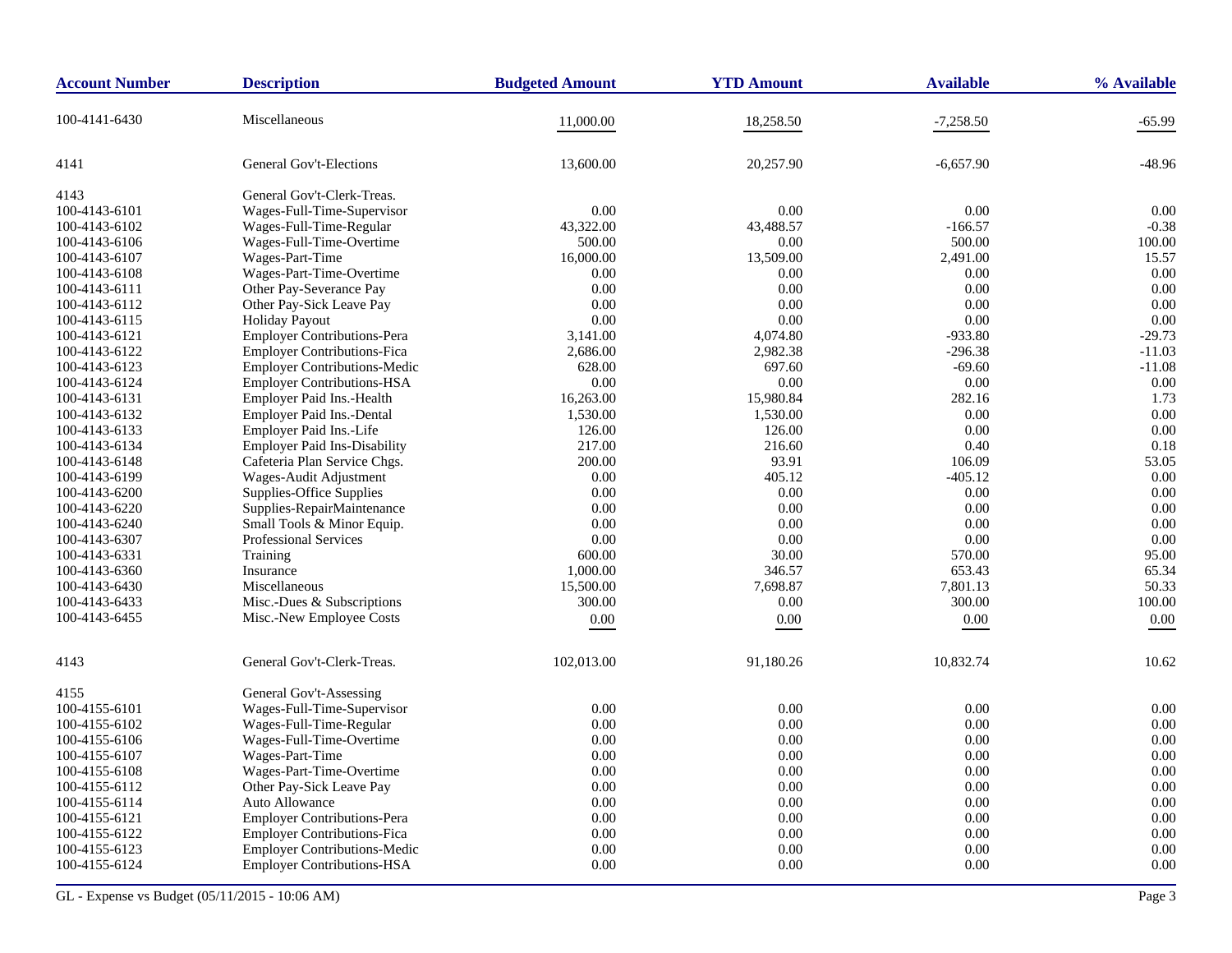| <b>Account Number</b>          | <b>Description</b>                                                   | <b>Budgeted Amount</b> | <b>YTD Amount</b> | <b>Available</b> | % Available  |
|--------------------------------|----------------------------------------------------------------------|------------------------|-------------------|------------------|--------------|
|                                |                                                                      |                        |                   |                  |              |
| 100-4155-6131<br>100-4155-6132 | <b>Employer Paid Ins.-Health</b><br><b>Employer Paid Ins.-Dental</b> | 0.00<br>0.00           | 0.00<br>0.00      | 0.00<br>0.00     | 0.00<br>0.00 |
| 100-4155-6133                  | Employer Paid Ins.-Life                                              | 0.00                   | 0.00              | 0.00             | 0.00         |
|                                |                                                                      |                        | 0.00              | 0.00             | 0.00         |
| 100-4155-6134                  | <b>Employer Paid Ins-Disability</b>                                  | 0.00                   |                   |                  |              |
| 100-4155-6148                  | Cafeteria Plan Service Chgs.                                         | 0.00                   | 0.00              | 0.00<br>0.00     | 0.00         |
| 100-4155-6199                  | Wages-Audit Adjustment                                               | 0.00                   | 0.00<br>0.00      | 0.00             | 0.00<br>0.00 |
| 100-4155-6200                  | Supplies-Office Supplies                                             | 0.00                   |                   |                  | 0.00         |
| 100-4155-6220                  | Supplies-RepairMaintenance                                           | 0.00                   | 0.00              | 0.00<br>0.00     |              |
| 100-4155-6240                  | Small Tools & Minor Equip.                                           | 0.00                   | 0.00              |                  | 0.00         |
| 100-4155-6300                  | Professional Services                                                | 40,000.00              | 39,512.52         | 487.48           | 1.22         |
| 100-4155-6331                  | Training                                                             | 0.00                   | 0.00              | 0.00             | 0.00         |
| 100-4155-6360                  | Insurance                                                            | 0.00                   | 0.00              | 0.00             | 0.00         |
| 100-4155-6400                  | <b>Repairs And Maintenance</b>                                       | 0.00                   | 0.00              | 0.00             | 0.00         |
| 100-4155-6404                  | Repairs & Maint.-Mach.Equip                                          | 0.00                   | 0.00              | 0.00             | 0.00         |
| 100-4155-6430                  | Miscellaneous                                                        | 0.00                   | 0.00              | 0.00             | 0.00         |
| 100-4155-6462                  | Misc.-Severance Pay                                                  | $0.00\,$               | 0.00              | 0.00             | 0.00         |
| 4155                           | General Gov't-Assessing                                              | 40,000.00              | 39,512.52         | 487.48           | 1.22         |
| 4157                           | General Gov't-Purchasing                                             |                        |                   |                  |              |
| 100-4157-6200                  | Supplies-Office Supplies                                             | 7,500.00               | 4.928.09          | 2.571.91         | 34.29        |
| 100-4157-6210                  | <b>Supplies-Operating Supplies</b>                                   | 2,500.00               | 1,283.51          | 1,216.49         | 48.66        |
| 100-4157-6212                  | Supplies-Operating-Fuel                                              | 0.00                   | 0.00              | 0.00             | 0.00         |
| 100-4157-6220                  | Supplies-RepairMaintenance                                           | 500.00                 | 2,303.52          | $-1,803.52$      | $-360.70$    |
| 100-4157-6228                  | Supplies-R & M-Vehicle                                               | 0.00                   | 0.00              | 0.00             | 0.00         |
| 100-4157-6240                  | Small Tools & Minor Equip.                                           | 0.00                   | 0.00              | 0.00             | 0.00         |
| 100-4157-6300                  | <b>Professional Services</b>                                         | 0.00                   | 0.00              | 0.00             | 0.00         |
| 100-4157-6322                  | Communication - Postage                                              | 12,000.00              | 8,103.74          | 3,896.26         | 32.47        |
| 100-4157-6360                  | Insurance                                                            | 400.00                 | 0.00              | 400.00           | 100.00       |
| 100-4157-6400                  | Repairs And Maintenance                                              | 5,500.00               | 6,964.66          | $-1,464.66$      | $-26.63$     |
| 100-4157-6404                  | Repairs & Maint.-Mach.Equip                                          | 5,000.00               | 3,291.49          | 1,708.51         | 34.17        |
| 100-4157-6406                  | Repairs & Maint.-Communicate                                         | 0.00                   | 0.00              | 0.00             | 0.00         |
| 100-4157-6413                  | Rentals - Office Equipment                                           | 6,400.00               | 4,134.30          | 2,265.70         | 35.40        |
| 100-4157-6417                  | Rentals - Revolving - 2008                                           | 0.00                   | 0.00              | 0.00             | 0.00         |
| 100-4157-6418                  | Rentals - Revolving - 2007                                           | 0.00                   | 0.00              | 0.00             | 0.00         |
| 100-4157-6419                  | Rentals - Revolving - 2011                                           | 0.00                   | 0.00              | 0.00             | 0.00         |
| 100-4157-6420                  | Rentals - Revolving - 2012                                           | 1,680.00               | 1,680.00          | 0.00             | 0.00         |
| 100-4157-6421                  | Rentals-Revolving-2003                                               | 0.00                   | 0.00              | 0.00             | 0.00         |
| 100-4157-6422                  | Rentals - Revolving - 2014                                           | 0.00                   | 0.00              | 0.00             | 0.00         |
| 100-4157-6423                  | Rentals-Revolving-2001                                               | 0.00                   | 0.00              | 0.00             | 0.00         |
| 100-4157-6424                  | Rentals-Revolving-2002                                               | 0.00                   | 0.00              | 0.00             | 0.00         |
| 100-4157-6425                  | Rentals-Revolving-2006                                               | 0.00                   | 0.00              | 0.00             | 0.00         |
| 100-4157-6427                  | Rentals-Revolving-2005                                               | 0.00                   | 0.00              | 0.00             | 0.00         |
| 100-4157-6428                  | Rentals - Revolving - 2009                                           | 0.00                   | 0.00              | 0.00             | 0.00         |
| 100-4157-6429                  | Rentals - Revolving - 2010                                           | 0.00                   | 0.00              | 0.00             | 0.00         |
| 100-4157-6430                  | Miscellaneous                                                        | 100.00                 | 0.00              | 100.00           | 100.00       |
|                                |                                                                      |                        |                   |                  |              |
| 100-4157-6433                  | Misc.-Dues & Subscriptions                                           | 1,000.00               | 0.00              | 1,000.00         | 100.00       |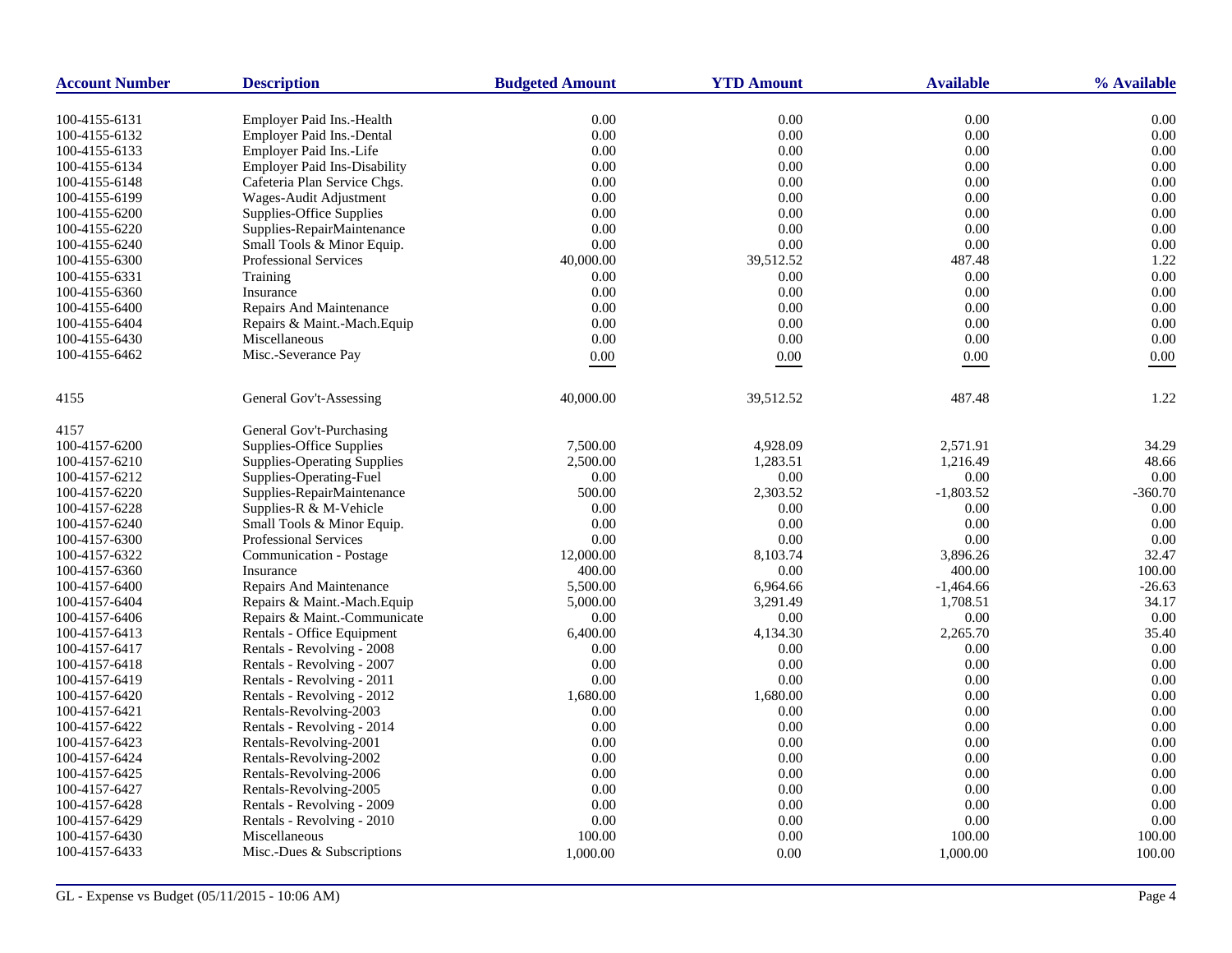| <b>Account Number</b> | <b>Description</b>           | <b>Budgeted Amount</b> | <b>YTD Amount</b> | <b>Available</b> | % Available |
|-----------------------|------------------------------|------------------------|-------------------|------------------|-------------|
|                       |                              |                        |                   |                  |             |
| 4157                  | General Gov't-Purchasing     | 42,580.00              | 32,689.31         | 9,890.69         | 23.23       |
| 4158                  | General Gov't-Ind. Auditing  |                        |                   |                  |             |
| 100-4158-6300         | <b>Professional Services</b> | 0.00                   | 0.00              | 0.00             | 0.00        |
| 100-4158-6301         | Professional-Auditing        | 25,000.00              | 20,875.00         | 4,125.00         | 16.50       |
| 100-4158-6314         | Professional-Budgeting       | 0.00                   | 0.00              | 0.00             | 0.00        |
| 100-4158-6360         | Insurance                    | 20.00                  | 0.00              | 20.00            | 100.00      |
| 4158                  | General Gov't-Ind. Auditing  | 25,020.00              | 20,875.00         | 4,145.00         | 16.57       |
| 4159                  | <b>Technology Services</b>   |                        |                   |                  |             |
| 100-4159-6220         | Supplies-RepairMaintenance   | 11,000.00              | 11.510.73         | $-510.73$        | $-4.64$     |
| 100-4159-6300         | <b>Professional Services</b> | 25,000.00              | 52,091.97         | $-27,091.97$     | $-108.37$   |
| 100-4159-6417         | Rentals - Revolving - 2008   | 0.00                   | 0.00              | 0.00             | $0.00\,$    |
| 100-4159-6419         | Rentals - Revolving - 2011   | 0.00                   | 0.00              | 0.00             | 0.00        |
| 100-4159-6420         | Rentals - Revolving - 2012   | 3,525.00               | 3,525.00          | 0.00             | 0.00        |
| 100-4159-6422         | Rentals - Revolving - 2014   | 0.00                   | 0.00              | 0.00             | 0.00        |
| 100-4159-6530         | C.O.-Other Imp.              | $0.00\,$               | $0.00\,$          | $0.00\,$         | $0.00\,$    |
| 4159                  | <b>Technology Services</b>   | 39,525.00              | 67,127.70         | $-27,602.70$     | $-69.84$    |
| 4161                  | General Gov't-City Attorney  |                        |                   |                  |             |
| 100-4161-6304         | Professional-Legal-Civil     | 12,000.00              | 3,125.05          | 8,874.95         | 73.96       |
| 100-4161-6308         | Professional-Legal-Criminal  | 100,000.00             | 71,619.25         | 28,380.75        | 28.38       |
| 100-4161-6319         | Professional-Retainer Fee    | 9,600.00               | 9,600.00          | 0.00             | 0.00        |
| 100-4161-6360         | Insurance                    | 125.00                 | 0.00              | 125.00           | 100.00      |
| 100-4161-6430         | Miscellaneous                | 1,000.00               | 0.00              | 1,000.00         | 100.00      |
| 4161                  | General Gov't-City Attorney  | 122,725.00             | 84,344.30         | 38,380.70        | 31.27       |
|                       |                              |                        |                   |                  |             |
| 4162                  | General Gov't-Other Legal    |                        |                   |                  |             |
| 100-4162-6304         | Professional-Legal-Civil     | 0.00                   | 0.00              | 0.00             | 0.00        |
| 100-4162-6308         | Professional-Legal-Criminal  | 0.00                   | 0.00              | 0.00             | 0.00        |
| 100-4162-6430         | Misc.-Ordinance Codification | 0.00                   | 0.00              | 0.00             | 0.00        |
| 4162                  | General Gov't-Other Legal    | 0.00                   | 0.00              | 0.00             | 0.00        |
| 4191                  | General Gov't-Plan. & Zoning |                        |                   |                  |             |
| 100-4191-6220         | Supplies-RepairMaintenance   | 200.00                 | 0.00              | 200.00           | 100.00      |
| 100-4191-6300         | Professional Services        | 0.00                   | 0.00              | 0.00             | 0.00        |
| 100-4191-6331         | Training                     | 0.00                   | 0.00              | 0.00             | 0.00        |
| 100-4191-6430         | Miscellaneous                | 0.00                   | 0.00              | 0.00             | 0.00        |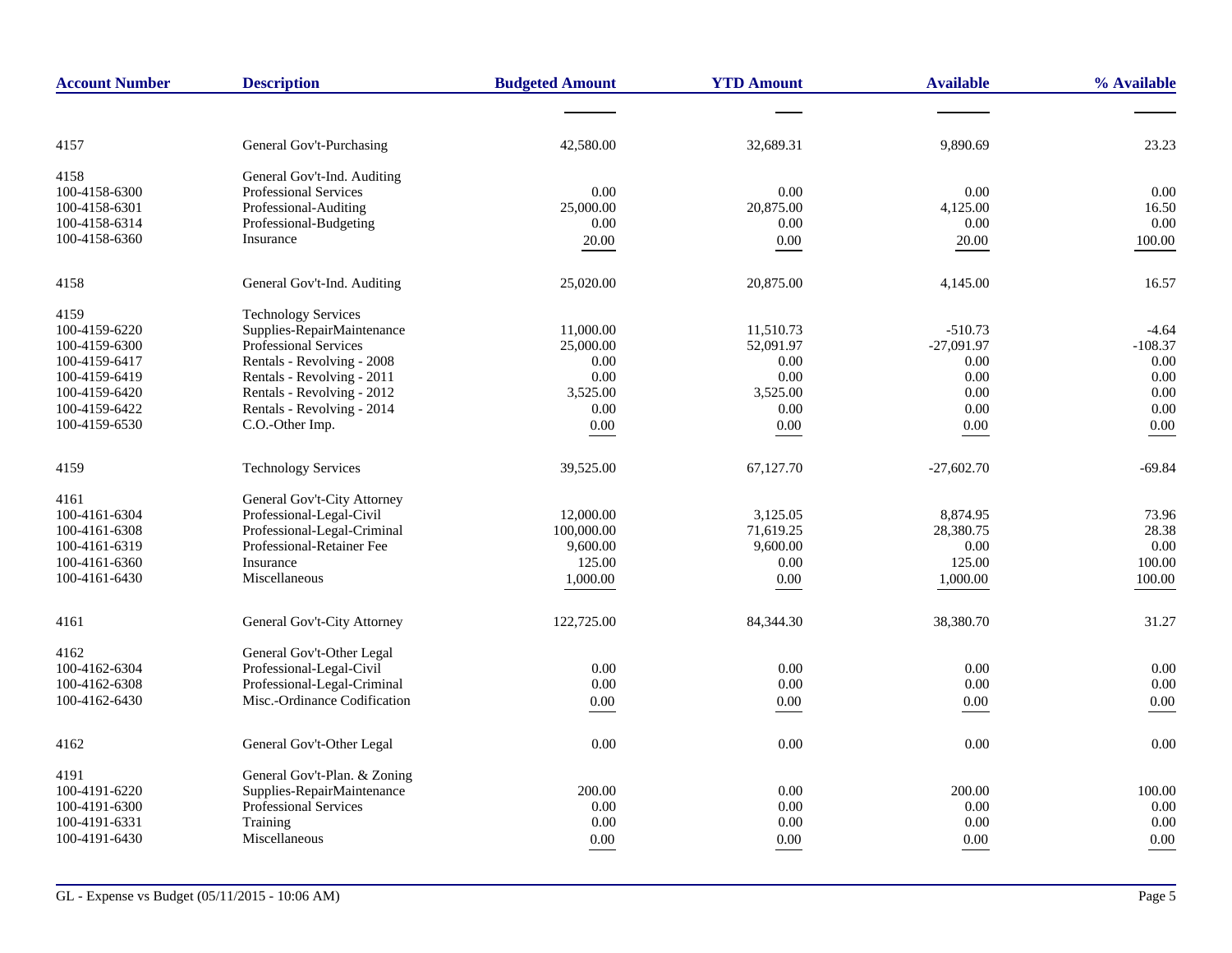| <b>Account Number</b> | <b>Description</b>                  | <b>Budgeted Amount</b> | <b>YTD Amount</b> | <b>Available</b> | % Available |
|-----------------------|-------------------------------------|------------------------|-------------------|------------------|-------------|
| 4191                  | General Gov't-Plan. & Zoning        | 200.00                 | 0.00              | 200.00           | 100.00      |
| 4194                  | General Gov't-City Hall             |                        |                   |                  |             |
| 100-4194-6210         | <b>Supplies-Operating Supplies</b>  | 500.00                 | 0.00              | 500.00           | 100.00      |
| 100-4194-6223         | Supplies-RepairMaintenance          | 2,000.00               | 954.50            | 1,045.50         | 52.28       |
| 100-4194-6240         | Small Tools & Minor Equip.          | 100.00                 | 3,077.65          | $-2,977.65$      | $-2,977.65$ |
| 100-4194-6307         | <b>Professional Services</b>        | 500.00                 | 0.00              | 500.00           | 100.00      |
| 100-4194-6321         | Communication - Telephone           | 8,500.00               | 7,850.31          | 649.69           | 7.64        |
| 100-4194-6360         | Insurance                           | 3,500.00               | 1,323.50          | 2,176.50         | 62.19       |
| 100-4194-6380         | <b>Utility Services</b>             | 16,000.00              | 13,691.05         | 2,308.95         | 14.43       |
| 100-4194-6401         | Repairs & Maint.-Bldgs              | 3,000.00               | 3,275.69          | $-275.69$        | $-9.19$     |
| 100-4194-6407         | Repairs & Maint.-Contractual        | 6,300.00               | 0.00              | 6,300.00         | 100.00      |
| 100-4194-6410         | Rental                              | 0.00                   | 0.00              | 0.00             | 0.00        |
| 100-4194-6430         | Miscellaneous                       | 100.00                 | 0.00              | 100.00           | 100.00      |
| 100-4194-6530         | C.O.-Other Imp.                     | 100.00                 | $0.00\,$          | 100.00           | 100.00      |
|                       |                                     |                        |                   |                  |             |
| 4194                  | General Gov't-City Hall             | 40,600.00              | 30,172.70         | 10,427.30        | 25.68       |
| 4195                  | General Gov't-Chamber Bldg.         |                        |                   |                  |             |
| 100-4195-6360         | Insurance                           | 30.00                  | 0.00              | 30.00            | 100.00      |
| 100-4195-6401         | Repairs & Maint.-Bldgs              | $0.00\,$               | $0.00\,$          | $0.00\,$         | $0.00\,$    |
| 4195                  | General Gov't-Chamber Bldg.         | 30.00                  | 0.00              | 30.00            | 100.00      |
| 4210                  | <b>Public Safety-Police</b>         |                        |                   |                  |             |
| 100-4210-6101         | Wages-Full-Time-Supervisor          | 74,459.00              | 74,745.67         | $-286.67$        | $-0.39$     |
| 100-4210-6102         | Wages-Full Time-Regular             | 43,322.00              | 43,488.54         | $-166.54$        | $-0.38$     |
| 100-4210-6103         | Wages-Full-Time-Maintenance         | 0.00                   | 0.00              | 0.00             | 0.00        |
| 100-4210-6104         | Wages-Full Time-Sergeants           | 63,629.00              | 64,152.37         | $-523.37$        | $-0.82$     |
| 100-4210-6105         | Wages-Full Time-Officers            | 407,495.00             | 408,951.49        | $-1,456.49$      | $-0.36$     |
| 100-4210-6106         | Wages-Full Time-Overtime            | 40,000.00              | 43,934.70         | $-3,934.70$      | $-9.84$     |
| 100-4210-6107         | Wages-Part-Time                     | 2,000.00               | 0.00              | 2,000.00         | 100.00      |
| 100-4210-6108         | Wages-Part-Time-Overtime            | 0.00                   | 0.00              | 0.00             | 0.00        |
| 100-4210-6110         | Overtime-Community Service          | 0.00                   | 0.00              | 0.00             | 0.00        |
| 100-4210-6111         | Other Pay-Severance Pay             | 0.00                   | 0.00              | 0.00             | 0.00        |
| 100-4210-6112         | Other Pay-Sick Leave Pay            | 5,989.00               | 4,659.90          | 1,329.10         | 22.19       |
| 100-4210-6113         | Other Pay-Continuous Train          | 0.00                   | 0.00              | 0.00             | 0.00        |
| 100-4210-6115         | <b>Holiday Pay</b>                  | 21,744.00              | 21,744.25         | $-0.25$          | 0.00        |
| 100-4210-6116         | Pager Allowance                     | 4,200.00               | 4,200.00          | 0.00             | 0.00        |
| 100-4210-6121         | <b>Employer Contributions-Pera</b>  | 90,584.00              | 99,000.43         | $-8,416.43$      | $-9.29$     |
| 100-4210-6122         | <b>Employer Contributions-Fica</b>  | 2,686.00               | 2,460.42          | 225.58           | 8.40        |
| 100-4210-6123         | <b>Employer Contributions-Medic</b> | 8,687.00               | 9,097.83          | $-410.83$        | $-4.73$     |
| 100-4210-6124         | <b>Employer Contributions-HSA</b>   | 14,783.00              | 14,527.68         | 255.32           | 1.73        |
| 100-4210-6131         | Employer Paid Ins.-Health           | 128,555.00             | 126,580.68        | 1,974.32         | 1.54        |
| 100-4210-6132         | Employer Paid Ins.-Dental           | 13,258.00              | 13,257.60         | 0.40             | 0.00        |
| 100-4210-6133         | Employer Paid Ins.-Life             | 1,260.00               | 1,260.00          | 0.00             | 0.00        |
| 100-4210-6134         | <b>Employer Paid Ins-Disability</b> | 2,945.00               | 2,944.92          | 0.08             | 0.00        |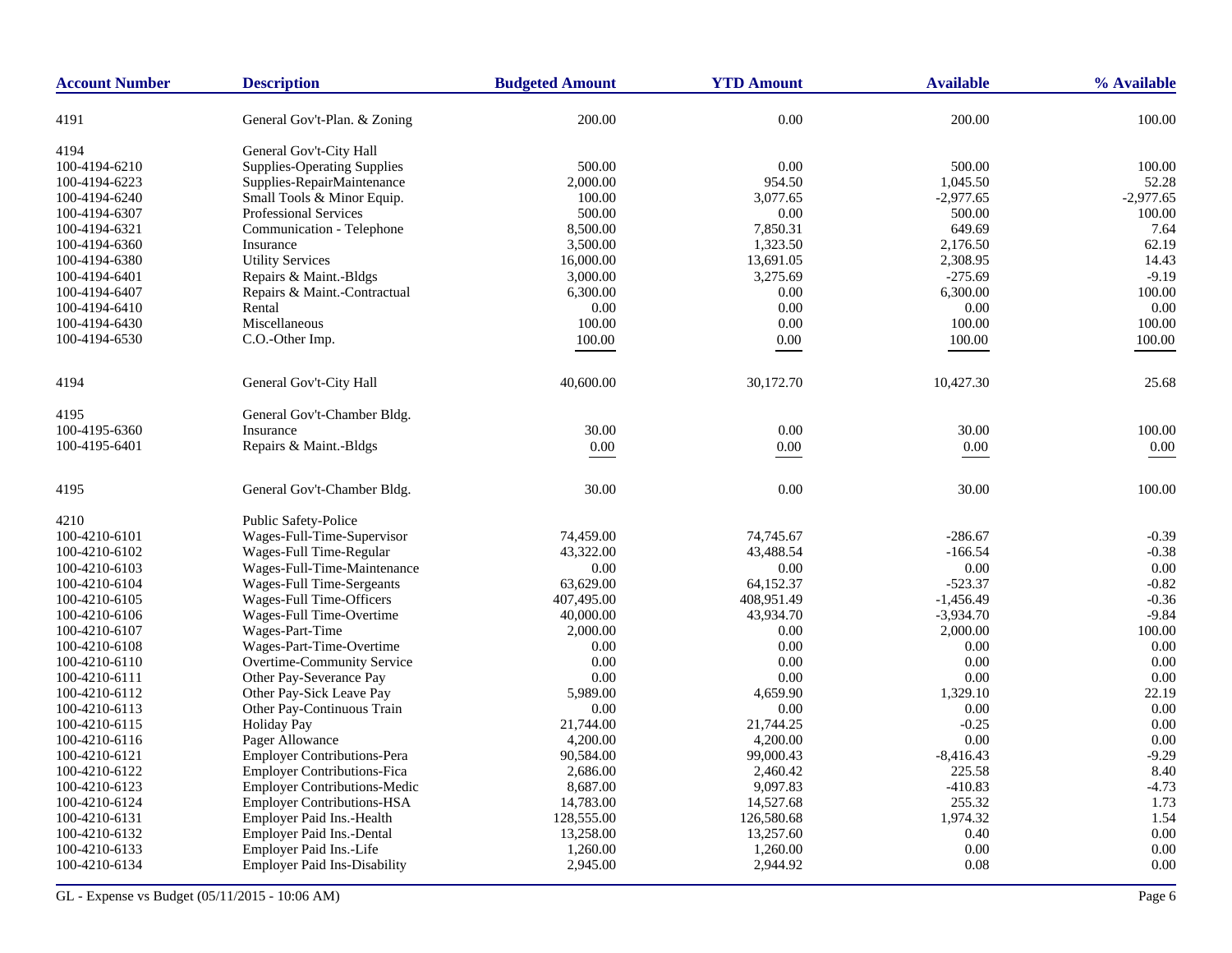| <b>Account Number</b> | <b>Description</b>                 | <b>Budgeted Amount</b> | <b>YTD Amount</b> | <b>Available</b> | % Available |
|-----------------------|------------------------------------|------------------------|-------------------|------------------|-------------|
| 100-4210-6148         | Cafeteria Plan Service Chgs.       | 450.00                 | 530.43            | $-80.43$         | $-17.87$    |
| 100-4210-6199         | Wages-Audit Adjustment             | 0.00                   | $0.00\,$          | 0.00             | 0.00        |
| 100-4210-6200         | Supplies-Office Supplies           | 3,500.00               | 3,905.42          | $-405.42$        | $-11.58$    |
| 100-4210-6210         | <b>Supplies-Operating Supplies</b> | 0.00                   | 460.88            | $-460.88$        | 0.00        |
| 100-4210-6212         | Supplies-Operating-Fuel            | 35,000.00              | 29,929.98         | 5,070.02         | 14.49       |
| 100-4210-6217         | Supplies-Operating-Uniforms        | 8,500.00               | 7,703.12          | 796.88           | 9.38        |
| 100-4210-6220         | Supplies-RepairMaintenance         | 3,300.00               | 21,696.07         | $-18,396.07$     | $-557.46$   |
| 100-4210-6224         | Supplies-Canine                    | 2,000.00               | 800.00            | 1,200.00         | 60.00       |
| 100-4210-6228         | Supplies-R & M-Vehicle             | 4,000.00               | 3,052.03          | 947.97           | 23.70       |
| 100-4210-6240         | Small Tools & Minor Equip.         | 2,000.00               | 25,463.18         | $-23,463.18$     | $-1,173.16$ |
| 100-4210-6302         | Legal                              | 500.00                 | 0.00              | 500.00           | 100.00      |
| 100-4210-6305         | Professional-Medical               | 400.00                 | 125.00            | 275.00           | 68.75       |
| 100-4210-6320         | Communication                      | 12,000.00              | 14,484.18         | $-2,484.18$      | $-20.70$    |
| 100-4210-6331         | Training                           | 8,000.00               | 4,485.08          | 3,514.92         | 43.94       |
| 100-4210-6350         | Printing, Publish, & Record        | 1,000.00               | 0.00              | 1,000.00         | 100.00      |
| 100-4210-6360         | Insurance                          | 25,000.00              | 24,123.24         | 876.76           | 3.51        |
| 100-4210-6380         | <b>Utility Services</b>            | 350.00                 | 386.76            | $-36.76$         | $-10.50$    |
| 100-4210-6400         | Repairs And Maintenance            | 8,500.00               | 1,641.98          | 6,858.02         | 80.68       |
| 100-4210-6402         | Repairs & Maint.-Vehicles          | 7,500.00               | 8,243.54          | $-743.54$        | $-9.91$     |
| 100-4210-6406         | Repairs & Maint.-Communicate       | 2,700.00               | 2,374.98          | 325.02           | 12.04       |
| 100-4210-6412         | Rentals - Buildings                | 15,000.00              | 15,000.00         | 0.00             | 0.00        |
| 100-4210-6415         | Rentals - Revolving - 2010         | 0.00                   | 0.00              | 0.00             | 0.00        |
| 100-4210-6416         | Rentals - Revolving - 2009         | 11,611.00              | 11,611.00         | 0.00             | 0.00        |
| 100-4210-6417         | Rentals - Revolving - 2008         | 0.00                   | 0.00              | 0.00             | 0.00        |
| 100-4210-6418         | Rentals-Revolving-2007             | 0.00                   | 0.00              | 0.00             | 0.00        |
| 100-4210-6419         | Rentals - Revolving - 2011         | 23,225.00              | 23,225.00         | 0.00             | 0.00        |
| 100-4210-6420         | Rentals - Revolving - 2012         | 26,337.00              | 26,337.00         | 0.00             | 0.00        |
| 100-4210-6421         | Rentals - Revolving-2013           | 35,184.00              | 35,184.00         | 0.00             | 0.00        |
| 100-4210-6422         | Rentals - Revolving - 2014         | 0.00                   | 0.00              | 0.00             | 0.00        |
| 100-4210-6423         | Rentals-Revolving-2001             | 0.00                   | 0.00              | 0.00             | 0.00        |
| 100-4210-6424         | Rentals-Revolving-2002             | 0.00                   | 0.00              | 0.00             | 0.00        |
| 100-4210-6425         | Rentals-Revolving-2006             | 0.00                   | 0.00              | 0.00             | 0.00        |
| 100-4210-6427         | Rentals-Revolving-2005             | 0.00                   | 0.00              | 0.00             | 0.00        |
| 100-4210-6430         | Miscellaneous                      | 10,000.00              | 2,410.98          | 7,589.02         | 75.89       |
| 100-4210-6433         | Misc.-Dues & Subscriptions         | 4,000.00               | 4,894.50          | $-894.50$        | $-22.36$    |
| 100-4210-6436         | Misc.-Towing Charges               | 2,000.00               | 744.63            | 1,255.37         | 62.77       |
| 100-4210-6455         | Misc.-New Employee Costs           | 0.00                   | 0.00              | 0.00             | 0.00        |
| 100-4210-6731         | Transfers-Gov.-Perm.-Records       | 0.00                   | 0.00              | 0.00             | 0.00        |
| 100-4210-6732         |                                    |                        |                   |                  |             |
|                       | <b>Dispatch Services</b>           | 98,000.00              | 84,444.28         | 13,555.72        | 13.83       |
| 4210                  | Public Safety-Police               | 1,275,653.00           | 1,288,263.74      | $-12,610.74$     | $-0.99$     |
| 4220                  | Public Safety-Fire                 |                        |                   |                  |             |
| 100-4220-6107         | Wages-Part-Time                    | 56,000.00              | 38,347.99         | 17,652.01        | 31.52       |
| 100-4220-6108         | Wages-Part-time-Annual             | 6,550.00               | 4,107.69          | 2,442.31         | 37.29       |
| 100-4220-6109         | Wages-Part Time-Supervisor         | 6,650.00               | 6,552.00          | 98.00            | 1.47        |
| 100-4220-6121         | <b>Employer Contributions-Pera</b> | 0.00                   | 0.00              | 0.00             | 0.00        |
| 100-4220-6122         | <b>Employer Contributions-Fica</b> | 4,500.00               | 2,649.77          | 1,850.23         | 41.12       |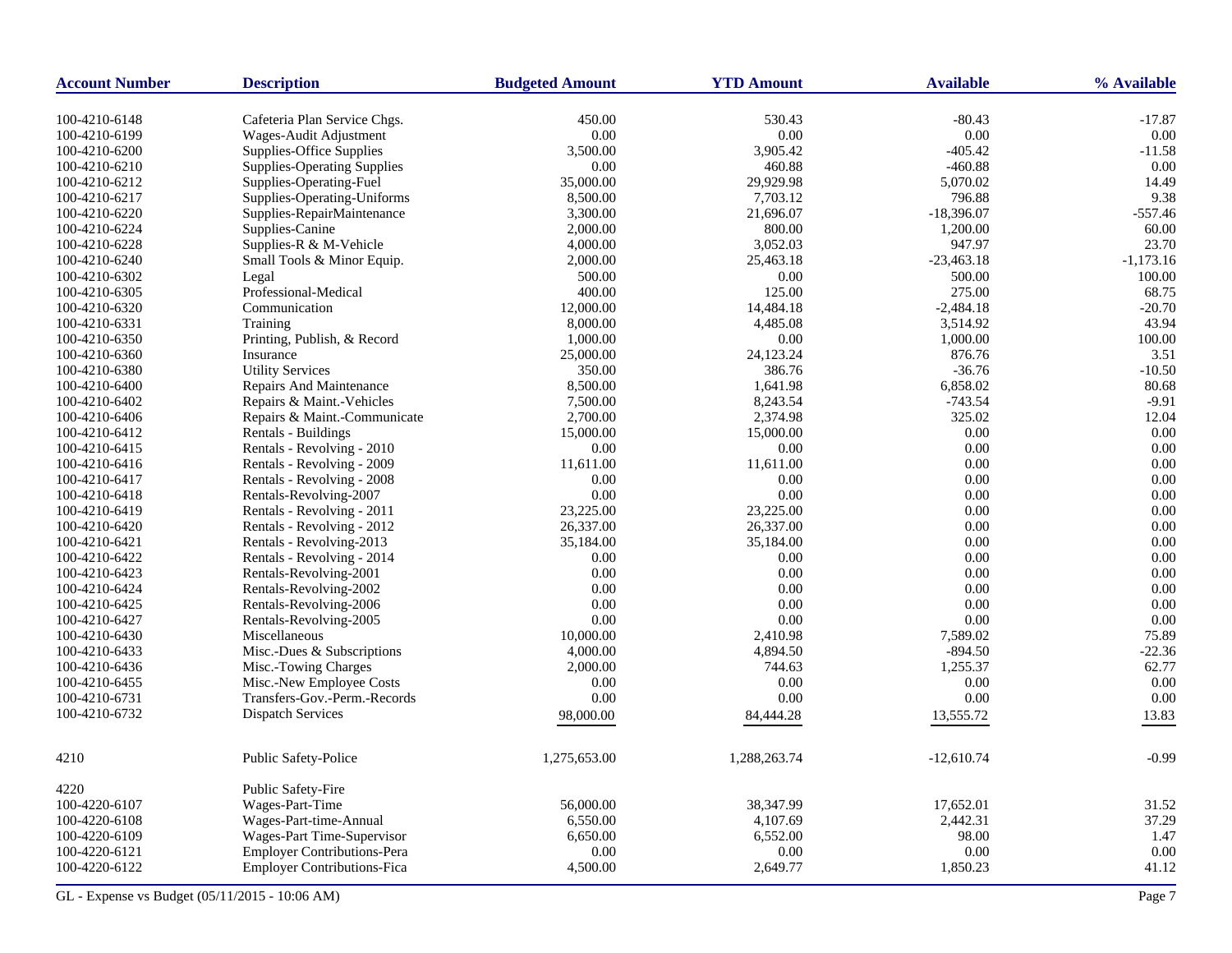| <b>Account Number</b> | <b>Description</b>                  | <b>Budgeted Amount</b> | <b>YTD Amount</b> | <b>Available</b> | % Available |
|-----------------------|-------------------------------------|------------------------|-------------------|------------------|-------------|
| 100-4220-6123         | <b>Employer Contributions-Medic</b> | 1,000.00               | 619.70            | 380.30           | 38.03       |
| 100-4220-6124         | <b>Employer Contributions-HSA</b>   | 0.00                   | 0.00              | 0.00             | 0.00        |
| 100-4220-6199         | Wages-Audit Adjustment              | 0.00                   | 0.00              | 0.00             | 0.00        |
| 100-4220-6200         | Supplies-Office Supplies            | 400.00                 | 56.87             | 343.13           | 85.78       |
| 100-4220-6210         | <b>Supplies-Operating Supplies</b>  | 400.00                 | 0.00              | 400.00           | 100.00      |
| 100-4220-6212         | Supplies-Operating-Fuel             | 5,000.00               | 3,251.01          | 1,748.99         | 34.98       |
| 100-4220-6217         | Supplies-Operating-Uniforms         | 5,500.00               | 313.49            | 5,186.51         | 94.30       |
| 100-4220-6220         | Supplies-RepairMaintenance          | 11,900.00              | 17,035.57         | $-5,135.57$      | $-43.16$    |
| 100-4220-6240         | Small Tools & Minor Equip.          | 2,500.00               | 5,696.57          | $-3,196.57$      | $-127.86$   |
| 100-4220-6300         | Professional Services               | 6,000.00               | 5,020.00          | 980.00           | 16.33       |
| 100-4220-6321         | Communication - Telephone           | 4,500.00               | 1,648.59          | 2,851.41         | 63.36       |
| 100-4220-6325         | Communication - Alarm System        | 1,000.00               | 0.00              | 1,000.00         | 100.00      |
| 100-4220-6331         | Training                            | 6,500.00               | 7,145.51          | $-645.51$        | $-9.93$     |
| 100-4220-6350         | Printing, Publish, & Record         | 300.00                 | 124.25            | 175.75           | 58.58       |
| 100-4220-6360         | Insurance                           | 20,000.00              | 24,867.60         | $-4,867.60$      | $-24.34$    |
| 100-4220-6380         | <b>Utility Services</b>             | 10,000.00              | 11,699.35         | $-1,699.35$      | $-16.99$    |
| 100-4220-6383         | Utility Services - Gas              | 10,000.00              | 9,749.94          | 250.06           | 2.50        |
| 100-4220-6400         | Repairs And Maintenance             | 18,000.00              | 15,123.91         | 2,876.09         | 15.98       |
| 100-4220-6417         | Rentals - Revolving - 2008          | 0.00                   | 0.00              | 0.00             | 0.00        |
| 100-4220-6418         | Rentals-Revolving-2007              | 0.00                   | $0.00\,$          | 0.00             | 0.00        |
| 100-4220-6419         | Rentals - Revolving - 2011          | 2,972.00               | 2,972.00          | 0.00             | 0.00        |
| 100-4220-6421         | Rentals - Revolving-2013            | 4,742.00               | 4,742.00          | 0.00             | 0.00        |
| 100-4220-6422         | Rentals-Revolving-1998              | 0.00                   | 0.00              | 0.00             | 0.00        |
| 100-4220-6423         | Rentals-Revolving-1994              | 0.00                   | 0.00              | 0.00             | 0.00        |
| 100-4220-6424         | Rentals-Revolving-2002              | 0.00                   | 0.00              | 0.00             | 0.00        |
| 100-4220-6425         | Rentals-Revolving-2006              | 0.00                   | 0.00              | 0.00             | 0.00        |
| 100-4220-6427         | Rentals-Revolving-2005              | 0.00                   | 0.00              | 0.00             | 0.00        |
| 100-4220-6430         | Miscellaneous                       | 4,000.00               | 887.82            | 3,112.18         | 77.80       |
| 100-4220-6438         | Misc.-Fire Relief Levy              | 0.00                   | 0.00              | 0.00             | 0.00        |
| 100-4220-6520         | C.O.-Buildings                      | 2,000.00               | 0.00              | 2,000.00         | 100.00      |
| 100-4220-6580         | C.O.-Equip.-Other                   | 0.00                   | 0.00              | 0.00             | 0.00        |
| 100-4220-6582         | C.O.-Equip.-F.D.-Pagers             | 2,000.00               | 0.00              | 2,000.00         | 100.00      |
| 100-4220-6736         | State Aid                           | 42,541.00              | 60,639.55         | $-18,098.55$     | $-42.54$    |
| 100-4220-6738         | Transfer - Fire Relief Levy         | 0.00                   | 0.00              | 0.00             | 0.00        |
|                       |                                     |                        |                   |                  |             |
| 4220                  | <b>Public Safety-Fire</b>           | 234,955.00             | 223,251.18        | 11,703.82        | 4.98        |
| 4241                  | Public Safety-Bldg. Insp.           |                        |                   |                  |             |
| 100-4241-6101         | Wages-Full-Time-Supervisor          | 63.629.00              | 63,873.80         | $-244.80$        | $-0.38$     |
| 100-4241-6102         | Wages-Full-Time-Regular             | 0.00                   | 0.00              | 0.00             | 0.00        |
| 100-4241-6103         | Wages-Full-Time-Maintenance         | 0.00                   | 0.00              | 0.00             | 0.00        |
| 100-4241-6107         | Wages-Part-Time                     | 0.00                   | 0.00              | 0.00             | 0.00        |
| 100-4241-6112         | Other Pay-Sick Leave Pay            | 1,468.00               | 1,468.37          | $-0.37$          | $-0.03$     |
| 100-4241-6114         | Auto Allowance                      | 0.00                   | 0.00              | 0.00             | 0.00        |
| 100-4241-6121         | <b>Employer Contributions-Pera</b>  | 4,613.00               | 4,608.82          | 4.18             | 0.09        |
| 100-4241-6122         | <b>Employer Contributions-Fica</b>  | 4,036.00               | 3,747.44          | 288.56           | 7.15        |
| 100-4241-6123         | <b>Employer Contributions-Medic</b> | 944.00                 | 876.47            | 67.53            | 7.15        |
| 100-4241-6124         | <b>Employer Contributions-HSA</b>   | 0.00                   | 0.00              | 0.00             | 0.00        |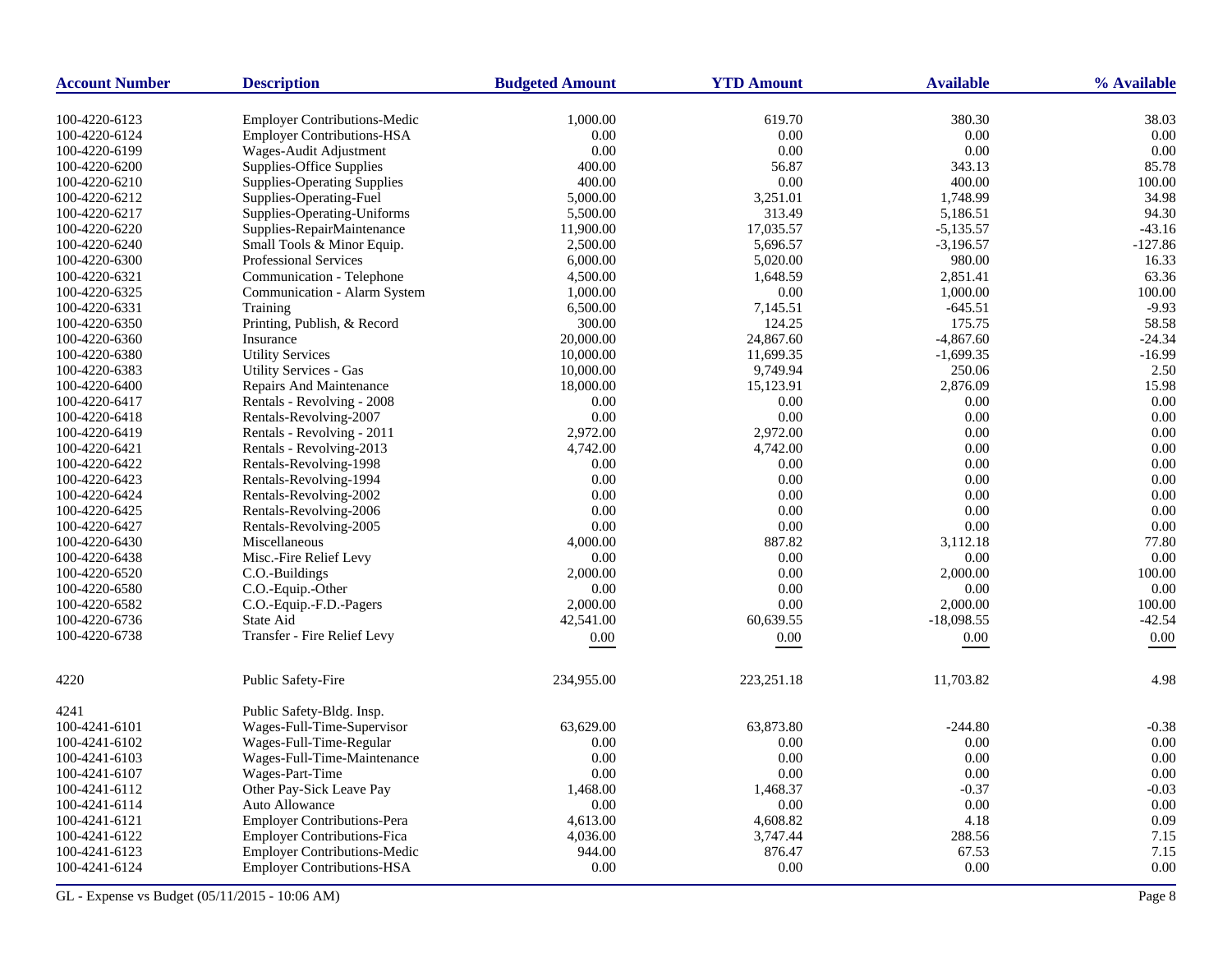| <b>Account Number</b> | <b>Description</b>                  | <b>Budgeted Amount</b> | <b>YTD Amount</b> | <b>Available</b> | % Available |
|-----------------------|-------------------------------------|------------------------|-------------------|------------------|-------------|
| 100-4241-6131         | Employer Paid Ins.-Health           | 16,263.00              | 15,980.84         | 282.16           | 1.73        |
| 100-4241-6132         | Employer Paid Ins.-Dental           | 1,530.00               | 1,530.00          | $0.00\,$         | 0.00        |
| 100-4241-6133         | Employer Paid Ins.-Life             | 126.00                 | 126.00            | 0.00             | 0.00        |
| 100-4241-6134         | <b>Employer Paid Ins-Disability</b> | 318.00                 | 318.12            | $-0.12$          | $-0.04$     |
| 100-4241-6148         | Cafeteria Plan Service Chgs.        | 248.00                 | 93.91             | 154.09           | 62.13       |
| 100-4241-6199         | Wages-Audit Adjustment              | 0.00                   | 0.00              | 0.00             | 0.00        |
| 100-4241-6200         | Supplies-Office Supplies            | 500.00                 | 0.00              | 500.00           | 100.00      |
| 100-4241-6220         | Supplies-RepairMaintenance          | 1,000.00               | 2,359.77          | $-1,359.77$      | $-135.98$   |
| 100-4241-6300         | <b>Professional Services</b>        | 0.00                   | 0.00              | 0.00             | 0.00        |
| 100-4241-6331         | Training                            | 800.00                 | 595.04            | 204.96           | 25.62       |
| 100-4241-6360         | Insurance                           | 600.00                 | 609.22            | $-9.22$          | $-1.54$     |
| 100-4241-6400         | Repairs And Maintenance             | 400.00                 | 0.00              | 400.00           | 100.00      |
| 100-4241-6423         | Rentals-Revolving-2001              | 0.00                   | 0.00              | 0.00             | 0.00        |
| 100-4241-6424         | Rentals-Revolving-2002              | 0.00                   | 0.00              | 0.00             | 0.00        |
| 100-4241-6425         | Rentals-Revolving-2006              | 0.00                   | 0.00              | 0.00             | 0.00        |
| 100-4241-6427         | Rentals-Revolving-2005              | 0.00                   | 0.00              | $0.00\,$         | 0.00        |
| 100-4241-6430         | Miscellaneous                       | 1,230.00               | 996.69            | 233.31           | 18.97       |
| 100-4241-6433         | Misc.-Dues & Subscriptions          | 0.00                   | 0.00              | 0.00             | 0.00        |
| 100-4241-6462         | Misc.-Severance Pay                 | 0.00                   | 0.00              | 0.00             | 0.00        |
| 100-4241-6737         | Permit Surcharge                    | 600.00                 | $-216.13$         | 816.13           | 136.02      |
|                       |                                     |                        |                   |                  |             |
| 4241                  | Public Safety-Bldg. Insp.           | 98,305.00              | 96,968.36         | 1,336.64         | 1.36        |
| 4250                  | Public Safety-Rescue Squad          |                        |                   |                  |             |
| 100-4250-6107         | Wages-Part-Time                     | 33,000.00              | 34,956.00         | $-1,956.00$      | $-5.93$     |
| 100-4250-6108         | Wages-Part-time-Annual              | 1,600.00               | 1,600.00          | 0.00             | 0.00        |
| 100-4250-6109         | Wages-Part-Time-Supervisor          | 4,100.00               | 4,100.00          | 0.00             | 0.00        |
| 100-4250-6121         | <b>Employer Contributions-Pera</b>  | 33,000.00              | 33,840.00         | $-840.00$        | $-2.55$     |
| 100-4250-6122         | <b>Employer Contributions-Fica</b>  | 650.00                 | 353.40            | 296.60           | 45.63       |
| 100-4250-6123         | <b>Employer Contributions-Medic</b> | 650.00                 | 573.47            | 76.53            | 11.77       |
| 100-4250-6124         | <b>Employer Contributions-HSA</b>   | 0.00                   | 0.00              | 0.00             | 0.00        |
| 100-4250-6199         | Wages-Audit Adjustment              | 0.00                   | 0.00              | 0.00             | 0.00        |
| 100-4250-6211         | Supplies-Operating-Medical          | 2,000.00               | 4,235.84          | $-2,235.84$      | $-111.79$   |
| 100-4250-6212         | Supplies-Operating-Fuel             | 1,200.00               | 1,292.21          | $-92.21$         | $-7.68$     |
| 100-4250-6217         | Supplies-Operating-Uniforms         | 2,000.00               | $0.00\,$          | 2,000.00         | 100.00      |
| 100-4250-6220         | Supplies-RepairMaintenance          | 7,500.00               | 7,307.82          | 192.18           | 2.56        |
| 100-4250-6223         | Supplies-R & M-Building             | 1,000.00               | 0.00              | 1,000.00         | 100.00      |
| 100-4250-6228         | Supplies-R & M-Vehicle              | 1,000.00               | 223.42            | 776.58           | 77.66       |
| 100-4250-6240         | Small Tools & Minor Equip.          | 2,000.00               | 0.00              | 2,000.00         | 100.00      |
| 100-4250-6300         | <b>Professional Services</b>        | 0.00                   | 0.00              | 0.00             | 0.00        |
| 100-4250-6320         | Communication                       | 3,000.00               | 2,806.76          | 193.24           | 6.44        |
| 100-4250-6325         | V.F.W. Operating                    | $0.00\,$               | 0.00              | 0.00             | 0.00        |
| 100-4250-6331         | Training                            | 5,500.00               | 3,970.52          | 1,529.48         | 27.81       |
| 100-4250-6360         | Insurance                           | 6,000.00               | 2,365.17          | 3,634.83         | 60.58       |
| 100-4250-6380         | Utility Services - Electric         | 0.00                   | 0.00              | 0.00             | 0.00        |
| 100-4250-6400         | Repairs And Maintenance             | 1,500.00               | 3,370.14          | $-1,870.14$      | $-124.68$   |
| 100-4250-6401         | Repairs & Maint.-Bldgs              | 1,000.00               | 1,582.87          | $-582.87$        | $-58.29$    |
| 100-4250-6402         | Repairs & Maint.-Vehicles           | 1,000.00               | 0.00              | 1,000.00         | 100.00      |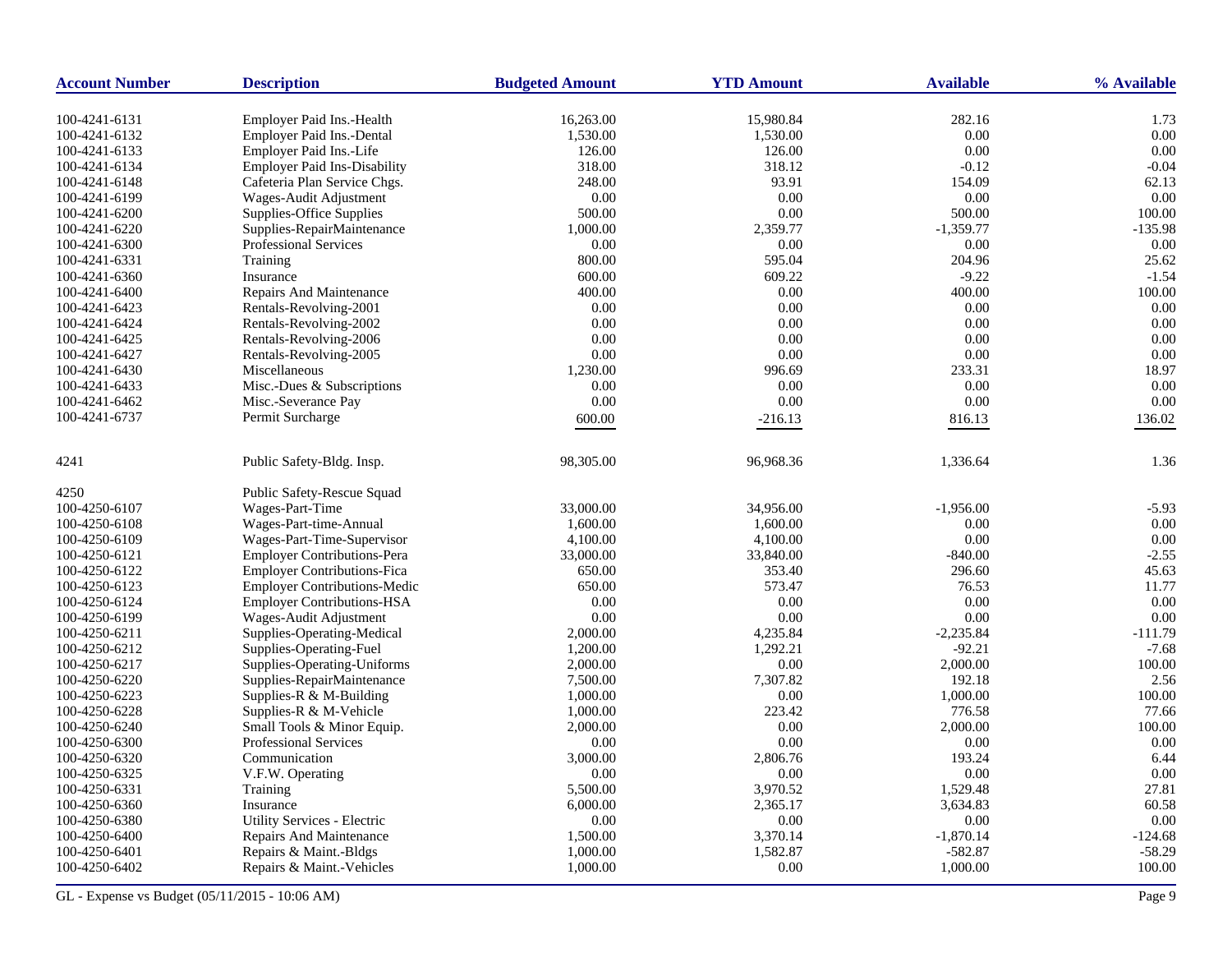| <b>Account Number</b>          | <b>Description</b>                                     | <b>Budgeted Amount</b> | <b>YTD Amount</b>    | <b>Available</b> | % Available  |
|--------------------------------|--------------------------------------------------------|------------------------|----------------------|------------------|--------------|
|                                |                                                        |                        |                      |                  |              |
| 100-4250-6415                  | Rentals - 2010<br>Rentals - Revolving - 2008           | 8,941.00<br>0.00       | 8,941.00<br>$0.00\,$ | 0.00<br>$0.00\,$ | 0.00<br>0.00 |
| 100-4250-6417<br>100-4250-6418 | Rentals - 2009                                         | 10,066.00              | 10,066.00            | 0.00             | 0.00         |
| 100-4250-6419                  | Rentals - Revolving - 2011                             | 9,908.00               | 9,908.00             | 0.00             | 0.00         |
| 100-4250-6420                  |                                                        |                        | 1,970.00             | 0.00             | 0.00         |
|                                | Rentals - Revolving - 2012<br>Rentals - Revolving-2013 | 1,970.00               | 911.00               | 0.00             | 0.00         |
| 100-4250-6421                  |                                                        | 911.00                 |                      |                  | 0.00         |
| 100-4250-6422                  | Rentals - Revolving - 2014                             | 0.00                   | 0.00                 | 0.00             |              |
| 100-4250-6425                  | Rentals-Revolving-2006                                 | 0.00                   | 0.00                 | 0.00             | 0.00         |
| 100-4250-6430                  | Miscellaneous                                          | 2,000.00               | 476.38               | 1,523.62         | 76.18        |
| 100-4250-6433                  | Misc.-Dues & Subscriptions                             | 0.00                   | 0.00                 | 0.00             | 0.00         |
| 100-4250-6437                  | Misc.-Emergency Fund                                   | 0.00                   | 0.00                 | 0.00             | 0.00         |
| 100-4250-6581                  | C.O.-Equip.-Other                                      | 0.00                   | $0.00\,$             | 0.00             | 0.00         |
| 100-4250-6582                  | C.O.-Equip.-Pagers                                     | 0.00                   | 1,945.60             | $-1,945.60$      | 0.00         |
| 4250                           | Public Safety-Rescue Squad                             | 141,496.00             | 136,795.60           | 4,700.40         | 3.32         |
| 4255                           | Public Safety-Civil Defense                            |                        |                      |                  |              |
| 100-4255-6220                  | Supplies-RepairMaintenance                             | 500.00                 | 1,739.13             | $-1,239.13$      | $-247.83$    |
| 100-4255-6331                  | Training                                               | 0.00                   | 0.00                 | 0.00             | 0.00         |
|                                |                                                        |                        | 444.75               | 55.25            | 11.05        |
| 100-4255-6360                  | Insurance<br><b>Utility Services - Electric</b>        | 500.00                 |                      |                  | $-14.53$     |
| 100-4255-6380                  |                                                        | 350.00                 | 400.87               | $-50.87$         |              |
| 100-4255-6400                  | <b>Repairs And Maintenance</b>                         | 3,000.00               | 1,029.05             | 1,970.95         | 65.70        |
| 100-4255-6430                  | Miscellaneous                                          | 0.00                   | 0.00                 | $0.00\,$         | 0.00         |
| 100-4255-6433                  | Misc.-Dues & Subscriptions                             | 0.00                   | 0.00                 | 0.00             | 0.00         |
| 100-4255-6580                  | C.O.-Equip.-Other                                      | 0.00                   | 0.00                 | 0.00             | 0.00         |
| 4255                           | Public Safety-Civil Defense                            | 4,350.00               | 3,613.80             | 736.20           | 16.92        |
| 4260                           | <b>Public Safety-Traffic Signs</b>                     |                        |                      |                  |              |
| 100-4260-6220                  | Supplies-RepairMaintenance                             | 5,000.00               | 0.00                 | 5,000.00         | 100.00       |
| 100-4260-6300                  | <b>Professional Services</b>                           | 0.00                   | 0.00                 | 0.00             | 0.00         |
| 100-4260-6360                  | Insurance                                              | 500.00                 | 445.00               | 55.00            | 11.00        |
| 100-4260-6380                  | <b>Utility Services</b>                                | 5,500.00               | 4,836.49             | 663.51           | 12.06        |
| 4260                           | Public Safety-Traffic Signs                            | 11,000.00              | 5,281.49             | 5,718.51         | 51.99        |
|                                |                                                        |                        |                      |                  |              |
| 4270                           | Public Safety-Animal Control                           |                        |                      |                  |              |
| 100-4270-6220                  | Supplies-RepairMaintenance                             | 500.00                 | 282.15               | 217.85           | 43.57        |
| 100-4270-6360                  | Insurance                                              | 150.00                 | 142.25               | 7.75             | 5.17         |
| 100-4270-6380                  | <b>Utility Services</b>                                | 1,500.00               | 1,262.20             | 237.80           | 15.85        |
| 100-4270-6430                  | Miscellaneous                                          | 200.00                 | $0.00\,$             | 200.00           | 100.00       |
| 100-4270-6530                  | C.O. Other Imp                                         | $0.00\,$               | 0.00                 | $0.00\,$         | $0.00\,$     |
| 4270                           | Public Safety-Animal Control                           | 2,350.00               | 1,686.60             | 663.40           | 28.23        |
|                                |                                                        |                        |                      |                  |              |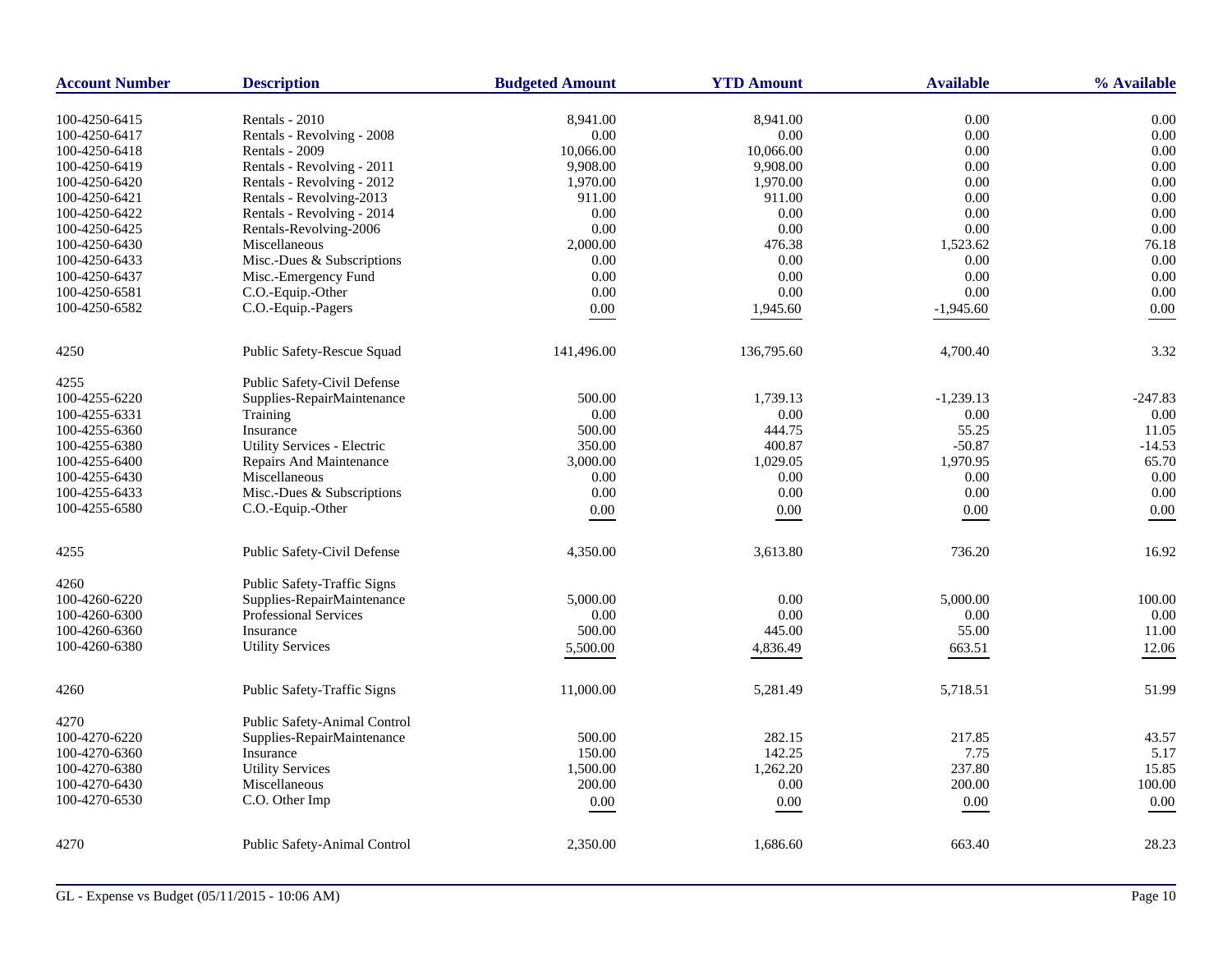| <b>Account Number</b>          | <b>Description</b>                                             | <b>Budgeted Amount</b> | <b>YTD Amount</b> | <b>Available</b>   | % Available   |
|--------------------------------|----------------------------------------------------------------|------------------------|-------------------|--------------------|---------------|
|                                |                                                                |                        |                   |                    |               |
| 4280                           | <b>Safety Program</b><br><b>Professional Services</b>          | 0.00                   | 0.00              | 0.00               | 0.00          |
| 100-4280-6300<br>100-4280-6331 | Training                                                       | 0.00                   | 0.00              | 0.00               | 0.00          |
|                                |                                                                |                        |                   |                    |               |
| 100-4280-6430                  | Miscellaneous                                                  | 0.00                   | 1,477.14          | $-1,477.14$        | $0.00\,$      |
| 4280                           | <b>Safety Program</b>                                          | 0.00                   | 1,477.14          | $-1,477.14$        | 0.00          |
| 4309                           | <b>Public Works Management</b><br>Center                       |                        |                   |                    |               |
| 100-4309-6101                  | Wages-Full-Time-Supervisor                                     | 0.00                   | 0.00              | 0.00               | 0.00          |
|                                | Wages-Full-Time-Regular                                        |                        |                   |                    |               |
| 100-4309-6102                  |                                                                | 0.00                   | 0.00              | 0.00               | 0.00          |
| 100-4309-6106                  | Wages-Full-Time-Overtime                                       | 0.00<br>0.00           | 0.00<br>0.00      | 0.00<br>0.00       | 0.00<br>0.00  |
| 100-4309-6112                  | Other Pay-Sick Leave Pay<br><b>Employer Contributions-Pera</b> |                        | 0.00              | 0.00               | 0.00          |
| 100-4309-6121                  | <b>Employer Contributions-Fica</b>                             | 0.00                   |                   |                    |               |
| 100-4309-6122                  |                                                                | 0.00                   | 0.00              | 0.00               | 0.00          |
| 100-4309-6123                  | <b>Employer Contributions-Medic</b>                            | 0.00                   | 0.00              | 0.00               | 0.00          |
| 100-4309-6124                  | Employer Contributions-HSA<br>Employer Contributions-Indv.     | 0.00                   | 0.00              | 0.00               | 0.00<br>0.00  |
| 100-4309-6125                  |                                                                | 0.00                   | 0.00              | 0.00               |               |
| 100-4309-6131                  | Employer Paid Ins.-Health                                      | 0.00                   | 0.00              | 0.00               | 0.00          |
| 100-4309-6132                  | Employer Paid Ins.-Dental                                      | 0.00                   | 0.00<br>0.00      | 0.00               | 0.00<br>0.00  |
| 100-4309-6133<br>100-4309-6134 | Employer Paid Ins.-Life<br><b>Employer Paid Ins-Disability</b> | 0.00<br>0.00           | 0.00              | 0.00<br>0.00       | 0.00          |
|                                |                                                                | 0.00                   | 0.00              | 0.00               | 0.00          |
| 100-4309-6148                  | Cafeteria Plan Service Chgs.                                   | 0.00                   | 0.00              | 0.00               | 0.00          |
| 100-4309-6199                  | Wages-Audit Adjustment<br>Office Supplies                      |                        | 0.00              |                    | 100.00        |
| 100-4309-6200<br>100-4309-6220 | Supplies-RepairMaintenance                                     | 1,000.00<br>500.00     | 10.07             | 1,000.00<br>489.93 | 97.99         |
|                                |                                                                |                        | 0.00              |                    | 0.00          |
| 100-4309-6331<br>100-4309-6360 | Training<br>Insurance                                          | 0.00<br>0.00           | 0.00              | 0.00<br>0.00       | 0.00          |
|                                |                                                                |                        | 0.00              |                    |               |
| 100-4309-6401                  | Repairs & Maint - Building                                     | 1,000.00               |                   | 1,000.00           | 100.00        |
| 100-4309-6413                  | Rentals - Office Equipment<br>Rentals - Revolving - 2008       | 3,000.00<br>0.00       | 738.75<br>0.00    | 2,261.25<br>0.00   | 75.38<br>0.00 |
| 100-4309-6417                  | Rentals - Revolving-2013                                       |                        |                   |                    |               |
| 100-4309-6421                  |                                                                | 2,509.00               | 2,509.00          | 0.00               | 0.00          |
| 100-4309-6430                  | Miscellaneous                                                  | 3,200.00               | 3,190.80          | 9.20               | 0.29          |
| 100-4309-6433                  | Misc.-Dues & Subscriptions                                     | 0.00                   | 0.00              | 0.00               | 0.00          |
| 4309                           | <b>Public Works Management</b><br>Center                       | 11,209.00              | 6,448.62          | 4,760.38           | 42.47         |
| 4311                           | Public Works-Engineering                                       |                        |                   |                    |               |
| 100-4311-6300                  | <b>Professional Services</b>                                   | 25,000.00              | 53,083.48         | $-28,083.48$       | $-112.33$     |
| 100-4311-6306                  | Prof. Serv.-Capital Imp. Plan                                  | 0.00                   | 0.00              | 0.00               | 0.00          |
| 100-4311-6360                  | Insurance                                                      | 100.00                 | 0.00              | 100.00             | 100.00        |
| 4311                           | Public Works-Engineering                                       | 25,100.00              | 53,083.48         | $-27,983.48$       | $-111.49$     |
| 4312                           | Public Works-Streets & Alley                                   |                        |                   |                    |               |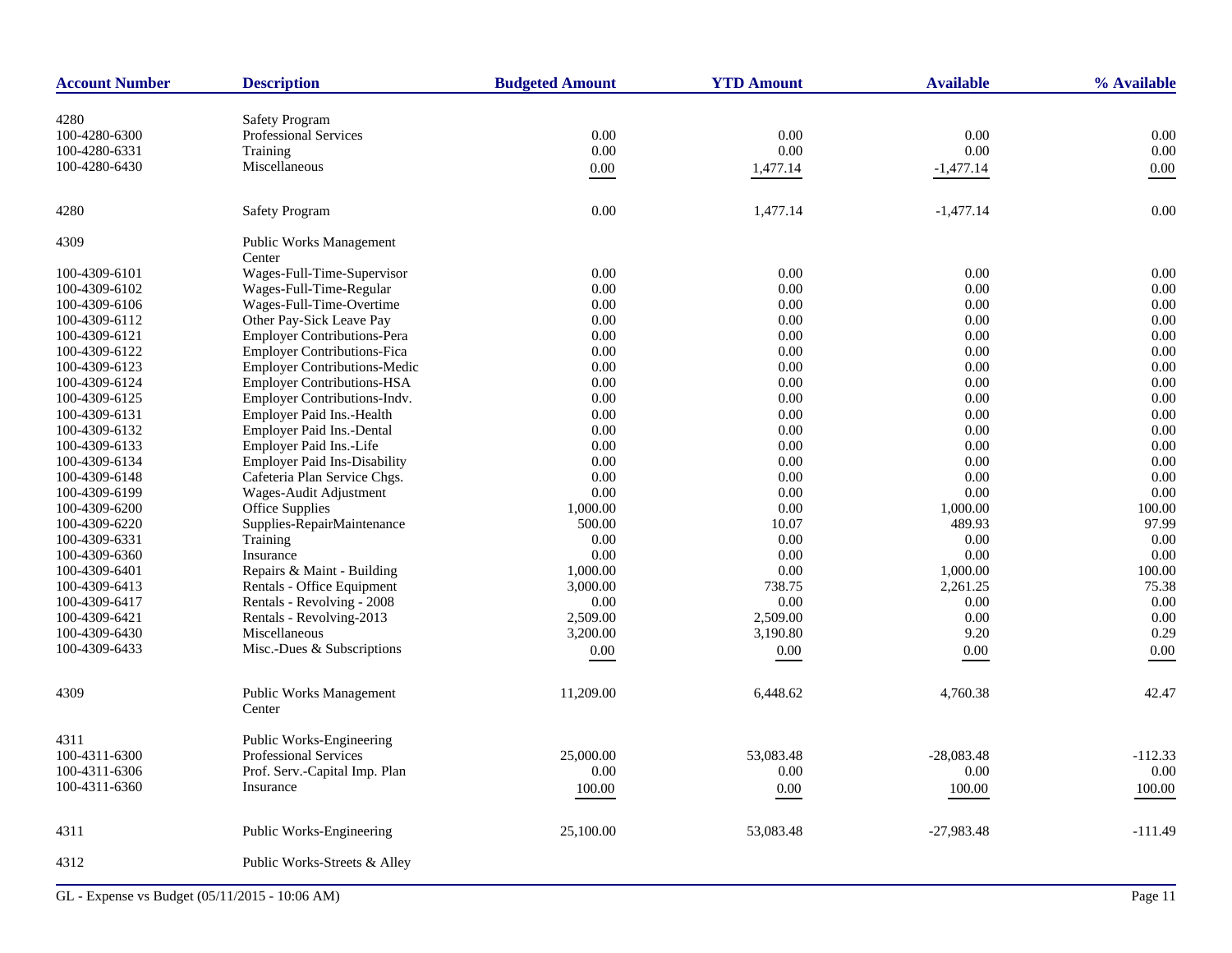| <b>Account Number</b>          | <b>Description</b>                                         | <b>Budgeted Amount</b>  | <b>YTD Amount</b>       | <b>Available</b>        | % Available     |
|--------------------------------|------------------------------------------------------------|-------------------------|-------------------------|-------------------------|-----------------|
|                                |                                                            |                         |                         |                         |                 |
| 100-4312-6101<br>100-4312-6103 | Wages-Full Time-Supervisior<br>Wages-Full Time-Maintenance | 74,459.00<br>129,967.00 | 75,684.82<br>125,415.43 | $-1,225.82$<br>4,551.57 | $-1.65$<br>3.50 |
| 100-4312-6106                  | Wages-Full Time-Overtime                                   | 15,000.00               | 12,128.18               | 2,871.82                | 19.15           |
| 100-4312-6107                  | Wages-Part-Time                                            | 40,000.00               | 44,344.63               | $-4,344.63$             | $-10.86$        |
| 100-4312-6108                  | Wages-Part-Time-Overtime                                   | 1,000.00                | 3,327.06                | $-2,327.06$             | $-232.71$       |
| 100-4312-6111                  | Other Pay-On Call                                          | 0.00                    | 0.00                    | 0.00                    | 0.00            |
| 100-4312-6112                  | Other Pay-Sick Leave Pay                                   | 1,718.00                | 2,093.38                | $-375.38$               | $-21.85$        |
| 100-4312-6116                  | Pager Allowance                                            | 4,332.00                | 2,666.00                | 1,666.00                | 38.46           |
| 100-4312-6121                  | Employer Contributions-Pera                                | 15,635.00               | 17,991.42               | $-2,356.42$             | $-15.07$        |
| 100-4312-6122                  | <b>Employer Contributions-Fica</b>                         | 13,550.00               | 15,189.12               | $-1,639.12$             | $-12.10$        |
| 100-4312-6123                  | <b>Employer Contributions-Medic</b>                        | 3,052.00                | 3,552.39                | $-500.39$               | $-16.40$        |
| 100-4312-6124                  | <b>Employer Contributions-HSA</b>                          | 0.00                    | 7,990.62                | $-7,990.62$             | 0.00            |
| 100-4312-6131                  | Employer Paid Ins.-Health                                  | 65,052.00               | 53,408.32               | 11,643.68               | 17.90           |
| 100-4312-6132                  | Employer Paid Ins.-Dental                                  | 5,668.00                | 5,412.60                | 255.40                  | 4.51            |
| 100-4312-6133                  | Employer Paid Ins.-Life                                    | 504.00                  | 478.80                  | 25.20                   | 5.00            |
| 100-4312-6134                  | <b>Employer Paid Ins-Disability</b>                        | 1,022.00                | 981.20                  | 40.80                   | 3.99            |
| 100-4312-6148                  | Cafeteria Plan Service Chgs.                               | 400.00                  | 36.48                   | 363.52                  | 90.88           |
| 100-4312-6199                  | Wages-Audit Adjustment                                     | 0.00                    | 0.00                    | 0.00                    | 0.00            |
| 100-4312-6200                  | Supplies-Office Supplies                                   | 400.00                  | 103.99                  | 296.01                  | 74.00           |
| 100-4312-6210                  | <b>Supplies-Operating Supplies</b>                         | 0.00                    | 0.00                    | 0.00                    | 0.00            |
| 100-4312-6211                  | Supplies-Operating-Road Oil                                | 500.00                  | 0.00                    | 500.00                  | 100.00          |
| 100-4312-6212                  | Supplies-Operating-Fuel                                    | 72,000.00               | 79,131.31               | $-7,131.31$             | $-9.90$         |
| 100-4312-6213                  | Supplies-Operating-Hot Mix                                 | 10,000.00               | 8,409.67                | 1,590.33                | 15.90           |
| 100-4312-6214                  | Supplies-Operating-Dust Ctl                                | 0.00                    | 0.00                    | 0.00                    | 0.00            |
| 100-4312-6215                  | Supplies-Operating-Gravel                                  | 4,000.00                | 3,882.60                | 117.40                  | 2.94            |
| 100-4312-6217                  | Supplies - Uniform Allowance                               | 1,000.00                | 1,495.91                | $-495.91$               | $-49.59$        |
| 100-4312-6221                  | Supplies-R & M-Eqiupment                                   | 65,000.00               | 48,198.73               | 16,801.27               | 25.85           |
| 100-4312-6240                  | Small Tools & Minor Equip.                                 | 2,000.00                | 2,349.22                | $-349.22$               | $-17.46$        |
| 100-4312-6300                  | Professional Services                                      | 0.00                    | 0.00                    | 0.00                    | 0.00            |
| 100-4312-6331                  | Training                                                   | 1,200.00                | 425.00                  | 775.00                  | 64.58           |
| 100-4312-6360                  | Insurance                                                  | 25,000.00               | 28,910.51               | $-3,910.51$             | $-15.64$        |
| 100-4312-6380                  | <b>Utility Services-Rescue Bldg</b>                        | 3,500.00                | 4,844.71                | $-1,344.71$             | $-38.42$        |
| 100-4312-6400                  | Repairs And Maintenance                                    | 25,000.00               | 26,825.63               | $-1,825.63$             | $-7.30$         |
| 100-4312-6410                  | Rentals                                                    | 4,000.00                | 3,600.00                | 400.00                  | 10.00           |
| 100-4312-6415                  | Rentals - Revolving - 2010                                 | 6,572.00                | 6,572.00                | 0.00                    | 0.00            |
| 100-4312-6416                  | Rentals - Revolving - 2009                                 | 0.00                    | 0.00                    | 0.00                    | 0.00            |
| 100-4312-6417                  | Rentals - Revolving - 2008                                 | 0.00                    | 0.00                    | 0.00                    | 0.00            |
| 100-4312-6418                  | Rentals-Revolving-2007                                     | 0.00                    | 0.00                    | 0.00                    | 0.00            |
| 100-4312-6419                  | Rentals - Revolving - 2011                                 | 15,351.00               | 15,351.00               | 0.00                    | 0.00            |
| 100-4312-6420                  | Rentals - Revolving - 2012                                 | 13,980.00               | 13,980.00               | 0.00                    | 0.00            |
| 100-4312-6421                  | Rentals - Revolving-2013                                   | 31,326.00               | 31,326.00               | 0.00                    | 0.00            |
| 100-4312-6422                  | Rentals - Revolving - 2014                                 | 0.00                    | 0.00                    | 0.00                    | 0.00            |
| 100-4312-6423                  | Rentals-Revolving-2001                                     | 0.00                    | 0.00                    | 0.00                    | 0.00            |
| 100-4312-6424                  | Rentals-Revolving-2002                                     | 0.00                    | 0.00                    | 0.00                    | 0.00            |
| 100-4312-6425                  | Rentals-Revolving-2006                                     | 0.00                    | 0.00                    | 0.00                    | 0.00            |
| 100-4312-6427                  | Rentals-Revolving-2005                                     | 0.00                    | 0.00                    | 0.00                    | 0.00            |
| 100-4312-6430                  | Miscellaneous                                              | 5,000.00                | 3,339.47                | 1,660.53                | 33.21           |
| 100-4312-6438                  | Misc.-Sealcoat Project                                     | 0.00                    | 0.00                    | 0.00                    | 0.00            |
| 100-4312-6442                  | <b>Uncollectible Accounts</b>                              | 0.00                    | 0.00                    | 0.00                    | 0.00            |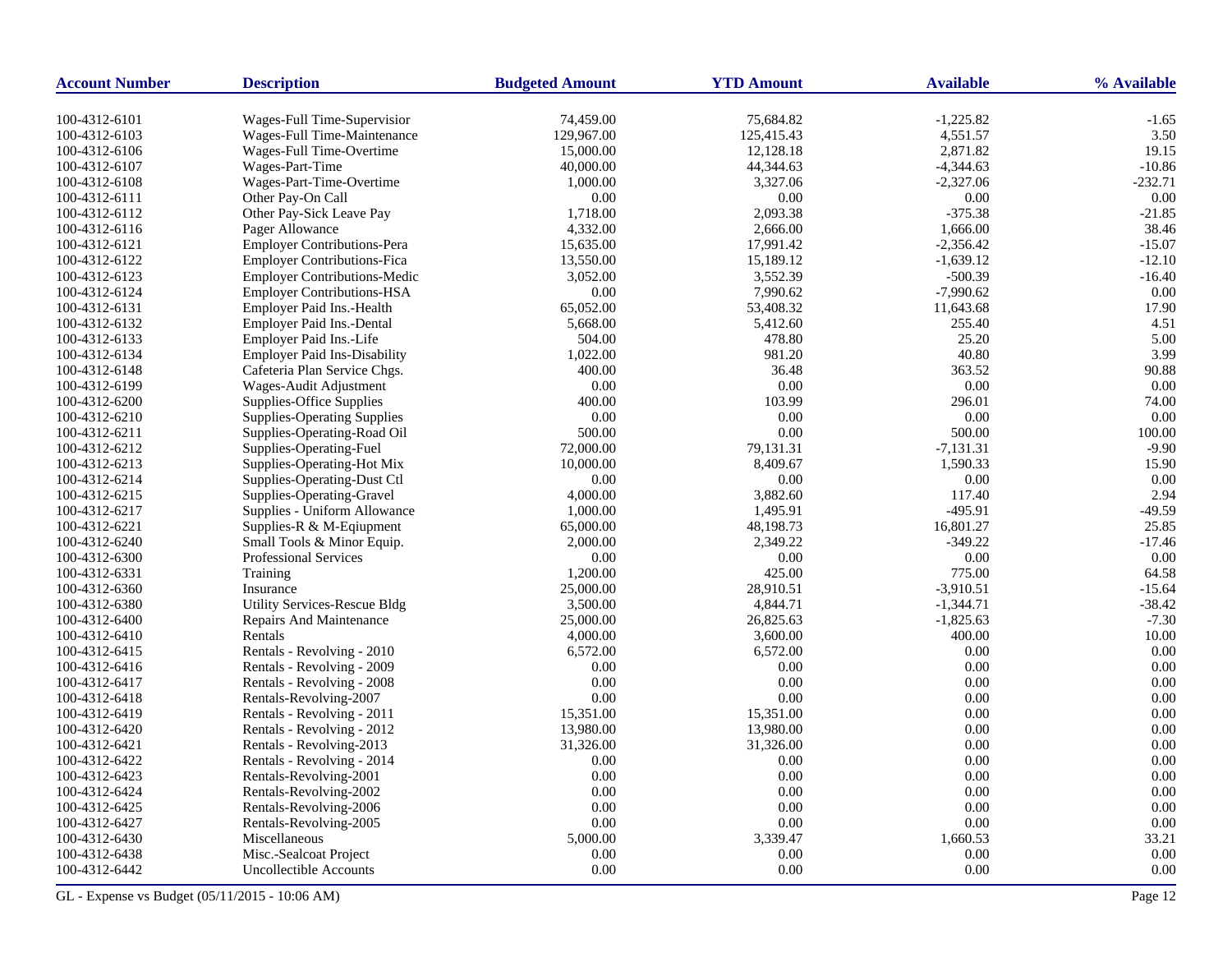| <b>Account Number</b> | <b>Description</b>               | <b>Budgeted Amount</b> | <b>YTD Amount</b> | <b>Available</b> | % Available |
|-----------------------|----------------------------------|------------------------|-------------------|------------------|-------------|
| 100-4312-6455         | Misc.-New Employee Costs         | 0.00                   | 0.00              | 0.00             | 0.00        |
| 100-4312-6530         | C.O.-Curb & Gutter               | $0.00\,$               | $0.00\,$          | $0.00\,$         | 0.00        |
|                       |                                  |                        |                   |                  |             |
| 4312                  | Public Works-Streets & Alley     | 657,188.00             | 649,446.20        | 7,741.80         | 1.18        |
| 4313                  | Public Works-Sidewalks           |                        |                   |                  |             |
| 100-4313-6300         | <b>Professional Services</b>     | 0.00                   | 0.00              | 0.00             | 0.00        |
| 100-4313-6360         | Insurance                        | 0.00                   | 0.00              | 0.00             | 0.00        |
| 100-4313-6400         | Repairs And Maintenance          | 6,000.00               | 2,125.00          | 3,875.00         | 64.58       |
| 100-4313-6539         | C.O.-Other Imp.-Contract A       | 0.00                   | 13,350.00         | $-13,350.00$     | 0.00        |
| 100-4313-6540         | C.O.-Other Imp.-Contract Btr     | 0.00                   | 0.00              | $0.00\,$         | 0.00        |
| 4313                  | <b>Public Works-Sidewalks</b>    | 6,000.00               | 15,475.00         | $-9,475.00$      | $-157.92$   |
| 4314                  | <b>Public Works-Snow Removal</b> |                        |                   |                  |             |
| 100-4314-6215         | Supplies-Operating-Gravel        | 3,000.00               | 724.95            | 2,275.05         | 75.84       |
| 100-4314-6216         | Supplies-Operating-SaltChlo      | 14,000.00              | 21,421.18         | $-7,421.18$      | $-53.01$    |
| 100-4314-6220         | Supplies-RepairMaintenance       | 14,000.00              | 14,434.66         | $-434.66$        | $-3.10$     |
| 100-4314-6240         | Small Tools & Minor Equip.       | 100.00                 | 0.00              | 100.00           | 100.00      |
| 100-4314-6360         | Insurance                        | 900.00                 | 0.00              | 900.00           | 100.00      |
| 100-4314-6400         | Repairs And Maintenance          | 6,000.00               | 4,530.02          | 1,469.98         | 24.50       |
| 100-4314-6410         | Rentals                          | 7,000.00               | 0.00              | 7,000.00         | 100.00      |
| 100-4314-6418         | Rentals-Revolving-2007           | 0.00                   | 0.00              | 0.00             | 0.00        |
| 100-4314-6422         | Rentals - Revolving - 2014       | 0.00                   | 0.00              | 0.00             | 0.00        |
| 100-4314-6423         | Rentals-Revolving-1994           | 0.00                   | 0.00              | 0.00             | 0.00        |
| 100-4314-6424         | Rentals-Revolving-2002           | 0.00                   | 0.00              | 0.00             | 0.00        |
| 100-4314-6425         | Rentals-Revolving-2006           | 0.00                   | 0.00              | 0.00             | 0.00        |
| 100-4314-6427         | Rentals-Revolving-2005           | 0.00                   | 0.00              | 0.00             | 0.00        |
| 100-4314-6430         | Miscellaneous                    | 1,000.00               | $0.00\,$          | 1,000.00         | 100.00      |
|                       |                                  |                        |                   |                  |             |
| 4314                  | <b>Public Works-Snow Removal</b> | 46,000.00              | 41,110.81         | 4,889.19         | 10.63       |
| 4315                  | Public Works-Storm Drainage      |                        |                   |                  |             |
| 100-4315-6220         | Supplies-RepairMaintenance       | 8,000.00               | 9,783.97          | $-1,783.97$      | $-22.30$    |
| 100-4315-6240         | Small Tools & Minor Equip.       | 0.00                   | 0.00              | 0.00             | 0.00        |
| 100-4315-6300         | <b>Professional Services</b>     | 0.00                   | 0.00              | 0.00             | 0.00        |
| 100-4315-6360         | Insurance                        | 0.00                   | 0.00              | 0.00             | 0.00        |
| 100-4315-6400         | Repairs And Maintenance          | 4,000.00               | 35,885.80         | $-31,885.80$     | $-797.15$   |
| 100-4315-6430         | Miscellaneous                    | 0.00                   | 0.00              | 0.00             | 0.00        |
| 100-4315-6510         | C.O.-Land                        | 0.00                   | 0.00              | 0.00             | 0.00        |
| 100-4315-6530         | C.O.-Other Imp.                  | 0.00                   | 0.00              | $0.00\,$         | 0.00        |
| 4315                  | Public Works-Storm Drainage      | 12,000.00              | 45,669.77         | $-33,669.77$     | $-280.58$   |
| 4316                  | Public Works-Street Lighting     |                        |                   |                  |             |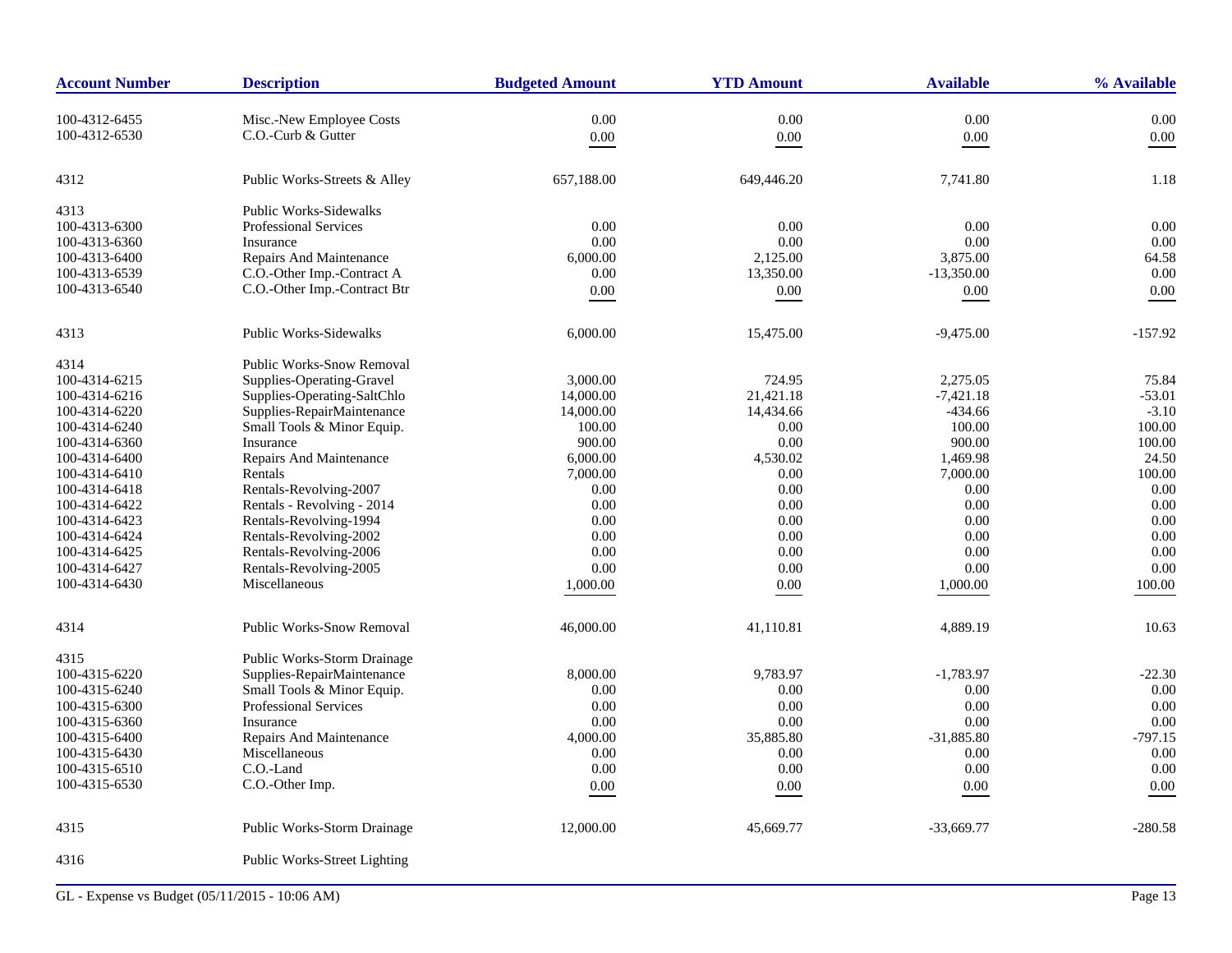| <b>Account Number</b> | <b>Description</b>                  | <b>Budgeted Amount</b> | <b>YTD Amount</b> | <b>Available</b> | % Available |
|-----------------------|-------------------------------------|------------------------|-------------------|------------------|-------------|
| 100-4316-6360         | Insurance                           | 75.00                  | 73.75             | 1.25             | 1.67        |
| 100-4316-6380         | <b>Utility Services</b>             | 3,500.00               | 3,589.90          | $-89.90$         | $-2.57$     |
| 100-4316-6400         | Repairs And Maintenance             | 0.00                   | 0.00              | 0.00             | 0.00        |
| 100-4316-6530         | C.O.-Other Imp.                     | $0.00\,$               | $0.00\,$          | $0.00\,$         | 0.00        |
|                       |                                     |                        |                   |                  |             |
| 4316                  | Public Works-Street Lighting        | 3,575.00               | 3,663.65          | $-88.65$         | $-2.48$     |
| 4317                  | <b>Public Works-Parking Lots</b>    |                        |                   |                  |             |
| 100-4317-6220         | Supplies-RepairMaintenance          | 0.00                   | 0.00              | 0.00             | 0.00        |
| 100-4317-6360         | Insurance                           | 0.00                   | 0.00              | 0.00             | 0.00        |
| 100-4317-6400         | <b>Repairs And Maintenance</b>      | 0.00                   | 0.00              | 0.00             | 0.00        |
| 100-4317-6410         | Rentals                             | 0.00                   | 0.00              | $0.00\,$         | 0.00        |
| 4317                  | <b>Public Works-Parking Lots</b>    | 0.00                   | 0.00              | 0.00             | 0.00        |
|                       |                                     |                        |                   |                  |             |
| 4318                  | <b>Public Works-City Garage</b>     |                        |                   |                  |             |
| 100-4318-6103         | Wages-Full-Time-Maintenance         | 49,279.00              | 49,468.08         | $-189.08$        | $-0.38$     |
| 100-4318-6106         | Wages-Full-Time-Overtime            | 2,500.00               | 3,287.28          | $-787.28$        | $-31.49$    |
| 100-4318-6111         | Other Pay-Severance Pay             | 0.00                   | 0.00              | 0.00             | 0.00        |
| 100-4318-6112         | Other Pay-Sick Leave Pay            | 829.00                 | 0.00              | 829.00           | 100.00      |
| 100-4318-6116         | Pager Allowance                     | 0.00                   | 379.07            | $-379.07$        | 0.00        |
| 100-4318-6121         | Employer Contributions-Pera         | 3,751.00               | 3,892.09          | $-141.09$        | $-3.76$     |
| 100-4318-6122         | <b>Employer Contributions-Fica</b>  | 3,259.00               | 3,231.69          | 27.31            | 0.84        |
| 100-4318-6123         | <b>Employer Contributions-Medic</b> | 762.00                 | 755.80            | 6.20             | 0.81        |
| 100-4318-6124         | <b>Employer Contributions-HSA</b>   | 0.00                   | 0.00              | 0.00             | 0.00        |
| 100-4318-6131         | Employer Paid Ins.-Health           | 6,617.00               | 6,363.92          | 253.08           | 3.82        |
| 100-4318-6132         | Employer Paid Ins.-Dental           | 1,078.00               | 1,051.16          | 26.84            | 2.49        |
| 100-4318-6133         | Employer Paid Ins.-Life             | 126.00                 | 120.76            | 5.24             | 4.16        |
| 100-4318-6134         | <b>Employer Paid Ins-Disability</b> | 246.00                 | 236.23            | 9.77             | 3.97        |
| 100-4318-6148         | Cafeteria Plan Service Chgs         | 75.00                  | 93.91             | $-18.91$         | $-25.21$    |
| 100-4318-6199         | Wages-Audit Adjustment              | 0.00                   | 0.00              | 0.00             | 0.00        |
| 100-4318-6220         | Supplies-RepairMaintenance          | 20,000.00              | 13,736.90         | 6,263.10         | 31.32       |
| 100-4318-6240         | Small Tools & Minor Equip.          | 500.00                 | 0.00              | 500.00           | 100.00      |
| 100-4318-6320         | Communication                       | 2,800.00               | 2,509.06          | 290.94           | 10.39       |
| 100-4318-6331         | Training                            | 200.00                 | 0.00              | 200.00           | 100.00      |
| 100-4318-6360         | Insurance                           | 5,000.00               | 3,506.35          | 1,493.65         | 29.87       |
| 100-4318-6380         | <b>Utility Services</b>             | 8,000.00               | 10,170.66         | $-2,170.66$      | $-27.13$    |
| 100-4318-6383         | <b>Utility Services - Gas</b>       | 7,000.00               | 8,719.02          | $-1,719.02$      | $-24.56$    |
| 100-4318-6400         | <b>Repairs And Maintenance</b>      | 15,000.00              | 11,798.03         | 3,201.97         | 21.35       |
| 100-4318-6404         | Repairs & Maint.-Mach.Equip         | 250.00                 | 0.00              | 250.00           | 100.00      |
| 100-4318-6419         | Rentals-Revolving-2000              | 0.00                   | $0.00\,$          | 0.00             | 0.00        |
| 100-4318-6421         | Rentals - Revolving-2013            | 3,938.00               | 3,938.00          | 0.00             | 0.00        |
| 100-4318-6422         | Rentals-Revolving-1998              | 0.00                   | 0.00              | 0.00             | 0.00        |
| 100-4318-6423         | Rentals-Revolving-2001              | 0.00                   | 0.00              | 0.00             | 0.00        |
| 100-4318-6425         | Rentals-Revolving-2006              | 0.00                   | 0.00              | 0.00             | 0.00        |
| 100-4318-6430         | Miscellaneous                       | 500.00                 | 583.04            | $-83.04$         | $-16.61$    |
| 100-4318-6580         | C.O.-Equip.-Other                   | $0.00\,$               | 0.00              | 0.00             | 0.00        |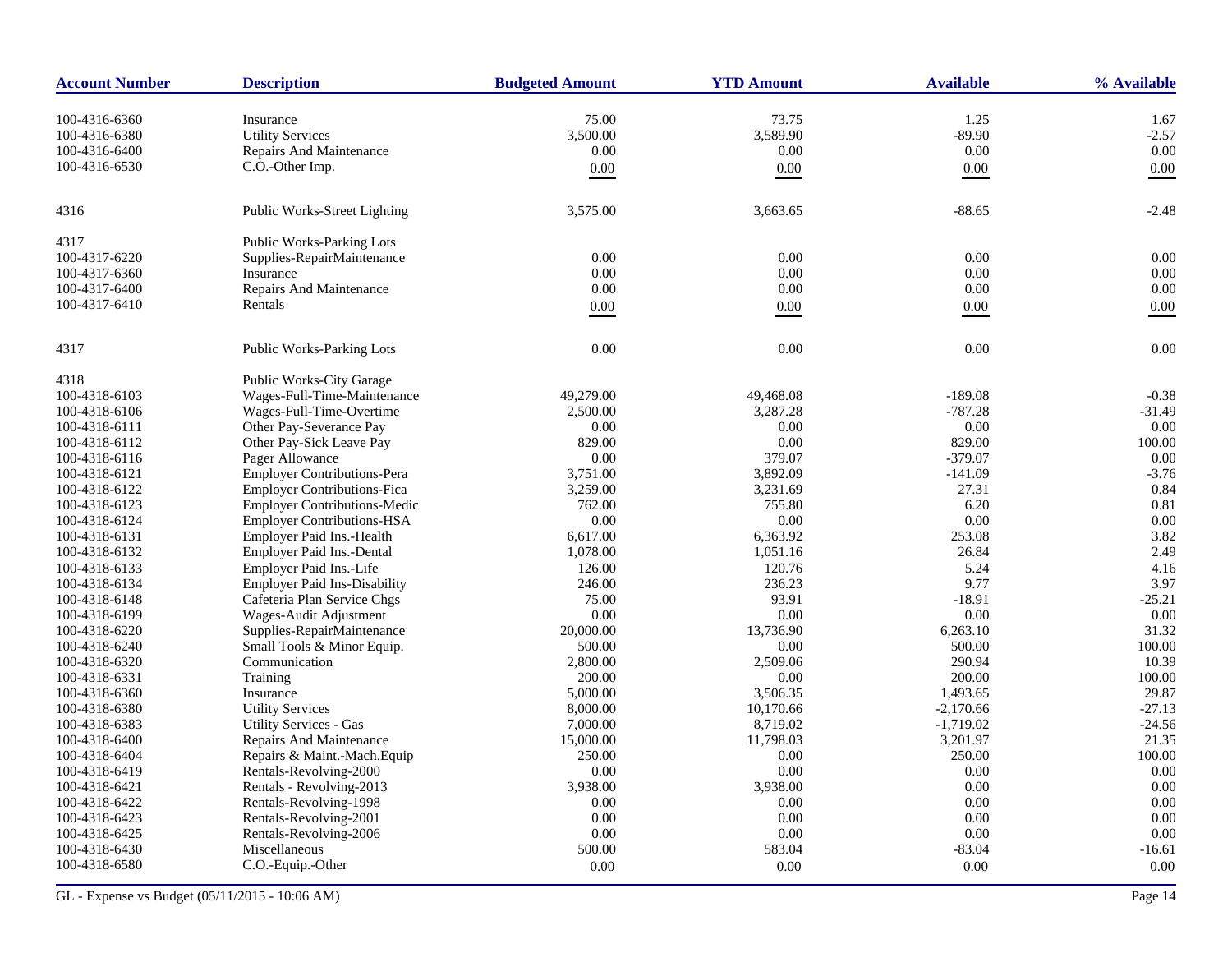| <b>Account Number</b> | <b>Description</b>                  | <b>Budgeted Amount</b> | <b>YTD Amount</b> | <b>Available</b> | % Available |
|-----------------------|-------------------------------------|------------------------|-------------------|------------------|-------------|
|                       |                                     |                        |                   |                  |             |
| 4318                  | <b>Public Works-City Garage</b>     | 131,710.00             | 123,841.05        | 7,868.95         | 5.97        |
| 4319                  | <b>Public Works-Compost Site</b>    |                        |                   |                  |             |
| 100-4319-6107         | Wages-Part-Time                     | 12,000.00              | 12,287.53         | $-287.53$        | $-2.40$     |
| 100-4319-6108         | Wages-Part-Time-Overtime            | 200.00                 | 901.70            | $-701.70$        | $-350.85$   |
| 100-4319-6122         | <b>Employer Contributions-Fica</b>  | 750.00                 | 817.77            | $-67.77$         | $-9.04$     |
| 100-4319-6123         | <b>Employer Contributions-Medic</b> | 175.00                 | 191.29            | $-16.29$         | $-9.31$     |
| 100-4319-6124         | Employer Contributions-HSA          | 0.00                   | 0.00              | 0.00             | 0.00        |
| 100-4319-6199         | Wages-Audit Adjustment              | 0.00                   | 0.00              | 0.00             | 0.00        |
| 100-4319-6220         | Supplies-RepairMaintenance          | 300.00                 | 16.00             | 284.00           | 94.67       |
| 100-4319-6360         | Insurance                           | 150.00                 | 162.25            | $-12.25$         | $-8.17$     |
| 100-4319-6380         | <b>Utility Services</b>             | 100.00                 | 145.64            | $-45.64$         | $-45.64$    |
| 100-4319-6400         | Repairs And Maintenance             | 2,500.00               | 11,799.30         | $-9,299.30$      | $-371.97$   |
| 100-4319-6410         | Rentals                             | 500.00                 | 600.79            | $-100.79$        | $-20.16$    |
| 100-4319-6417         | Rentals - Revolving - 2008          | 0.00                   | 0.00              | 0.00             | 0.00        |
| 100-4319-6430         | Miscellaneous                       | 0.00                   | 0.00              | 0.00             | 0.00        |
| 100-4319-6441         | Misc.-Solid Waste Services          | 0.00                   | 0.00              | 0.00             | 0.00        |
| 4319                  | Public Works-Compost Site           | 16,675.00              | 26,922.27         | $-10,247.27$     | $-61.45$    |
| 4320                  | Public Works-Storm Damage           |                        |                   |                  |             |
| 100-4320-6220         | Supplies-RepairMaintenance          | 0.00                   | 0.00              | 0.00             | 0.00        |
| 100-4320-6400         | Repairs And Maintenance             | 0.00                   | 0.00              | 0.00             | 0.00        |
| 100-4320-6430         | Miscellaneous                       | 0.00                   | 0.00              | 0.00             | 0.00        |
| 100-4320-6431         | Misc.-Other Than Fema               | 0.00                   | $0.00\,$          | 0.00             | 0.00        |
|                       |                                     |                        |                   |                  |             |
| 4320                  | Public Works-Storm Damage           | 0.00                   | 0.00              | 0.00             | 0.00        |
| 4322                  | Sanitation-Street Cleaning          |                        |                   |                  |             |
| 100-4322-6210         | <b>Supplies-Operating Supplies</b>  | 0.00                   | 0.00              | 0.00             | 0.00        |
| 100-4322-6220         | Supplies-RepairMaintenance          | 8,000.00               | 4,949.08          | 3,050.92         | 38.14       |
| 100-4322-6360         | Insurance                           | 600.00                 | 0.00              | 600.00           | 100.00      |
| 100-4322-6380         | <b>Utility Services</b>             | 300.00                 | 143.36            | 156.64           | 52.21       |
| 100-4322-6400         | Repairs And Maintenance             | 100.00                 | 0.00              | 100.00           | 100.00      |
| 4322                  | <b>Sanitation-Street Cleaning</b>   | 9,000.00               | 5,092.44          | 3,907.56         | 43.42       |
| 4326                  | Sanitation-Weed Control             |                        |                   |                  |             |
| 100-4326-6220         | Supplies-RepairMaintenance          | 200.00                 | 0.00              | 200.00           | 100.00      |
| 100-4326-6331         | Training                            | 200.00                 | $0.00\,$          | 200.00           | 100.00      |
| 100-4326-6360         | Insurance                           | 30.00                  | 0.00              | 30.00            | 100.00      |
| 4326                  | Sanitation-Weed Control             | 430.00                 | 0.00              | 430.00           | 100.00      |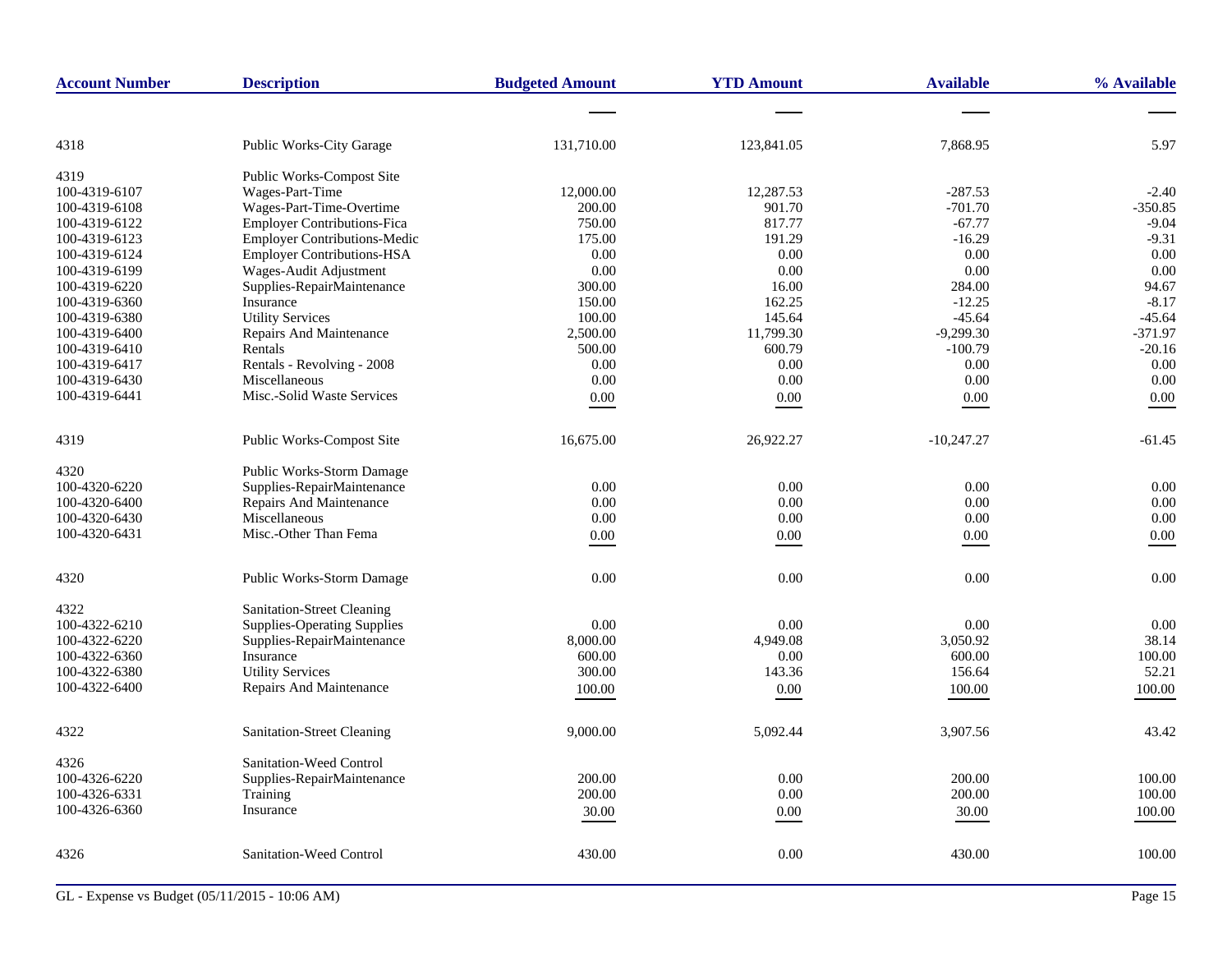| <b>Account Number</b> | <b>Description</b>                  | <b>Budgeted Amount</b> | <b>YTD Amount</b> | <b>Available</b> | % Available |
|-----------------------|-------------------------------------|------------------------|-------------------|------------------|-------------|
| 4327                  | Sanitation-Insect & Pest            |                        |                   |                  |             |
| 100-4327-6220         | Supplies-RepairMaintenance          | 8,000.00               | 6,938.25          | 1,061.75         | 13.27       |
| 100-4327-6360         | Insurance                           | 30.00                  | 0.00              | 30.00            | 100.00      |
| 100-4327-6400         | Repairs And Maintenance             | 100.00                 | $0.00\,$          | 100.00           | 100.00      |
| 100-4327-6430         | Miscellaneous                       |                        |                   |                  |             |
|                       |                                     | 250.00                 | 0.00              | 250.00           | 100.00      |
| 4327                  | Sanitation-Insect & Pest            | 8,380.00               | 6,938.25          | 1,441.75         | 17.20       |
| 4411                  | Health & Welfare-Pub. Health        |                        |                   |                  |             |
| 100-4411-6432         | Misc.-Elected Or Appointed          | 200.00                 | 0.00              | 200.00           | 100.00      |
|                       |                                     |                        |                   |                  |             |
| 4411                  | Health & Welfare-Pub. Health        | 200.00                 | 0.00              | 200.00           | 100.00      |
| 4511                  | Culture-Rec.-Playgrds-Fields        |                        |                   |                  |             |
| 100-4511-6220         | Supplies-RepairMaintenance          | 8,000.00               | 5,326.64          | 2,673.36         | 33.42       |
| 100-4511-6320         | Communication                       | 1,000.00               | 468.97            | 531.03           | 53.10       |
| 100-4511-6360         | Insurance                           | 10,000.00              | 10,755.00         | $-755.00$        | $-7.55$     |
| 100-4511-6380         | <b>Utility Services</b>             | 15,000.00              | 8,990.12          | 6,009.88         | 40.07       |
| 100-4511-6400         | Repairs And Maintenance             | 5,000.00               | 4,861.64          | 138.36           | 2.77        |
| 100-4511-6410         | Rentals                             | 1,200.00               | 1,352.94          | $-152.94$        | $-12.75$    |
| 100-4511-6417         | Rentals - Revolving - 2008          | 0.00                   | 0.00              | 0.00             | 0.00        |
| 100-4511-6418         | Rentals-Revolving-2007              | 0.00                   | 0.00              | 0.00             | 0.00        |
| 100-4511-6421         | Rentals - Revolving-2013            | 2,051.00               | 2,051.00          | 0.00             | 0.00        |
| 100-4511-6422         | Rentals-Revolving-2004              | 0.00                   | 0.00              | 0.00             | 0.00        |
| 100-4511-6530         | C.O.-Other Imp.                     | 0.00                   | 0.00              | $0.00\,$         | 0.00        |
| 4511                  | Culture-Rec.-Playgrds-Fields        | 42,251.00              | 33,806.31         | 8,444.69         | 19.99       |
| 4512                  | Culture-Rec.-Pools & Beach          |                        |                   |                  |             |
| 100-4512-6107         | Wages-Part-Time                     | 0.00                   | 0.00              | 0.00             | 0.00        |
| 100-4512-6108         | Wages-Part Time-Overtime            | 0.00                   | 0.00              | 0.00             | 0.00        |
| 100-4512-6109         | Wages-Part Time-Supervisor          | 0.00                   | 0.00              | 0.00             | 0.00        |
| 100-4512-6121         | <b>Employer Contributions-Pera</b>  | 0.00                   | 0.00              | 0.00             | 0.00        |
| 100-4512-6122         | <b>Employer Contributions-Fica</b>  | 0.00                   | 0.00              | 0.00             | 0.00        |
| 100-4512-6123         | <b>Employer Contributions-Medic</b> | 0.00                   | 0.00              | 0.00             | 0.00        |
| 100-4512-6124         | <b>Employer Contributions-HSA</b>   | 0.00                   | 0.00              | 0.00             | 0.00        |
| 100-4512-6199         | Wages-Audit Adjustment              | 0.00                   | 0.00              | 0.00             | 0.00        |
| 100-4512-6219         | Supplies-Op.-Concessions            | 0.00                   | 0.00              | 0.00             | 0.00        |
| 100-4512-6220         | Supplies-RepairMaintenance          | 150.00                 | 75.05             | 74.95            | 49.97       |
| 100-4512-6240         | Small Tools & Minor Equip.          | $0.00\,$               | 0.00              | 0.00             | 0.00        |
| 100-4512-6320         | Communication                       | 0.00                   | 0.00              | 0.00             | 0.00        |
| 100-4512-6360         | Insurance                           | 350.00                 | 0.00              | 350.00           | 100.00      |
| 100-4512-6380         | <b>Utility Services</b>             | 350.00                 | 0.00              | 350.00           | 100.00      |
| 100-4512-6400         | Repairs And Maintenance             | 1,000.00               | 2,756.07          | $-1,756.07$      | $-175.61$   |
| 100-4512-6410         | Rentals                             | 2,400.00               | 0.00              | 2,400.00         | 100.00      |
| 100-4512-6430         | Miscellaneous                       | $0.00\,$               | 0.00              | 0.00             | 0.00        |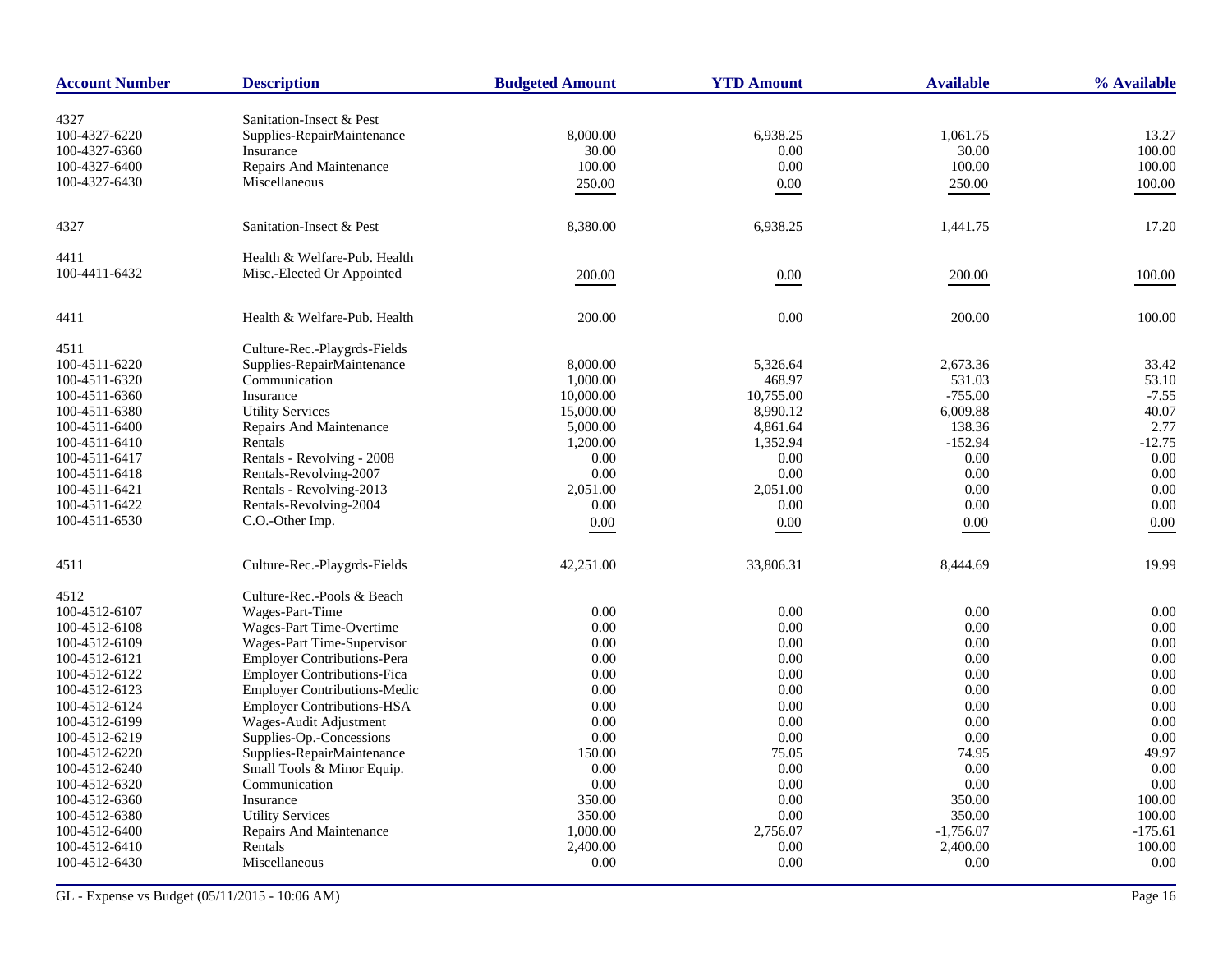| <b>Account Number</b> | <b>Description</b>            | <b>Budgeted Amount</b> | <b>YTD Amount</b> | <b>Available</b> | % Available |
|-----------------------|-------------------------------|------------------------|-------------------|------------------|-------------|
| 100-4512-6441         | Misc.-Taxes                   | 0.00                   | $0.00\,$          | 0.00             | 0.00        |
| 100-4512-6580         | Lake Ripley Restoration       | 2,000.00               | 281.30            | 1,718.70         | 85.94       |
|                       |                               |                        |                   |                  |             |
| 4512                  | Culture-Rec.-Pools & Beach    | 6,250.00               | 3,112.42          | 3,137.58         | 50.20       |
| 4514                  | Culture-Rec.-Tennis Courts    |                        |                   |                  |             |
| 100-4514-6220         | Supplies-RepairMaintenance    | 1,500.00               | 816.00            | 684.00           | 45.60       |
| 100-4514-6300         | <b>Professional Services</b>  | 0.00                   | 28,000.00         | $-28,000.00$     | 0.00        |
| 100-4514-6360         | Insurance                     | 400.00                 | 615.50            | $-215.50$        | $-53.88$    |
| 100-4514-6380         | <b>Utility Services</b>       | 2,500.00               | 1,415.43          | 1,084.57         | 43.38       |
| 100-4514-6400         | Repairs And Maintenance       | 0.00                   | 0.00              | 0.00             | 0.00        |
| 100-4514-6410         | Rentals                       | 0.00                   | 0.00              | 0.00             | 0.00        |
| 100-4514-6430         | Miscellaneous                 | 50.00                  | 0.00              | 50.00            | 100.00      |
| 100-4514-6530         | C.O.-Other Imp.               | 0.00                   | 108, 104. 18      | $-108, 104.18$   | 0.00        |
| 4514                  | Culture-Rec.-Tennis Courts    | 4,450.00               | 138,951.11        | $-134,501.11$    | $-3,022.50$ |
| 4515                  | Culture-Rec.-Skating Rinks    |                        |                   |                  |             |
| 100-4515-6220         | Supplies-RepairMaintenance    | 1,700.00               | 1,043.62          | 656.38           | 38.61       |
| 100-4515-6320         | Communication                 | 0.00                   | 0.00              | 0.00             | 0.00        |
| 100-4515-6360         | Insurance                     | 800.00                 | 679.75            | 120.25           | 15.03       |
| 100-4515-6380         | <b>Utility Services</b>       | 5,000.00               | 3,793.82          | 1,206.18         | 24.12       |
| 100-4515-6400         | Repairs And Maintenance       | 300.00                 | 1,496.28          | $-1,196.28$      | $-398.76$   |
| 100-4515-6410         | Rentals                       | 500.00                 | 247.72            | 252.28           | 50.46       |
| 100-4515-6423         | Rentals-Revolving-1994        | 0.00                   | 0.00              | 0.00             | 0.00        |
|                       |                               | 0.00                   | 0.00              | $0.00\,$         | 0.00        |
| 100-4515-6430         | Miscellaneous                 |                        |                   |                  |             |
| 100-4515-6530         | C.O.-Other Imp.               | 0.00                   | 0.00              | 0.00             | 0.00        |
| 4515                  | Culture-Rec.-Skating Rinks    | 8,300.00               | 7,261.19          | 1,038.81         | 12.52       |
| 4516                  | Culture-Rec.-Comm. Gardens    |                        |                   |                  |             |
| 100-4516-6220         | Supplies-RepairMaintenance    | 0.00                   | 0.00              | 0.00             | 0.00        |
| 100-4516-6360         | Insurance                     | 0.00                   | 0.00              | 0.00             | 0.00        |
| 100-4516-6380         | <b>Utility Services</b>       | 1,000.00               | 443.70            | 556.30           | 55.63       |
| 100-4516-6400         | Repairs And Maintenance       | 0.00                   | 0.00              | 0.00             | 0.00        |
| 100-4516-6530         | C.O.-Other Imp.               | 0.00                   | 0.00              | 0.00             | 0.00        |
| 4516                  | Culture-Rec.-Comm. Gardens    | 1.000.00               | 443.70            | 556.30           | 55.63       |
|                       |                               |                        |                   |                  |             |
| 4517                  | Culture-Rec.-G.A.R. Hall      |                        |                   |                  |             |
| 100-4517-6220         | Supplies-RepairMaintenance    | 700.00                 | 59.54             | 640.46           | 91.49       |
| 100-4517-6325         | Communication - Alarm System  | 200.00                 | 0.00              | 200.00           | 100.00      |
| 100-4517-6360         | Insurance                     | 1,800.00               | 2,218.50          | $-418.50$        | $-23.25$    |
| 100-4517-6380         | <b>Utility Services</b>       | 14,000.00              | 10,920.00         | 3,080.00         | 22.00       |
| 100-4517-6383         | <b>Utility Services - Gas</b> | 0.00                   | 0.00              | 0.00             | 0.00        |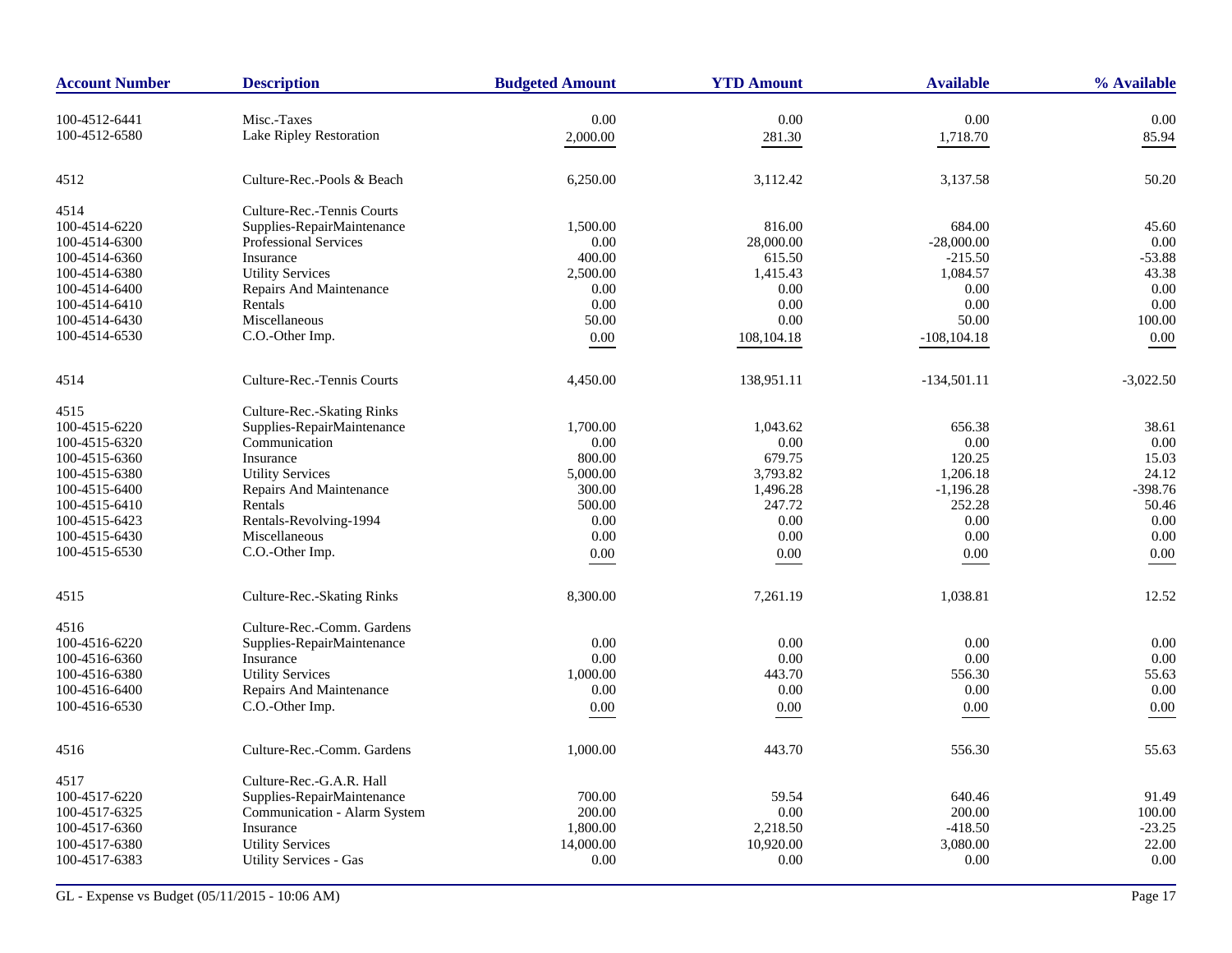| <b>Account Number</b> | <b>Description</b>                  | <b>Budgeted Amount</b> | <b>YTD Amount</b> | <b>Available</b> | % Available |
|-----------------------|-------------------------------------|------------------------|-------------------|------------------|-------------|
| 100-4517-6400         | Repairs And Maintenance             | 5,000.00               | 181.73            | 4,818.27         | 96.37       |
| 100-4517-6420         | Rentals - Revolving - 2012          | 8,148.00               | 8,148.00          | 0.00             | 0.00        |
| 100-4517-6430         | Miscellaneous                       | 0.00                   | 0.00              | 0.00             | 0.00        |
|                       |                                     |                        |                   |                  |             |
| 4517                  | Culture-Rec.-G.A.R. Hall            | 29,848.00              | 21,527.77         | 8,320.23         | 27.88       |
| 4518                  | Culture-Rec.-Band                   |                        |                   |                  |             |
| 100-4518-6360         | Insurance                           | 15.00                  | 0.00              | 15.00            | 100.00      |
| 100-4518-6430         | Miscellaneous                       | 250.00                 | 0.00              | 250.00           | 100.00      |
| 100-4518-6431         | Misc.- Music In The Park            | 4,500.00               | 3,200.00          | 1,300.00         | 28.89       |
| 4518                  | Culture-Rec.-Band                   | 4,765.00               | 3,200.00          | 1,565.00         | 32.84       |
| 4519                  | Culture-Rec.-Camping Areas          |                        |                   |                  |             |
| 100-4519-6220         | Supplies-RepairMaintenance          | 3,000.00               | 1,838.25          | 1,161.75         | 38.73       |
| 100-4519-6240         | Small Tools & Minor Equip.          | 0.00                   | 0.00              | 0.00             | 0.00        |
| 100-4519-6300         | <b>Professional Services</b>        | 6,000.00               | 2,200.00          | 3,800.00         | 63.33       |
| 100-4519-6320         | Communication                       | 1,000.00               | 0.00              | 1,000.00         | 100.00      |
| 100-4519-6340         | Advertising                         | 0.00                   | 0.00              | 0.00             | $0.00\,$    |
| 100-4519-6360         | Insurance                           | 1,000.00               | 988.00            | 12.00            | 1.20        |
| 100-4519-6380         | <b>Utility Services</b>             | 4,500.00               | 3,576.73          | 923.27           | 20.52       |
| 100-4519-6400         | <b>Repairs And Maintenance</b>      | 4,500.00               | 2,248.21          | 2,251.79         | 50.04       |
| 100-4519-6410         | Rentals                             | 1,000.00               | 565.58            | 434.42           | 43.44       |
| 100-4519-6423         | Rentals-Revolving-2001              | 0.00                   | 0.00              | 0.00             | 0.00        |
| 100-4519-6430         | Miscellaneous                       | 500.00                 | 968.80            | $-468.80$        | $-93.76$    |
| 100-4519-6441         | Misc.-Sales Taxes                   | 3,000.00               | 0.00              | 3,000.00         | 100.00      |
| 100-4519-6530         | C.O.-Other Imp.                     | 0.00                   | $0.00\,$          | $0.00\,$         | 0.00        |
| 4519                  | Culture-Rec.-Camping Areas          | 24,500.00              | 12,385.57         | 12,114.43        | 49.45       |
| 4522                  | Culture-Rec.-Park Areas             |                        |                   |                  |             |
| 100-4522-6101         | Wages-Full-Time-Supervisor          | 31,814.00              | 30,101.46         | 1,712.54         | 5.38        |
| 100-4522-6103         | Wages-Full-Time-Maintenance         | 0.00                   | 0.00              | 0.00             | 0.00        |
| 100-4522-6106         | Wages-Full-Time-Overtime            | 100.00                 | 0.00              | 100.00           | 100.00      |
| 100-4522-6107         | Wages-Part-Time                     | 66,000.00              | 58,833.67         | 7,166.33         | 10.86       |
| 100-4522-6108         | Wages-Part-Time-Overtime            | 1,500.00               | 2,218.17          | $-718.17$        | $-47.88$    |
| 100-4522-6112         | Other Pay-Sick Leave Pay            | 0.00                   | 0.00              | 0.00             | 0.00        |
| 100-4522-6121         | <b>Employer Contributions-Pera</b>  | 3,807.00               | 4,060.27          | $-253.27$        | $-6.65$     |
| 100-4522-6122         | <b>Employer Contributions-Fica</b>  | 4,972.00               | 5,612.68          | $-640.68$        | $-12.89$    |
| 100-4522-6123         | Employer Contributions-Medic        | 1,461.00               | 1,312.66          | 148.34           | 10.15       |
| 100-4522-6124         | <b>Employer Contributions-HSA</b>   | 2,218.00               | 2,215.60          | 2.40             | 0.11        |
| 100-4522-6131         | Employer Paid Ins.-Health           | 5,914.00               | 5,891.55          | 22.45            | 0.38        |
| 100-4522-6132         | Employer Paid Ins.-Dental           | 765.00                 | 771.38            | $-6.38$          | $-0.83$     |
| 100-4522-6133         | Employer Paid Ins.-Life             | 63.00                  | 57.22             | 5.78             | 9.17        |
| 100-4522-6134         | <b>Employer Paid Ins-Disability</b> | 159.00                 | 144.50            | 14.50            | 9.12        |
| 100-4522-6148         | Cafeteria Plan Service Charges      | 0.00                   | 12.16             | $-12.16$         | 0.00        |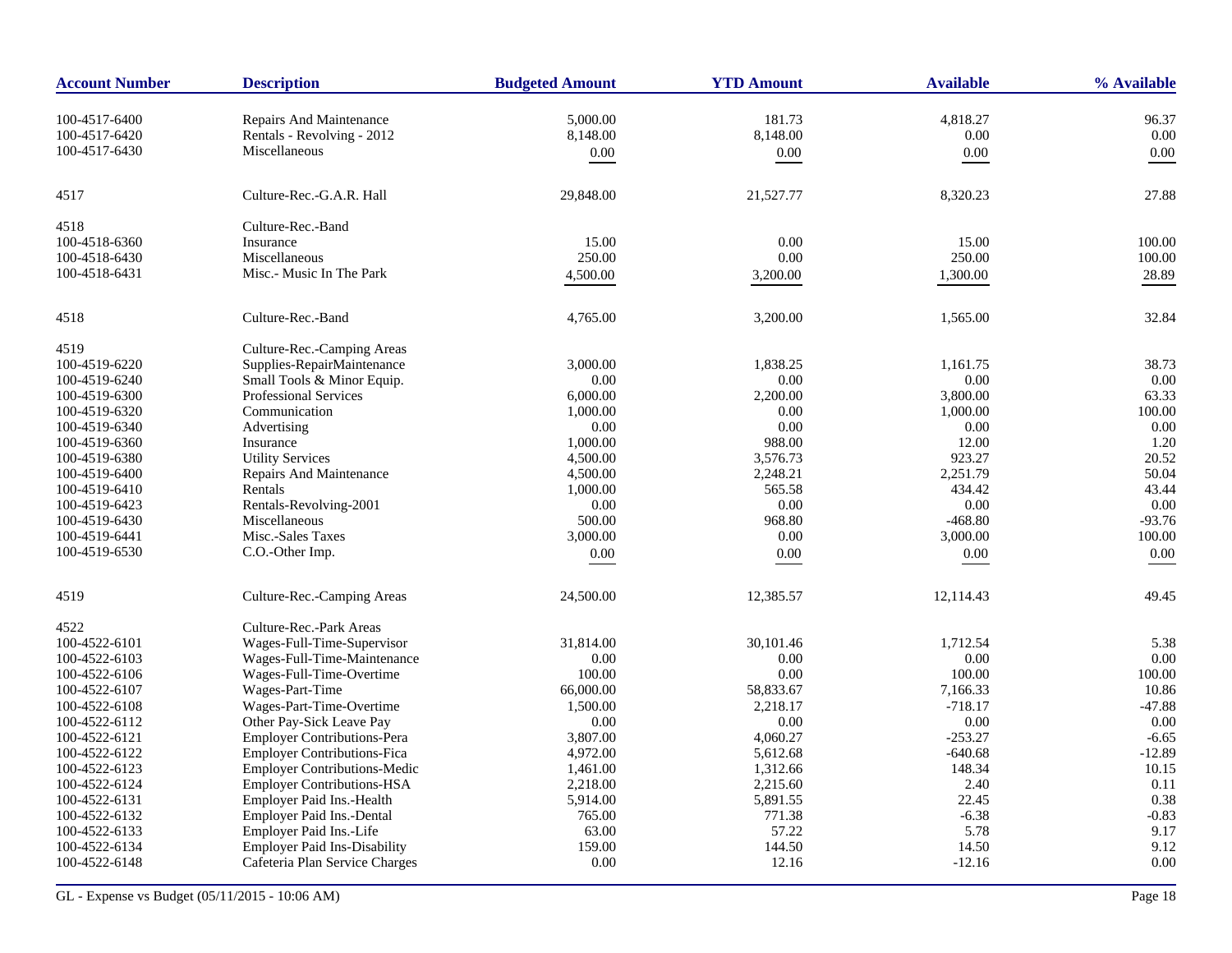| <b>Account Number</b> | <b>Description</b>                  | <b>Budgeted Amount</b> | <b>YTD Amount</b> | <b>Available</b> | % Available |
|-----------------------|-------------------------------------|------------------------|-------------------|------------------|-------------|
| 100-4522-6199         | Wages-Audit Adjustment              | 0.00                   | 0.00              | 0.00             | 0.00        |
| 100-4522-6220         | Supplies-RepairMaintenance          | 35,000.00              | 68,512.72         | $-33,512.72$     | $-95.75$    |
| 100-4522-6240         | Small Tools & Minor Equip.          | 3,000.00               | 0.00              | 3,000.00         | 100.00      |
| 100-4522-6320         | Communication                       | 1,000.00               | 727.56            | 272.44           | 27.24       |
| 100-4522-6331         | Training                            | 750.00                 | 0.00              | 750.00           | 100.00      |
| 100-4522-6360         | Insurance                           | 14,000.00              | 19,164.72         | $-5,164.72$      | $-36.89$    |
| 100-4522-6380         | <b>Utility Services</b>             | 5,000.00               | 3,196.03          | 1,803.97         | 36.08       |
| 100-4522-6400         | Repairs And Maintenance             | 12,000.00              | 9,417.28          | 2,582.72         | 21.52       |
| 100-4522-6410         | Rentals                             | 7,000.00               | 11,216.01         | $-4,216.01$      | $-60.23$    |
| 100-4522-6417         | Rentals - Revolving - 2010          | 266.00                 | 266.00            | 0.00             | 0.00        |
| 100-4522-6418         | Rentals - Revolving - 2009          | 0.00                   | 0.00              | 0.00             | 0.00        |
| 100-4522-6419         | Rentals - Revolving - 2011          | 10,179.00              | 10,179.00         | 0.00             | 0.00        |
| 100-4522-6420         | Rentals - Revolving - 2012          | 8,316.00               | 8,316.00          | 0.00             | 0.00        |
| 100-4522-6421         | Rentals - Revolving-2013            | 4,756.00               | 4,756.00          | 0.00             | 0.00        |
| 100-4522-6422         | Rentals - Revolving - 2014          | 0.00                   | 0.00              | 0.00             | 0.00        |
| 100-4522-6423         | Rentals-Revolving-2001              | 0.00                   | 0.00              | 0.00             | 0.00        |
| 100-4522-6425         | Rentals-Revolving-2006              | 0.00                   | 0.00              | 0.00             | 0.00        |
| 100-4522-6427         | Rentals-Revolving-2005              | 0.00                   | 0.00              | 0.00             | 0.00        |
| 100-4522-6430         | Miscellaneous                       | 2,000.00               | 207.49            | 1,792.51         | 89.63       |
| 100-4522-6510         | C.O.-Land                           | 0.00                   | 0.00              | 0.00             | 0.00        |
| 100-4522-6530         | C.O.-Other Imp.                     | 0.00                   | 1,331.65          | $-1,331.65$      | 0.00        |
|                       |                                     |                        |                   |                  |             |
| 4522                  | Culture-Rec.-Park Areas             | 222,040.00             | 248,521.78        | $-26,481.78$     | $-11.93$    |
| 4524                  | Culture-Rec.-Shade Trees            |                        |                   |                  |             |
| 100-4524-6101         | Wages-Full-Time-Supervisor          | 0.00                   | $0.00\,$          | 0.00             | 0.00        |
| 100-4524-6103         | Wages-Full-Time-Maintenance         | 0.00                   | 0.00              | 0.00             | 0.00        |
| 100-4524-6106         | Wages-Full-Time-Overtime            | 0.00                   | 0.00              | 0.00             | 0.00        |
| 100-4524-6107         | Wages-Part-Time                     | 0.00                   | 0.00              | 0.00             | 0.00        |
| 100-4524-6112         | Other Pay-Sick Leave Pay            | 0.00                   | 0.00              | 0.00             | 0.00        |
| 100-4524-6121         | <b>Employer Contributions-Pera</b>  | 0.00                   | 0.00              | 0.00             | 0.00        |
| 100-4524-6122         | <b>Employer Contributions-Fica</b>  | 0.00                   | 0.00              | 0.00             | 0.00        |
| 100-4524-6123         | <b>Employer Contributions-Medic</b> | 0.00                   | 0.00              | 0.00             | 0.00        |
| 100-4524-6124         | <b>Employer Contributions-HSA</b>   | 0.00                   | 0.00              | 0.00             | 0.00        |
| 100-4524-6131         | Employer Paid Ins.-Health           | 0.00                   | 0.00              | 0.00             | 0.00        |
| 100-4524-6132         | Employer Paid Ins.-Dental           | 0.00                   | 0.00              | 0.00             | 0.00        |
| 100-4524-6133         | Employer Paid Ins.-Life             | 0.00                   | 0.00              | 0.00             | 0.00        |
| 100-4524-6134         | <b>Employer Paid Ins-Disability</b> | 0.00                   | 0.00              | 0.00             | 0.00        |
| 100-4524-6199         | Wages-Audit Adjustment              | 0.00                   | 0.00              | 0.00             | 0.00        |
| 100-4524-6210         | <b>Supplies-Operating Supplies</b>  | 0.00                   | 0.00              | 0.00             | 0.00        |
| 100-4524-6220         | Supplies-RepairMaintenance          | 4,500.00               | 1,293.77          | 3,206.23         | 71.25       |
| 100-4524-6240         | Small Tools & Minor Equip.          | 0.00                   | 0.00              | 0.00             | 0.00        |
| 100-4524-6300         | Professional Services               | 20,000.00              | 38,851.50         | $-18,851.50$     | $-94.26$    |
| 100-4524-6331         | Training                            | 300.00                 | 180.00            | 120.00           | 40.00       |
| 100-4524-6360         | Insurance                           | 300.00                 | 0.00              | 300.00           | 100.00      |
| 100-4524-6400         | Repairs And Maintenance             | 1,800.00               | 1,409.80          | 390.20           | 21.68       |
| 100-4524-6408         | Repairs & Maint.-TreeStumps         | 5,000.00               | 4,682.81          | 317.19           | 6.34        |
| 100-4524-6410         | Rentals                             | 0.00                   | 0.00              | 0.00             | 0.00        |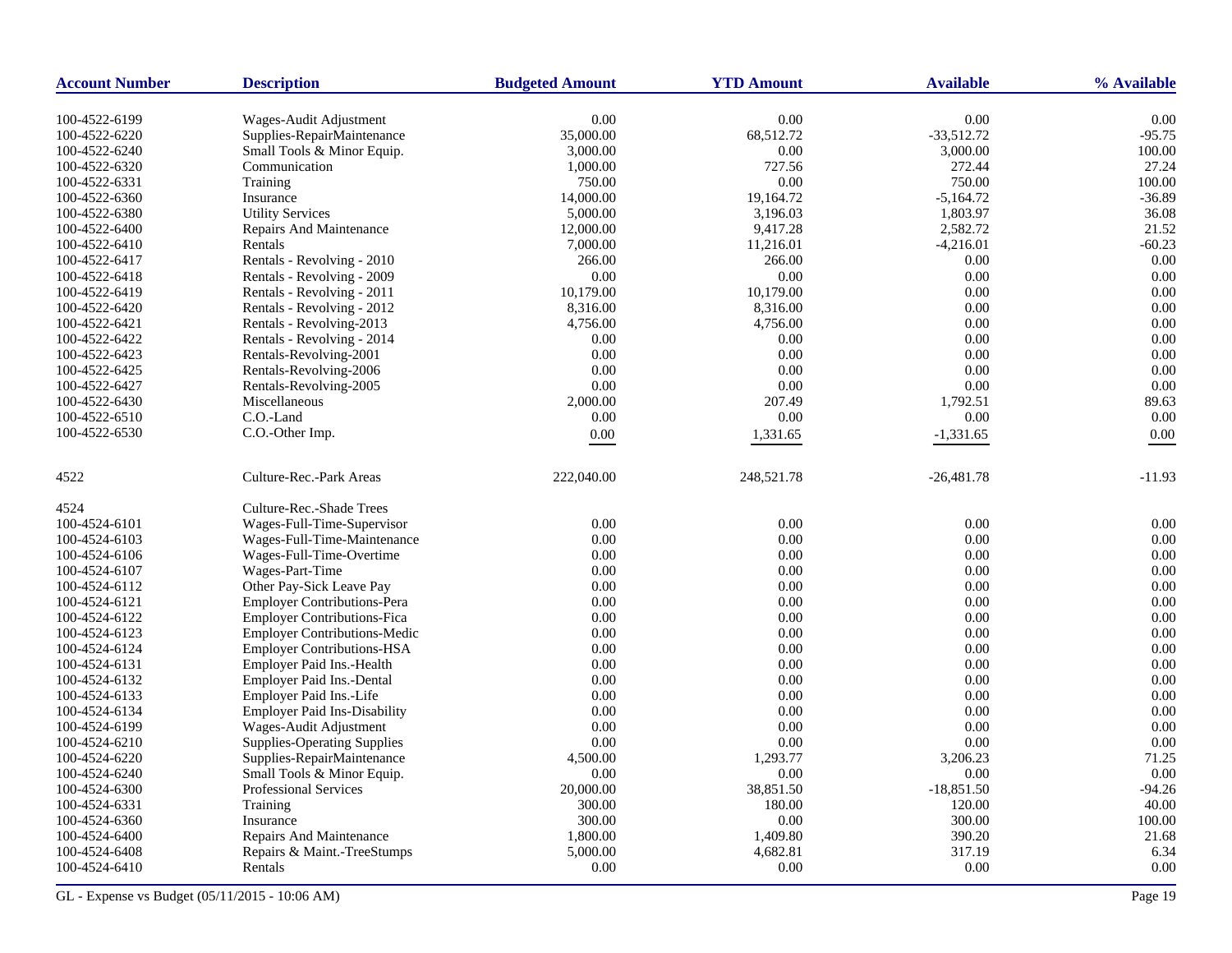| <b>Account Number</b> | <b>Description</b>                  | <b>Budgeted Amount</b> | <b>YTD Amount</b> | <b>Available</b> | % Available |
|-----------------------|-------------------------------------|------------------------|-------------------|------------------|-------------|
| 100-4524-6420         | Rentals - Revolving - 2012          | 11,127.00              | 11,127.00         | 0.00             | 0.00        |
| 100-4524-6424         | Rentals - Revolving - 2009          | 0.00                   | 0.00              | 0.00             | 0.00        |
| 100-4524-6425         | Rentals-Revolving-2006              | 0.00                   | 0.00              | 0.00             | 0.00        |
| 100-4524-6430         | Miscellaneous                       |                        |                   |                  |             |
|                       |                                     | 100.00                 | $0.00\,$          | 100.00           | 100.00      |
| 4524                  | Culture-Rec.-Shade Trees            | 43,127.00              | 57,544.88         | $-14,417.88$     | $-33.43$    |
| 4525                  | Culture-Rec.-Forestry               |                        |                   |                  |             |
| 100-4525-6220         | Supplies-RepairMaintenance          | 0.00                   | 0.00              | 0.00             | 0.00        |
| 100-4525-6360         | Insurance                           | 0.00                   | $0.00\,$          | $0.00\,$         | $0.00\,$    |
| 100-4525-6430         | Miscellaneous                       | 0.00                   | 0.00              | $0.00\,$         | 0.00        |
| 4525                  | Culture-Rec.-Forestry               | 0.00                   | 0.00              | 0.00             | 0.00        |
| 4526                  | Community Beautification            |                        |                   |                  |             |
| 100-4526-6210         | <b>Supplies-Operating Supplies</b>  | 0.00                   | 0.00              | 0.00             | 0.00        |
| 100-4526-6430         | Miscellaneous                       | 0.00                   | $0.00\,$          | 0.00             | 0.00        |
|                       |                                     |                        |                   |                  |             |
| 4526                  | <b>Community Beautification</b>     | 0.00                   | 0.00              | 0.00             | 0.00        |
| 4550                  | Culture-Rec.-Library                |                        |                   |                  |             |
| 100-4550-6107         | Wages-Part-time                     | 0.00                   | 1,213.25          | $-1,213.25$      | 0.00        |
| 100-4550-6122         | <b>Employer Contributions-Fica</b>  | 0.00                   | 58.71             | $-58.71$         | 0.00        |
| 100-4550-6123         | <b>Employer Contributions-Medic</b> | 0.00                   | 13.72             | $-13.72$         | 0.00        |
| 100-4550-6200         | Supplies-Office Supplies            | 0.00                   | 0.00              | 0.00             | 0.00        |
| 100-4550-6210         | <b>Supplies-Operating Supplies</b>  | 0.00                   | 0.00              | 0.00             | 0.00        |
| 100-4550-6220         | Supplies-RepairMaintenance          | 7,500.00               | 945.33            | 6,554.67         | 87.40       |
| 100-4550-6240         | Small Tools & Minor Equip.          | 1,000.00               | 0.00              | 1,000.00         | 100.00      |
| 100-4550-6300         | <b>Professional Services</b>        | 3,000.00               | 0.00              | 3,000.00         | 100.00      |
| 100-4550-6320         | Communication                       | 2,500.00               | 2,125.01          | 374.99           | 15.00       |
| 100-4550-6331         | Training                            | 100.00                 | $0.00\,$          | 100.00           | 100.00      |
| 100-4550-6360         | Insurance                           | 2,500.00               | 2,531.25          | $-31.25$         | $-1.25$     |
| 100-4550-6380         | <b>Utility Services</b>             | 8,500.00               | 7,394.56          | 1,105.44         | 13.01       |
| 100-4550-6383         | <b>Utility Services - Gas</b>       | 3,000.00               | 3,219.66          | $-219.66$        | $-7.32$     |
| 100-4550-6400         | Repairs And Maintenance             | 6,000.00               | 16,327.49         | $-10,327.49$     | $-172.12$   |
| 100-4550-6401         | Repairs & Maint.-Bldgs              | 1,000.00               | 0.00              | 1,000.00         | 100.00      |
| 100-4550-6407         | Repairs & Maint.-Contractual        | 5,000.00               | 0.00              | 5,000.00         | 100.00      |
| 100-4550-6417         | Rentals - Revolving - 2010          | 2,908.00               | 2,908.00          | 0.00             | 0.00        |
| 100-4550-6418         | Rentals-Revolving-2007              | 0.00                   | 0.00              | 0.00             | 0.00        |
| 100-4550-6420         | Rentals - Revolving - 2012          | 1,341.00               | 1,341.00          | 0.00             | 0.00        |
| 100-4550-6422         | Rentals-Revolving-1998              | 0.00                   | 0.00              | 0.00             | 0.00        |
| 100-4550-6423         | Rentals-Revolving-1994              | 0.00                   | 0.00              | 0.00             | 0.00        |
| 100-4550-6427         | Rentals-Revolving-1997              | 0.00                   | 0.00              | 0.00             | 0.00        |
| 100-4550-6430         | Miscellaneous                       | 1,600.00               | 192.00            | 1,408.00         | 88.00       |
| 100-4550-6520         | C.O.-Buildings                      | 250.00                 | 0.00              | 250.00           | 100.00      |
| 100-4550-6530         | C.O.-Other Imp.                     | 0.00                   | 0.00              | 0.00             | 0.00        |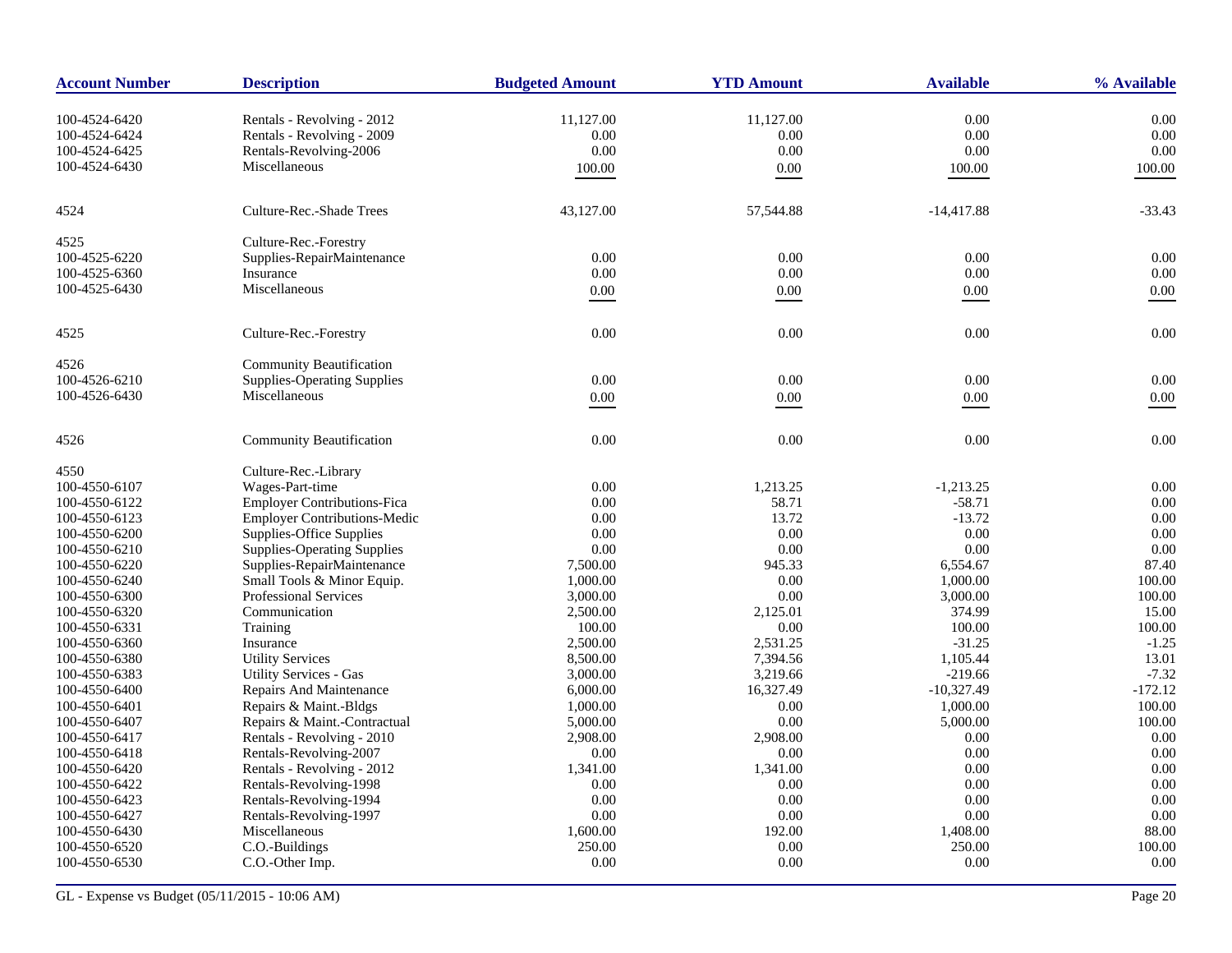| <b>Account Number</b> | <b>Description</b>            | <b>Budgeted Amount</b> | <b>YTD Amount</b> | <b>Available</b> | % Available |
|-----------------------|-------------------------------|------------------------|-------------------|------------------|-------------|
| 100-4550-6560         | C.O.-Pioneerland - Automation | 0.00                   | 0.00              | 0.00             | 0.00        |
| 100-4550-6580         | C.O.-Equip.-Other             | 0.00                   | 0.00              | $0.00\,$         | 0.00        |
| 100-4550-6739         | Pioneerland Funding           | 141,134.00             | 141,134.00        | 0.00             | 0.00        |
|                       |                               |                        |                   |                  |             |
| 4550                  | Culture-Rec.-Library          | 187,333.00             | 179,403.98        | 7,929.02         | 4.23        |
| 4551                  | Culture-Rec.-Summer Rec.      |                        |                   |                  |             |
| 100-4551-6746         | Dist.#465                     | 30,000.00              | 30,000.00         | 0.00             | 0.00        |
| 4551                  | Culture-Rec.-Summer Rec.      | 30,000.00              | 30,000.00         | 0.00             | 0.00        |
| 4924                  | Misc.-Unallocated Insurance   |                        |                   |                  |             |
| 100-4924-6360         | Insurance                     | 36,000.00              | 36,031.59         | $-31.59$         | $-0.09$     |
| 100-4924-6740         | Transfer-Gov.-Perm.-Pub.U.    | 0.00                   | $0.00\,$          | $0.00\,$         | 0.00        |
| 4924                  | Misc.-Unallocated Insurance   | 36,000.00              | 36,031.59         | $-31.59$         | $-0.09$     |
| 4925                  | Misc.-Advertising             |                        |                   |                  |             |
| 100-4925-6449         | Misc.-Christmas Garlands      | 2,600.00               | 2.908.21          | $-308.21$        | $-11.85$    |
| 100-4925-6450         | Misc.-Watercade               | 12,000.00              | 8,222.99          | 3,777.01         | 31.48       |
| 100-4925-6451         | Misc.-Chamber Of Commerce     | 1,000.00               | 0.00              | 1,000.00         | 100.00      |
| 100-4925-6452         | Misc.-Website                 | 0.00                   | 2,500.00          | $-2,500.00$      | 0.00        |
| 100-4925-6453         | Misc.-Adverising              | 0.00                   | 0.00              | 0.00             | 0.00        |
| 100-4925-6454         | Misc.- Music In Central Pk    | $0.00\,$               | $0.00\,$          | $0.00\,$         | 0.00        |
| 4925                  | Misc.-Advertising             | 15,600.00              | 13,631.20         | 1,968.80         | 12.62       |
| 4926                  | Misc.-Misc. General Expense   |                        |                   |                  |             |
| 100-4926-6300         | Prof Serv-Bus. Subsidy Report | 0.00                   | 820.00            | $-820.00$        | 0.00        |
| 100-4926-6424         | <b>Rentals-Back Hoe</b>       | 0.00                   | 0.00              | 0.00             | 0.00        |
| 100-4926-6430         | Miscellaneous                 | 6,000.00               | 21,611.92         | $-15,611.92$     | $-260.20$   |
| 100-4926-6431         | Misc - Property Lease - Sign  | 0.00                   | 1,854.00          | $-1,854.00$      | 0.00        |
| 100-4926-6433         | Misc.-Dues & Subscriptions    | 18,000.00              | 16,762.00         | 1,238.00         | 6.88        |
| 100-4926-6437         | Misc-Retiree Health Insurance | 22,520.00              | 13,006.08         | 9,513.92         | 42.25       |
| 100-4926-6440         | Misc.-Contingency Funds-A     | 377,579.00             | 0.00              | 377,579.00       | 100.00      |
| 100-4926-6441         | Misc.-S. W. Foundation        | 5,000.00               | 5,000.00          | 0.00             | 0.00        |
| 100-4926-6442         | Misc - Heritage Preservation  | 0.00                   | 2,155.34          | $-2,155.34$      | 0.00        |
| 100-4926-6445         | City-Wide Cleanup             | 0.00                   | 16,964.22         | $-16,964.22$     | 0.00        |
| 100-4926-6451         | Misc.-Chamber Of Commerce     | 1,200.00               | 1,320.00          | $-120.00$        | $-10.00$    |
| 100-4926-6452         | Misc.-Technology              | 0.00                   | 0.00              | 0.00             | 0.00        |
| 100-4926-6453         | Misc.-Auditorium              | 0.00                   | 0.00              | 0.00             | 0.00        |
| 100-4926-6454         | Misc.-Cable Television        | 0.00                   | 0.00              | 0.00             | 0.00        |
| 100-4926-6455         | Cable Franchise               | 0.00                   | 0.00              | 0.00             | 0.00        |
| 100-4926-6456         | Misc.-Gopher State One Call   | 2,500.00               | 1,527.55          | 972.45           | 38.90       |
| 100-4926-6458         | Misc.-Safety Consulting       | 26,500.00              | 25,750.00         | 750.00           | 2.83        |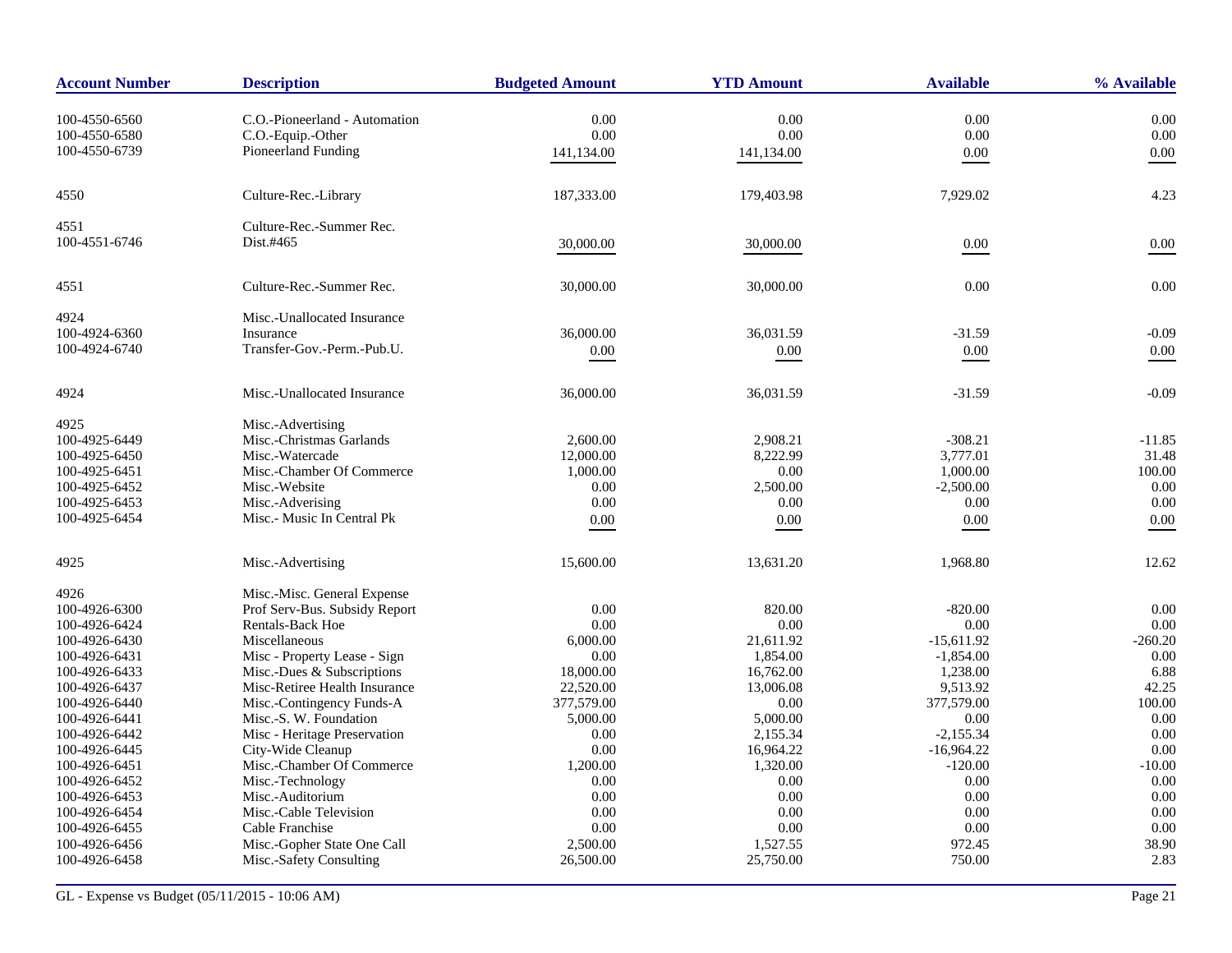| <b>Account Number</b> | <b>Description</b>                  | <b>Budgeted Amount</b> | <b>YTD Amount</b> | <b>Available</b> | % Available |
|-----------------------|-------------------------------------|------------------------|-------------------|------------------|-------------|
| 100-4926-6461         | Misc.-Tax Abatement (FDA)           | 10,768.00              | 12,040.66         | $-1,272.66$      | $-11.82$    |
| 100-4926-6462         | Misc-Tax Abatement (MN              | 11,722.00              | 12,778.58         | $-1,056.58$      | $-9.01$     |
|                       | Rubber)                             |                        |                   |                  |             |
| 100-4926-6463         | Misc.-Library Remodel-Barils        | 0.00                   | 0.00              | 0.00             | 0.00        |
| 100-4926-6464         | Misc.-Contract Services             | 0.00                   | 0.00              | 0.00             | 0.00        |
| 100-4926-6465         | Misc.-New Industrial Park           | 0.00                   | 0.00              | 0.00             | 0.00        |
| 100-4926-6466         | Misc. - Darwin Taxes-Annex          | 0.00                   | 0.00              | 0.00             | 0.00        |
| 100-4926-6467         | Misc.-Habitat For Humanity          | 0.00                   | 0.00              | 0.00             | 0.00        |
| 100-4926-6468         | Misc.-Home Page-Chamber             | 0.00                   | 0.00              | 0.00             | 0.00        |
| 100-4926-6469         | Misc.-Lfd. Township Tax-Annex       | 0.00                   | 0.00              | 0.00             | 0.00        |
| 100-4926-6475         | Misc.- Oil Recycling                | 2,200.00               | 2,217.75          | $-17.75$         | $-0.81$     |
| 100-4926-6476         | Misc.-Vendor Sales Tax              | 0.00                   | 0.00              | 0.00             | 0.00        |
| 100-4926-6477         | Misc.-Vendor Use Tax                | 3,000.00               | 428.00            | 2,572.00         | 85.73       |
| 100-4926-6478         | Misc.-Cable-Local Access            | 5,000.00               | 3,187.04          | 1,812.96         | 36.26       |
| 100-4926-6479         | Misc.-L.P.U.-Energy Grant           | 0.00                   | 0.00              | 0.00             | 0.00        |
| 100-4926-6580         | C.O.-Equip.-Other                   | 0.00                   | 2,756.00          | $-2,756.00$      | 0.00        |
| 100-4926-6624         | Rentals-Rev.Fund-2000-Ding.         | 0.00                   | 0.00              | 0.00             | 0.00        |
|                       |                                     |                        |                   |                  |             |
| 4926                  | Misc.-Misc. General Expense         | 491,989.00             | 140,179.14        | 351,809.86       | 71.51       |
| 4932                  | Misc.-Transfers                     |                        |                   |                  |             |
| 100-4932-6712         | Transfer-Optimist Park Grand        | 0.00                   | 6,719.41          | $-6,719.41$      | 0.00        |
| 100-4932-6715         | Transfer-Res. For Auditorium        | 0.00                   | 0.00              | 0.00             | 0.00        |
| 100-4932-6718         | <b>Transfer-Operating Revolving</b> | 0.00                   | 0.00              | 0.00             | 0.00        |
| 100-4932-6719         | Transfer-Dial-A-Ride                | 30,000.00              | 30,000.00         | 0.00             | 0.00        |
| 100-4932-6721         | Repay-Int.-Perm-Coi-93              | 0.00                   | 0.00              | 0.00             | 0.00        |
| 100-4932-6722         | Repay-Int.-Perm-Coi-95              | 0.00                   | 0.00              | 0.00             | 0.00        |
| 100-4932-6723         | Repay Coi-99                        | 0.00                   | 0.00              | 0.00             | 0.00        |
| 100-4932-6724         | Repay Coi-2001                      | 0.00                   | 0.00              | 0.00             | 0.00        |
| 100-4932-6725         | Repay-Int.-Perm-Fire Pumper         | 0.00                   | 0.00              | 0.00             | 0.00        |
| 100-4932-6726         | Transfers-C.O.I-2003                | 0.00                   | 0.00              | 0.00             | 0.00        |
| 100-4932-6727         | Transfer - FireRescue Bldg.         | 0.00                   | 0.00              | 0.00             | 0.00        |
| 100-4932-6728         | Transfers-Int.-Perm-Civic.A.        | 0.00                   | 0.00              | 0.00             | 0.00        |
| 100-4932-6737         | Transfer-Infrastr-PW Facility       | 0.00                   | 0.00              | 0.00             | 0.00        |
| 100-4932-6747         | Transfer - Operating Rev.           | 0.00                   | 0.00              | 0.00             | 0.00        |
| 100-4932-6748         | Transfer - Gen Fund Revolving       | 0.00                   | 0.00              | 0.00             | 0.00        |
| 100-4932-6749         | Transfer-Capital Imp. Fund          | 0.00                   | 102,343.71        | $-102,343.71$    | 0.00        |
| 100-4932-6750         | Transfer-C of I - 2007              | 0.00                   | 0.00              | 0.00             | 0.00        |
| 100-4932-6751         | Transfer-C of I - 2006              | 0.00                   | 0.00              | 0.00             | 0.00        |
| 100-4932-6755         | <b>Transfer-Airport Improvement</b> | 0.00                   | 0.00              | 0.00             | 0.00        |
| 100-4932-6757         | Transfer - Golf Course              | 0.00                   | 100,000.00        | $-100,000.00$    | 0.00        |
| 100-4932-6758         | <b>Transfers-Cemetery</b>           | 10,000.00              | 10,000.00         | 0.00             | 0.00        |
| 100-4932-6759         | Transfer-Res. Local Match           | 0.00                   | 0.00              | 0.00             | 0.00        |
| 100-4932-6761         | Transfer-Wastewater Imp.            | 0.00                   | 0.00              | 0.00             | 0.00        |
| 100-4932-6762         | Transfer - West Fifth St. Imp.      | 0.00                   | 0.00              | 0.00             | 0.00        |
| 100-4932-6763         | Transfer-Airport                    | 0.00                   | 0.00              | 0.00             | 0.00        |
| 100-4932-6764         | Transfer-Hazardous Bldg. Rev        | 0.00                   | 0.00              | $0.00\,$         | 0.00        |
| 100-4932-6765         | Transfer-EDA Lease Purchase         | 0.00                   | 0.00              | 0.00             | 0.00        |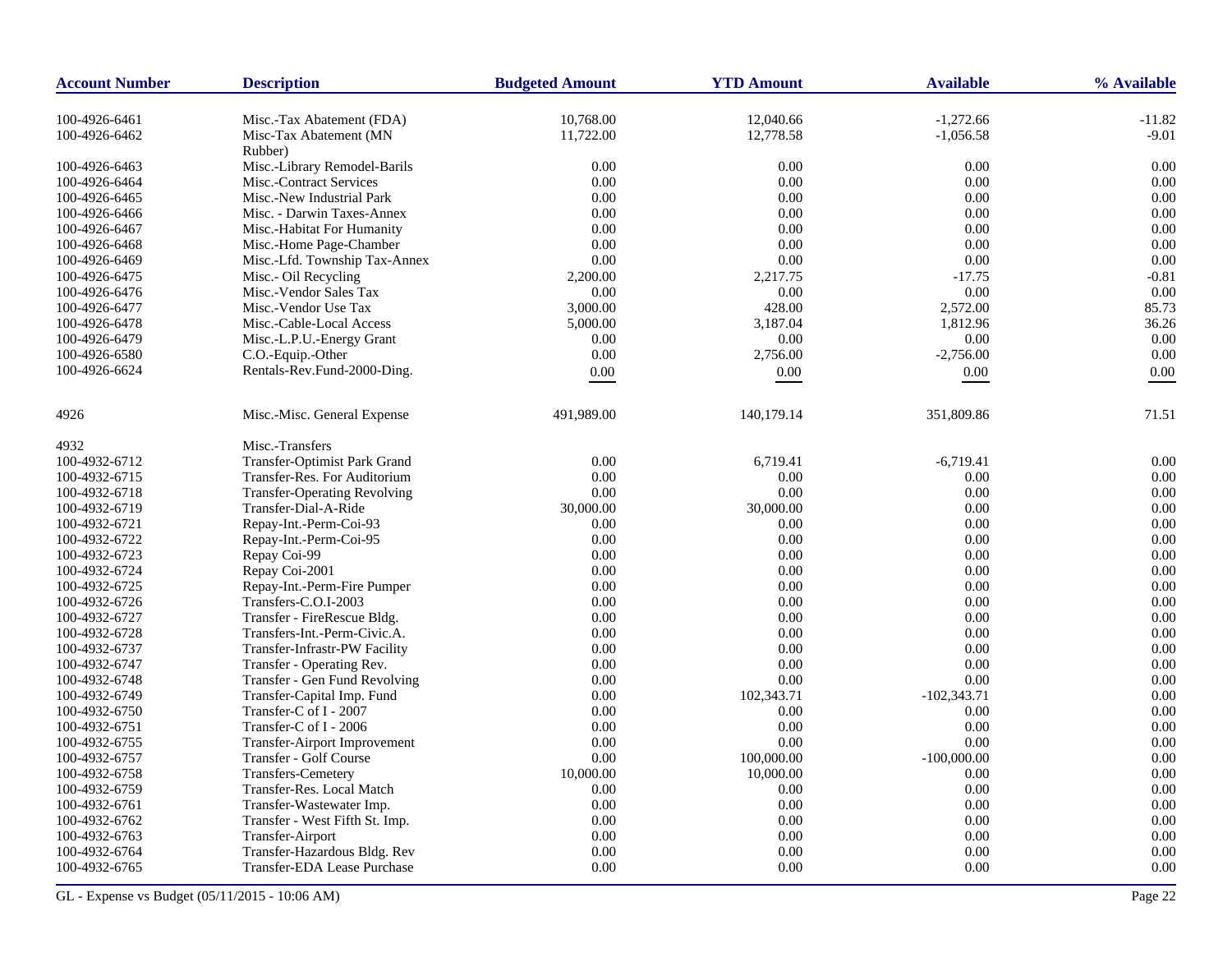| <b>Account Number</b> | <b>Description</b>           | <b>Budgeted Amount</b> | <b>YTD Amount</b> | <b>Available</b> | % Available |
|-----------------------|------------------------------|------------------------|-------------------|------------------|-------------|
|                       |                              |                        |                   |                  |             |
| 100-4932-6766         | Transfer-TIF                 | 0.00                   | 0.00              | 0.00             | 0.00        |
| 100-4932-6767         | Transfers - Infr Reiny Rev   | 0.00                   | 300,000.00        | $-300,000.00$    | 0.00        |
| 100-4932-6768         | Transfer - G.O. Bonds-2007A  | 0.00                   | 0.00              | 0.00             | 0.00        |
| 100-4932-6769         | Transfer-Reserve for JOBZ    | 0.00                   | 1,535.00          | $-1,535.00$      | 0.00        |
| 100-4932-6770         | Transfer - Res for GAR Hall  | 0.00                   | 0.00              | 0.00             | 0.00        |
| 100-4932-6771         | Transfer - Res for Tree Mgmt | 0.00                   | 0.00              | 0.00             | 0.00        |
| 100-4932-6772         | Transfer - DowntownHeritage  | 0.00                   | 10,000.00         | $-10,000.00$     | 0.00        |
| 100-4932-6777         | Transfer-Community           | 0.00                   | 55,244.00         | $-55,244.00$     | 0.00        |
|                       | Development                  |                        |                   |                  |             |
| 100-4932-6778         | <b>Transfer Account</b>      | 0.00                   | 0.00              | $0.00\,$         | 0.00        |
| 4932                  | Misc.-Transfers              | 40,000.00              | 615,842.12        | -575,842.12      | $-1,439.61$ |
|                       |                              |                        |                   |                  |             |
| 100                   | General Fund                 | 4,607,672.00           | 4,909,138.73      | $-301,466.73$    | $-6.54$     |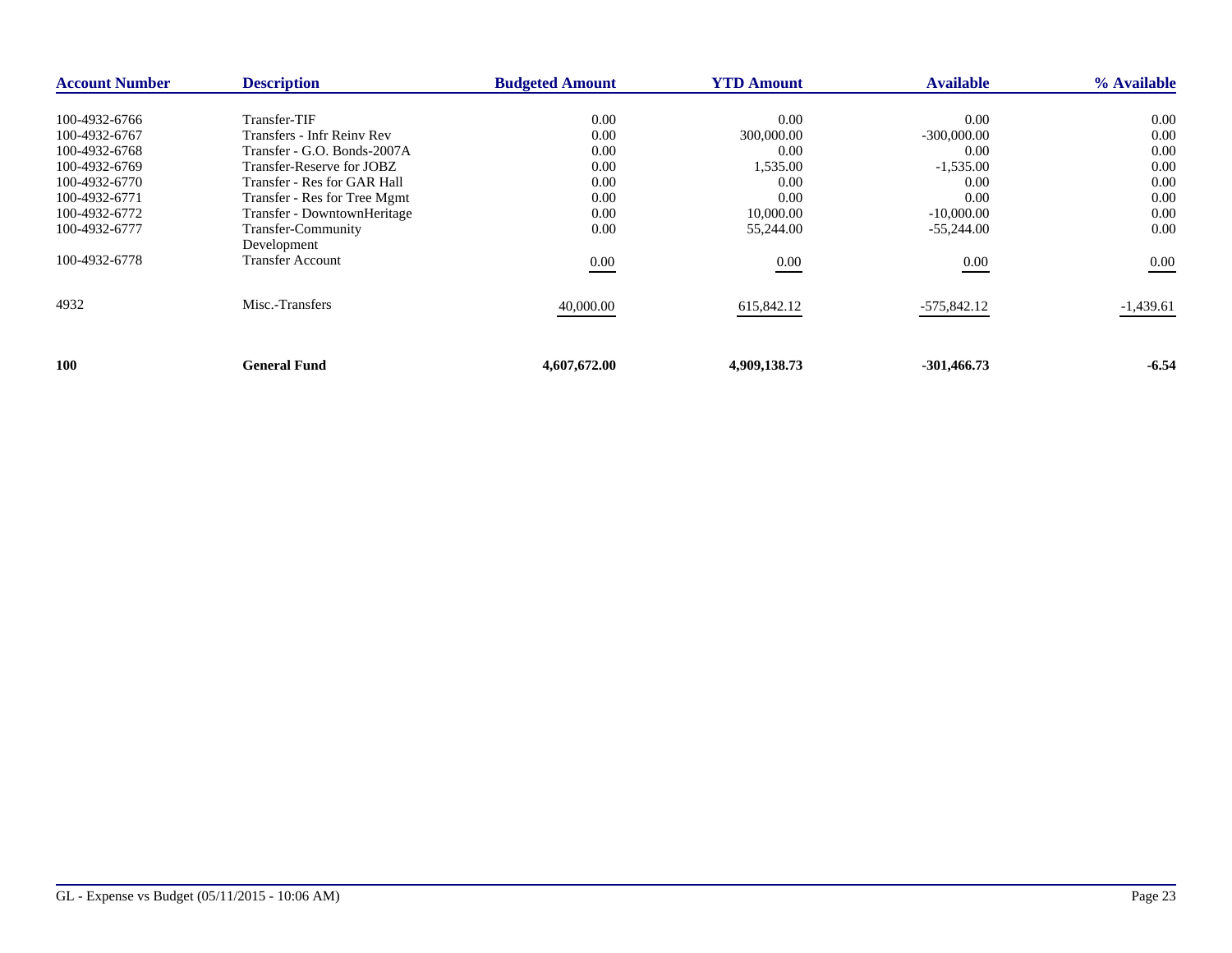User: BethKargas Printed: 05/11/15 10:06:06 Period 01 - 12 Fiscal Year 2014

CITY OF LITCHFIELD  $M$  I N N E S O T A

| <b>Account Number</b> | <b>Description</b>                  | <b>Budgeted Amount</b> | <b>YTD Amount</b> | <b>Available</b> | % Available |
|-----------------------|-------------------------------------|------------------------|-------------------|------------------|-------------|
|                       |                                     |                        |                   |                  |             |
| 602                   | <b>Water Fund</b>                   |                        |                   |                  |             |
| 4948                  | Misc.-Admin. & General              |                        |                   |                  |             |
| 602-4948-6428         | Depreciation                        | 0.00                   | 0.00              | 0.00             | 0.00        |
| 602-4948-6429         | Depreciation                        | $0.00\,$               | $0.00\,$          | $0.00\,$         | $0.00\,$    |
| 4948                  | Misc.-Admin. & General              | 0.00                   | 0.00              | 0.00             | 0.00        |
| 4960                  | Production                          |                        |                   |                  |             |
| 602-4960-6201         | Supplies-Station                    | 3,600.00               | 0.00              | 3,600.00         | 100.00      |
| 602-4960-6210         | <b>Supplies-Operating Supplies</b>  | 40,000.00              | 44,933.38         | $-4,933.38$      | $-12.33$    |
| 602-4960-6220         | Supplies-RepairMaintenance          | 8,000.00               | $-12,539.03$      | 20,539.03        | 256.74      |
| 602-4960-6380         | Utility Services - Electric         | 72,000.00              | 72,634.59         | $-634.59$        | $-0.88$     |
| 602-4960-6400         | Repairs And Maintenance             | 30,000.00              | 12,805.45         | 17,194.55        | 57.32       |
| 602-4960-6402         | Repairs & Maint.-Building           | 4,500.00               | $0.00\,$          | 4,500.00         | 100.00      |
| 4960                  | Production                          | 158,100.00             | 117,834.39        | 40,265.61        | 25.47       |
| 4961                  | Distribution                        |                        |                   |                  |             |
| 602-4961-6101         | Wages-Full-Time-Supervisor          | 63,629.00              | 65,426.80         | $-1,797.80$      | $-2.83$     |
| 602-4961-6102         | Wages-Full-Time-Regular             | 49,279.00              | 49.468.19         | $-189.19$        | $-0.38$     |
| 602-4961-6106         | Wages-Full-Time-Overtime            | 10,000.00              | 12,856.87         | $-2,856.87$      | $-28.57$    |
| 602-4961-6108         | Wages-Part-Time-Overtime            | 0.00                   | 324.00            | $-324.00$        | 0.00        |
| 602-4961-6111         | Other Pay-Severance Pay             | 0.00                   | 0.00              | 0.00             | 0.00        |
| 602-4961-6112         | Other Pay-Sick Leave Pay            | 0.00                   | 717.46            | $-717.46$        | 0.00        |
| 602-4961-6116         | Pager Allowance                     | 4,928.00               | 5,306.98          | $-378.98$        | $-7.69$     |
| 602-4961-6121         | <b>Employer Contributions-Pera</b>  | 8,364.00               | 9,674.36          | $-1,310.36$      | $-15.67$    |
| 602-4961-6122         | <b>Employer Contributions-Fica</b>  | 7,153.00               | 8,136.85          | $-983.85$        | $-13.75$    |
| 602-4961-6123         | <b>Employer Contributions-Medic</b> | 1,673.00               | 1,903.06          | $-230.06$        | $-13.75$    |
| 602-4961-6124         | <b>Employer Contributions-HSA</b>   | 1,478.00               | 1,452.12          | 25.88            | 1.75        |
| 602-4961-6131         | Employer Paid Ins.-Health           | 11,757.00              | 12,110.54         | $-353.54$        | $-3.01$     |
| 602-4961-6132         | Employer Paid Ins.-Dental           | 2,608.00               | 2,665.92          | $-57.92$         | $-2.22$     |
| 602-4961-6133         | Employer Paid Ins.-Life             | 252.00                 | 258.83            | $-6.83$          | $-2.71$     |
| 602-4961-6134         | <b>Employer Paid Ins-Disability</b> | 565.00                 | 580.85            | $-15.85$         | $-2.81$     |
| 602-4961-6148         | Cafeteria Plan Service Chgs.        | 1,000.00               | 106.07            | 893.93           | 89.39       |
| 602-4961-6199         | Wages-Audit Adjustment              | 0.00                   | 2,003.15          | $-2,003.15$      | 0.00        |
| 602-4961-6210         | <b>Supplies-Operating Supplies</b>  | 5,000.00               | 0.00              | 5,000.00         | 100.00      |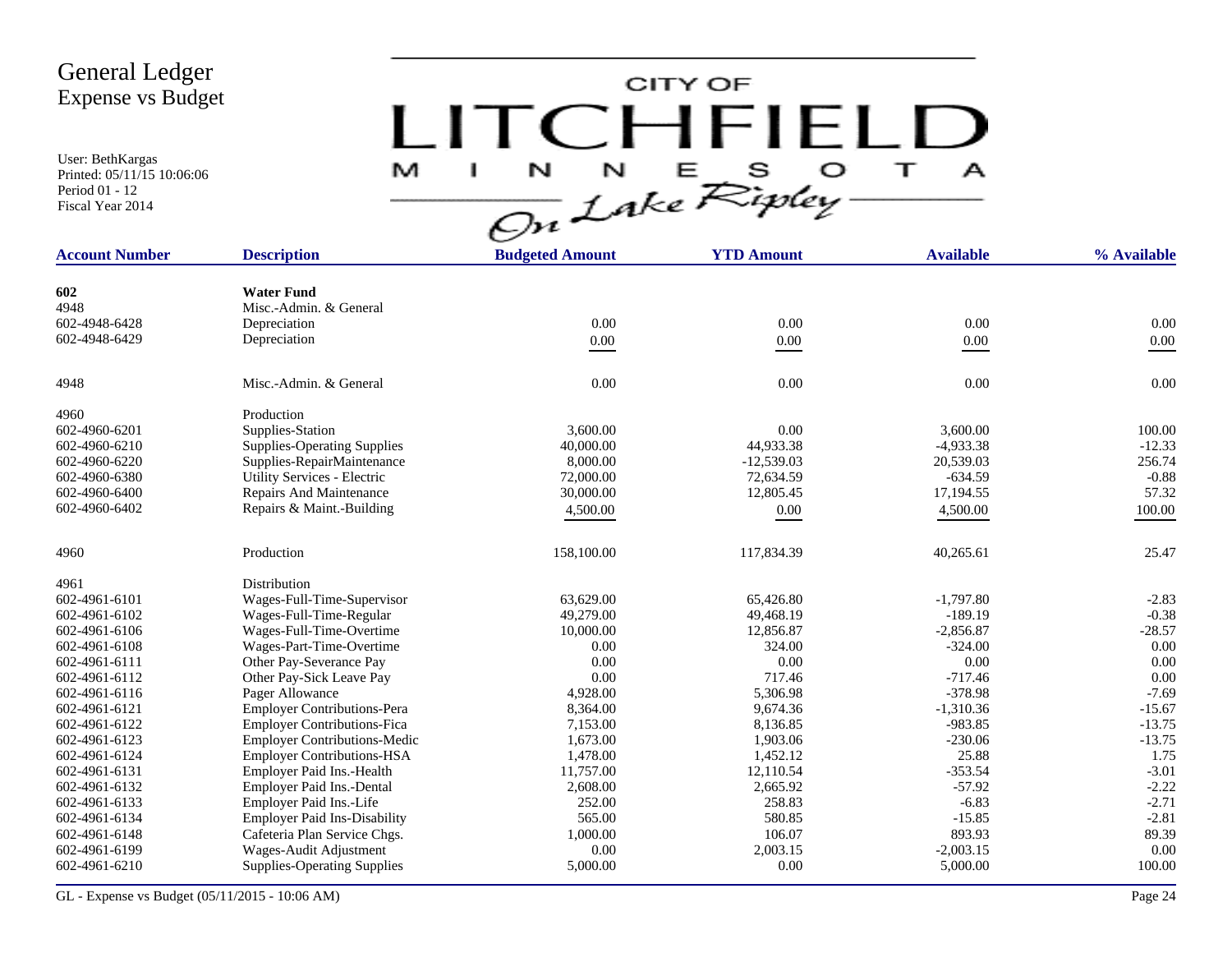| <b>Account Number</b> | <b>Description</b>             | <b>Budgeted Amount</b> | <b>YTD Amount</b> | <b>Available</b> | % Available |
|-----------------------|--------------------------------|------------------------|-------------------|------------------|-------------|
| 602-4961-6212         | Supplies-Operating-Fuel        | 3,200.00               | 2,096.16          | 1,103.84         | 34.50       |
| 602-4961-6220         | Supplies-RepairMaintenance     | 40,000.00              | 36,872.38         | 3,127.62         | 7.82        |
| 602-4961-6331         | Training                       | 4,000.00               | 2,508.55          | 1,491.45         | 37.29       |
| 602-4961-6400         | Repairs And Maintenance        | 55,000.00              | 137,520.86        | $-82,520.86$     | $-150.04$   |
| 602-4961-6410         | Rentals                        | 2,500.00               | 4,286.11          | $-1,786.11$      | $-71.44$    |
| 602-4961-6415         | Rentals - Revolving - 2010     | 0.00                   | 0.00              | 0.00             | $0.00\,$    |
| 602-4961-6416         | Rentals - Revolving - 2009     | 0.00                   | 0.00              | 0.00             | 0.00        |
| 602-4961-6417         | Rentals - Revolving - 2008     | 0.00                   | $0.00\,$          | 0.00             | 0.00        |
| 602-4961-6418         | Rentals-Revolving-2007         | 0.00                   | 0.00              | 0.00             | 0.00        |
| 602-4961-6420         | Rentals - Revolving - 2012     | 6,336.00               | 6,336.00          | 0.00             | 0.00        |
| 602-4961-6421         | Rentals-Revolving-2003         | 0.00                   | 0.00              | 0.00             | 0.00        |
| 602-4961-6422         | Rentals-Revolving-2004         | 0.00                   | 0.00              | 0.00             | 0.00        |
| 602-4961-6427         | Rentals-Revolving-2005         | 0.00                   | 0.00              | 0.00             | 0.00        |
| 602-4961-6430         | Miscellaneous                  | 5,300.00               | 8,739.56          | $-3,439.56$      | $-64.90$    |
| 602-4961-6435         | Misc.-State Surcharge          | 25,000.00              | 0.00              | 25,000.00        | 100.00      |
|                       | Misc.- Sales Tax               |                        |                   |                  | 98.90       |
| 602-4961-6476         |                                | 15,000.00              | 165.06            | 14,834.94        |             |
| 602-4961-6477         | Misc.-Vendor Use Tax           | 350.00                 | 0.00              | 350.00           | 100.00      |
| 602-4961-6530         | C.O.-Other Imp.                | $0.00\,$               | 0.00              | $0.00\,$         | $0.00\,$    |
| 4961                  | Distribution                   | 324,372.00             | 371,516.73        | $-47,144.73$     | $-14.53$    |
| 4962                  | Administration                 |                        |                   |                  |             |
| 602-4962-6212         | Supplies-Operating-Fuel        | 1,000.00               | 0.00              | 1,000.00         | 100.00      |
| 602-4962-6300         | Professional Services          | 10,000.00              | $0.00\,$          | 10,000.00        | 100.00      |
| 602-4962-6321         | Communication - Telephone      | 4,000.00               | 3,378.03          | 621.97           | 15.55       |
| 602-4962-6360         | Insurance                      | 15,000.00              | 15,394.68         | $-394.68$        | $-2.63$     |
| 602-4962-6400         | Repairs And Maintenance        | 1,000.00               | 253.29            | 746.71           | 74.67       |
| 602-4962-6430         | Miscellaneous                  | 3,000.00               | 0.00              | 3,000.00         | 100.00      |
| 602-4962-6437         | Misc-Retiree Health Insurance  | $0.00\,$               | 0.00              | $0.00\,$         | $0.00\,$    |
| 4962                  | Administration                 | 34,000.00              | 19,026.00         | 14,974.00        | 44.04       |
|                       |                                |                        |                   |                  |             |
| 4966                  | General Financial              |                        |                   |                  |             |
| 602-4966-6429         | Depreciation Expense           | 0.00                   | 321,065.56        | $-321,065.56$    | 0.00        |
| 602-4966-6440         | Misc.-Contingency Funds        | 93,462.00              | 0.00              | 93,462.00        | 100.00      |
| 602-4966-6444         | Transfer-Accounting            | 10,000.00              | 10,000.00         | 0.00             | $0.00\,$    |
| 602-4966-6445         | Misc.-Audit                    | 8,000.00               | 8,000.00          | 0.00             | 0.00        |
| 602-4966-6446         | Misc.-Interest                 | 0.00                   | 0.00              | 0.00             | 0.00        |
| 602-4966-6600         | DebtvServ.-Principal           | 0.00                   | 0.00              | 0.00             | 0.00        |
| 602-4966-6610         | Deb Serv.-Interesr             | 0.00                   | $-517.75$         | 517.75           | 0.00        |
| 602-4966-6721         | Transfer - General Fund        | $0.00\,$               | $0.00\,$          | $0.00\,$         | $0.00\,$    |
| 602-4966-6722         | Transfer-Gen. Water Serviceman | 0.00                   | 0.00              | 0.00             | $0.00\,$    |
| 602-4966-6723         | <b>Transfers-Meter Reading</b> | 0.00                   | 0.00              | 0.00             | 0.00        |
| 602-4966-6724         | Transfer-Receptionist          | 10,000.00              | 10,000.00         | 0.00             | 0.00        |
| 602-4966-6725         | Transfers-Safety Program       | 5,000.00               | 5,000.00          | 0.00             | 0.00        |
| 602-4966-6726         | Transfer - Technology          | 15,000.00              | 15,000.00         | 0.00             | 0.00        |
| 602-4966-6727         | Transfers - General Fund (LGA) | 20,000.00              | 20,000.00         | 0.00             | $0.00\,$    |
| 602-4966-6729         | Transfer-Gen(2007 C of I)      | 3,619.00               | 3,619.00          | 0.00             | 0.00        |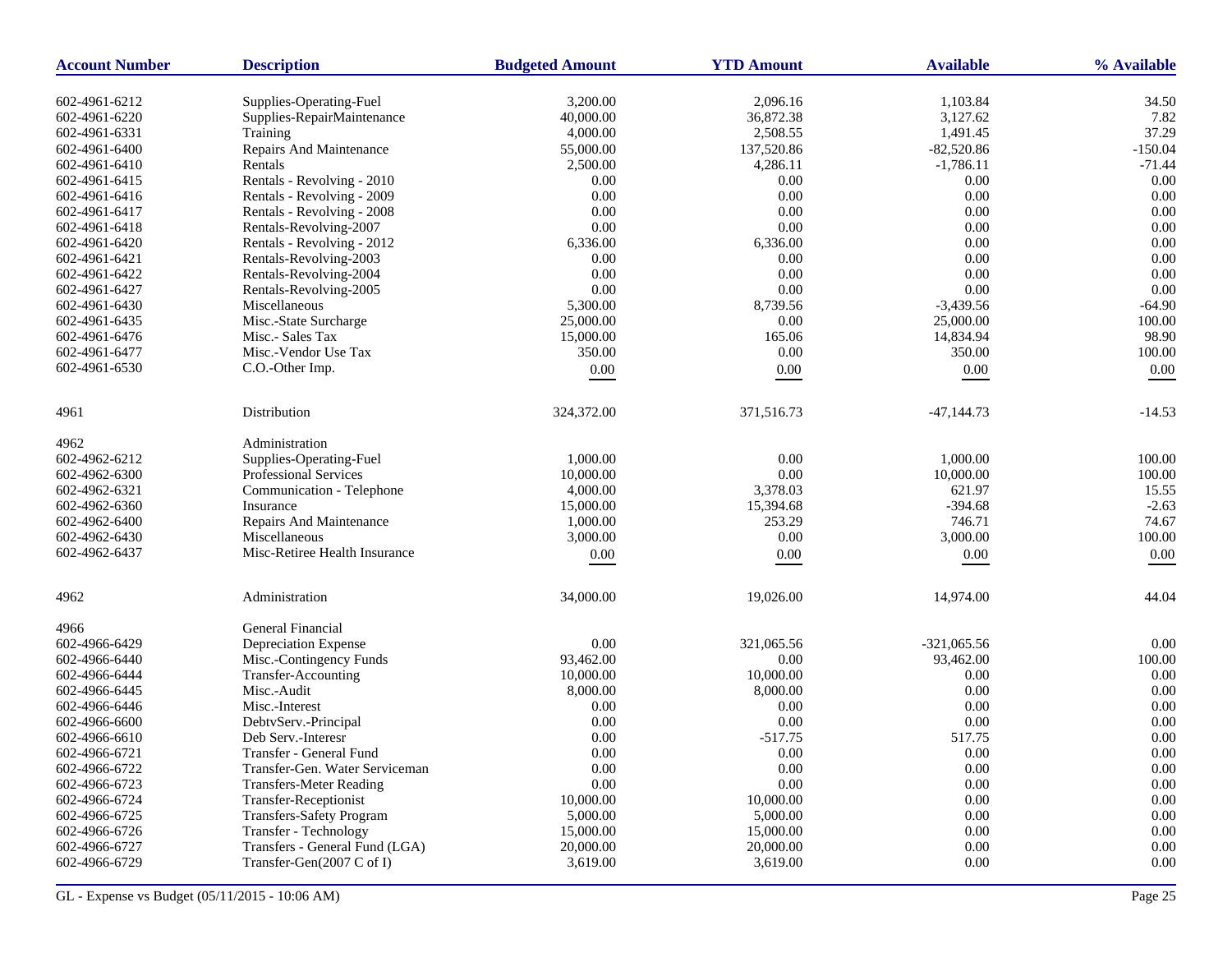| <b>Account Number</b> | <b>Description</b>             | <b>Budgeted Amount</b> | <b>YTD Amount</b> | <b>Available</b> | % Available |
|-----------------------|--------------------------------|------------------------|-------------------|------------------|-------------|
| 602-4966-6737         | Transfer-Infrastr-PW Facility  | 0.00                   | 0.00              | 0.00             | $0.00\,$    |
| 602-4966-6746         | Transfer-Pfa                   | 298,248.00             | 56,248.00         | 242,000.00       | 81.14       |
| 602-4966-6747         | Transfer-Bonds-5Th Street      | 17,720.00              | 0.00              | 17,720.00        | 100.00      |
| 602-4966-6748         | Transfer - 2014A Util Rev Bond | 0.00                   | 17,500.00         | $-17,500.00$     | 0.00        |
| 602-4966-6756         | Transfer-Sewer                 | 0.00                   | 0.00              | 0.00             | 0.00        |
|                       | WaterServiceman                |                        |                   |                  |             |
| 602-4966-6757         | Transfer-Infrastructure-Water  | 0.00                   | 0.00              | 0.00             | 0.00        |
| 602-4966-6758         | Transfer - Water Imp           | 0.00                   | 0.00              | 0.00             | 0.00        |
| 602-4966-6759         | Transfers-P.W. Mgmt Center     | 3,250.00               | 3,250.00          | 0.00             | 0.00        |
| 602-4966-6770         | Loss on Asset Disposal         | 0.00<br>___            | 0.00              | $0.00\,$         | 0.00        |
| 4966                  | General Financial              | 484,299.00             | 469,164.81        | 15,134.19        | 3.12        |
| 602                   | <b>Water Fund</b>              | 1,000,771.00           | 977,541.93        | 23,229.07        | 2.32        |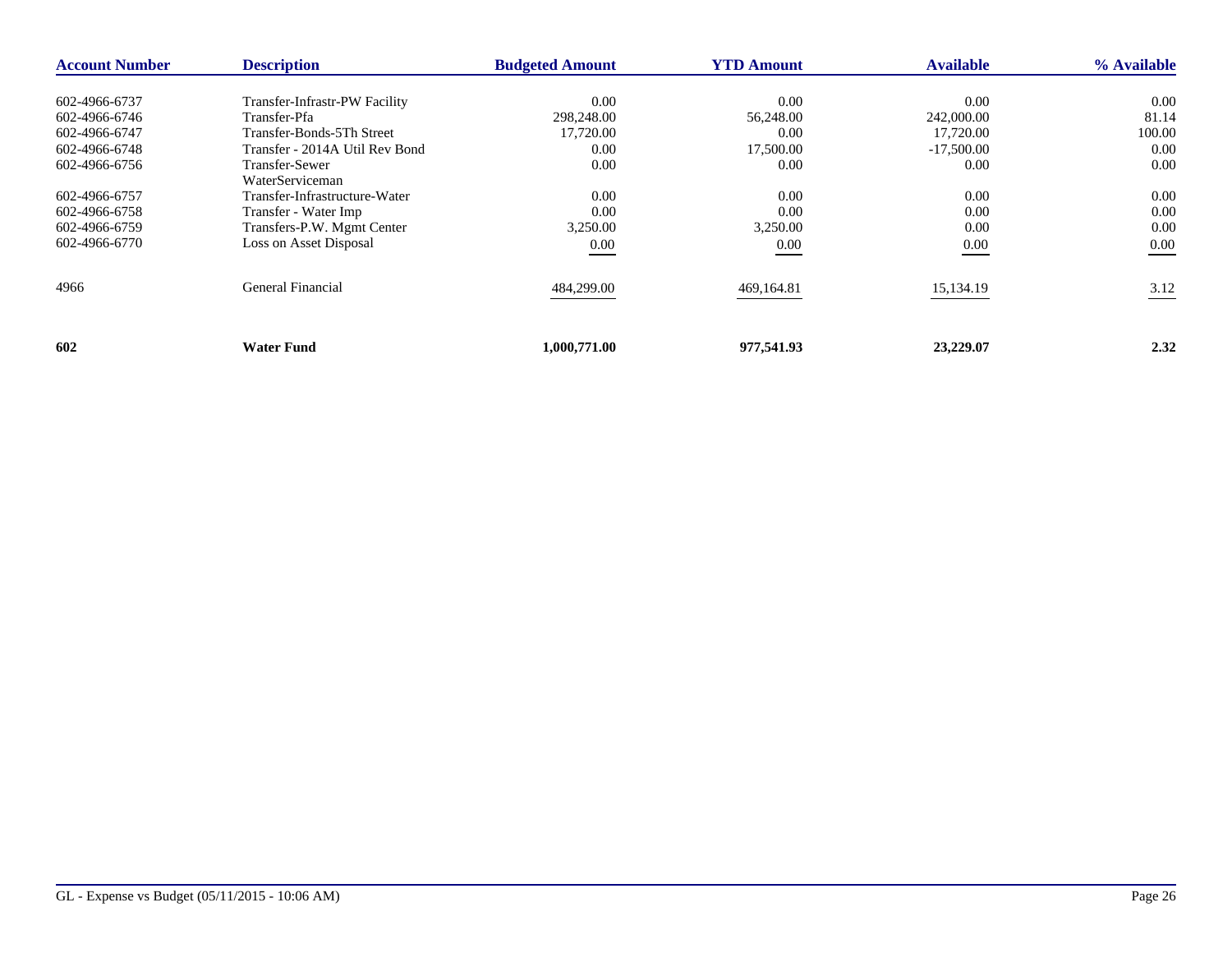User: BethKargas Printed: 05/11/15 10:06:06 Period 01 - 12 Fiscal Year 2014

# CITY OF LITCHFIELD  $M$  I N N E S O T A<br>On Lake Ripley

| <b>Account Number</b> | <b>Description</b>                  | <b>Budgeted Amount</b> | <b>YTD Amount</b> | <b>Available</b> | % Available |
|-----------------------|-------------------------------------|------------------------|-------------------|------------------|-------------|
|                       |                                     |                        |                   |                  |             |
| 604<br>0000           | <b>Electric Fund</b>                |                        |                   |                  |             |
| 604-0000-5956         | Transfer-Infrastr.-Electric         |                        |                   |                  |             |
|                       |                                     | $0.00\,$               | $-3,845.86$       | 3,845.86         | $0.00\,$    |
| 0000                  |                                     | 0.00                   | $-3,845.86$       | 3,845.86         | 0.00        |
| 4960                  | Production                          |                        |                   |                  |             |
| 604-4960-6101         | Wages-Full-Time-Supervisor          | 63.629.00              | 63,873.87         | $-244.87$        | $-0.38$     |
| 604-4960-6102         | Wages-Full-Time-Regular             | 116,427.00             | 116,875.43        | $-448.43$        | $-0.39$     |
| 604-4960-6103         | Wages-Full-Time-Maintenance         | 0.00                   | 0.00              | 0.00             | 0.00        |
| 604-4960-6106         | Wages-Full-Time-Overtime            | 12,000.00              | 18,976.13         | $-6,976.13$      | $-58.13$    |
| 604-4960-6107         | Wages-Part-Time                     | 0.00                   | 0.00              | 0.00             | 0.00        |
| 604-4960-6108         | Wages-Part-Time-Overtime            | 0.00                   | 0.00              | 0.00             | 0.00        |
| 604-4960-6112         | Other Pay-Sick Leave Pay            | 2,183.00               | 951.57            | 1.231.43         | 56.41       |
| 604-4960-6116         | Pager Allowance                     | 7,568.00               | 9,403.80          | $-1,835.80$      | $-24.26$    |
| 604-4960-6121         | <b>Employer Contributions-Pera</b>  | 13,603.00              | 15,198.89         | $-1,595.89$      | $-11.73$    |
| 604-4960-6122         | <b>Employer Contributions-Fica</b>  | 11,768.00              | 12,248.00         | $-480.00$        | $-4.08$     |
| 604-4960-6123         | <b>Employer Contributions-Medic</b> | 2,752.00               | 2,864.43          | $-112.43$        | $-4.09$     |
| 604-4960-6124         | <b>Employer Contributions-HSA</b>   | 8,870.00               | 8,717.04          | 152.96           | 1.72        |
| 604-4960-6131         | Employer Paid Ins.-Health           | 39,918.00              | 39,354.32         | 563.68           | 1.41        |
| 604-4960-6132         | Employer Paid Ins.-Dental           | 4,138.00               | 4,137.60          | 0.40             | 0.01        |
| 604-4960-6133         | Employer Paid Ins.-Life             | 378.00                 | 378.00            | $0.00\,$         | 0.00        |
| 604-4960-6134         | <b>Employer Paid Ins-Disability</b> | 900.00                 | 900.36            | $-0.36$          | $-0.04$     |
| 604-4960-6148         | Cafeteria Plan Service Chgs.        | 200.00                 | 199.98            | 0.02             | 0.01        |
| 604-4960-6199         | Wages-Audit Adjustment              | 0.00                   | $-1,001.28$       | 1,001.28         | 0.00        |
| 604-4960-6201         | Supplies-Station                    | 1,000.00               | 0.00              | 1,000.00         | 100.00      |
| 604-4960-6210         | <b>Supplies-Operating Supplies</b>  | 6,000.00               | 0.00              | 6,000.00         | 100.00      |
| 604-4960-6212         | Supplies-Operating-Fuel             | 3,000.00               | 647.19            | 2,352.81         | 78.43       |
| 604-4960-6217         | Supplies-Operating-Uniforms         | 400.00                 | 1,078.81          | $-678.81$        | $-169.70$   |
| 604-4960-6220         | Supplies-RepairMaintenance          | 11,000.00              | 10,105.96         | 894.04           | 8.13        |
| 604-4960-6229         | Supplies-Diesels                    | 5,000.00               | 70,610.67         | $-65,610.67$     | $-1,312.21$ |
| 604-4960-6240         | Small Tools & Minor Equip.          | 2,000.00               | 1,183.84          | 816.16           | 40.81       |
| 604-4960-6300         | <b>Professional Services</b>        | 0.00                   | 0.00              | 0.00             | 0.00        |
| 604-4960-6302         | Professional-Legal                  | 0.00                   | 0.00              | 0.00             | 0.00        |
| 604-4960-6320         | Communication                       | 0.00                   | 0.00              | 0.00             | 0.00        |
| 604-4960-6321         | Communication - Telephone           | 200.00                 | 0.00              | 200.00           | 100.00      |
| 604-4960-6322         | Communication - Postage             | 0.00                   | 0.00              | 0.00             | 0.00        |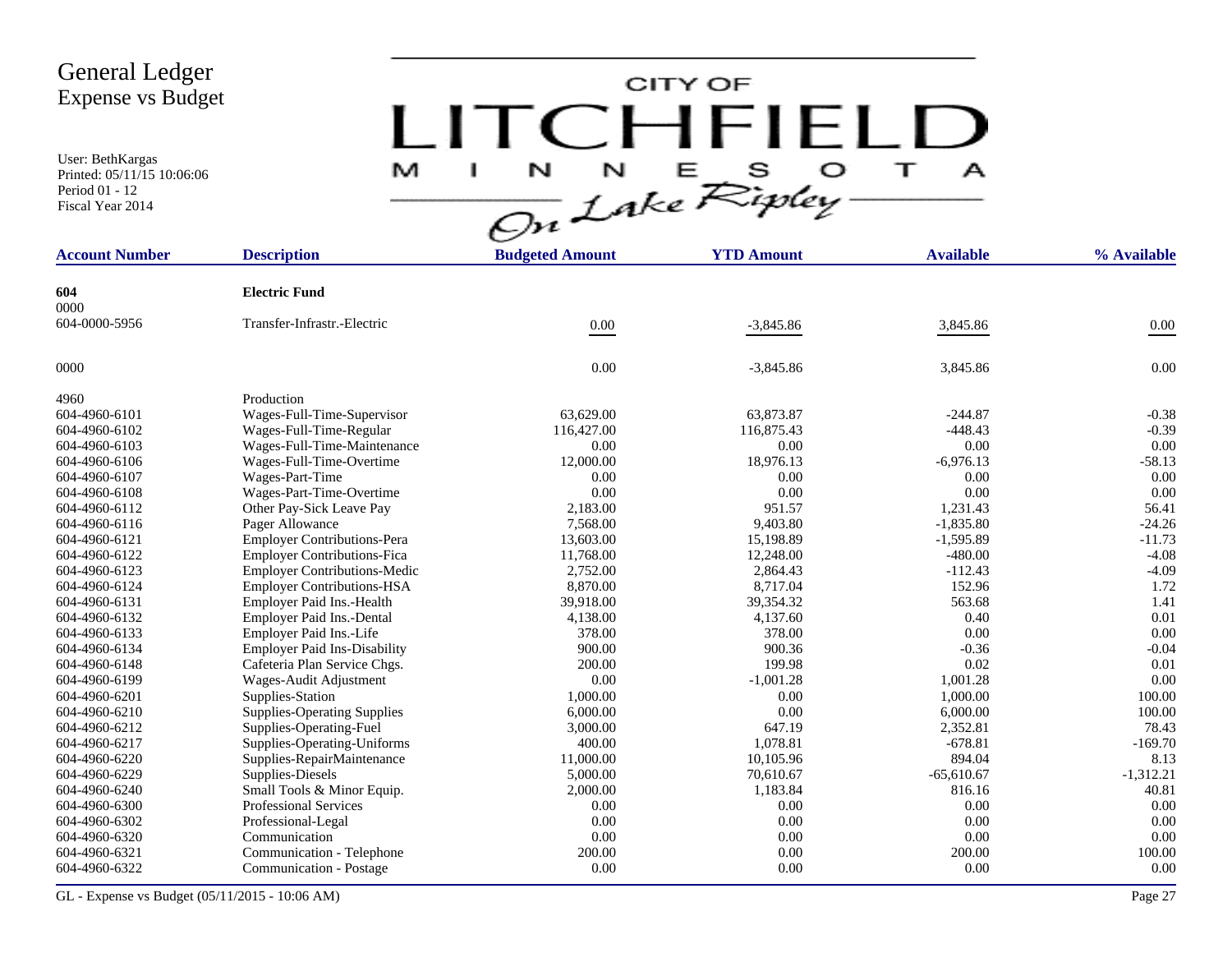| <b>Account Number</b> | <b>Description</b>                  | <b>Budgeted Amount</b> | <b>YTD Amount</b> | <b>Available</b> | % Available |
|-----------------------|-------------------------------------|------------------------|-------------------|------------------|-------------|
| 604-4960-6325         | Communication - Alarm System        | 0.00                   | 0.00              | 0.00             | 0.00        |
| 604-4960-6331         | Training                            | 3,000.00               | 1,073.03          | 1,926.97         | 64.23       |
| 604-4960-6333         | Transportation - Freight            | 500.00                 | 0.00              | 500.00           | 100.00      |
| 604-4960-6355         | <b>Load Management Demand</b>       | 0.00                   | 0.00              | 0.00             | 0.00        |
| 604-4960-6360         | Insurance                           | 15,000.00              | 15,286.47         | $-286.47$        | $-1.91$     |
| 604-4960-6380         | Utility Services - Electric         | 0.00                   | 0.00              | 0.00             | 0.00        |
| 604-4960-6383         | <b>Utility Services - Gas</b>       | 35,000.00              | 25,879.95         | 9,120.05         | 26.06       |
| 604-4960-6400         | Repairs And Maintenance             | 25,000.00              | 11,396.87         | 13,603.13        | 54.41       |
| 604-4960-6402         | Repairs & Maint.-Buildings          | 2,000.00               | 0.00              | 2,000.00         | 100.00      |
| 604-4960-6430         | Miscellaneous                       | 15,000.00              | 10,649.60         | 4,350.40         | 29.00       |
| 604-4960-6477         | Misc.-Vendor Use Tax                |                        |                   | $0.00\,$         | 0.00        |
|                       |                                     | 0.00                   | 0.00              |                  |             |
| 4960                  | Production                          | 408,434.00             | 440,990.53        | $-32,556.53$     | $-7.97$     |
| 4961                  | Distribution                        |                        |                   |                  |             |
| 604-4961-6101         | Wages-Full-Time-Supervisor          | 74,459.00              | 74,745.70         | $-286.70$        | $-0.39$     |
| 604-4961-6102         | Wages-Full-Time-Regular             | 121,842.00             | 122,311.59        | $-469.59$        | $-0.39$     |
| 604-4961-6103         | Wages-Full-Time-Maintenance         | 0.00                   | $0.00\,$          | 0.00             | 0.00        |
| 604-4961-6106         | Wages-Full-Time-Overtime            | 7,000.00               | 7,981.57          | $-981.57$        | $-14.02$    |
| 604-4961-6107         | Wages-Part-Time                     | 20,000.00              | 0.00              | 20,000.00        | 100.00      |
| 604-4961-6108         | Wages - Part-Time Overtime          | 1,000.00               | $0.00\,$          | 1,000.00         | 100.00      |
| 604-4961-6111         | Other Pay-Severance Pay             | 0.00                   | 0.00              | 0.00             | 0.00        |
| 604-4961-6112         | Other Pay-Sick Leave Pay            | 2,646.00               | 2,610.39          | 35.61            | 1.35        |
| 604-4961-6116         | Pager Allowance                     | 6,092.00               | 5,092.40          | 999.60           | 16.41       |
| 604-4961-6121         | <b>Employer Contributions-Pera</b>  | 14,674.00              | 15,366.81         | $-692.81$        | $-4.72$     |
| 604-4961-6122         | <b>Employer Contributions-Fica</b>  | 12,712.00              | 12,442.63         | 269.37           | 2.12        |
| 604-4961-6123         | <b>Employer Contributions-Medic</b> | 2,973.00               | 2,909.93          | 63.07            | 2.12        |
| 604-4961-6124         | <b>Employer Contributions-HSA</b>   | 4,435.00               | 4,358.52          | 76.48            | 1.72        |
| 604-4961-6131         | Employer Paid Ins.-Health           | 44,354.00              | 43,648.42         | 705.58           | 1.59        |
| 604-4961-6132         | Employer Paid Ins.-Dental           | 4,590.00               | 4,590.00          | 0.00             | 0.00        |
| 604-4961-6133         | Employer Paid Ins.-Life             | 378.00                 | 378.00            | 0.00             | 0.00        |
| 604-4961-6134         | <b>Employer Paid Ins-Disability</b> | 982.00                 | 981.60            | 0.40             | 0.04        |
| 604-4961-6148         | Cafeteria Plan Service Chgs.        | 275.00                 | 118.23            | 156.77           | 57.01       |
| 604-4961-6199         | Wages-Audit Adjustment              | 0.00                   | $-485.06$         | 485.06           | 0.00        |
| 604-4961-6201         | Supplies-Station                    | 1,000.00               | 0.00              | 1,000.00         | 100.00      |
| 604-4961-6210         | <b>Supplies-Operating Supplies</b>  | 1,000.00               | 68.99             | 931.01           | 93.10       |
| 604-4961-6211         | Supplies-Transformers               | 1,000.00               | 0.00              | 1,000.00         | 100.00      |
| 604-4961-6212         | Supplies-Operating-Fuel             | 9,000.00               | 6,659.37          | 2,340.63         | 26.01       |
| 604-4961-6213         | Supplies-Line                       | 30,000.00              | 1,364.29          | 28,635.71        | 95.45       |
| 604-4961-6217         | Supplies-Operating-Uniforms         | 1,000.00               | 818.94            | 181.06           | 18.11       |
| 604-4961-6220         | Supplies-Street Lights              | 20,000.00              | 4,420.82          | 15,579.18        | 77.90       |
| 604-4961-6221         | Supplies-Repairs & Main.            | 50,000.00              | 52,834.99         | $-2,834.99$      | $-5.67$     |
| 604-4961-6222         | Supplies - Other                    | 0.00                   | 0.00              | 0.00             | $0.00\,$    |
| 604-4961-6240         | Small Tools & Minor Equip.          | 5,000.00               | 2,558.53          | 2,441.47         | 48.83       |
| 604-4961-6300         | Professional Services               | 1,000.00               | 0.00              | 1,000.00         | 100.00      |
| 604-4961-6331         | Training                            | 4,000.00               | 2,370.61          | 1,629.39         | 40.73       |
| 604-4961-6400         | Repairs And Maintenance             | 50,000.00              | 18,082.17         | 31,917.83        | 63.84       |
| 604-4961-6416         | Rentals - Revolving - 2009          | 0.00                   | 0.00              | $0.00\,$         | $0.00\,$    |
| 604-4961-6417         | Rentals - Revolving - 2008          | 0.00                   | $0.00\,$          | $0.00\,$         | $0.00\,$    |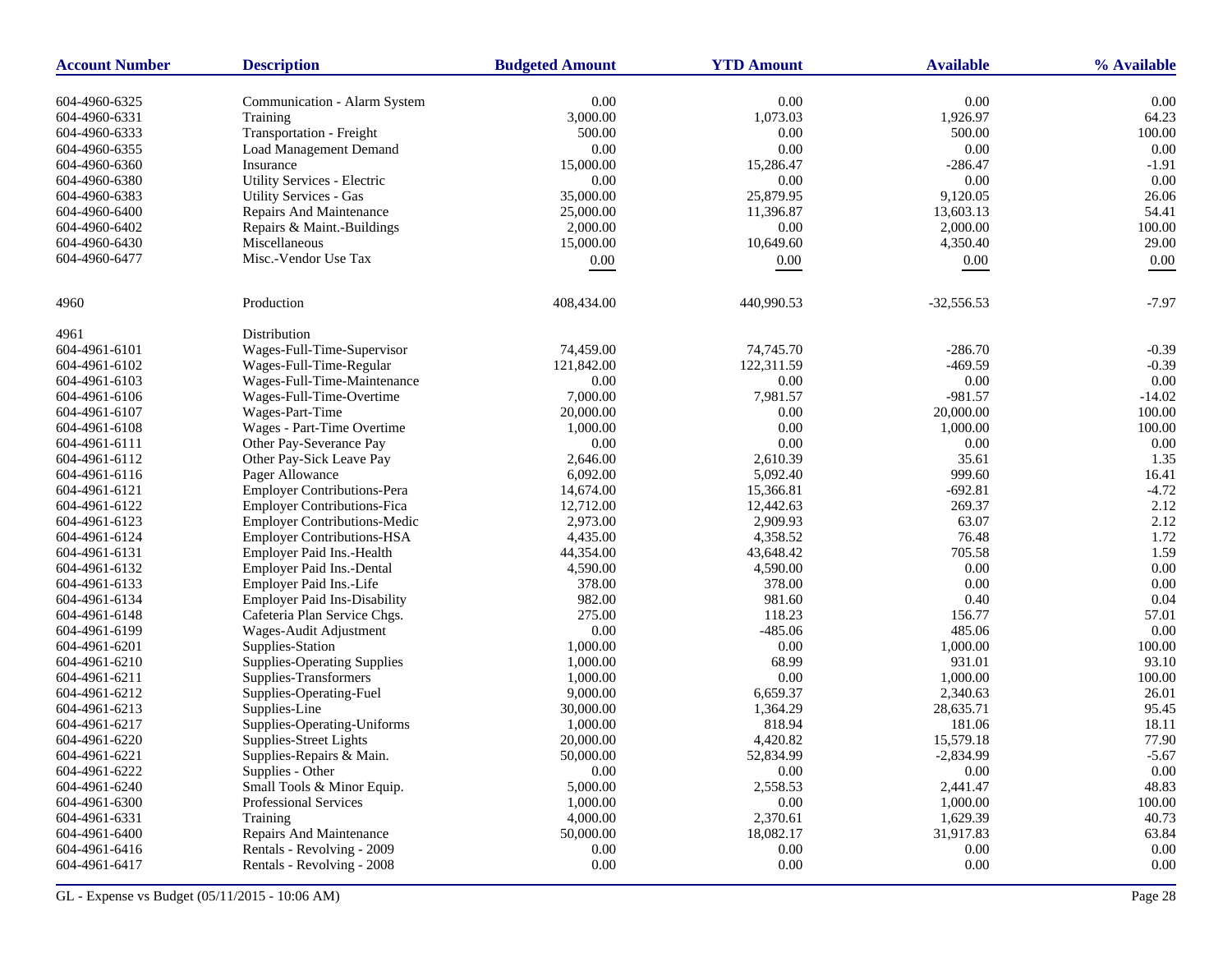| <b>Account Number</b> | <b>Description</b>                  | <b>Budgeted Amount</b> | <b>YTD Amount</b> | <b>Available</b> | % Available |
|-----------------------|-------------------------------------|------------------------|-------------------|------------------|-------------|
| 604-4961-6418         | Rentals-Revolving-2007              | 0.00                   | $0.00\,$          | 0.00             | 0.00        |
| 604-4961-6419         | Rentals - Revolving - 2011          | 2,283.00               | 2,283.00          | 0.00             | 0.00        |
| 604-4961-6420         | Rentals - Revolving - 2012          | 14,463.00              | 14,463.00         | 0.00             | 0.00        |
| 604-4961-6421         | Rentals-Revolving-2003              | 0.00                   | 0.00              | 0.00             | 0.00        |
| 604-4961-6422         | Rentals - Revolving - 2014          | 0.00                   | 0.00              | 0.00             | 0.00        |
| 604-4961-6425         | Rentals-Revolving-2006              | 0.00                   | 0.00              | 0.00             | 0.00        |
| 604-4961-6427         | Rentals-Revolving-2005              | 0.00                   | 0.00              | 0.00             | 0.00        |
| 604-4961-6430         | Miscellaneous                       | 5,000.00               | 1,251.43          | 3,748.57         | 74.97       |
| 604-4961-6476         | Misc.- Sales Tax                    | 0.00                   | 0.00              | 0.00             | 0.00        |
| 604-4961-6477         | Misc.-Vendor Use Tax                | $0.00\,$               | 0.00              | $0.00\,$         | 0.00        |
|                       |                                     |                        |                   |                  |             |
| 4961                  | Distribution                        | 513,158.00             | 404,226.87        | 108,931.13       | 21.23       |
| 4962                  | Administration                      |                        |                   |                  |             |
| 604-4962-6101         | Wages-Full-Time-Supervisor          | 63,629.00              | 65,426.64         | $-1,797.64$      | $-2.83$     |
| 604-4962-6102         | Wages-Full-Time-Regular             | 98,557.00              | 94,017.82         | 4,539.18         | 4.61        |
| 604-4962-6106         | Wages-Full-Time-Overtime            | 200.00                 | 53.31             | 146.69           | 73.35       |
| 604-4962-6107         | Wages-Part-Time                     | 0.00                   | 0.00              | 0.00             | 0.00        |
| 604-4962-6111         | Other Pay-Severance Pay             | 0.00                   | $0.00\,$          | 0.00             | 0.00        |
| 604-4962-6112         | Other Pay-Sick Leave Pay            | 1,754.00               | 1,030.98          | 723.02           | 41.22       |
| 604-4962-6121         | <b>Employer Contributions-Pera</b>  | 11,758.00              | 11,493.39         | 264.61           | 2.25        |
| 604-4962-6122         | <b>Employer Contributions-Fica</b>  | 10,164.00              | 9,027.42          | 1,136.58         | 11.18       |
| 604-4962-6123         | <b>Employer Contributions-Medic</b> | 2,377.00               | 2,111.13          | 265.87           | 11.19       |
| 604-4962-6124         | <b>Employer Contributions-HSA</b>   | 13,305.00              | 12,712.35         | 592.65           | 4.45        |
| 604-4962-6131         | Employer Paid Ins.-Health           | 35,483.00              | 35,394.92         | 88.08            | 0.25        |
| 604-4962-6132         | Employer Paid Ins.-Dental           | 3,685.00               | 3,302.38          | 382.62           | 10.38       |
| 604-4962-6133         | Employer Paid Ins.-Life             | 378.00                 | 379.56            | $-1.56$          | $-0.41$     |
| 604-4962-6134         | <b>Employer Paid Ins-Disability</b> | 811.00                 | 817.07            | $-6.07$          | $-0.75$     |
| 604-4962-6148         | Cafeteria Plan Service Chgs.        | 200.00                 | 36.48             | 163.52           | 81.76       |
| 604-4962-6199         | Wages-Audit Adjustment              | 0.00                   | 543.50            | $-543.50$        | 0.00        |
| 604-4962-6200         | Supplies-Office Supplies            | 2,000.00               | 1,012.19          | 987.81           | 49.39       |
| 604-4962-6212         | Supplies-Operating-Fuel             | 100.00                 | 0.00              | 100.00           | 100.00      |
| 604-4962-6214         | Supplies-Billing                    | 10,000.00              | 10,228.68         | $-228.68$        | $-2.29$     |
| 604-4962-6220         | Supplies-RepairMaintenance          | 200.00                 | 255.50            | $-55.50$         | $-27.75$    |
| 604-4962-6228         | Supplies-R & M-Vehicle              | 0.00                   | 0.00              | 0.00             | 0.00        |
| 604-4962-6300         | <b>Professional Services</b>        | 8,000.00               | 0.00              | 8,000.00         | 100.00      |
| 604-4962-6303         | <b>Outside Services</b>             | 20,000.00              | 12,389.02         | 7,610.98         | 38.05       |
| 604-4962-6320         | Communication                       | 9,000.00               | 6,939.33          | 2,060.67         | 22.90       |
| 604-4962-6322         | Communication - Postage             | 20,000.00              | 16,120.39         | 3,879.61         | 19.40       |
| 604-4962-6331         | Training                            | 500.00                 | 937.52            | $-437.52$        | $-87.50$    |
| 604-4962-6340         | Advertising                         | 0.00                   | 0.00              | 0.00             | 0.00        |
| 604-4962-6360         | Insurance                           | 65,000.00              | 59,666.58         | 5,333.42         | 8.21        |
| 604-4962-6384         | <b>Safety Program</b>               | 0.00                   | 0.00              | 0.00             | 0.00        |
| 604-4962-6400         | Repairs And Maintenance             | 8,000.00               | 8,758.97          | $-758.97$        | $-9.49$     |
| 604-4962-6430         | Miscellaneous                       | 1,000.00               | 343.49            | 656.51           | 65.65       |
| 604-4962-6433         | Misc.-Dues & Subscriptions          | 24,000.00              | 23,203.69         | 796.31           | 3.32        |
| 604-4962-6437         | Misc-Retire Health Insurance        | 0.00                   | 0.00              | 0.00             | 0.00        |
| 604-4962-6446         | <b>Interest Expense</b>             | 0.00                   | 0.00              | $0.00\,$         | $0.00\,$    |
| 604-4962-6455         | Misc. New Employee Costs            | $0.00\,$               | $0.00\,$          | 0.00             | 0.00        |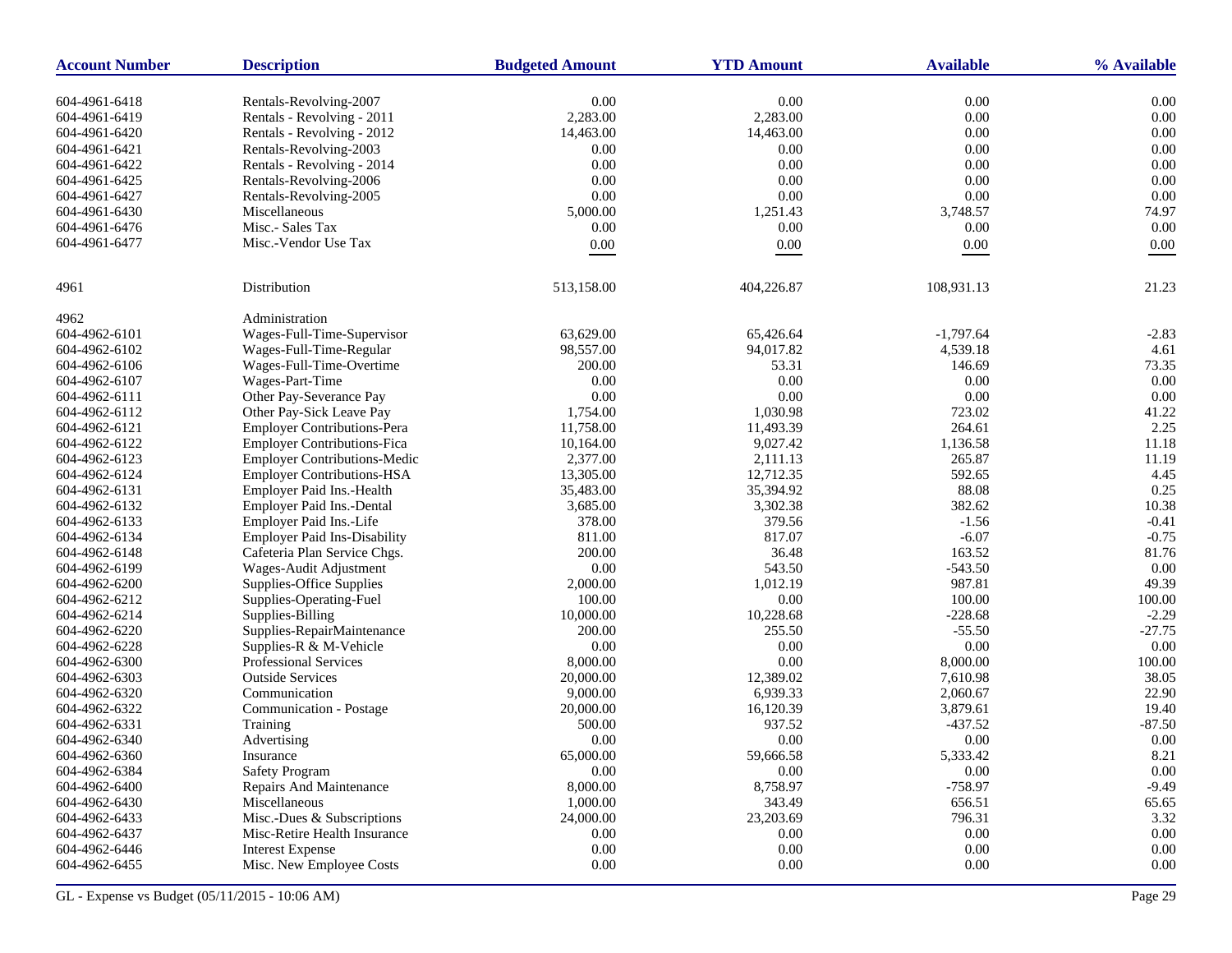| <b>Account Number</b> | <b>Description</b>                  | <b>Budgeted Amount</b> | <b>YTD Amount</b> | <b>Available</b> | % Available |
|-----------------------|-------------------------------------|------------------------|-------------------|------------------|-------------|
| 604-4962-6458         | Misc.-Safety Consulting             | 0.00                   | 0.00              | 0.00             | 0.00        |
| 604-4962-6476         | Misc.-Sales Tax                     | 300,000.00             | 289,232.00        | 10,768.00        | 3.59        |
| 604-4962-6477         | Misc.-Vendor Use Tax                | 1,500.00               | $-282,978.35$     | 284,478.35       | 18,965.22   |
|                       |                                     |                        |                   |                  |             |
| 4962                  | Administration                      | 711,601.00             | 382,455.96        | 329,145.04       | 46.25       |
| 4963                  | Engineering                         |                        |                   |                  |             |
| 604-4963-6102         | Wages-Full-Time-Regular             | 0.00                   | 0.00              | 0.00             | 0.00        |
| 604-4963-6107         | Wages-Part-Time                     | 0.00                   | 0.00              | 0.00             | 0.00        |
| 604-4963-6108         | Wages-Part-Time-Overtime            | 0.00                   | 0.00              | 0.00             | 0.00        |
| 604-4963-6111         | Other Pay-Severance Pay             | 0.00                   | 0.00              | 0.00             | 0.00        |
| 604-4963-6112         | Other Pay-Sick Leave Pay            | 0.00                   | 0.00              | 0.00             | 0.00        |
| 604-4963-6121         | <b>Employer Contributions-Pera</b>  | 0.00                   | 0.00              | 0.00             | 0.00        |
| 604-4963-6122         | <b>Employer Contributions-Fica</b>  | 0.00                   | 0.00              | 0.00             | 0.00        |
| 604-4963-6123         | <b>Employer Contributions-Medic</b> | 0.00                   | $0.00\,$          | 0.00             | 0.00        |
| 604-4963-6124         | <b>Employer Contributions-HSA</b>   | 0.00                   | 0.00              | 0.00             | 0.00        |
| 604-4963-6131         | Employer Paid Ins.-Health           | 0.00                   | 0.00              | 0.00             | 0.00        |
| 604-4963-6132         | Employer Paid Ins.-Dental           | 0.00                   | $0.00\,$          | 0.00             | 0.00        |
| 604-4963-6133         | Employer Paid Ins.-Life             | 0.00                   | 0.00              | 0.00             | 0.00        |
| 604-4963-6134         | <b>Employer Paid Ins-Disability</b> | 0.00                   | 0.00              | 0.00             | 0.00        |
| 604-4963-6148         | Cafeteria Plan Service Chgs.        | 0.00                   | $0.00\,$          | 0.00             | 0.00        |
| 604-4963-6199         | Wages-Audit Adjustment              | 0.00                   | 0.00              | 0.00             | 0.00        |
| 604-4963-6203         | Supplies-Line                       | 0.00                   | 0.00              | 0.00             | 0.00        |
| 604-4963-6210         | Supplies-Operating                  | 0.00                   | 8,464.94          | $-8,464.94$      | 0.00        |
| 604-4963-6212         | Supplies-Operating-Fuel             | $0.00\,$               | 713.04            | $-713.04$        | 0.00        |
| 604-4963-6300         | Professional Services               | 30,000.00              | 1,581.21          | 28,418.79        | 94.73       |
| 604-4963-6331         | Training                            | 0.00                   | 0.00              | 0.00             | 0.00        |
| 604-4963-6400         | Repairs And Maintenance             | 0.00                   | 0.00              | 0.00             | 0.00        |
| 604-4963-6430         | Miscellaneous                       |                        |                   |                  |             |
|                       |                                     | 0.00                   | 0.00              | 0.00             | 0.00        |
| 4963                  | Engineering                         | 30,000.00              | 10,759.19         | 19,240.81        | 64.14       |
| 4964                  | Meter Reading                       |                        |                   |                  |             |
| 604-4964-6101         | Wages-Full-Time-Supervisor          | 0.00                   | 0.00              | 0.00             | 0.00        |
| 604-4964-6102         | Wages-Full-Time-Regular             | 43,322.00              | 43,488.55         | $-166.55$        | $-0.38$     |
| 604-4964-6106         | Wages-Full-Time-Overtime            | 6,000.00               | 8,103.81          | $-2,103.81$      | $-35.06$    |
| 604-4964-6107         | Wages-Part-Time                     | 0.00                   | 0.00              | 0.00             | 0.00        |
| 604-4964-6112         | Other Pay-Sick Leave Pay            | 0.00                   | 0.00              | 0.00             | 0.00        |
| 604-4964-6116         | Pager Allowance                     | 2,166.00               | 0.00              | 2,166.00         | 100.00      |
| 604-4964-6121         | <b>Employer Contributions-Pera</b>  | 3,298.00               | 3,892.45          | $-594.45$        | $-18.02$    |
| 604-4964-6122         | <b>Employer Contributions-Fica</b>  | 2,820.00               | 3,011.24          | $-191.24$        | $-6.78$     |
| 604-4964-6123         | <b>Employer Contributions-Medic</b> | 660.00                 | 704.26            | $-44.26$         | $-6.71$     |
| 604-4964-6124         | <b>Employer Contributions-HSA</b>   | $0.00\,$               | 0.00              | $0.00\,$         | $0.00\,$    |
| 604-4964-6131         | Employer Paid Ins.-Health           | 16,263.00              | 15,980.84         | 282.16           | 1.73        |
| 604-4964-6132         | Employer Paid Ins.-Dental           | 1,530.00               | 1,530.00          | 0.00             | $0.00\,$    |
| 604-4964-6133         | Employer Paid Ins.-Life             | 126.00                 | 126.00            | 0.00             | 0.00        |
| 604-4964-6134         | <b>Employer Paid Ins-Disability</b> | 217.00                 | 216.60            | 0.40             | 0.18        |
| 604-4964-6148         | Cafeteria Plan Service Chgs.        | 125.00                 | 93.91             | 31.09            | 24.87       |
|                       |                                     |                        |                   |                  |             |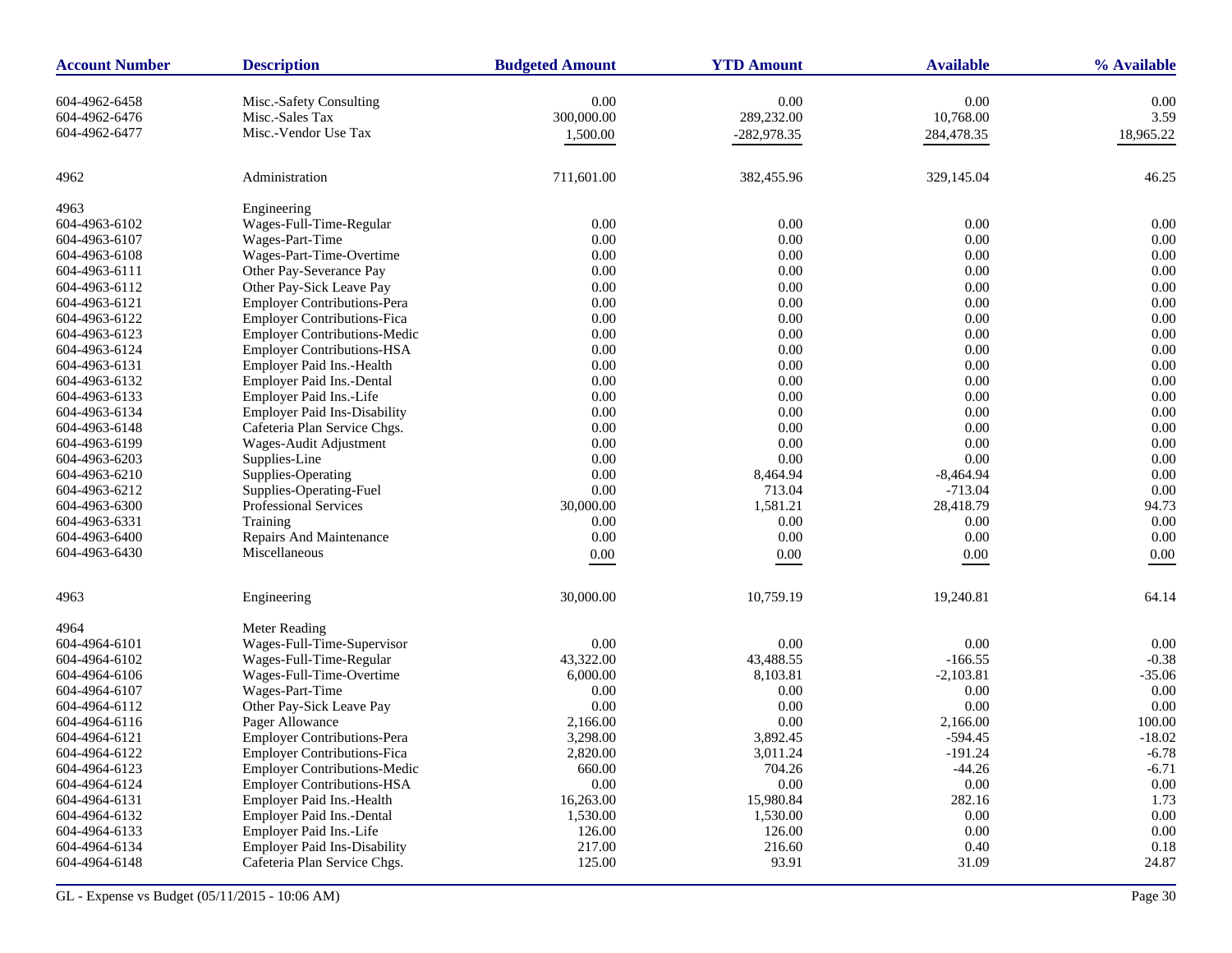| <b>Account Number</b> | <b>Description</b>                                   | <b>Budgeted Amount</b> | <b>YTD Amount</b> | <b>Available</b> | % Available |
|-----------------------|------------------------------------------------------|------------------------|-------------------|------------------|-------------|
| 604-4964-6199         | Wages-Audit Adjustment                               | 0.00                   | $-1.611.82$       | 1,611.82         | 0.00        |
| 604-4964-6204         | Supplies-Meters                                      | 5,000.00               | 532.76            | 4,467.24         | 89.34       |
| 604-4964-6212         | Supplies-Operating-Fuel                              | 1,700.00               | 0.00              | 1,700.00         | 100.00      |
| 604-4964-6217         | Supplies-Operating-Uniforms                          | 500.00                 | 308.87            | 191.13           | 38.23       |
| 604-4964-6220         | Supplies-Repair & Maintenance                        | 4,700.00               | 129.00            | 4,571.00         | 97.26       |
| 604-4964-6400         | Repairs And Maintenance                              | 3,000.00               | 2,290.80          | 709.20           | 23.64       |
| 604-4964-6430         | Miscellaneous                                        | 100.00                 | 19.04             | 80.96            | 80.96       |
|                       |                                                      |                        |                   |                  |             |
| 4964                  | Meter Reading                                        | 91,527.00              | 78,816.31         | 12,710.69        | 13.89       |
| 4965                  | <b>Purchased Power</b>                               |                        |                   |                  |             |
| 604-4965-6256         | Wapa                                                 | 2,178,051.00           | 2,179,081.06      | $-1,030.06$      | $-0.05$     |
| 604-4965-6257         | Smmpa                                                | 4,247,459.00           | 4,384,996.59      | -137,537.59      | $-3.24$     |
| 604-4965-6258         | Other                                                | 0.00                   | $0.00\,$          | 0.00             | $0.00\,$    |
| 4965                  | <b>Purchased Power</b>                               | 6,425,510.00           | 6,564,077.65      | $-138,567.65$    | $-2.16$     |
| 4966                  | General Financial                                    |                        |                   |                  |             |
| 604-4966-6428         | Depreciation - Local                                 | 0.00                   | 680,662.85        | $-680,662.85$    | 0.00        |
| 604-4966-6440         | Misc.-Contingency Funds                              | 279,190.00             | 0.00              | 279,190.00       | 100.00      |
| 604-4966-6445         | Misc.-Audit                                          | 8,000.00               | 8,000.00          | 0.00             | 0.00        |
| 604-4966-6446         | Misc.-Interest                                       | 3,000.00               | 0.00              | 3,000.00         | 100.00      |
| 604-4966-6721         | Transfers-Genera Fund                                | 260,000.00             | 260,000.00        | 0.00             | 0.00        |
| 604-4966-6722         | Transfers - General Fund (LGA)                       | 105,000.00             | 105,000.00        | 0.00             | 0.00        |
| 604-4966-6725         | Transfers-Safety                                     | 10,000.00              | 10,000.00         | 0.00             | 0.00        |
| 604-4966-6726         | Transfer - Technology                                | 25,000.00              | 25,000.00         | 0.00             | 0.00        |
| 604-4966-6727         | Transfers - Infrastructure                           | 0.00                   | 0.00              | 0.00             | 0.00        |
| 604-4966-6728         | Transfer - Elec Impr                                 | 0.00                   | 0.00              | 0.00             | 0.00        |
| 604-4966-6729         | Transfer Gen(2007                                    | 27,228.00              | 27,228.00         | 0.00             | 0.00        |
| 604-4966-6730         | Transfer - Cap Imp Bonds                             | 100,000.00             | 100,000.00        | 0.00             | 0.00        |
| 604-4966-6731         | Transfer - 2014A Util Rev Bond                       | 0.00                   | 17,600.00         | $-17,600.00$     | 0.00        |
| 604-4966-6733         | <b>Transfer - Rate Stabilization</b>                 | 100,000.00             | 100,000.00        | 0.00             | 0.00        |
| 604-4966-6734         | Transfer-2008 Electric Rev. Bd                       | 1,020,000.00           | 1,020,000.00      | 0.00             | 0.00        |
| 604-4966-6735         | Transfers-P.W. Mgmt Center                           | 3,250.00               | 3,250.00          | 0.00             | 0.00        |
| 604-4966-6737         | Transfer-Infrastr-PW Facility                        | 0.00                   | 0.00              | $0.00\,$         | 0.00        |
| 4966                  | General Financial                                    | 1,940,668.00           | 2,356,740.85      | $-416,072.85$    | $-21.44$    |
|                       |                                                      |                        |                   |                  |             |
| 4967<br>604-4967-6220 | <b>Load Management</b><br>Supplies-RepairMaintenance | 7,500.00               | 0.00              | 7,500.00         | 100.00      |
| 604-4967-6300         | <b>Professional Services</b>                         | 0.00                   | 0.00              | 0.00             | 0.00        |
| 604-4967-6400         | Repairs and Maintenance                              | 6,000.00               | 2,278.25          | 3,721.75         | 62.03       |
| 604-4967-6438         | <b>Heater-Customer Rebates</b>                       | 0.00                   | 0.00              | 0.00             | 0.00        |
| 604-4967-6439         | <b>Energy Star-Customer Rebates</b>                  | 2,500.00               | 1.220.50          | 1,279.50         | 51.18       |
| 604-4967-6447         | Recycling                                            | 5,000.00               | 3,764.89          | 1,235.11         | 24.70       |
| 604-4967-6448         | <b>Conservation Program</b>                          | 60,000.00              | 27,959.54         | 32,040.46        | 53.40       |
| 604-4967-6745         | Transfers-Electric-Bonds                             | 0.00                   | 0.00              | 0.00             | $0.00\,$    |
|                       |                                                      |                        |                   |                  |             |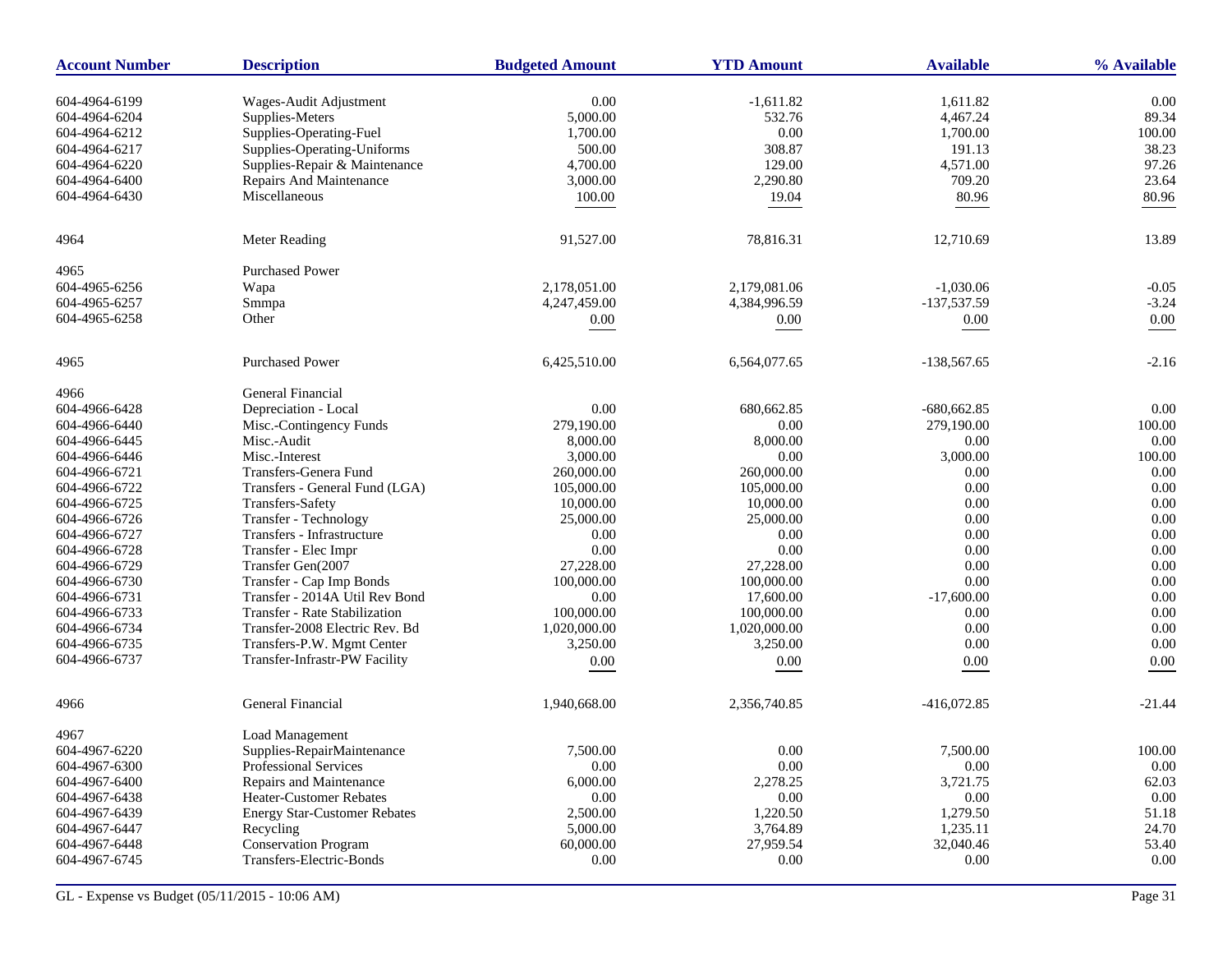| <b>Account Number</b>                           | <b>Description</b>                                                         | <b>Budgeted Amount</b> | <b>YTD Amount</b>    | <b>Available</b>         | % Available              |
|-------------------------------------------------|----------------------------------------------------------------------------|------------------------|----------------------|--------------------------|--------------------------|
| 604-4967-6749<br>604-4967-6757<br>604-4967-6770 | Transfer-Capital Imp.<br>Transfer Infrast. Repl.<br>Loss on Asset Disposal | 0.00<br>0.00<br>0.00   | 0.00<br>0.00<br>0.00 | 0.00<br>0.00<br>$0.00\,$ | $0.00\,$<br>0.00<br>0.00 |
| 4967                                            | <b>Load Management</b>                                                     | 81,000.00              | 35,223.18            | 45,776.82                | 56.51                    |
| 604                                             | <b>Electric Fund</b>                                                       | 10,201,898.00          | 10,269,444.68        | -67,546.68               | $-0.66$                  |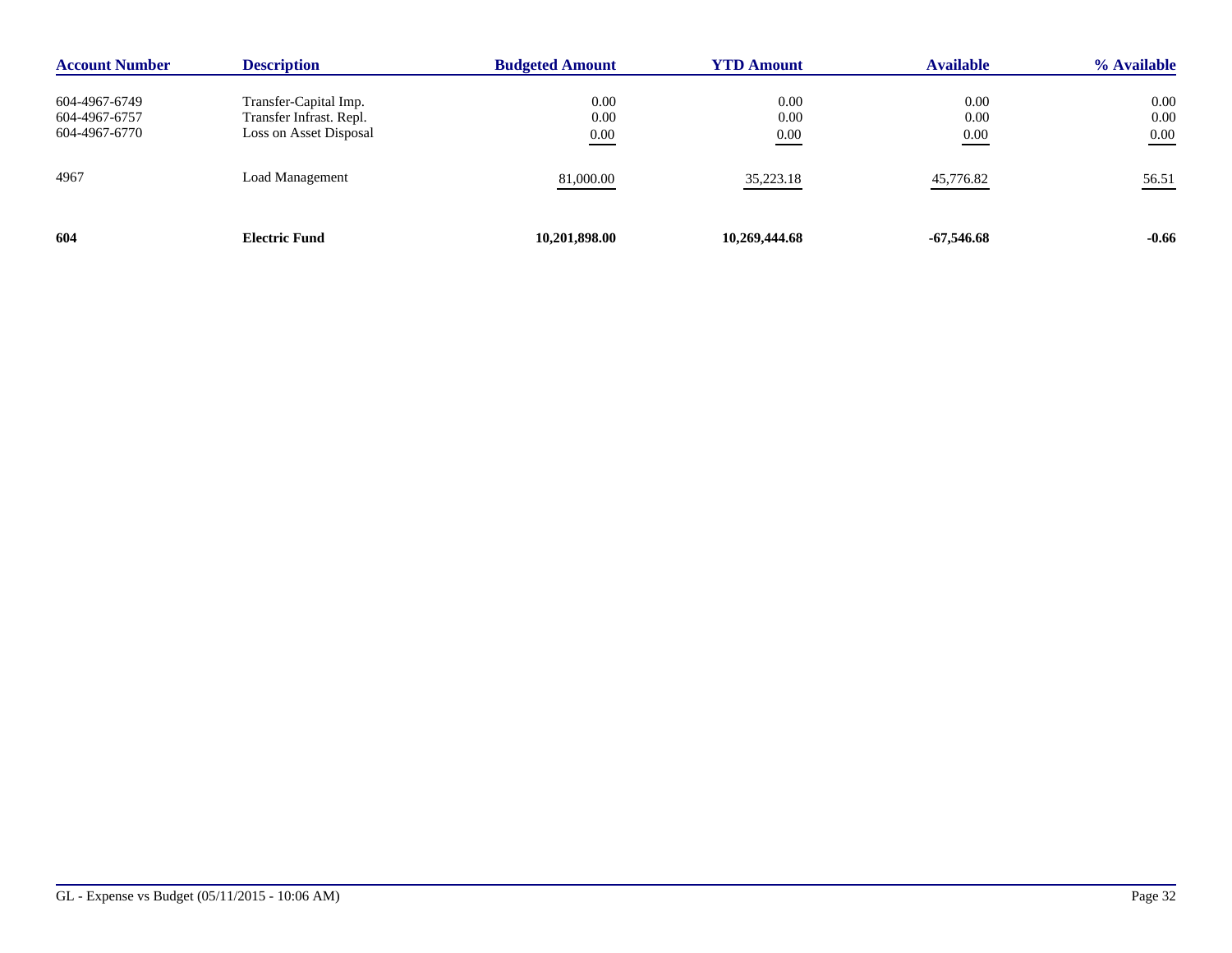User: BethKargas Printed: 05/11/15 10:06:06 Period 01 - 12 Fiscal Year 2014

CITY OF LITCHFIELD M  $\top$  $\mathbf{I}$  $\mathbf{A}$ 

| <b>Account Number</b> | <b>Description</b>                  | <b>Budgeted Amount</b> | <b>YTD Amount</b> | <b>Available</b> | % Available |
|-----------------------|-------------------------------------|------------------------|-------------------|------------------|-------------|
|                       |                                     |                        |                   |                  |             |
| 611                   | <b>Civic Arena</b>                  |                        |                   |                  |             |
| 4985                  | Misc.-Main Arena                    |                        |                   |                  |             |
| 611-4985-6101         | Wages-Full-Time-Supervisor          | 31,814.00              | 33,772.40         | $-1,958.40$      | $-6.16$     |
| 611-4985-6103         | Wages-Full-Time-Maintenance         | 0.00                   | 0.00              | 0.00             | 0.00        |
| 611-4985-6106         | Wages-Full-Time-Overtime            | 0.00                   | 0.00              | 0.00             | 0.00        |
| 611-4985-6107         | Wages-Part-Time                     | 17,000.00              | 15,135.59         | 1,864.41         | 10.97       |
| 611-4985-6108         | Wages-Part-Time-Overtime            | 200.00                 | 264.40            | $-64.40$         | $-32.20$    |
| 611-4985-6112         | Other Pay-Sick Leave Pay            | 0.00                   | 0.00              | 0.00             | 0.00        |
| 611-4985-6115         | <b>Holiday Payout</b>               | 0.00                   | 0.00              | 0.00             | 0.00        |
| 611-4985-6121         | <b>Employer Contributions-Pera</b>  | 2,307.00               | 2,522.56          | $-215.56$        | $-9.34$     |
| 611-4985-6122         | <b>Employer Contributions-Fica</b>  | 1,972.00               | 2,806.87          | $-834.87$        | $-42.34$    |
| 611-4985-6123         | <b>Employer Contributions-Medic</b> | 461.00                 | 656.45            | $-195.45$        | $-42.40$    |
| 611-4985-6124         | <b>Employer Contributions-HSA</b>   | 2,218.00               | 2,142.92          | 75.08            | 3.39        |
| 611-4985-6131         | Employer Paid Ins.-Health           | 5,914.00               | 5,795.19          | 118.81           | 2.01        |
| 611-4985-6132         | Employer Paid Ins.-Dental           | 765.00                 | 758.62            | 6.38             | 0.83        |
| 611-4985-6133         | Employer Paid Ins.-Life             | 63.00                  | 68.78             | $-5.78$          | $-9.17$     |
| 611-4985-6134         | <b>Employer Paid Ins-Disability</b> | 159.00                 | 173.62            | $-14.62$         | $-9.19$     |
| 611-4985-6148         | Cafeteria Plan Service Chgs.        | 50.00                  | 0.00              | 50.00            | 100.00      |
| 611-4985-6199         | Wages-Audit Adjustment              | 0.00                   | 0.00              | $0.00\,$         | 0.00        |
| 611-4985-6200         | Supplies-Office Supplies            | 100.00                 | 0.00              | 100.00           | 100.00      |
| 611-4985-6210         | <b>Supplies-Operating Supplies</b>  | 0.00                   | 0.00              | 0.00             | 0.00        |
| 611-4985-6212         | Supplies-Operating-Fuel             | 600.00                 | 1,229.40          | $-629.40$        | $-104.90$   |
| 611-4985-6219         | Supplies-Operating-Conc.Pop         | 0.00                   | 0.00              | 0.00             | 0.00        |
| 611-4985-6220         | Supplies-RepairMaintenance          | 14,000.00              | 7.087.50          | 6,912.50         | 49.38       |
| 611-4985-6240         | Small Tools & Minor Equip.          | 500.00                 | 0.00              | 500.00           | 100.00      |
| 611-4985-6300         | <b>Professional Services</b>        | 250.00                 | 0.00              | 250.00           | 100.00      |
| 611-4985-6320         | Communication                       | 2,400.00               | 1,524.78          | 875.22           | 36.47       |
| 611-4985-6331         | Training                            | 1,000.00               | 0.00              | 1,000.00         | 100.00      |
| 611-4985-6340         | Advertising                         | 200.00                 | 82.08             | 117.92           | 58.96       |
| 611-4985-6360         | Insurance                           | 9,000.00               | 8,363.86          | 636.14           | 7.07        |
| 611-4985-6380         | Utility Services - Electric         | 30,000.00              | 30,708.96         | $-708.96$        | $-2.36$     |
| 611-4985-6383         | <b>Utility Services - Gas</b>       | 17,000.00              | 10,060.53         | 6,939.47         | 40.82       |
| 611-4985-6400         | Repairs And Maintenance             | 11,000.00              | 30,724.13         | $-19,724.13$     | $-179.31$   |
| 611-4985-6410         | Rentals                             | 0.00                   | 0.00              | 0.00             | 0.00        |
| 611-4985-6417         | Rentals - Revolving - 2008          | 0.00                   | 0.00              | 0.00             | 0.00        |
| 611-4985-6418         | Rentals-Revolving-2007              | 0.00                   | 0.00              | 0.00             | 0.00        |
| 611-4985-6420         | Rentals - Revolving - 2012          | 2,305.00               | 2,305.00          | 0.00             | 0.00        |
| 611-4985-6421         | Rentals - Revolving - 2013          | 5,552.00               | 5,552.00          | 0.00             | 0.00        |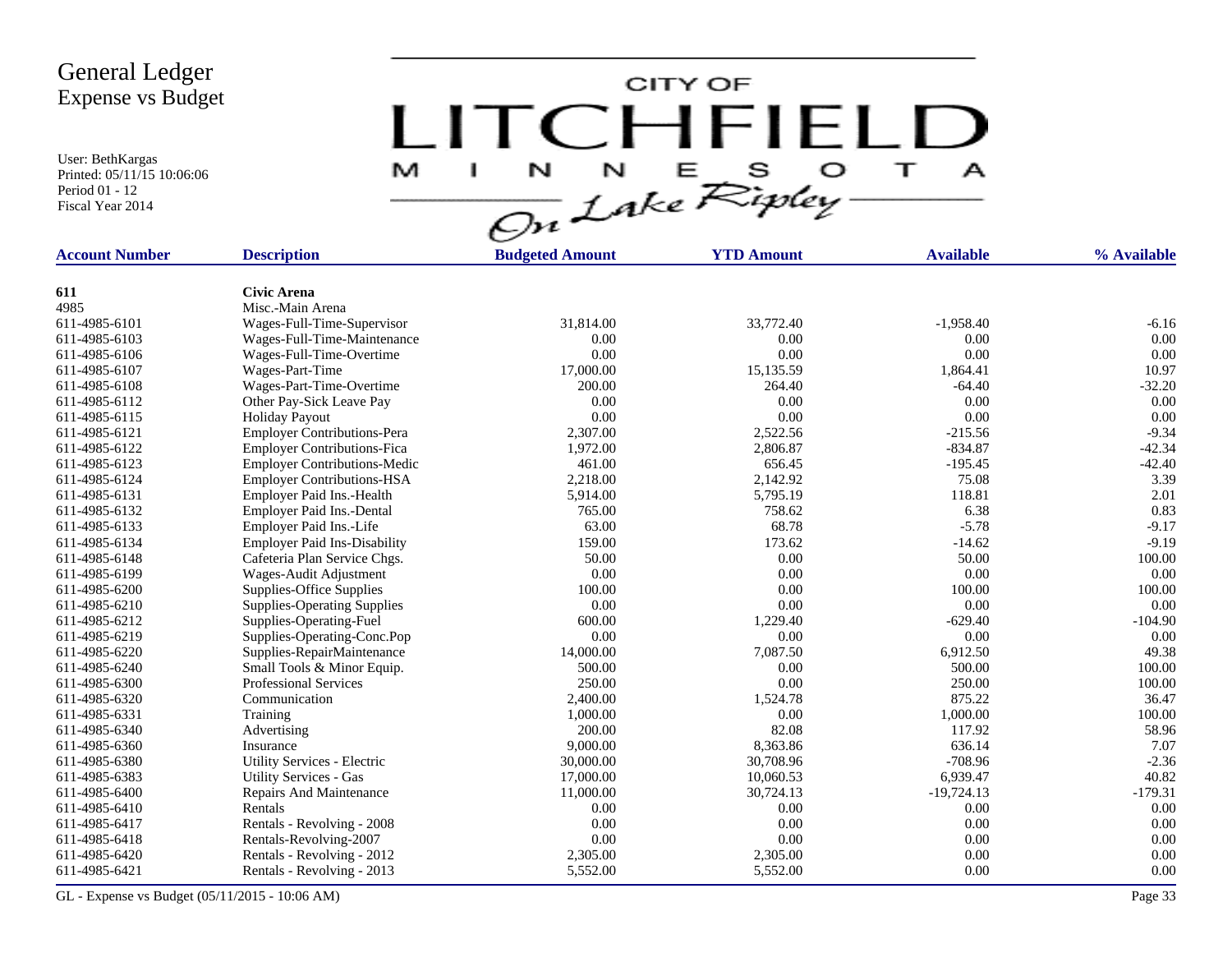| <b>Account Number</b> | <b>Description</b>                 | <b>Budgeted Amount</b> | <b>YTD Amount</b> | <b>Available</b> | % Available |
|-----------------------|------------------------------------|------------------------|-------------------|------------------|-------------|
| 611-4985-6423         | Rentals-Revolving-1994             | 0.00                   | 0.00              | 0.00             | 0.00        |
| 611-4985-6428         | Depreciation - Local               | 0.00                   | 0.00              | $0.00\,$         | 0.00        |
| 611-4985-6429         | Depreciation Expense               | 0.00                   | 0.00              | 0.00             | 0.00        |
| 611-4985-6430         | Miscellaneous                      | 1,000.00               | 1,065.59          | $-65.59$         | $-6.56$     |
| 611-4985-6437         | Misc-Retiree Health Insurance      | 16,373.00              | 15,919.56         | 453.44           | 2.77        |
| 611-4985-6440         | Misc.-Contingency Funds            | 22,022.00              | 0.00              | 22,022.00        | 100.00      |
| 611-4985-6441         | Misc.-Taxes                        | 750.00                 | 1,259.00          | $-509.00$        | $-67.87$    |
| 611-4985-6446         | Misc.-Interest                     | 0.00                   | 0.00              | 0.00             | 0.00        |
| 611-4985-6447         | Misc.-Roller Skating               | 0.00                   | 0.00              | 0.00             | 0.00        |
| 611-4985-6455         | Misc.-New Employee Costs           | 0.00                   | 0.00              | 0.00             | 0.00        |
| 611-4985-6476         | Misc.-Vendor Sales Tax             | 0.00                   | 0.00              | 0.00             | 0.00        |
| 611-4985-6477         | Misc.-Vendor Use Tax               | 200.00                 | 6.00              | 194.00           | 97.00       |
| 611-4985-6580         | C.O.-Equip.-Other                  | 0.00                   | 7,940.00          | $-7,940.00$      | 0.00        |
| 611-4985-6729         | Transfer Gen(2007 C of I)          | 10.678.00              | 10,678.00         | 0.00             | 0.00        |
| 611-4985-6747         | Transfer - Insurance Rev.          | 0.00                   | $0.00\,$          | 0.00             | 0.00        |
| 611-4985-6749         | Transfer-Capital Imp. Fund         | 0.00                   | $0.00\,$          | $0.00\,$         | $0.00\,$    |
|                       |                                    |                        |                   |                  |             |
| 4985                  | Misc.-Main Arena                   | 207,853.00             | 198,603.79        | 9,249.21         | 4.45        |
| 4986                  | Misc.-Community Room               |                        |                   |                  |             |
| 611-4986-6220         | Supplies-RepairMaintenance         | 1,200.00               | 168.84            | 1,031.16         | 85.93       |
| 611-4986-6240         | Small Tools & Minor Equip.         | 1,700.00               | 0.00              | 1,700.00         | 100.00      |
| 611-4986-6300         | <b>Professional Services</b>       | 200.00                 | 0.00              | 200.00           | 100.00      |
| 611-4986-6320         | Communication                      | 550.00                 | 0.00              | 550.00           | 100.00      |
| 611-4986-6340         | Advertising                        | 0.00                   | 0.00              | 0.00             | 0.00        |
| 611-4986-6360         | Insurance                          | 0.00                   | 0.00              | 0.00             | 0.00        |
| 611-4986-6380         | <b>Utility Services - Electric</b> | 4,600.00               | 2,221.18          | 2,378.82         | 51.71       |
| 611-4986-6383         | <b>Utility Services - Gas</b>      | 2,000.00               | 1,076.86          | 923.14           | 46.16       |
| 611-4986-6400         | Repairs And Maintenance            | 700.00                 | 0.00              | 700.00           | 100.00      |
| 611-4986-6430         | Miscellaneous                      | 1,147.00               | 0.00              | 1,147.00         | 100.00      |
| 611-4986-6446         | Misc.-Interest                     | 0.00                   | 0.00              | 0.00             | 0.00        |
| 611-4986-6476         | Misc.-Vendor Sales Tax             | 0.00                   | 0.00              | 0.00             | 0.00        |
| 611-4986-6477         | Misc.-Vendor Use Tax               | 0.00                   | 0.00              | $0.00\,$         | 0.00        |
| 611-4986-6521         | C.O.-Buildings                     | 500.00                 | 0.00              | 500.00           | 100.00      |
| 611-4986-6580         | C.O.-Equip.-Other                  | $0.00\,$               | 0.00              | 0.00             | $0.00\,$    |
| 4986                  | Misc.-Community Room               | 12,597.00              | 3,466.88          | 9,130.12         | 72.48       |
| 611                   | Civic Arena                        | 220,450.00             | 202,070.67        | 18,379.33        | 8.34        |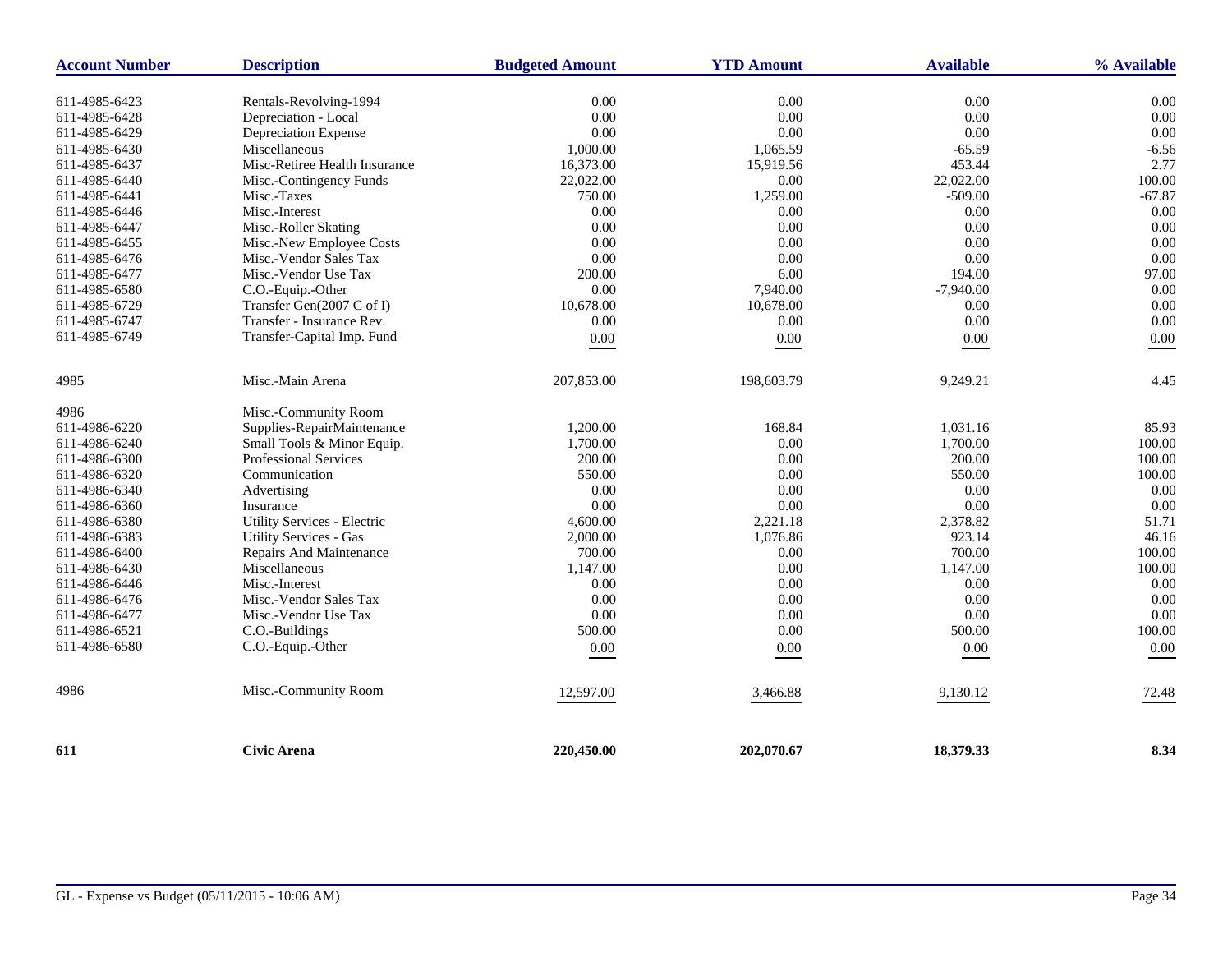User: BethKargas Printed: 05/11/15 10:06:06 Period 01 - 12 Fiscal Year 2014

CITY OF LITCHFIELD  $\top$ M J.  $\mathbf{A}$ 

| <b>Account Number</b> | <b>Description</b>                  | <b>Budgeted Amount</b> | <b>YTD Amount</b> | <b>Available</b> | % Available |
|-----------------------|-------------------------------------|------------------------|-------------------|------------------|-------------|
|                       |                                     |                        |                   |                  |             |
| 614                   | <b>Sewer</b>                        |                        |                   |                  |             |
| 4945                  | Misc.-Collection System             |                        |                   |                  |             |
| 614-4945-6102         | Wages-Full-Time-Regular             | 0.00                   | 0.00              | 0.00             | 0.00        |
| 614-4945-6103         | Wages-Full-Time-Maintenance         | 0.00                   | 0.00              | 0.00             | 0.00        |
| 614-4945-6106         | Wages-Full-Time-Overtime            | 0.00                   | 0.00              | 0.00             | 0.00        |
| 614-4945-6107         | Wages-Part-Time                     | 0.00                   | 0.00              | 0.00             | 0.00        |
| 614-4945-6112         | Other Pay-Sick Leave Pay            | 0.00                   | 0.00              | 0.00             | 0.00        |
| 614-4945-6121         | <b>Employer Contributions-Pera</b>  | 0.00                   | 0.00              | 0.00             | 0.00        |
| 614-4945-6122         | <b>Employer Contributions-Fica</b>  | 0.00                   | 0.00              | 0.00             | 0.00        |
| 614-4945-6123         | <b>Employer Contributions-Medic</b> | 0.00                   | 0.00              | 0.00             | 0.00        |
| 614-4945-6124         | <b>Employer Contributions-HSA</b>   | 0.00                   | 0.00              | 0.00             | 0.00        |
| 614-4945-6131         | Employer Paid Ins.-Health           | 0.00                   | 0.00              | 0.00             | 0.00        |
| 614-4945-6132         | Employer Paid Ins.-Dental           | 0.00                   | 0.00              | 0.00             | 0.00        |
| 614-4945-6133         | Employer Paid Ins.-Life             | 0.00                   | 0.00              | 0.00             | 0.00        |
| 614-4945-6134         | <b>Employer Paid Ins-Disability</b> | 0.00                   | 0.00              | 0.00             | 0.00        |
| 614-4945-6148         | Cafeteria Plan Service Chgs.        | 0.00                   | 0.00              | 0.00             | 0.00        |
| 614-4945-6199         | Wages-Audit Adjustment              | 0.00                   | 0.00              | 0.00             | 0.00        |
| 614-4945-6210         | <b>Supplies-Operating Supplies</b>  | 0.00                   | 0.00              | 0.00             | 0.00        |
| 614-4945-6212         | Supplies-Operating-Fuel             | 1,000.00               | 0.00              | 1,000.00         | 100.00      |
| 614-4945-6220         | Supplies-RepairMaintenance          | 5,000.00               | 5,966.44          | $-966.44$        | $-19.33$    |
| 614-4945-6240         | Small Tools & Minor Equip.          | 5,500.00               | 0.00              | 5,500.00         | 100.00      |
| 614-4945-6300         | <b>Professional Services</b>        | 250.00                 | 0.00              | 250.00           | 100.00      |
| 614-4945-6325         | Communication - Alarm System        | 1,100.00               | 0.00              | 1,100.00         | 100.00      |
| 614-4945-6331         | Training                            | 300.00                 | 0.00              | 300.00           | 100.00      |
| 614-4945-6360         | Insurance                           | 500.00                 | 0.00              | 500.00           | 100.00      |
| 614-4945-6380         | Utility Services - Electric         | 4,000.00               | 6,493.87          | $-2,493.87$      | $-62.35$    |
| 614-4945-6400         | Repairs And Maintenance             | 15,000.00              | 8,672.64          | 6,327.36         | 42.18       |
| 614-4945-6402         | Repairs & Maint.-Vehicles           | 1,000.00               | 0.00              | 1,000.00         | 100.00      |
| 614-4945-6404         | Repairs & Maint.-Mach. Equip        | 0.00                   | 0.00              | 0.00             | 0.00        |
| 614-4945-6405         | RepairMaint - Sewer Backups         | 24,000.00              | 31,585.38         | $-7,585.38$      | $-31.61$    |
| 614-4945-6430         | Miscellaneous                       | 0.00                   | 0.00              | 0.00             | 0.00        |
| 614-4945-6520         | C.O.-Buildings                      | 0.00                   | 0.00              | 0.00             | 0.00        |
| 614-4945-6580         | C.O.-Equip.-Other                   | 1,000.00               | 0.00              | 1,000.00         | 100.00      |
|                       |                                     |                        |                   |                  |             |
| 4945                  | Misc.-Collection System             | 58,650.00              | 52,718.33         | 5,931.67         | 10.11       |
| 4946                  | Misc.-Lift Stations                 |                        |                   |                  |             |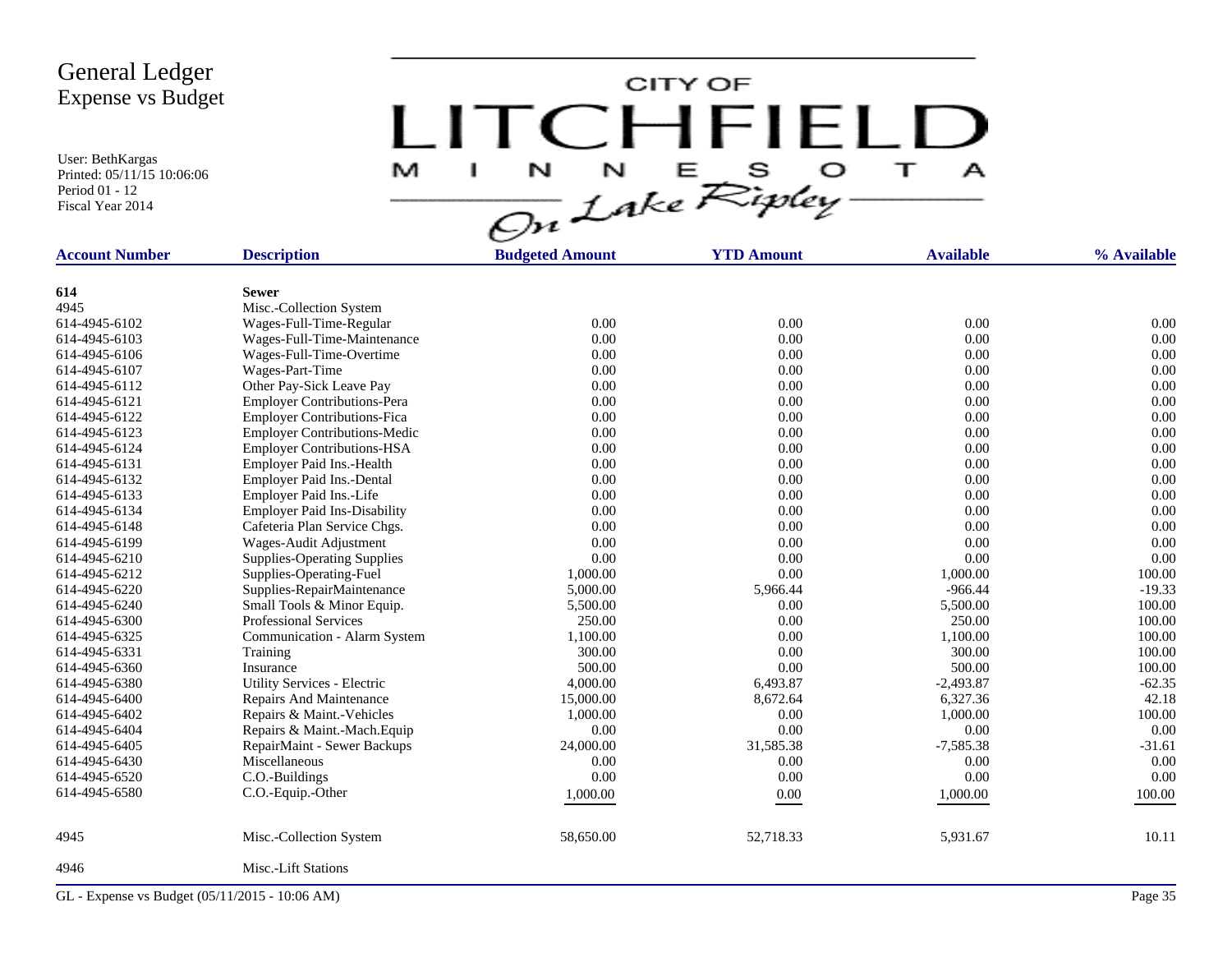| 9,000.00<br>503.51<br>8,496.49<br>614-4946-6220<br>Supplies-RepairMaintenance<br>94.41<br>Professional Services<br>0.00<br>0.00<br>0.00<br>0.00<br>614-4946-6300<br>10,000.00<br>5,522.18<br>4,477.82<br>44.78<br>614-4946-6403<br>Repairs & Maint.-Imp. Other<br>614-4946-6530<br>C.O.-Other Imp.<br>0.00<br>0.00<br>$0.00\,$<br>0.00<br>Misc.-Lift Stations<br>68.29<br>4946<br>19,000.00<br>6,025.69<br>12,974.31<br>4947<br>Misc.-Treatment Plant<br>614-4947-6101<br>Wages-Full-Time-Supervisor<br>15,317.88<br>74,459.00<br>59, 141. 12<br>20.57<br>232,678.89<br>614-4947-6102<br>Wages-Full-Time-Regular<br>193,676.00<br>$-39,002.89$<br>$-20.14$<br>0.00<br>614-4947-6103<br>Wages-Full-Time-Maintenance<br>0.00<br>0.00<br>0.00<br>$-57.02$<br>Wages-Full-Time-Overtime<br>28,000.00<br>43,965.67<br>$-15,965.67$<br>614-4947-6106<br>$-103.82$<br>614-4947-6107<br>Wages-Part-Time<br>5,000.00<br>10,190.75<br>$-5,190.75$<br>Wages-Part-Time-Overtime<br>0.00<br>320.64<br>$-320.64$<br>0.00<br>614-4947-6108<br>0.00<br>0.00<br>0.00<br>Other Pay-Severance Pay<br>0.00<br>614-4947-6111<br>1,129.76<br>51.84<br>614-4947-6112<br>Other Pay-Sick Leave Pay<br>2,346.00<br>1,216.24<br>5,633.15<br>63.64<br>Pager Allowance<br>15,494.00<br>9,860.85<br>614-4947-6116<br><b>Employer Contributions-Pera</b><br>20,563.00<br>25,373.93<br>$-4,810.93$<br>$-23.40$<br>614-4947-6121<br>17,730.00<br>20,983.43<br>$-3,253.43$<br>$-18.35$<br>614-4947-6122<br><b>Employer Contributions-Fica</b><br>4,907.44<br>$-760.44$<br>$-18.34$<br>614-4947-6123<br><b>Employer Contributions-Medic</b><br>4,147.00<br><b>Employer Contributions-HSA</b><br>847.07<br>$-847.07$<br>0.00<br>0.00<br>614-4947-6124<br>5.37<br>614-4947-6131<br>Employer Paid Ins.-Health<br>71,669.00<br>67,818.81<br>3,850.19<br>3.13<br>Employer Paid Ins.-Dental<br>6,293.00<br>6.095.92<br>197.08<br>614-4947-6132<br>631.09<br>$-1.09$<br>$-0.17$<br>Employer Paid Ins.-Life<br>630.00<br>614-4947-6133<br>1,358.24<br>$-1.29$<br>614-4947-6134<br><b>Employer Paid Ins-Disability</b><br>1,341.00<br>$-17.24$<br>130.39<br>169.61<br>614-4947-6148<br>Cafeteria Plan Service Chgs.<br>300.00<br>56.54<br>33,902.31<br>Wages-Audit Adjustment<br>0.00<br>$-33,902.31$<br>0.00<br>614-4947-6199<br>82.39<br>Supplies-Office Supplies<br>3,000.00<br>528.45<br>2,471.55<br>614-4947-6200<br>0.00<br>614-4947-6209<br>Supplies-Operating-Fuels-Sld<br>1,000.00<br>1,000.00<br>100.00<br>0.00<br><b>Supplies-Operating Supplies</b><br>0.00<br>0.00<br>0.00<br>614-4947-6210<br>614-4947-6212<br>Supplies-Operating-Fuel<br>20,000.00<br>14,801.38<br>5,198.62<br>25.99<br>51.49<br>614-4947-6216<br>Supplies-Operating-SaltChlo<br>260,000.00<br>126,119.32<br>133,880.68<br>9,028.75<br>$-28.75$<br>$-0.32$<br>614-4947-6218<br>Supplies-Operating-Lab<br>9,000.00<br>614-4947-6220<br>Supplies-RepairMaintenance<br>78,000.00<br>96,434.34<br>$-18,434.34$<br>$-23.63$<br>7,371.61<br>49.14<br>Small Tools & Minor Equip.<br>15,000.00<br>7,628.39<br>614-4947-6240<br><b>Professional Services</b><br>120,000.00<br>94,237.61<br>25,762.39<br>614-4947-6300<br>21.47<br>614-4947-6310<br>Prof Serv - Biosolids App<br>80,000.00<br>61,020.60<br>18,979.40<br>23.72<br>127.18<br>$-127.18$<br>0.00<br>614-4947-6320<br>Communication<br>0.00<br>9.52<br>Communication - Telephone<br>12,500.00<br>11,309.95<br>1,190.05<br>614-4947-6321<br>614-4947-6322<br>Communication - Postage<br>350.00<br>0.00<br>350.00<br>100.00<br>3,503.32<br>614-4947-6331<br>4,200.00<br>696.68<br>16.59<br>Training<br>614-4947-6333<br>Transportation - Freight<br>500.00<br>52.09<br>447.91<br>89.58<br>100.00<br>0.00<br>100.00<br>100.00<br>614-4947-6350<br>Printing, Publish, & Record<br>54,823.98<br>614-4947-6360<br>Insurance<br>65,000.00<br>10,176.02<br>15.66<br>Utility Services - Electric<br>200,000.00<br>216,977.27<br>$-16,977.27$<br>$-8.49$<br>614-4947-6380<br>23.77<br>614-4947-6383<br><b>Utility Services - Gas</b><br>55,000.00<br>41,925.32<br>13,074.68<br>$-3.63$<br>614-4947-6400<br>Repairs And Maintenance<br>50,000.00<br>51,814.78<br>$-1,814.78$<br>614-4947-6402<br>Repairs & Maint.-Vehicles<br>1,000.00<br>1,199.96<br>$-199.96$<br>$-20.00$<br>614-4947-6405<br>Repair & Maintenance-Tank<br>0.00<br>0.00<br>0.00<br>0.00 | <b>Account Number</b> | <b>Description</b> | <b>Budgeted Amount</b> | <b>YTD Amount</b> | <b>Available</b> | % Available |
|-----------------------------------------------------------------------------------------------------------------------------------------------------------------------------------------------------------------------------------------------------------------------------------------------------------------------------------------------------------------------------------------------------------------------------------------------------------------------------------------------------------------------------------------------------------------------------------------------------------------------------------------------------------------------------------------------------------------------------------------------------------------------------------------------------------------------------------------------------------------------------------------------------------------------------------------------------------------------------------------------------------------------------------------------------------------------------------------------------------------------------------------------------------------------------------------------------------------------------------------------------------------------------------------------------------------------------------------------------------------------------------------------------------------------------------------------------------------------------------------------------------------------------------------------------------------------------------------------------------------------------------------------------------------------------------------------------------------------------------------------------------------------------------------------------------------------------------------------------------------------------------------------------------------------------------------------------------------------------------------------------------------------------------------------------------------------------------------------------------------------------------------------------------------------------------------------------------------------------------------------------------------------------------------------------------------------------------------------------------------------------------------------------------------------------------------------------------------------------------------------------------------------------------------------------------------------------------------------------------------------------------------------------------------------------------------------------------------------------------------------------------------------------------------------------------------------------------------------------------------------------------------------------------------------------------------------------------------------------------------------------------------------------------------------------------------------------------------------------------------------------------------------------------------------------------------------------------------------------------------------------------------------------------------------------------------------------------------------------------------------------------------------------------------------------------------------------------------------------------------------------------------------------------------------------------------------------------------------------------------------------------------------------------------------------------------------------------------------------------------------------------------------------------------------------------------------------------------------------------------------------------------------------------------------------------------------------------------------------------------------------------------------------------------------------------------------------------------------------------------------------------------------------------------------------------------------------------------------------------------------------------------------------------------------------------------------------------|-----------------------|--------------------|------------------------|-------------------|------------------|-------------|
|                                                                                                                                                                                                                                                                                                                                                                                                                                                                                                                                                                                                                                                                                                                                                                                                                                                                                                                                                                                                                                                                                                                                                                                                                                                                                                                                                                                                                                                                                                                                                                                                                                                                                                                                                                                                                                                                                                                                                                                                                                                                                                                                                                                                                                                                                                                                                                                                                                                                                                                                                                                                                                                                                                                                                                                                                                                                                                                                                                                                                                                                                                                                                                                                                                                                                                                                                                                                                                                                                                                                                                                                                                                                                                                                                                                                                                                                                                                                                                                                                                                                                                                                                                                                                                                                                                                                   |                       |                    |                        |                   |                  |             |
|                                                                                                                                                                                                                                                                                                                                                                                                                                                                                                                                                                                                                                                                                                                                                                                                                                                                                                                                                                                                                                                                                                                                                                                                                                                                                                                                                                                                                                                                                                                                                                                                                                                                                                                                                                                                                                                                                                                                                                                                                                                                                                                                                                                                                                                                                                                                                                                                                                                                                                                                                                                                                                                                                                                                                                                                                                                                                                                                                                                                                                                                                                                                                                                                                                                                                                                                                                                                                                                                                                                                                                                                                                                                                                                                                                                                                                                                                                                                                                                                                                                                                                                                                                                                                                                                                                                                   |                       |                    |                        |                   |                  |             |
|                                                                                                                                                                                                                                                                                                                                                                                                                                                                                                                                                                                                                                                                                                                                                                                                                                                                                                                                                                                                                                                                                                                                                                                                                                                                                                                                                                                                                                                                                                                                                                                                                                                                                                                                                                                                                                                                                                                                                                                                                                                                                                                                                                                                                                                                                                                                                                                                                                                                                                                                                                                                                                                                                                                                                                                                                                                                                                                                                                                                                                                                                                                                                                                                                                                                                                                                                                                                                                                                                                                                                                                                                                                                                                                                                                                                                                                                                                                                                                                                                                                                                                                                                                                                                                                                                                                                   |                       |                    |                        |                   |                  |             |
|                                                                                                                                                                                                                                                                                                                                                                                                                                                                                                                                                                                                                                                                                                                                                                                                                                                                                                                                                                                                                                                                                                                                                                                                                                                                                                                                                                                                                                                                                                                                                                                                                                                                                                                                                                                                                                                                                                                                                                                                                                                                                                                                                                                                                                                                                                                                                                                                                                                                                                                                                                                                                                                                                                                                                                                                                                                                                                                                                                                                                                                                                                                                                                                                                                                                                                                                                                                                                                                                                                                                                                                                                                                                                                                                                                                                                                                                                                                                                                                                                                                                                                                                                                                                                                                                                                                                   |                       |                    |                        |                   |                  |             |
|                                                                                                                                                                                                                                                                                                                                                                                                                                                                                                                                                                                                                                                                                                                                                                                                                                                                                                                                                                                                                                                                                                                                                                                                                                                                                                                                                                                                                                                                                                                                                                                                                                                                                                                                                                                                                                                                                                                                                                                                                                                                                                                                                                                                                                                                                                                                                                                                                                                                                                                                                                                                                                                                                                                                                                                                                                                                                                                                                                                                                                                                                                                                                                                                                                                                                                                                                                                                                                                                                                                                                                                                                                                                                                                                                                                                                                                                                                                                                                                                                                                                                                                                                                                                                                                                                                                                   |                       |                    |                        |                   |                  |             |
|                                                                                                                                                                                                                                                                                                                                                                                                                                                                                                                                                                                                                                                                                                                                                                                                                                                                                                                                                                                                                                                                                                                                                                                                                                                                                                                                                                                                                                                                                                                                                                                                                                                                                                                                                                                                                                                                                                                                                                                                                                                                                                                                                                                                                                                                                                                                                                                                                                                                                                                                                                                                                                                                                                                                                                                                                                                                                                                                                                                                                                                                                                                                                                                                                                                                                                                                                                                                                                                                                                                                                                                                                                                                                                                                                                                                                                                                                                                                                                                                                                                                                                                                                                                                                                                                                                                                   |                       |                    |                        |                   |                  |             |
|                                                                                                                                                                                                                                                                                                                                                                                                                                                                                                                                                                                                                                                                                                                                                                                                                                                                                                                                                                                                                                                                                                                                                                                                                                                                                                                                                                                                                                                                                                                                                                                                                                                                                                                                                                                                                                                                                                                                                                                                                                                                                                                                                                                                                                                                                                                                                                                                                                                                                                                                                                                                                                                                                                                                                                                                                                                                                                                                                                                                                                                                                                                                                                                                                                                                                                                                                                                                                                                                                                                                                                                                                                                                                                                                                                                                                                                                                                                                                                                                                                                                                                                                                                                                                                                                                                                                   |                       |                    |                        |                   |                  |             |
|                                                                                                                                                                                                                                                                                                                                                                                                                                                                                                                                                                                                                                                                                                                                                                                                                                                                                                                                                                                                                                                                                                                                                                                                                                                                                                                                                                                                                                                                                                                                                                                                                                                                                                                                                                                                                                                                                                                                                                                                                                                                                                                                                                                                                                                                                                                                                                                                                                                                                                                                                                                                                                                                                                                                                                                                                                                                                                                                                                                                                                                                                                                                                                                                                                                                                                                                                                                                                                                                                                                                                                                                                                                                                                                                                                                                                                                                                                                                                                                                                                                                                                                                                                                                                                                                                                                                   |                       |                    |                        |                   |                  |             |
|                                                                                                                                                                                                                                                                                                                                                                                                                                                                                                                                                                                                                                                                                                                                                                                                                                                                                                                                                                                                                                                                                                                                                                                                                                                                                                                                                                                                                                                                                                                                                                                                                                                                                                                                                                                                                                                                                                                                                                                                                                                                                                                                                                                                                                                                                                                                                                                                                                                                                                                                                                                                                                                                                                                                                                                                                                                                                                                                                                                                                                                                                                                                                                                                                                                                                                                                                                                                                                                                                                                                                                                                                                                                                                                                                                                                                                                                                                                                                                                                                                                                                                                                                                                                                                                                                                                                   |                       |                    |                        |                   |                  |             |
|                                                                                                                                                                                                                                                                                                                                                                                                                                                                                                                                                                                                                                                                                                                                                                                                                                                                                                                                                                                                                                                                                                                                                                                                                                                                                                                                                                                                                                                                                                                                                                                                                                                                                                                                                                                                                                                                                                                                                                                                                                                                                                                                                                                                                                                                                                                                                                                                                                                                                                                                                                                                                                                                                                                                                                                                                                                                                                                                                                                                                                                                                                                                                                                                                                                                                                                                                                                                                                                                                                                                                                                                                                                                                                                                                                                                                                                                                                                                                                                                                                                                                                                                                                                                                                                                                                                                   |                       |                    |                        |                   |                  |             |
|                                                                                                                                                                                                                                                                                                                                                                                                                                                                                                                                                                                                                                                                                                                                                                                                                                                                                                                                                                                                                                                                                                                                                                                                                                                                                                                                                                                                                                                                                                                                                                                                                                                                                                                                                                                                                                                                                                                                                                                                                                                                                                                                                                                                                                                                                                                                                                                                                                                                                                                                                                                                                                                                                                                                                                                                                                                                                                                                                                                                                                                                                                                                                                                                                                                                                                                                                                                                                                                                                                                                                                                                                                                                                                                                                                                                                                                                                                                                                                                                                                                                                                                                                                                                                                                                                                                                   |                       |                    |                        |                   |                  |             |
|                                                                                                                                                                                                                                                                                                                                                                                                                                                                                                                                                                                                                                                                                                                                                                                                                                                                                                                                                                                                                                                                                                                                                                                                                                                                                                                                                                                                                                                                                                                                                                                                                                                                                                                                                                                                                                                                                                                                                                                                                                                                                                                                                                                                                                                                                                                                                                                                                                                                                                                                                                                                                                                                                                                                                                                                                                                                                                                                                                                                                                                                                                                                                                                                                                                                                                                                                                                                                                                                                                                                                                                                                                                                                                                                                                                                                                                                                                                                                                                                                                                                                                                                                                                                                                                                                                                                   |                       |                    |                        |                   |                  |             |
|                                                                                                                                                                                                                                                                                                                                                                                                                                                                                                                                                                                                                                                                                                                                                                                                                                                                                                                                                                                                                                                                                                                                                                                                                                                                                                                                                                                                                                                                                                                                                                                                                                                                                                                                                                                                                                                                                                                                                                                                                                                                                                                                                                                                                                                                                                                                                                                                                                                                                                                                                                                                                                                                                                                                                                                                                                                                                                                                                                                                                                                                                                                                                                                                                                                                                                                                                                                                                                                                                                                                                                                                                                                                                                                                                                                                                                                                                                                                                                                                                                                                                                                                                                                                                                                                                                                                   |                       |                    |                        |                   |                  |             |
|                                                                                                                                                                                                                                                                                                                                                                                                                                                                                                                                                                                                                                                                                                                                                                                                                                                                                                                                                                                                                                                                                                                                                                                                                                                                                                                                                                                                                                                                                                                                                                                                                                                                                                                                                                                                                                                                                                                                                                                                                                                                                                                                                                                                                                                                                                                                                                                                                                                                                                                                                                                                                                                                                                                                                                                                                                                                                                                                                                                                                                                                                                                                                                                                                                                                                                                                                                                                                                                                                                                                                                                                                                                                                                                                                                                                                                                                                                                                                                                                                                                                                                                                                                                                                                                                                                                                   |                       |                    |                        |                   |                  |             |
|                                                                                                                                                                                                                                                                                                                                                                                                                                                                                                                                                                                                                                                                                                                                                                                                                                                                                                                                                                                                                                                                                                                                                                                                                                                                                                                                                                                                                                                                                                                                                                                                                                                                                                                                                                                                                                                                                                                                                                                                                                                                                                                                                                                                                                                                                                                                                                                                                                                                                                                                                                                                                                                                                                                                                                                                                                                                                                                                                                                                                                                                                                                                                                                                                                                                                                                                                                                                                                                                                                                                                                                                                                                                                                                                                                                                                                                                                                                                                                                                                                                                                                                                                                                                                                                                                                                                   |                       |                    |                        |                   |                  |             |
|                                                                                                                                                                                                                                                                                                                                                                                                                                                                                                                                                                                                                                                                                                                                                                                                                                                                                                                                                                                                                                                                                                                                                                                                                                                                                                                                                                                                                                                                                                                                                                                                                                                                                                                                                                                                                                                                                                                                                                                                                                                                                                                                                                                                                                                                                                                                                                                                                                                                                                                                                                                                                                                                                                                                                                                                                                                                                                                                                                                                                                                                                                                                                                                                                                                                                                                                                                                                                                                                                                                                                                                                                                                                                                                                                                                                                                                                                                                                                                                                                                                                                                                                                                                                                                                                                                                                   |                       |                    |                        |                   |                  |             |
|                                                                                                                                                                                                                                                                                                                                                                                                                                                                                                                                                                                                                                                                                                                                                                                                                                                                                                                                                                                                                                                                                                                                                                                                                                                                                                                                                                                                                                                                                                                                                                                                                                                                                                                                                                                                                                                                                                                                                                                                                                                                                                                                                                                                                                                                                                                                                                                                                                                                                                                                                                                                                                                                                                                                                                                                                                                                                                                                                                                                                                                                                                                                                                                                                                                                                                                                                                                                                                                                                                                                                                                                                                                                                                                                                                                                                                                                                                                                                                                                                                                                                                                                                                                                                                                                                                                                   |                       |                    |                        |                   |                  |             |
|                                                                                                                                                                                                                                                                                                                                                                                                                                                                                                                                                                                                                                                                                                                                                                                                                                                                                                                                                                                                                                                                                                                                                                                                                                                                                                                                                                                                                                                                                                                                                                                                                                                                                                                                                                                                                                                                                                                                                                                                                                                                                                                                                                                                                                                                                                                                                                                                                                                                                                                                                                                                                                                                                                                                                                                                                                                                                                                                                                                                                                                                                                                                                                                                                                                                                                                                                                                                                                                                                                                                                                                                                                                                                                                                                                                                                                                                                                                                                                                                                                                                                                                                                                                                                                                                                                                                   |                       |                    |                        |                   |                  |             |
|                                                                                                                                                                                                                                                                                                                                                                                                                                                                                                                                                                                                                                                                                                                                                                                                                                                                                                                                                                                                                                                                                                                                                                                                                                                                                                                                                                                                                                                                                                                                                                                                                                                                                                                                                                                                                                                                                                                                                                                                                                                                                                                                                                                                                                                                                                                                                                                                                                                                                                                                                                                                                                                                                                                                                                                                                                                                                                                                                                                                                                                                                                                                                                                                                                                                                                                                                                                                                                                                                                                                                                                                                                                                                                                                                                                                                                                                                                                                                                                                                                                                                                                                                                                                                                                                                                                                   |                       |                    |                        |                   |                  |             |
|                                                                                                                                                                                                                                                                                                                                                                                                                                                                                                                                                                                                                                                                                                                                                                                                                                                                                                                                                                                                                                                                                                                                                                                                                                                                                                                                                                                                                                                                                                                                                                                                                                                                                                                                                                                                                                                                                                                                                                                                                                                                                                                                                                                                                                                                                                                                                                                                                                                                                                                                                                                                                                                                                                                                                                                                                                                                                                                                                                                                                                                                                                                                                                                                                                                                                                                                                                                                                                                                                                                                                                                                                                                                                                                                                                                                                                                                                                                                                                                                                                                                                                                                                                                                                                                                                                                                   |                       |                    |                        |                   |                  |             |
|                                                                                                                                                                                                                                                                                                                                                                                                                                                                                                                                                                                                                                                                                                                                                                                                                                                                                                                                                                                                                                                                                                                                                                                                                                                                                                                                                                                                                                                                                                                                                                                                                                                                                                                                                                                                                                                                                                                                                                                                                                                                                                                                                                                                                                                                                                                                                                                                                                                                                                                                                                                                                                                                                                                                                                                                                                                                                                                                                                                                                                                                                                                                                                                                                                                                                                                                                                                                                                                                                                                                                                                                                                                                                                                                                                                                                                                                                                                                                                                                                                                                                                                                                                                                                                                                                                                                   |                       |                    |                        |                   |                  |             |
|                                                                                                                                                                                                                                                                                                                                                                                                                                                                                                                                                                                                                                                                                                                                                                                                                                                                                                                                                                                                                                                                                                                                                                                                                                                                                                                                                                                                                                                                                                                                                                                                                                                                                                                                                                                                                                                                                                                                                                                                                                                                                                                                                                                                                                                                                                                                                                                                                                                                                                                                                                                                                                                                                                                                                                                                                                                                                                                                                                                                                                                                                                                                                                                                                                                                                                                                                                                                                                                                                                                                                                                                                                                                                                                                                                                                                                                                                                                                                                                                                                                                                                                                                                                                                                                                                                                                   |                       |                    |                        |                   |                  |             |
|                                                                                                                                                                                                                                                                                                                                                                                                                                                                                                                                                                                                                                                                                                                                                                                                                                                                                                                                                                                                                                                                                                                                                                                                                                                                                                                                                                                                                                                                                                                                                                                                                                                                                                                                                                                                                                                                                                                                                                                                                                                                                                                                                                                                                                                                                                                                                                                                                                                                                                                                                                                                                                                                                                                                                                                                                                                                                                                                                                                                                                                                                                                                                                                                                                                                                                                                                                                                                                                                                                                                                                                                                                                                                                                                                                                                                                                                                                                                                                                                                                                                                                                                                                                                                                                                                                                                   |                       |                    |                        |                   |                  |             |
|                                                                                                                                                                                                                                                                                                                                                                                                                                                                                                                                                                                                                                                                                                                                                                                                                                                                                                                                                                                                                                                                                                                                                                                                                                                                                                                                                                                                                                                                                                                                                                                                                                                                                                                                                                                                                                                                                                                                                                                                                                                                                                                                                                                                                                                                                                                                                                                                                                                                                                                                                                                                                                                                                                                                                                                                                                                                                                                                                                                                                                                                                                                                                                                                                                                                                                                                                                                                                                                                                                                                                                                                                                                                                                                                                                                                                                                                                                                                                                                                                                                                                                                                                                                                                                                                                                                                   |                       |                    |                        |                   |                  |             |
|                                                                                                                                                                                                                                                                                                                                                                                                                                                                                                                                                                                                                                                                                                                                                                                                                                                                                                                                                                                                                                                                                                                                                                                                                                                                                                                                                                                                                                                                                                                                                                                                                                                                                                                                                                                                                                                                                                                                                                                                                                                                                                                                                                                                                                                                                                                                                                                                                                                                                                                                                                                                                                                                                                                                                                                                                                                                                                                                                                                                                                                                                                                                                                                                                                                                                                                                                                                                                                                                                                                                                                                                                                                                                                                                                                                                                                                                                                                                                                                                                                                                                                                                                                                                                                                                                                                                   |                       |                    |                        |                   |                  |             |
|                                                                                                                                                                                                                                                                                                                                                                                                                                                                                                                                                                                                                                                                                                                                                                                                                                                                                                                                                                                                                                                                                                                                                                                                                                                                                                                                                                                                                                                                                                                                                                                                                                                                                                                                                                                                                                                                                                                                                                                                                                                                                                                                                                                                                                                                                                                                                                                                                                                                                                                                                                                                                                                                                                                                                                                                                                                                                                                                                                                                                                                                                                                                                                                                                                                                                                                                                                                                                                                                                                                                                                                                                                                                                                                                                                                                                                                                                                                                                                                                                                                                                                                                                                                                                                                                                                                                   |                       |                    |                        |                   |                  |             |
|                                                                                                                                                                                                                                                                                                                                                                                                                                                                                                                                                                                                                                                                                                                                                                                                                                                                                                                                                                                                                                                                                                                                                                                                                                                                                                                                                                                                                                                                                                                                                                                                                                                                                                                                                                                                                                                                                                                                                                                                                                                                                                                                                                                                                                                                                                                                                                                                                                                                                                                                                                                                                                                                                                                                                                                                                                                                                                                                                                                                                                                                                                                                                                                                                                                                                                                                                                                                                                                                                                                                                                                                                                                                                                                                                                                                                                                                                                                                                                                                                                                                                                                                                                                                                                                                                                                                   |                       |                    |                        |                   |                  |             |
|                                                                                                                                                                                                                                                                                                                                                                                                                                                                                                                                                                                                                                                                                                                                                                                                                                                                                                                                                                                                                                                                                                                                                                                                                                                                                                                                                                                                                                                                                                                                                                                                                                                                                                                                                                                                                                                                                                                                                                                                                                                                                                                                                                                                                                                                                                                                                                                                                                                                                                                                                                                                                                                                                                                                                                                                                                                                                                                                                                                                                                                                                                                                                                                                                                                                                                                                                                                                                                                                                                                                                                                                                                                                                                                                                                                                                                                                                                                                                                                                                                                                                                                                                                                                                                                                                                                                   |                       |                    |                        |                   |                  |             |
|                                                                                                                                                                                                                                                                                                                                                                                                                                                                                                                                                                                                                                                                                                                                                                                                                                                                                                                                                                                                                                                                                                                                                                                                                                                                                                                                                                                                                                                                                                                                                                                                                                                                                                                                                                                                                                                                                                                                                                                                                                                                                                                                                                                                                                                                                                                                                                                                                                                                                                                                                                                                                                                                                                                                                                                                                                                                                                                                                                                                                                                                                                                                                                                                                                                                                                                                                                                                                                                                                                                                                                                                                                                                                                                                                                                                                                                                                                                                                                                                                                                                                                                                                                                                                                                                                                                                   |                       |                    |                        |                   |                  |             |
|                                                                                                                                                                                                                                                                                                                                                                                                                                                                                                                                                                                                                                                                                                                                                                                                                                                                                                                                                                                                                                                                                                                                                                                                                                                                                                                                                                                                                                                                                                                                                                                                                                                                                                                                                                                                                                                                                                                                                                                                                                                                                                                                                                                                                                                                                                                                                                                                                                                                                                                                                                                                                                                                                                                                                                                                                                                                                                                                                                                                                                                                                                                                                                                                                                                                                                                                                                                                                                                                                                                                                                                                                                                                                                                                                                                                                                                                                                                                                                                                                                                                                                                                                                                                                                                                                                                                   |                       |                    |                        |                   |                  |             |
|                                                                                                                                                                                                                                                                                                                                                                                                                                                                                                                                                                                                                                                                                                                                                                                                                                                                                                                                                                                                                                                                                                                                                                                                                                                                                                                                                                                                                                                                                                                                                                                                                                                                                                                                                                                                                                                                                                                                                                                                                                                                                                                                                                                                                                                                                                                                                                                                                                                                                                                                                                                                                                                                                                                                                                                                                                                                                                                                                                                                                                                                                                                                                                                                                                                                                                                                                                                                                                                                                                                                                                                                                                                                                                                                                                                                                                                                                                                                                                                                                                                                                                                                                                                                                                                                                                                                   |                       |                    |                        |                   |                  |             |
|                                                                                                                                                                                                                                                                                                                                                                                                                                                                                                                                                                                                                                                                                                                                                                                                                                                                                                                                                                                                                                                                                                                                                                                                                                                                                                                                                                                                                                                                                                                                                                                                                                                                                                                                                                                                                                                                                                                                                                                                                                                                                                                                                                                                                                                                                                                                                                                                                                                                                                                                                                                                                                                                                                                                                                                                                                                                                                                                                                                                                                                                                                                                                                                                                                                                                                                                                                                                                                                                                                                                                                                                                                                                                                                                                                                                                                                                                                                                                                                                                                                                                                                                                                                                                                                                                                                                   |                       |                    |                        |                   |                  |             |
|                                                                                                                                                                                                                                                                                                                                                                                                                                                                                                                                                                                                                                                                                                                                                                                                                                                                                                                                                                                                                                                                                                                                                                                                                                                                                                                                                                                                                                                                                                                                                                                                                                                                                                                                                                                                                                                                                                                                                                                                                                                                                                                                                                                                                                                                                                                                                                                                                                                                                                                                                                                                                                                                                                                                                                                                                                                                                                                                                                                                                                                                                                                                                                                                                                                                                                                                                                                                                                                                                                                                                                                                                                                                                                                                                                                                                                                                                                                                                                                                                                                                                                                                                                                                                                                                                                                                   |                       |                    |                        |                   |                  |             |
|                                                                                                                                                                                                                                                                                                                                                                                                                                                                                                                                                                                                                                                                                                                                                                                                                                                                                                                                                                                                                                                                                                                                                                                                                                                                                                                                                                                                                                                                                                                                                                                                                                                                                                                                                                                                                                                                                                                                                                                                                                                                                                                                                                                                                                                                                                                                                                                                                                                                                                                                                                                                                                                                                                                                                                                                                                                                                                                                                                                                                                                                                                                                                                                                                                                                                                                                                                                                                                                                                                                                                                                                                                                                                                                                                                                                                                                                                                                                                                                                                                                                                                                                                                                                                                                                                                                                   |                       |                    |                        |                   |                  |             |
|                                                                                                                                                                                                                                                                                                                                                                                                                                                                                                                                                                                                                                                                                                                                                                                                                                                                                                                                                                                                                                                                                                                                                                                                                                                                                                                                                                                                                                                                                                                                                                                                                                                                                                                                                                                                                                                                                                                                                                                                                                                                                                                                                                                                                                                                                                                                                                                                                                                                                                                                                                                                                                                                                                                                                                                                                                                                                                                                                                                                                                                                                                                                                                                                                                                                                                                                                                                                                                                                                                                                                                                                                                                                                                                                                                                                                                                                                                                                                                                                                                                                                                                                                                                                                                                                                                                                   |                       |                    |                        |                   |                  |             |
|                                                                                                                                                                                                                                                                                                                                                                                                                                                                                                                                                                                                                                                                                                                                                                                                                                                                                                                                                                                                                                                                                                                                                                                                                                                                                                                                                                                                                                                                                                                                                                                                                                                                                                                                                                                                                                                                                                                                                                                                                                                                                                                                                                                                                                                                                                                                                                                                                                                                                                                                                                                                                                                                                                                                                                                                                                                                                                                                                                                                                                                                                                                                                                                                                                                                                                                                                                                                                                                                                                                                                                                                                                                                                                                                                                                                                                                                                                                                                                                                                                                                                                                                                                                                                                                                                                                                   |                       |                    |                        |                   |                  |             |
|                                                                                                                                                                                                                                                                                                                                                                                                                                                                                                                                                                                                                                                                                                                                                                                                                                                                                                                                                                                                                                                                                                                                                                                                                                                                                                                                                                                                                                                                                                                                                                                                                                                                                                                                                                                                                                                                                                                                                                                                                                                                                                                                                                                                                                                                                                                                                                                                                                                                                                                                                                                                                                                                                                                                                                                                                                                                                                                                                                                                                                                                                                                                                                                                                                                                                                                                                                                                                                                                                                                                                                                                                                                                                                                                                                                                                                                                                                                                                                                                                                                                                                                                                                                                                                                                                                                                   |                       |                    |                        |                   |                  |             |
|                                                                                                                                                                                                                                                                                                                                                                                                                                                                                                                                                                                                                                                                                                                                                                                                                                                                                                                                                                                                                                                                                                                                                                                                                                                                                                                                                                                                                                                                                                                                                                                                                                                                                                                                                                                                                                                                                                                                                                                                                                                                                                                                                                                                                                                                                                                                                                                                                                                                                                                                                                                                                                                                                                                                                                                                                                                                                                                                                                                                                                                                                                                                                                                                                                                                                                                                                                                                                                                                                                                                                                                                                                                                                                                                                                                                                                                                                                                                                                                                                                                                                                                                                                                                                                                                                                                                   |                       |                    |                        |                   |                  |             |
|                                                                                                                                                                                                                                                                                                                                                                                                                                                                                                                                                                                                                                                                                                                                                                                                                                                                                                                                                                                                                                                                                                                                                                                                                                                                                                                                                                                                                                                                                                                                                                                                                                                                                                                                                                                                                                                                                                                                                                                                                                                                                                                                                                                                                                                                                                                                                                                                                                                                                                                                                                                                                                                                                                                                                                                                                                                                                                                                                                                                                                                                                                                                                                                                                                                                                                                                                                                                                                                                                                                                                                                                                                                                                                                                                                                                                                                                                                                                                                                                                                                                                                                                                                                                                                                                                                                                   |                       |                    |                        |                   |                  |             |
|                                                                                                                                                                                                                                                                                                                                                                                                                                                                                                                                                                                                                                                                                                                                                                                                                                                                                                                                                                                                                                                                                                                                                                                                                                                                                                                                                                                                                                                                                                                                                                                                                                                                                                                                                                                                                                                                                                                                                                                                                                                                                                                                                                                                                                                                                                                                                                                                                                                                                                                                                                                                                                                                                                                                                                                                                                                                                                                                                                                                                                                                                                                                                                                                                                                                                                                                                                                                                                                                                                                                                                                                                                                                                                                                                                                                                                                                                                                                                                                                                                                                                                                                                                                                                                                                                                                                   |                       |                    |                        |                   |                  |             |
|                                                                                                                                                                                                                                                                                                                                                                                                                                                                                                                                                                                                                                                                                                                                                                                                                                                                                                                                                                                                                                                                                                                                                                                                                                                                                                                                                                                                                                                                                                                                                                                                                                                                                                                                                                                                                                                                                                                                                                                                                                                                                                                                                                                                                                                                                                                                                                                                                                                                                                                                                                                                                                                                                                                                                                                                                                                                                                                                                                                                                                                                                                                                                                                                                                                                                                                                                                                                                                                                                                                                                                                                                                                                                                                                                                                                                                                                                                                                                                                                                                                                                                                                                                                                                                                                                                                                   |                       |                    |                        |                   |                  |             |
|                                                                                                                                                                                                                                                                                                                                                                                                                                                                                                                                                                                                                                                                                                                                                                                                                                                                                                                                                                                                                                                                                                                                                                                                                                                                                                                                                                                                                                                                                                                                                                                                                                                                                                                                                                                                                                                                                                                                                                                                                                                                                                                                                                                                                                                                                                                                                                                                                                                                                                                                                                                                                                                                                                                                                                                                                                                                                                                                                                                                                                                                                                                                                                                                                                                                                                                                                                                                                                                                                                                                                                                                                                                                                                                                                                                                                                                                                                                                                                                                                                                                                                                                                                                                                                                                                                                                   |                       |                    |                        |                   |                  |             |
|                                                                                                                                                                                                                                                                                                                                                                                                                                                                                                                                                                                                                                                                                                                                                                                                                                                                                                                                                                                                                                                                                                                                                                                                                                                                                                                                                                                                                                                                                                                                                                                                                                                                                                                                                                                                                                                                                                                                                                                                                                                                                                                                                                                                                                                                                                                                                                                                                                                                                                                                                                                                                                                                                                                                                                                                                                                                                                                                                                                                                                                                                                                                                                                                                                                                                                                                                                                                                                                                                                                                                                                                                                                                                                                                                                                                                                                                                                                                                                                                                                                                                                                                                                                                                                                                                                                                   |                       |                    |                        |                   |                  |             |
|                                                                                                                                                                                                                                                                                                                                                                                                                                                                                                                                                                                                                                                                                                                                                                                                                                                                                                                                                                                                                                                                                                                                                                                                                                                                                                                                                                                                                                                                                                                                                                                                                                                                                                                                                                                                                                                                                                                                                                                                                                                                                                                                                                                                                                                                                                                                                                                                                                                                                                                                                                                                                                                                                                                                                                                                                                                                                                                                                                                                                                                                                                                                                                                                                                                                                                                                                                                                                                                                                                                                                                                                                                                                                                                                                                                                                                                                                                                                                                                                                                                                                                                                                                                                                                                                                                                                   |                       |                    |                        |                   |                  |             |
|                                                                                                                                                                                                                                                                                                                                                                                                                                                                                                                                                                                                                                                                                                                                                                                                                                                                                                                                                                                                                                                                                                                                                                                                                                                                                                                                                                                                                                                                                                                                                                                                                                                                                                                                                                                                                                                                                                                                                                                                                                                                                                                                                                                                                                                                                                                                                                                                                                                                                                                                                                                                                                                                                                                                                                                                                                                                                                                                                                                                                                                                                                                                                                                                                                                                                                                                                                                                                                                                                                                                                                                                                                                                                                                                                                                                                                                                                                                                                                                                                                                                                                                                                                                                                                                                                                                                   |                       |                    |                        |                   |                  |             |
|                                                                                                                                                                                                                                                                                                                                                                                                                                                                                                                                                                                                                                                                                                                                                                                                                                                                                                                                                                                                                                                                                                                                                                                                                                                                                                                                                                                                                                                                                                                                                                                                                                                                                                                                                                                                                                                                                                                                                                                                                                                                                                                                                                                                                                                                                                                                                                                                                                                                                                                                                                                                                                                                                                                                                                                                                                                                                                                                                                                                                                                                                                                                                                                                                                                                                                                                                                                                                                                                                                                                                                                                                                                                                                                                                                                                                                                                                                                                                                                                                                                                                                                                                                                                                                                                                                                                   |                       |                    |                        |                   |                  |             |
|                                                                                                                                                                                                                                                                                                                                                                                                                                                                                                                                                                                                                                                                                                                                                                                                                                                                                                                                                                                                                                                                                                                                                                                                                                                                                                                                                                                                                                                                                                                                                                                                                                                                                                                                                                                                                                                                                                                                                                                                                                                                                                                                                                                                                                                                                                                                                                                                                                                                                                                                                                                                                                                                                                                                                                                                                                                                                                                                                                                                                                                                                                                                                                                                                                                                                                                                                                                                                                                                                                                                                                                                                                                                                                                                                                                                                                                                                                                                                                                                                                                                                                                                                                                                                                                                                                                                   |                       |                    |                        |                   |                  |             |
|                                                                                                                                                                                                                                                                                                                                                                                                                                                                                                                                                                                                                                                                                                                                                                                                                                                                                                                                                                                                                                                                                                                                                                                                                                                                                                                                                                                                                                                                                                                                                                                                                                                                                                                                                                                                                                                                                                                                                                                                                                                                                                                                                                                                                                                                                                                                                                                                                                                                                                                                                                                                                                                                                                                                                                                                                                                                                                                                                                                                                                                                                                                                                                                                                                                                                                                                                                                                                                                                                                                                                                                                                                                                                                                                                                                                                                                                                                                                                                                                                                                                                                                                                                                                                                                                                                                                   |                       |                    |                        |                   |                  |             |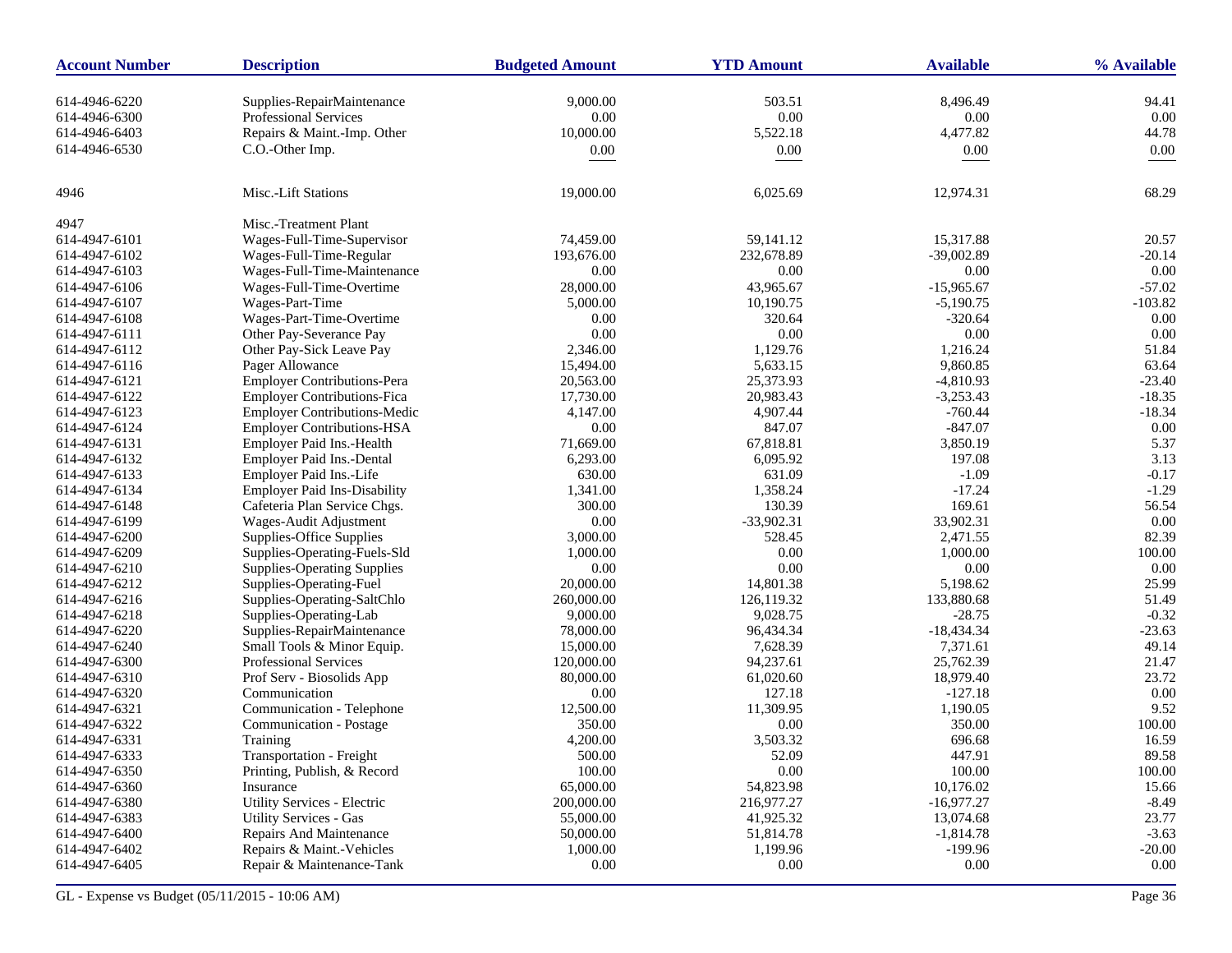| 1,500.00<br>150.00<br>1,350.00<br>90.00<br>614-4947-6410<br>Rentals<br>20,202.00<br>0.00<br>614-4947-6416<br>Rentals - Revolving - 2010<br>20,202.00<br>0.00<br>0.00<br>Rentals - Revolving - 2009<br>4,747.00<br>4,747.00<br>0.00<br>614-4947-6417<br>0.00<br>0.00<br>614-4947-6418<br>Rentals-Revolving-2007<br>0.00<br>0.00<br>0.00<br>614-4947-6419<br>Rentals - Revolving - 2011<br>12,228.00<br>12,228.00<br>0.00<br>0.00<br>Rentals - Revolving - 2012<br>13,408.00<br>13,408.00<br>0.00<br>614-4947-6420<br>15,139.00<br>0.00<br>0.00<br>614-4947-6421<br>Rentals - Revolving - 2013<br>15,139.00<br>0.00<br>0.00<br>0.00<br>0.00<br>614-4947-6422<br>Rentals - Revolving - 2014<br>0.00<br>$0.00\,$<br>0.00<br>0.00<br>614-4947-6425<br>Rentals-Revolving-2006<br>7,661.35<br>2,338.65<br>23.39<br>614-4947-6426<br>Rentals - Uniforms<br>10,000.00<br>0.00<br>614-4947-6427<br>Rentals-Revolving-2005<br>0.00<br>0.00<br>0.00<br>0.00<br>0.00<br>0.00<br>0.00<br>614-4947-6428<br>Depreciation - Local<br>0.00<br>0.00<br>0.00<br>0.00<br>614-4947-6429<br>Depreciation Expense<br>1,969.49<br>64.19<br>614-4947-6430<br>Miscellaneous<br>5,500.00<br>3,530.51<br>$-20.83$<br>Miscellaneous - Mpca - Annua<br>6,000.00<br>7,250.00<br>$-1,250.00$<br>614-4947-6431<br>100.00<br>Misc.-Elected Or Appointed<br>500.00<br>0.00<br>500.00<br>614-4947-6432<br>0.00<br>0.00<br>0.00<br>0.00<br>614-4947-6433<br>Misc.-Wwtp Engineering Study<br>0.00<br>0.00<br>0.00<br>0.00<br>614-4947-6436<br>Misc.-Creek Study<br>0.00<br>Misc. - Taxes<br>0.00<br>338.00<br>$-338.00$<br>614-4947-6441<br>$0.00\,$<br>0.00<br>0.00<br>Misc.-New Employee Costs<br>0.00<br>614-4947-6455<br>100.00<br>Misc.-Gopher State One Call<br>500.00<br>0.00<br>500.00<br>614-4947-6456<br>Misc.-Vendor Sales Tax<br>0.00<br>0.00<br>0.00<br>0.00<br>614-4947-6476<br>Misc.-Vendor Use Tax<br>200.00<br>19.00<br>181.00<br>90.50<br>614-4947-6477<br>0.00<br>614-4947-6510<br>C.O.-Land<br>0.00<br>0.00<br>0.00<br>C.O.-Buildings<br>0.00<br>0.00<br>0.00<br>0.00<br>614-4947-6520<br>0.00<br>0.00<br>C.O.-Other Imp.<br>0.00<br>0.00<br>614-4947-6530<br>0.00<br>0.00<br>0.00<br>0.00<br>614-4947-6544<br>C.O.-Heavy Equip.<br>C.O.-Vehicles<br>0.00<br>0.00<br>0.00<br>0.00<br>614-4947-6550<br>614-4947-6560<br>C.O.-Furniture & Fixtures<br>0.00<br>0.00<br>0.00<br>0.00<br>614-4947-6580<br>C.O.-Equip.-Other<br>$0.00\,$<br>0.00<br>$0.00\,$<br>0.00<br>Misc.-Treatment Plant<br>184,273.48<br>12.23<br>4947<br>1,506,222.00<br>1,321,948.52<br>Misc.-Admin. & General<br>4948<br><b>Professional Services</b><br>0.00<br>0.00<br>0.00<br>0.00<br>614-4948-6300<br>0.00<br>0.00<br>0.00<br>0.00<br>614-4948-6425<br>Rentals-Revolving-2006<br>0.00<br>559,147.01<br>$-559,147.01$<br>0.00<br>614-4948-6428<br>Depreciation - Local |
|---------------------------------------------------------------------------------------------------------------------------------------------------------------------------------------------------------------------------------------------------------------------------------------------------------------------------------------------------------------------------------------------------------------------------------------------------------------------------------------------------------------------------------------------------------------------------------------------------------------------------------------------------------------------------------------------------------------------------------------------------------------------------------------------------------------------------------------------------------------------------------------------------------------------------------------------------------------------------------------------------------------------------------------------------------------------------------------------------------------------------------------------------------------------------------------------------------------------------------------------------------------------------------------------------------------------------------------------------------------------------------------------------------------------------------------------------------------------------------------------------------------------------------------------------------------------------------------------------------------------------------------------------------------------------------------------------------------------------------------------------------------------------------------------------------------------------------------------------------------------------------------------------------------------------------------------------------------------------------------------------------------------------------------------------------------------------------------------------------------------------------------------------------------------------------------------------------------------------------------------------------------------------------------------------------------------------------------------------------------------------------------------------------------------------------------------------------------------------------------------------------------------------------------------------------------------------------------------------------------------------------------------------------------------------------------------------------------------------------------------------------------------------------------------------------------------------|
|                                                                                                                                                                                                                                                                                                                                                                                                                                                                                                                                                                                                                                                                                                                                                                                                                                                                                                                                                                                                                                                                                                                                                                                                                                                                                                                                                                                                                                                                                                                                                                                                                                                                                                                                                                                                                                                                                                                                                                                                                                                                                                                                                                                                                                                                                                                                                                                                                                                                                                                                                                                                                                                                                                                                                                                                                           |
|                                                                                                                                                                                                                                                                                                                                                                                                                                                                                                                                                                                                                                                                                                                                                                                                                                                                                                                                                                                                                                                                                                                                                                                                                                                                                                                                                                                                                                                                                                                                                                                                                                                                                                                                                                                                                                                                                                                                                                                                                                                                                                                                                                                                                                                                                                                                                                                                                                                                                                                                                                                                                                                                                                                                                                                                                           |
|                                                                                                                                                                                                                                                                                                                                                                                                                                                                                                                                                                                                                                                                                                                                                                                                                                                                                                                                                                                                                                                                                                                                                                                                                                                                                                                                                                                                                                                                                                                                                                                                                                                                                                                                                                                                                                                                                                                                                                                                                                                                                                                                                                                                                                                                                                                                                                                                                                                                                                                                                                                                                                                                                                                                                                                                                           |
|                                                                                                                                                                                                                                                                                                                                                                                                                                                                                                                                                                                                                                                                                                                                                                                                                                                                                                                                                                                                                                                                                                                                                                                                                                                                                                                                                                                                                                                                                                                                                                                                                                                                                                                                                                                                                                                                                                                                                                                                                                                                                                                                                                                                                                                                                                                                                                                                                                                                                                                                                                                                                                                                                                                                                                                                                           |
|                                                                                                                                                                                                                                                                                                                                                                                                                                                                                                                                                                                                                                                                                                                                                                                                                                                                                                                                                                                                                                                                                                                                                                                                                                                                                                                                                                                                                                                                                                                                                                                                                                                                                                                                                                                                                                                                                                                                                                                                                                                                                                                                                                                                                                                                                                                                                                                                                                                                                                                                                                                                                                                                                                                                                                                                                           |
|                                                                                                                                                                                                                                                                                                                                                                                                                                                                                                                                                                                                                                                                                                                                                                                                                                                                                                                                                                                                                                                                                                                                                                                                                                                                                                                                                                                                                                                                                                                                                                                                                                                                                                                                                                                                                                                                                                                                                                                                                                                                                                                                                                                                                                                                                                                                                                                                                                                                                                                                                                                                                                                                                                                                                                                                                           |
|                                                                                                                                                                                                                                                                                                                                                                                                                                                                                                                                                                                                                                                                                                                                                                                                                                                                                                                                                                                                                                                                                                                                                                                                                                                                                                                                                                                                                                                                                                                                                                                                                                                                                                                                                                                                                                                                                                                                                                                                                                                                                                                                                                                                                                                                                                                                                                                                                                                                                                                                                                                                                                                                                                                                                                                                                           |
|                                                                                                                                                                                                                                                                                                                                                                                                                                                                                                                                                                                                                                                                                                                                                                                                                                                                                                                                                                                                                                                                                                                                                                                                                                                                                                                                                                                                                                                                                                                                                                                                                                                                                                                                                                                                                                                                                                                                                                                                                                                                                                                                                                                                                                                                                                                                                                                                                                                                                                                                                                                                                                                                                                                                                                                                                           |
|                                                                                                                                                                                                                                                                                                                                                                                                                                                                                                                                                                                                                                                                                                                                                                                                                                                                                                                                                                                                                                                                                                                                                                                                                                                                                                                                                                                                                                                                                                                                                                                                                                                                                                                                                                                                                                                                                                                                                                                                                                                                                                                                                                                                                                                                                                                                                                                                                                                                                                                                                                                                                                                                                                                                                                                                                           |
|                                                                                                                                                                                                                                                                                                                                                                                                                                                                                                                                                                                                                                                                                                                                                                                                                                                                                                                                                                                                                                                                                                                                                                                                                                                                                                                                                                                                                                                                                                                                                                                                                                                                                                                                                                                                                                                                                                                                                                                                                                                                                                                                                                                                                                                                                                                                                                                                                                                                                                                                                                                                                                                                                                                                                                                                                           |
|                                                                                                                                                                                                                                                                                                                                                                                                                                                                                                                                                                                                                                                                                                                                                                                                                                                                                                                                                                                                                                                                                                                                                                                                                                                                                                                                                                                                                                                                                                                                                                                                                                                                                                                                                                                                                                                                                                                                                                                                                                                                                                                                                                                                                                                                                                                                                                                                                                                                                                                                                                                                                                                                                                                                                                                                                           |
|                                                                                                                                                                                                                                                                                                                                                                                                                                                                                                                                                                                                                                                                                                                                                                                                                                                                                                                                                                                                                                                                                                                                                                                                                                                                                                                                                                                                                                                                                                                                                                                                                                                                                                                                                                                                                                                                                                                                                                                                                                                                                                                                                                                                                                                                                                                                                                                                                                                                                                                                                                                                                                                                                                                                                                                                                           |
|                                                                                                                                                                                                                                                                                                                                                                                                                                                                                                                                                                                                                                                                                                                                                                                                                                                                                                                                                                                                                                                                                                                                                                                                                                                                                                                                                                                                                                                                                                                                                                                                                                                                                                                                                                                                                                                                                                                                                                                                                                                                                                                                                                                                                                                                                                                                                                                                                                                                                                                                                                                                                                                                                                                                                                                                                           |
|                                                                                                                                                                                                                                                                                                                                                                                                                                                                                                                                                                                                                                                                                                                                                                                                                                                                                                                                                                                                                                                                                                                                                                                                                                                                                                                                                                                                                                                                                                                                                                                                                                                                                                                                                                                                                                                                                                                                                                                                                                                                                                                                                                                                                                                                                                                                                                                                                                                                                                                                                                                                                                                                                                                                                                                                                           |
|                                                                                                                                                                                                                                                                                                                                                                                                                                                                                                                                                                                                                                                                                                                                                                                                                                                                                                                                                                                                                                                                                                                                                                                                                                                                                                                                                                                                                                                                                                                                                                                                                                                                                                                                                                                                                                                                                                                                                                                                                                                                                                                                                                                                                                                                                                                                                                                                                                                                                                                                                                                                                                                                                                                                                                                                                           |
|                                                                                                                                                                                                                                                                                                                                                                                                                                                                                                                                                                                                                                                                                                                                                                                                                                                                                                                                                                                                                                                                                                                                                                                                                                                                                                                                                                                                                                                                                                                                                                                                                                                                                                                                                                                                                                                                                                                                                                                                                                                                                                                                                                                                                                                                                                                                                                                                                                                                                                                                                                                                                                                                                                                                                                                                                           |
|                                                                                                                                                                                                                                                                                                                                                                                                                                                                                                                                                                                                                                                                                                                                                                                                                                                                                                                                                                                                                                                                                                                                                                                                                                                                                                                                                                                                                                                                                                                                                                                                                                                                                                                                                                                                                                                                                                                                                                                                                                                                                                                                                                                                                                                                                                                                                                                                                                                                                                                                                                                                                                                                                                                                                                                                                           |
|                                                                                                                                                                                                                                                                                                                                                                                                                                                                                                                                                                                                                                                                                                                                                                                                                                                                                                                                                                                                                                                                                                                                                                                                                                                                                                                                                                                                                                                                                                                                                                                                                                                                                                                                                                                                                                                                                                                                                                                                                                                                                                                                                                                                                                                                                                                                                                                                                                                                                                                                                                                                                                                                                                                                                                                                                           |
|                                                                                                                                                                                                                                                                                                                                                                                                                                                                                                                                                                                                                                                                                                                                                                                                                                                                                                                                                                                                                                                                                                                                                                                                                                                                                                                                                                                                                                                                                                                                                                                                                                                                                                                                                                                                                                                                                                                                                                                                                                                                                                                                                                                                                                                                                                                                                                                                                                                                                                                                                                                                                                                                                                                                                                                                                           |
|                                                                                                                                                                                                                                                                                                                                                                                                                                                                                                                                                                                                                                                                                                                                                                                                                                                                                                                                                                                                                                                                                                                                                                                                                                                                                                                                                                                                                                                                                                                                                                                                                                                                                                                                                                                                                                                                                                                                                                                                                                                                                                                                                                                                                                                                                                                                                                                                                                                                                                                                                                                                                                                                                                                                                                                                                           |
|                                                                                                                                                                                                                                                                                                                                                                                                                                                                                                                                                                                                                                                                                                                                                                                                                                                                                                                                                                                                                                                                                                                                                                                                                                                                                                                                                                                                                                                                                                                                                                                                                                                                                                                                                                                                                                                                                                                                                                                                                                                                                                                                                                                                                                                                                                                                                                                                                                                                                                                                                                                                                                                                                                                                                                                                                           |
|                                                                                                                                                                                                                                                                                                                                                                                                                                                                                                                                                                                                                                                                                                                                                                                                                                                                                                                                                                                                                                                                                                                                                                                                                                                                                                                                                                                                                                                                                                                                                                                                                                                                                                                                                                                                                                                                                                                                                                                                                                                                                                                                                                                                                                                                                                                                                                                                                                                                                                                                                                                                                                                                                                                                                                                                                           |
|                                                                                                                                                                                                                                                                                                                                                                                                                                                                                                                                                                                                                                                                                                                                                                                                                                                                                                                                                                                                                                                                                                                                                                                                                                                                                                                                                                                                                                                                                                                                                                                                                                                                                                                                                                                                                                                                                                                                                                                                                                                                                                                                                                                                                                                                                                                                                                                                                                                                                                                                                                                                                                                                                                                                                                                                                           |
|                                                                                                                                                                                                                                                                                                                                                                                                                                                                                                                                                                                                                                                                                                                                                                                                                                                                                                                                                                                                                                                                                                                                                                                                                                                                                                                                                                                                                                                                                                                                                                                                                                                                                                                                                                                                                                                                                                                                                                                                                                                                                                                                                                                                                                                                                                                                                                                                                                                                                                                                                                                                                                                                                                                                                                                                                           |
|                                                                                                                                                                                                                                                                                                                                                                                                                                                                                                                                                                                                                                                                                                                                                                                                                                                                                                                                                                                                                                                                                                                                                                                                                                                                                                                                                                                                                                                                                                                                                                                                                                                                                                                                                                                                                                                                                                                                                                                                                                                                                                                                                                                                                                                                                                                                                                                                                                                                                                                                                                                                                                                                                                                                                                                                                           |
|                                                                                                                                                                                                                                                                                                                                                                                                                                                                                                                                                                                                                                                                                                                                                                                                                                                                                                                                                                                                                                                                                                                                                                                                                                                                                                                                                                                                                                                                                                                                                                                                                                                                                                                                                                                                                                                                                                                                                                                                                                                                                                                                                                                                                                                                                                                                                                                                                                                                                                                                                                                                                                                                                                                                                                                                                           |
|                                                                                                                                                                                                                                                                                                                                                                                                                                                                                                                                                                                                                                                                                                                                                                                                                                                                                                                                                                                                                                                                                                                                                                                                                                                                                                                                                                                                                                                                                                                                                                                                                                                                                                                                                                                                                                                                                                                                                                                                                                                                                                                                                                                                                                                                                                                                                                                                                                                                                                                                                                                                                                                                                                                                                                                                                           |
|                                                                                                                                                                                                                                                                                                                                                                                                                                                                                                                                                                                                                                                                                                                                                                                                                                                                                                                                                                                                                                                                                                                                                                                                                                                                                                                                                                                                                                                                                                                                                                                                                                                                                                                                                                                                                                                                                                                                                                                                                                                                                                                                                                                                                                                                                                                                                                                                                                                                                                                                                                                                                                                                                                                                                                                                                           |
|                                                                                                                                                                                                                                                                                                                                                                                                                                                                                                                                                                                                                                                                                                                                                                                                                                                                                                                                                                                                                                                                                                                                                                                                                                                                                                                                                                                                                                                                                                                                                                                                                                                                                                                                                                                                                                                                                                                                                                                                                                                                                                                                                                                                                                                                                                                                                                                                                                                                                                                                                                                                                                                                                                                                                                                                                           |
|                                                                                                                                                                                                                                                                                                                                                                                                                                                                                                                                                                                                                                                                                                                                                                                                                                                                                                                                                                                                                                                                                                                                                                                                                                                                                                                                                                                                                                                                                                                                                                                                                                                                                                                                                                                                                                                                                                                                                                                                                                                                                                                                                                                                                                                                                                                                                                                                                                                                                                                                                                                                                                                                                                                                                                                                                           |
|                                                                                                                                                                                                                                                                                                                                                                                                                                                                                                                                                                                                                                                                                                                                                                                                                                                                                                                                                                                                                                                                                                                                                                                                                                                                                                                                                                                                                                                                                                                                                                                                                                                                                                                                                                                                                                                                                                                                                                                                                                                                                                                                                                                                                                                                                                                                                                                                                                                                                                                                                                                                                                                                                                                                                                                                                           |
|                                                                                                                                                                                                                                                                                                                                                                                                                                                                                                                                                                                                                                                                                                                                                                                                                                                                                                                                                                                                                                                                                                                                                                                                                                                                                                                                                                                                                                                                                                                                                                                                                                                                                                                                                                                                                                                                                                                                                                                                                                                                                                                                                                                                                                                                                                                                                                                                                                                                                                                                                                                                                                                                                                                                                                                                                           |
|                                                                                                                                                                                                                                                                                                                                                                                                                                                                                                                                                                                                                                                                                                                                                                                                                                                                                                                                                                                                                                                                                                                                                                                                                                                                                                                                                                                                                                                                                                                                                                                                                                                                                                                                                                                                                                                                                                                                                                                                                                                                                                                                                                                                                                                                                                                                                                                                                                                                                                                                                                                                                                                                                                                                                                                                                           |
|                                                                                                                                                                                                                                                                                                                                                                                                                                                                                                                                                                                                                                                                                                                                                                                                                                                                                                                                                                                                                                                                                                                                                                                                                                                                                                                                                                                                                                                                                                                                                                                                                                                                                                                                                                                                                                                                                                                                                                                                                                                                                                                                                                                                                                                                                                                                                                                                                                                                                                                                                                                                                                                                                                                                                                                                                           |
|                                                                                                                                                                                                                                                                                                                                                                                                                                                                                                                                                                                                                                                                                                                                                                                                                                                                                                                                                                                                                                                                                                                                                                                                                                                                                                                                                                                                                                                                                                                                                                                                                                                                                                                                                                                                                                                                                                                                                                                                                                                                                                                                                                                                                                                                                                                                                                                                                                                                                                                                                                                                                                                                                                                                                                                                                           |
|                                                                                                                                                                                                                                                                                                                                                                                                                                                                                                                                                                                                                                                                                                                                                                                                                                                                                                                                                                                                                                                                                                                                                                                                                                                                                                                                                                                                                                                                                                                                                                                                                                                                                                                                                                                                                                                                                                                                                                                                                                                                                                                                                                                                                                                                                                                                                                                                                                                                                                                                                                                                                                                                                                                                                                                                                           |
| 0.00<br>Miscellaneous<br>0.00<br>0.00<br>0.00<br>614-4948-6430                                                                                                                                                                                                                                                                                                                                                                                                                                                                                                                                                                                                                                                                                                                                                                                                                                                                                                                                                                                                                                                                                                                                                                                                                                                                                                                                                                                                                                                                                                                                                                                                                                                                                                                                                                                                                                                                                                                                                                                                                                                                                                                                                                                                                                                                                                                                                                                                                                                                                                                                                                                                                                                                                                                                                            |
| $-0.10$<br>Misc.-Retiree Health Insurance<br>15,919.56<br>$-16.56$<br>614-4948-6437<br>15,903.00                                                                                                                                                                                                                                                                                                                                                                                                                                                                                                                                                                                                                                                                                                                                                                                                                                                                                                                                                                                                                                                                                                                                                                                                                                                                                                                                                                                                                                                                                                                                                                                                                                                                                                                                                                                                                                                                                                                                                                                                                                                                                                                                                                                                                                                                                                                                                                                                                                                                                                                                                                                                                                                                                                                          |
| 614-4948-6440<br>Misc.-Contingency Funds<br>305,916.00<br>0.00<br>305,916.00<br>100.00                                                                                                                                                                                                                                                                                                                                                                                                                                                                                                                                                                                                                                                                                                                                                                                                                                                                                                                                                                                                                                                                                                                                                                                                                                                                                                                                                                                                                                                                                                                                                                                                                                                                                                                                                                                                                                                                                                                                                                                                                                                                                                                                                                                                                                                                                                                                                                                                                                                                                                                                                                                                                                                                                                                                    |
| <b>Uncollectible Accounts</b><br>0.00<br>0.00<br>0.00<br>0.00<br>614-4948-6442                                                                                                                                                                                                                                                                                                                                                                                                                                                                                                                                                                                                                                                                                                                                                                                                                                                                                                                                                                                                                                                                                                                                                                                                                                                                                                                                                                                                                                                                                                                                                                                                                                                                                                                                                                                                                                                                                                                                                                                                                                                                                                                                                                                                                                                                                                                                                                                                                                                                                                                                                                                                                                                                                                                                            |
| 10,000.00<br>614-4948-6444<br>Transfer-Bookkeeping<br>10,000.00<br>0.00<br>$0.00^{\circ}$                                                                                                                                                                                                                                                                                                                                                                                                                                                                                                                                                                                                                                                                                                                                                                                                                                                                                                                                                                                                                                                                                                                                                                                                                                                                                                                                                                                                                                                                                                                                                                                                                                                                                                                                                                                                                                                                                                                                                                                                                                                                                                                                                                                                                                                                                                                                                                                                                                                                                                                                                                                                                                                                                                                                 |
| 8,000.00<br>8,000.00<br>0.00<br>0.00<br>614-4948-6445<br>Misc.-Audit                                                                                                                                                                                                                                                                                                                                                                                                                                                                                                                                                                                                                                                                                                                                                                                                                                                                                                                                                                                                                                                                                                                                                                                                                                                                                                                                                                                                                                                                                                                                                                                                                                                                                                                                                                                                                                                                                                                                                                                                                                                                                                                                                                                                                                                                                                                                                                                                                                                                                                                                                                                                                                                                                                                                                      |
| 0.00<br>$0.00\,$<br>0.00<br>0.00<br>614-4948-6446<br><b>Interest Expense</b>                                                                                                                                                                                                                                                                                                                                                                                                                                                                                                                                                                                                                                                                                                                                                                                                                                                                                                                                                                                                                                                                                                                                                                                                                                                                                                                                                                                                                                                                                                                                                                                                                                                                                                                                                                                                                                                                                                                                                                                                                                                                                                                                                                                                                                                                                                                                                                                                                                                                                                                                                                                                                                                                                                                                              |
| 614-4948-6460<br>Misc.-Sewer<br>0.00<br>0.00<br>0.00<br>0.00                                                                                                                                                                                                                                                                                                                                                                                                                                                                                                                                                                                                                                                                                                                                                                                                                                                                                                                                                                                                                                                                                                                                                                                                                                                                                                                                                                                                                                                                                                                                                                                                                                                                                                                                                                                                                                                                                                                                                                                                                                                                                                                                                                                                                                                                                                                                                                                                                                                                                                                                                                                                                                                                                                                                                              |
| 614-4948-6530<br>C.O.-Locally Fund Construct.<br>0.00<br>$0.00\,$<br>0.00<br>0.00                                                                                                                                                                                                                                                                                                                                                                                                                                                                                                                                                                                                                                                                                                                                                                                                                                                                                                                                                                                                                                                                                                                                                                                                                                                                                                                                                                                                                                                                                                                                                                                                                                                                                                                                                                                                                                                                                                                                                                                                                                                                                                                                                                                                                                                                                                                                                                                                                                                                                                                                                                                                                                                                                                                                         |
| 0.00<br>$0.00\,$<br>0.00<br>614-4948-6600<br>Debt Ser.-Principal<br>0.00                                                                                                                                                                                                                                                                                                                                                                                                                                                                                                                                                                                                                                                                                                                                                                                                                                                                                                                                                                                                                                                                                                                                                                                                                                                                                                                                                                                                                                                                                                                                                                                                                                                                                                                                                                                                                                                                                                                                                                                                                                                                                                                                                                                                                                                                                                                                                                                                                                                                                                                                                                                                                                                                                                                                                  |
| $0.00\,$<br>614-4948-6610<br>Debt Ser.-Interest<br>0.00<br>0.00<br>0.00                                                                                                                                                                                                                                                                                                                                                                                                                                                                                                                                                                                                                                                                                                                                                                                                                                                                                                                                                                                                                                                                                                                                                                                                                                                                                                                                                                                                                                                                                                                                                                                                                                                                                                                                                                                                                                                                                                                                                                                                                                                                                                                                                                                                                                                                                                                                                                                                                                                                                                                                                                                                                                                                                                                                                   |
| 614-4948-6620<br>Debt Serv.-Agent Fee<br>0.00<br>$0.00\,$<br>0.00<br>0.00                                                                                                                                                                                                                                                                                                                                                                                                                                                                                                                                                                                                                                                                                                                                                                                                                                                                                                                                                                                                                                                                                                                                                                                                                                                                                                                                                                                                                                                                                                                                                                                                                                                                                                                                                                                                                                                                                                                                                                                                                                                                                                                                                                                                                                                                                                                                                                                                                                                                                                                                                                                                                                                                                                                                                 |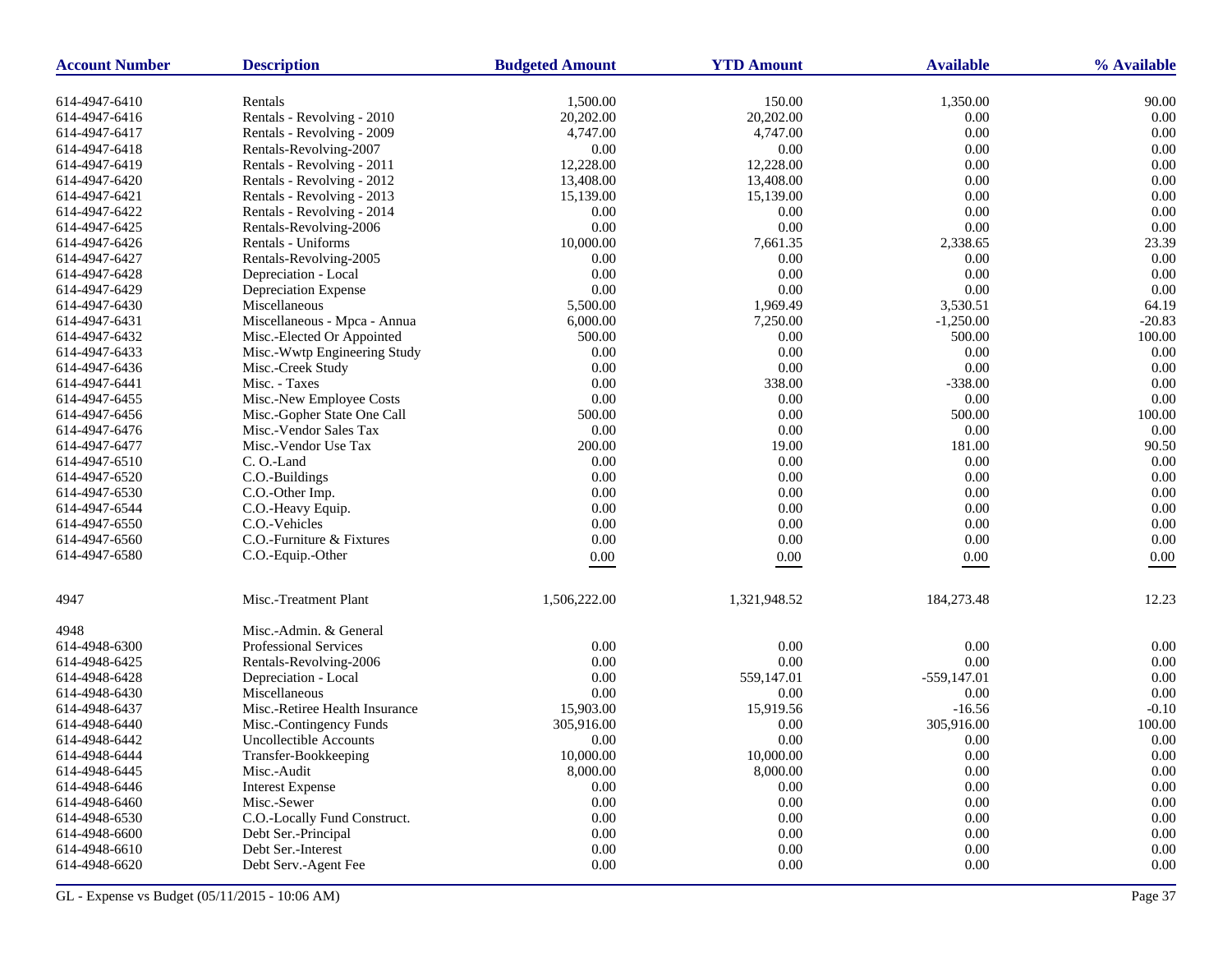| <b>Account Number</b> | <b>Description</b>             | <b>Budgeted Amount</b> | <b>YTD Amount</b> | <b>Available</b> | % Available |
|-----------------------|--------------------------------|------------------------|-------------------|------------------|-------------|
| 614-4948-6624         | <b>Bond Discount</b>           | 0.00                   | 0.00              | 0.00             | 0.00        |
| 614-4948-6625         | <b>Bonds East Side Trunk</b>   | 0.00                   | 0.00              | 0.00             | 0.00        |
| 614-4948-6713         | Rentals Rev. Fund-2003         | 0.00                   | 0.00              | 0.00             | 0.00        |
| 614-4948-6721         | Transfers-Int.-Perm.-General   | 0.00                   | 0.00              | 0.00             | 0.00        |
| 614-4948-6724         | Transfer-Receptionist          | 10,000.00              | 10,000.00         | 0.00             | 0.00        |
| 614-4948-6725         | <b>Transfers-Safety</b>        | 5,000.00               | 5,000.00          | 0.00             | 0.00        |
| 614-4948-6726         | Transfer - Technology          | 15,000.00              | 15,000.00         | 0.00             | 0.00        |
| 614-4948-6728         | Transfer - Sewer Impr          | 0.00                   | 0.00              | 0.00             | 0.00        |
| 614-4948-6735         | Transfer-P.W. Mgmt. Center     | 3,250.00               | 3,250.00          | 0.00             | 0.00        |
| 614-4948-6737         | Transfer-Infrastr-PW Facility  | 0.00                   | 0.00              | 0.00             | 0.00        |
| 614-4948-6743         | <b>Transfer-General Fund</b>   | 65,000.00              | 65,000.00         | 0.00             | 0.00        |
| 614-4948-6745         | Transfer - General Fund (LGA)  | 80,000.00              | 80,000.00         | 0.00             | 0.00        |
| 614-4948-6747         | Transfer - Insurance Rev.      | 0.00                   | 0.00              | 0.00             | 0.00        |
| 614-4948-6749         | Transfer-Capital Imp. Fund     | 0.00                   | 0.00              | 0.00             | 0.00        |
| 614-4948-6751         | Transfer - 2013A GO Imp Bond   | 0.00                   | 0.00              | 0.00             | 0.00        |
| 614-4948-6752         | Transfer - 2014A Util Rev Bond | 0.00                   | 9,900.00          | $-9,900.00$      | 0.00        |
| 614-4948-6753         | Transfer-2002 W.W. Treat. Bd   | 0.00                   | 0.00              | 0.00             | 0.00        |
| 614-4948-6754         | Transfer-2001 W.W. Treat. Bd   | 732,000.00             | 732,000.00        | 0.00             | 0.00        |
| 614-4948-6755         | Transfer-2009 W.W. P.F.A.      | 420,000.00             | 420,000.00        | 0.00             | 0.00        |
| 614-4948-6756         | Transfer-2011 GO Sew Sys       | 120,000.00             | 120,000.00        | 0.00             | 0.00        |
|                       | <b>Bonds</b>                   |                        |                   |                  |             |
| 614-4948-6757         | Transfer-Infrastructure        | 0.00                   | 0.00              | 0.00             | 0.00        |
| 614-4948-6759         | Transfer-93B Ww Fac. Ref.      | 0.00                   | 0.00              | 0.00             | 0.00        |
| 614-4948-6761         | Transfer-Ww Imp. Pfa Loan O1   | 0.00                   | 0.00              | 0.00             | 0.00        |
| 614-4948-6770         | Loss on Asset Disposal         | 0.00                   | 0.00              | 0.00             | 0.00        |
| 4948                  | Misc.-Admin. & General         | 1,790,069.00           | 2,053,216.57      | $-263,147.57$    | $-14.70$    |
| 614                   | <b>Sewer</b>                   | 3,373,941.00           | 3,433,909.11      | $-59,968.11$     | $-1.78$     |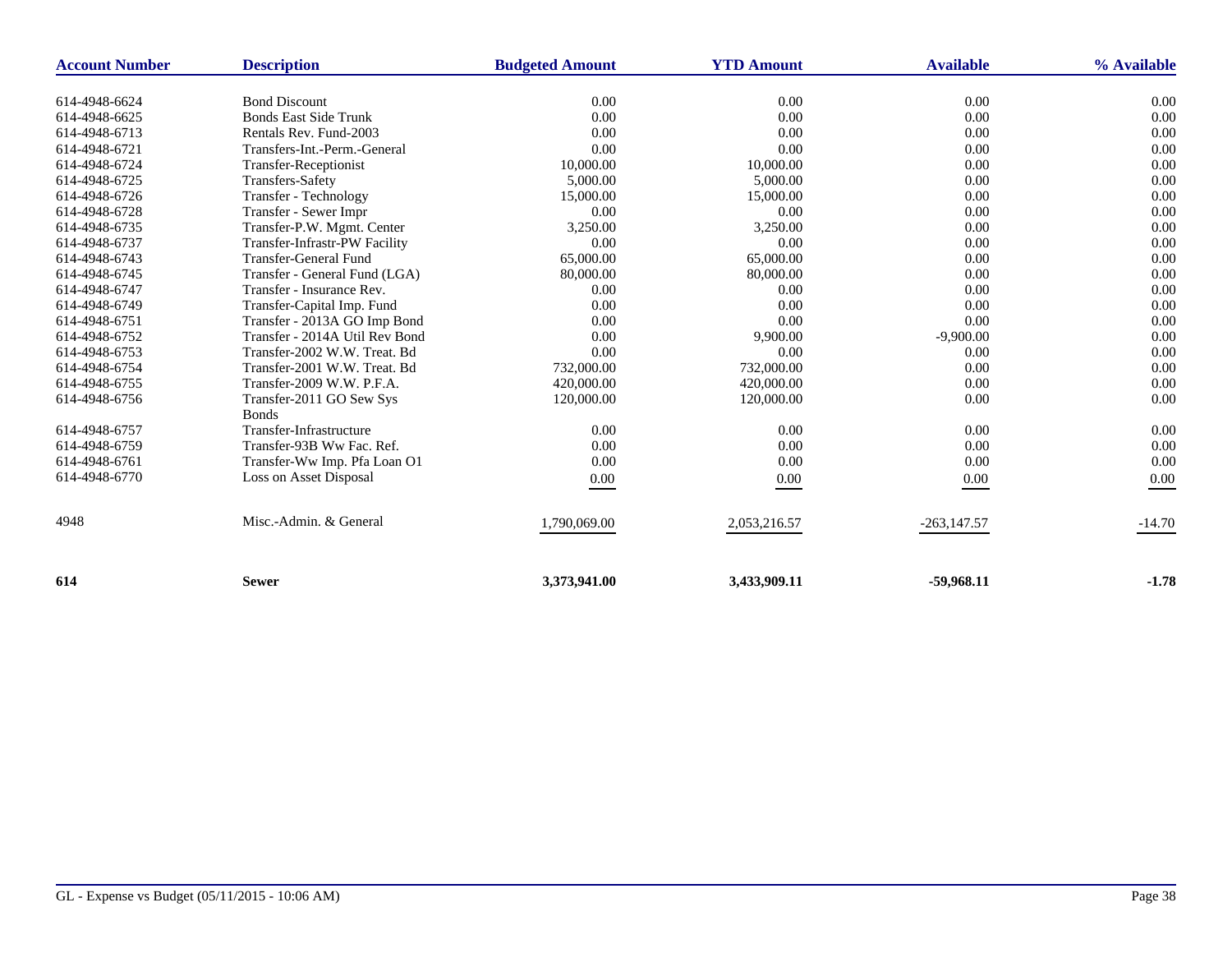User: BethKargas Printed: 05/11/15 10:06:06 Period 01 - 12 Fiscal Year 2014

CITY OF LITCHFIELD  $M$  I N N E S O T A

| <b>Account Number</b> | <b>Description</b>                  | <b>Budgeted Amount</b> | <b>YTD Amount</b> | <b>Available</b> | % Available |
|-----------------------|-------------------------------------|------------------------|-------------------|------------------|-------------|
|                       |                                     |                        |                   |                  |             |
| 620                   | Liquor                              |                        |                   |                  |             |
| 4975                  | Misc.-Purchases-Off-Sale            |                        |                   |                  |             |
| 620-4975-6250         | Merchandise-Resale-Ice              | 0.00                   | 0.00              | 0.00             | 0.00        |
| 620-4975-6251         | Merchandise-Resale-Liquor           | 492,000.00             | 537,437.48        | $-45,437.48$     | $-9.24$     |
| 620-4975-6252         | Merchandise-Resale-Beer             | 823,000.00             | 851,671.22        | $-28,671.22$     | $-3.48$     |
| 620-4975-6253         | Merchandise-Resale-Wine             | 149,000.00             | 208,528.69        | $-59,528.69$     | $-39.95$    |
| 620-4975-6254         | Merchandise-Resale-Taxable          | 19,000.00              | 18,604.19         | 395.81           | 2.08        |
| 620-4975-6255         | Merchandise-Resale-Non-Tax          | 12,000.00              | 16,029.55         | $-4,029.55$      | $-33.58$    |
| 620-4975-6333         | Transportation - Freight            | 10,500.00              | 13,637.26         | $-3,137.26$      | $-29.88$    |
| 620-4975-6452         | Misc.-Beer Cases                    | 2,600.00               | $-422.00$         | 3,022.00         | 116.23      |
| 620-4975-6742         | Sales Tax                           | 161,000.00             | 205.92            | 160,794.08       | 99.87       |
| 4975                  | Misc.-Purchases-Off-Sale            | 1,669,100.00           | 1,645,692.31      | 23,407.69        | 1.40        |
|                       |                                     |                        |                   |                  |             |
| 4976                  | Misc.-Operate Exp.-Off-Sale         |                        |                   |                  |             |
| 620-4976-6101         | Wages-Full-Time-Supervisor          | 63,629.00              | 63,873.85         | $-244.85$        | $-0.38$     |
| 620-4976-6102         | Wages-Full-Time-Regular             | 43,322.00              | 43,478.18         | $-156.18$        | $-0.36$     |
| 620-4976-6103         | Wages-Full-Time-Maintenance         | 0.00                   | 0.00              | 0.00             | 0.00        |
| 620-4976-6106         | Wages-Full-Time-Overtime            | 400.00                 | 148.39            | 251.61           | 62.90       |
| 620-4976-6107         | Wages-Part-Time                     | 58,000.00              | 57,136.30         | 863.70           | 1.49        |
| 620-4976-6108         | Wages-Part-Time-Overtime            | 0.00                   | 0.00              | 0.00             | 0.00        |
| 620-4976-6111         | Other Pay-Severance Pay             | 0.00                   | 0.00              | 0.00             | 0.00        |
| 620-4976-6112         | Other Pay-Sick Leave Pay            | 753.00                 | 591.97            | 161.03           | 21.39       |
| 620-4976-6121         | <b>Employer Contributions-Pera</b>  | 9,254.00               | 11,594.78         | $-2,340.78$      | $-25.29$    |
| 620-4976-6122         | <b>Employer Contributions-Fica</b>  | 10,178.00              | 9,630.87          | 547.13           | 5.38        |
| 620-4976-6123         | <b>Employer Contributions-Medic</b> | 2,562.00               | 2,252.29          | 309.71           | 12.09       |
| 620-4976-6124         | <b>Employer Contributions-HSA</b>   | 4,435.00               | 4,358.52          | 76.48            | 1.72        |
| 620-4976-6131         | Employer Paid Ins.-Health           | 28,091.00              | 27,667.58         | 423.42           | 1.51        |
| 620-4976-6132         | Employer Paid Ins.-Dental           | 2,608.00               | 2,607.60          | 0.40             | 0.02        |
| 620-4976-6133         | Employer Paid Ins.-Life             | 252.00                 | 252.00            | 0.00             | 0.00        |
| 620-4976-6134         | <b>Employer Paid Ins-Disability</b> | 535.00                 | 534.72            | 0.28             | 0.05        |
| 620-4976-6148         | Cafeteria Plan Service Chgs.        | 100.00                 | 106.07            | $-6.07$          | $-6.07$     |
| 620-4976-6199         | Wages-Audit Adjustment              | 0.00                   | 99.62             | $-99.62$         | 0.00        |
| 620-4976-6200         | Supplies-Office Supplies            | 1,000.00               | 1,641.91          | $-641.91$        | $-64.19$    |
| 620-4976-6210         | <b>Supplies-Operating Supplies</b>  | 6,200.00               | 8,576.76          | $-2,376.76$      | $-38.33$    |
| 620-4976-6215         | Supplies - Wine Club                | 400.00                 | 349.20            | 50.80            | 12.70       |
| 620-4976-6240         | Small Tools & Minor Equip.          | 50.00                  | 3,974.50          | $-3,924.50$      | $-7,849.00$ |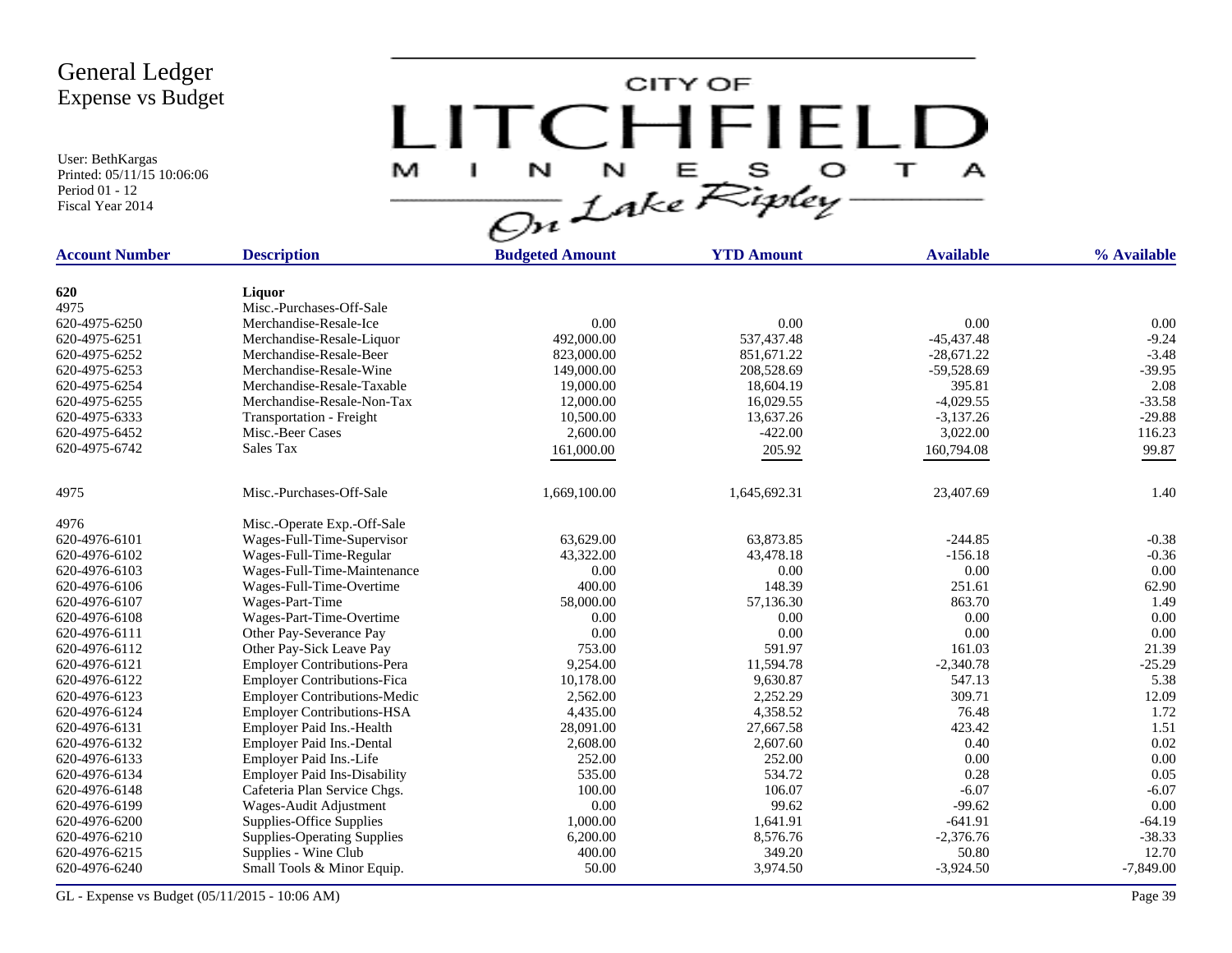| <b>Account Number</b> | <b>Description</b>           | <b>Budgeted Amount</b> | <b>YTD Amount</b> | <b>Available</b> | % Available |
|-----------------------|------------------------------|------------------------|-------------------|------------------|-------------|
| 620-4976-6300         | <b>Professional Services</b> | 100.00                 | 0.00              | 100.00           | 100.00      |
| 620-4976-6321         | Communication - Telephone    | 3,500.00               | 3,813.25          | $-313.25$        | $-8.95$     |
| 620-4976-6325         | Communication - Alarm System | 800.00                 | 255.86            | 544.14           | 68.02       |
| 620-4976-6331         | Training                     | 2,000.00               | 1,631.28          | 368.72           | 18.44       |
| 620-4976-6340         | Advertising                  | 7,000.00               | 12,833.34         | $-5,833.34$      | $-83.33$    |
| 620-4976-6360         | Insurance                    | 13,500.00              | 17,866.12         | $-4,366.12$      | $-32.34$    |
| 620-4976-6400         | Repairs And Maintenance      | 500.00                 | 720.00            | $-220.00$        | $-44.00$    |
| 620-4976-6428         | Depreciation - Local         | 0.00                   | 0.00              | 0.00             | 0.00        |
| 620-4976-6430         | Miscellaneous                | 7,000.00               | 5,125.56          | 1,874.44         | 26.78       |
| 620-4976-6431         | Misc.-Charge Card Fees       | 26,000.00              | 25,185.63         | 814.37           | 3.13        |
| 620-4976-6432         | Misc.-Uncollected Checks     | 0.00                   | 27.23             | $-27.23$         | 0.00        |
| 620-4976-6440         | Contingency                  | 3,033.00               | 0.00              | 3,033.00         | 100.00      |
| 620-4976-6444         | Transfer-Bookkeeping         | 10,000.00              | 10,000.00         | 0.00             | 0.00        |
| 620-4976-6445         | Misc.-Audit                  | 4,000.00               | 4,000.00          | 0.00             | 0.00        |
| 620-4976-6455         | Misc.-New Employee Costs     | 0.00                   | 0.00              | 0.00             | 0.00        |
| 620-4976-6476         | Misc.-Vendor Sales Tax       | 500.00                 | 0.00              | 500.00           | 100.00      |
| 620-4976-6742         | Transfer-Gov.-Perm.-Sales Tx | 0.00                   | 0.00              | 0.00             | 0.00        |
|                       |                              |                        |                   |                  |             |
| 4976                  | Misc.-Operate Exp.-Off-Sale  | 309,702.00             | 320, 333. 38      | $-10,631.38$     | $-3.43$     |
| 4977                  | Misc.-Bldg & Maint-Off-Sale  |                        |                   |                  |             |
| 620-4977-6220         | Supplies-RepairMaintenance   | 0.00                   | 1,084.31          | $-1,084.31$      | 0.00        |
| 620-4977-6380         | <b>Utility Services</b>      | 14,000.00              | 14,065.88         | $-65.88$         | $-0.47$     |
| 620-4977-6400         | Repairs And Maintenance      | 5,000.00               | 2,645.41          | 2,354.59         | 47.09       |
| 620-4977-6401         | Repairs & Maint - Building   | 0.00                   | 0.00              | 0.00             | 0.00        |
| 4977                  | Misc.-Bldg & Maint-Off-Sale  | 19,000.00              | 17,795.60         | 1,204.40         | 6.34        |
|                       |                              |                        |                   |                  |             |
| 4978                  | Misc.-Non-Operate-Off-Sale   |                        |                   |                  |             |
| 620-4978-6429         | Depreciation Expense         | 0.00                   | 28,072.94         | $-28,072.94$     | 0.00        |
| 620-4978-6440         | Misc.-Contingency Funds      | 0.00                   | 0.00              | 0.00             | 0.00        |
| 620-4978-6476         | Misc.-Vendor Sales Tax       | 0.00                   | 0.00              | 0.00             | 0.00        |
| 620-4978-6477         | Misc.-Vendor Use Tax         | 0.00                   | 213.00            | $-213.00$        | 0.00        |
| 620-4978-6520         | C.O.-Buildings               | 0.00                   | 0.00              | 0.00             | 0.00        |
| 620-4978-6580         | C.O.-Equip.-Other            | 0.00                   | 0.00              | 0.00             | 0.00        |
| 620-4978-6721         | Transfers-Int.-Perm.         | 0.00                   | 0.00              | 0.00             | 0.00        |
| 620-4978-6722         | Transfers-Int.-Perm.-General | 0.00                   | 0.00              | 0.00             | 0.00        |
| 620-4978-6723         | Transfers-Int.-Temp-Electric | 80,000.00              | 0.00              | 80,000.00        | 100.00      |
| 620-4978-6724         | Transfer - Personal Study    | 0.00                   | 0.00              | 0.00             | 0.00        |
| 620-4978-6728         | Transfers-Int.-Perm-Civic A. | 59,000.00              | 59,000.00         | 0.00             | 0.00        |
| 620-4978-6747         | Transfer - Insurance Rev.    | 0.00                   | 0.00              | 0.00             | 0.00        |
| 620-4978-6757         | Transfer-Infrastructure      | 0.00                   | 364,381.11        | $-364,381.11$    | 0.00        |
| 620-4978-6758         | Transfer - Project Fund      | 0.00                   | 0.00              | 0.00             | 0.00        |
| 620-4978-6770         | Loss on Asset Disposal       | 0.00                   | 0.00              | 0.00             | 0.00        |
| 4978                  | Misc.-Non-Operate-Off-Sale   | 139,000.00             | 451.667.05        | $-312,667,05$    | -224.94     |
|                       |                              |                        |                   |                  |             |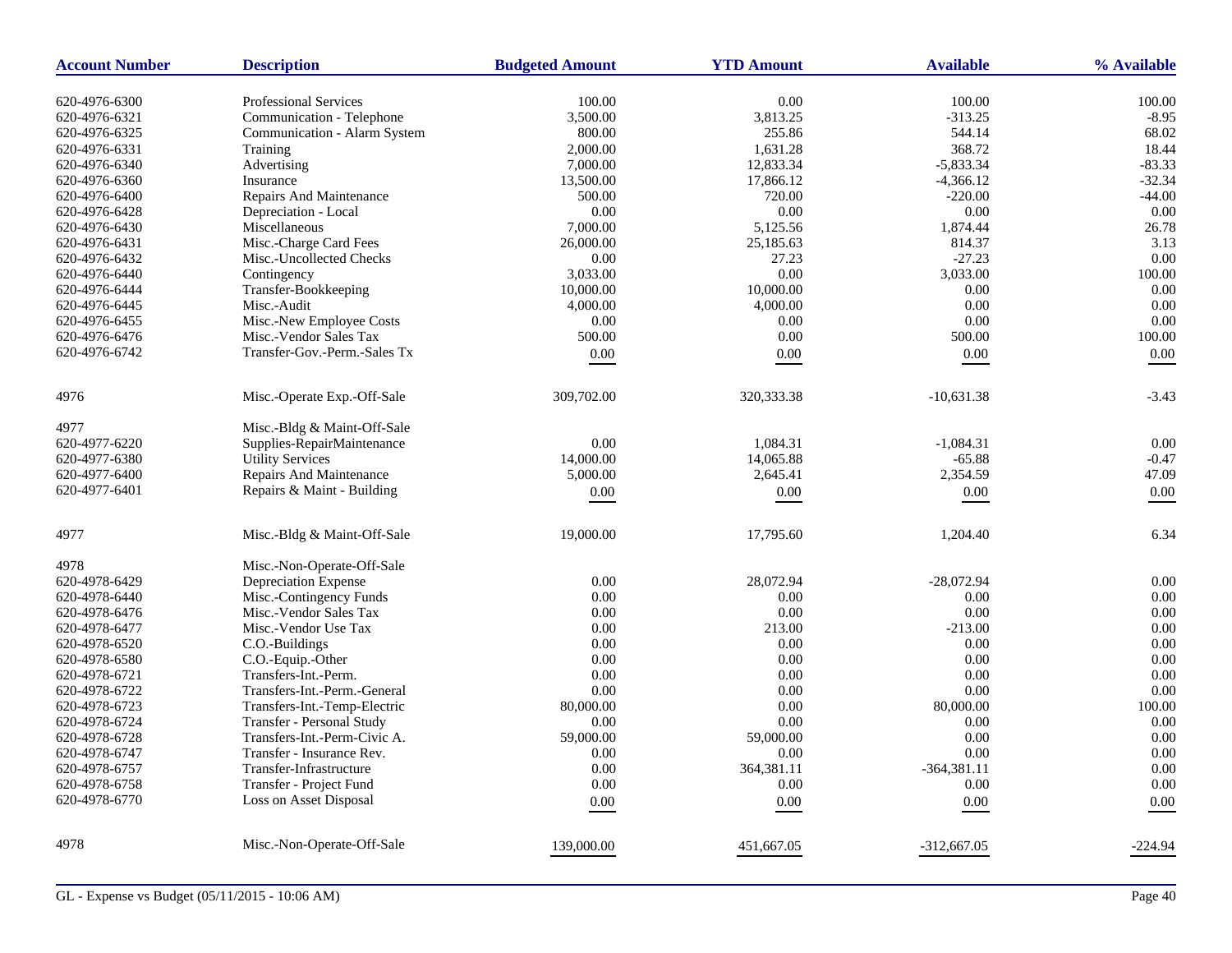| <b>Account Number</b> | <b>Description</b> | <b>Budgeted Amount</b> | <b>YTD Amount</b> | <b>Available</b> | % Available |
|-----------------------|--------------------|------------------------|-------------------|------------------|-------------|
|                       |                    |                        |                   |                  |             |
| 620                   | Liquor             | 2,136,802.00           | 2,435,488.34      | -298,686.34      | $-13.98$    |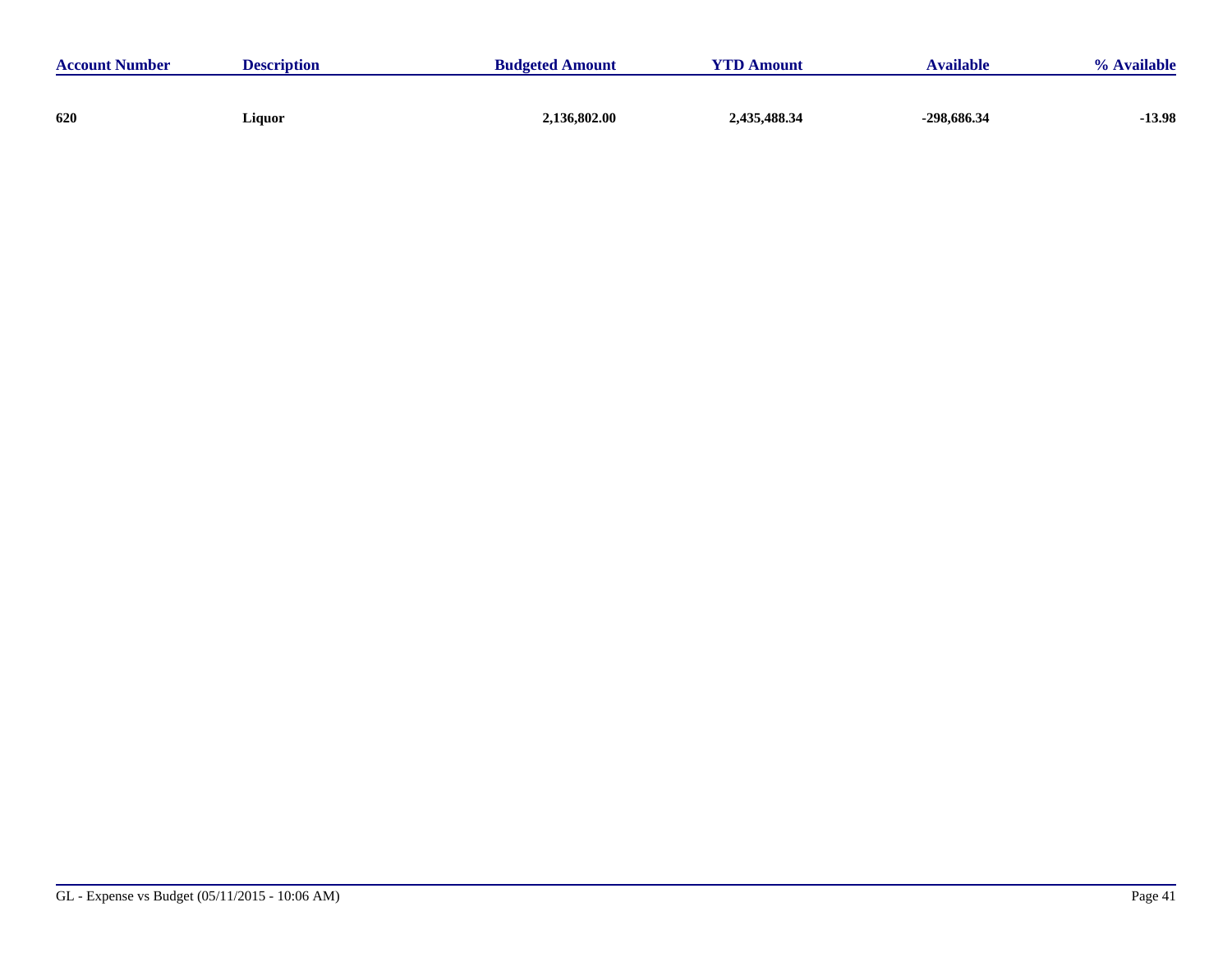User: BethKargas Printed: 05/11/15 10:06:06 Period 01 - 12 Fiscal Year 2014

CITY OF LITCHFIELD E S O  $\top$ M N N  $\mathbf{A}$ H.

| <b>Account Number</b> | <b>Description</b>                  | <b>Budgeted Amount</b> | <b>YTD Amount</b> | <b>Available</b> | % Available |  |
|-----------------------|-------------------------------------|------------------------|-------------------|------------------|-------------|--|
|                       |                                     |                        |                   |                  |             |  |
| 623                   | <b>Golf Course</b>                  |                        |                   |                  |             |  |
| 4983                  | Misc.-Golf Course                   |                        |                   |                  |             |  |
| 623-4983-6101         | Wages-Full-Time-Supervisor          | 0.00                   | 0.00              | 0.00             | 0.00        |  |
| 623-4983-6103         | Wages-Full-Time-Maintenance         | 0.00                   | 0.00              | 0.00             | 0.00        |  |
| 623-4983-6106         | Wages-Full-Time-Overtime            | 0.00                   | 0.00              | 0.00             | 0.00        |  |
| 623-4983-6107         | Wages-Part-Time                     | 30,000.00              | 66,729.97         | $-36,729.97$     | $-122.43$   |  |
| 623-4983-6108         | Wages-Part-Time-Overtime            | 0.00                   | 5,374.32          | $-5,374.32$      | 0.00        |  |
| 623-4983-6109         | Wages-Part-Time-Supervisor          | 0.00                   | 0.00              | 0.00             | 0.00        |  |
| 623-4983-6114         | Wages-Part-Time-Pro Shop            | 15,000.00              | 25,483.47         | $-10,483.47$     | $-69.89$    |  |
| 623-4983-6121         | <b>Employer Contributions-Pera</b>  | 0.00                   | 2,189.76          | $-2,189.76$      | 0.00        |  |
| 623-4983-6122         | <b>Employer Contributions-Fica</b>  | 3,000.00               | 6.050.53          | $-3,050.53$      | $-101.68$   |  |
| 623-4983-6123         | <b>Employer Contributions-Medic</b> | 700.00                 | 1,415.09          | $-715.09$        | $-102.16$   |  |
| 623-4983-6124         | <b>Employer Contributions-HSA</b>   | 0.00                   | 0.00              | 0.00             | 0.00        |  |
| 623-4983-6131         | Employer Paid Ins.-Health           | 0.00                   | 0.00              | 0.00             | 0.00        |  |
| 623-4983-6132         | Employer Paid Ins.-Dental           | 0.00                   | 0.00              | 0.00             | 0.00        |  |
| 623-4983-6133         | Employer Paid Ins.-Life             | 0.00                   | 0.00              | 0.00             | 0.00        |  |
| 623-4983-6134         | <b>Employer Paid Ins-Disability</b> | 0.00                   | 0.00              | 0.00             | 0.00        |  |
| 623-4983-6199         | Wages-Audit Adjustment              | 0.00                   | 0.00              | 0.00             | 0.00        |  |
| 623-4983-6210         | <b>Supplies-Operating Supplies</b>  | 0.00                   | 0.00              | 0.00             | 0.00        |  |
| 623-4983-6212         | Supplies-Operating-Fuel             | 17,000.00              | 16,373.55         | 626.45           | 3.69        |  |
| 623-4983-6215         | Pro Shop Inventory                  | 20,000.00              | 8,929.60          | 11,070.40        | 55.35       |  |
| 623-4983-6220         | Supplies-RepairMaintenance          | 70,000.00              | 105,712.17        | $-35,712.17$     | $-51.02$    |  |
| 623-4983-6240         | Small Tools & Minor Equip.          | 1,500.00               | 2,097.00          | $-597.00$        | $-39.80$    |  |
| 623-4983-6300         | <b>Professional Services</b>        | 0.00                   | 4,000.00          | $-4,000.00$      | 0.00        |  |
| 623-4983-6309         | Professional-Computer Hdcap         | 4,300.00               | 2,645.00          | 1,655.00         | 38.49       |  |
| 623-4983-6320         | Communication                       | 700.00                 | 4,387.14          | $-3,687.14$      | $-526.73$   |  |
| 623-4983-6331         | Training                            | 50.00                  | 0.00              | 50.00            | 100.00      |  |
| 623-4983-6340         | Advertising                         | 1,000.00               | 1,281.63          | $-281.63$        | $-28.16$    |  |
| 623-4983-6360         | Insurance                           | 21,000.00              | 9,800.69          | 11,199.31        | 53.33       |  |
| 623-4983-6380         | <b>Utility Services</b>             | 8,500.00               | 7,596.55          | 903.45           | 10.63       |  |
| 623-4983-6400         | <b>Repairs And Maintenance</b>      | 18,000.00              | 22,164.27         | $-4,164.27$      | $-23.13$    |  |
| 623-4983-6410         | Rentals                             | 1,500.00               | 8,087.47          | $-6,587.47$      | $-439.16$   |  |
| 623-4983-6411         | Rentals - Land                      | 0.00                   | 0.00              | 0.00             | 0.00        |  |
| 623-4983-6414         | Rentals - Golf Carts                | 23,750.00              | 23,507.32         | 242.68           | 1.02        |  |
| 623-4983-6416         | Rentals - Revolving - 2010          | 0.00                   | 0.00              | 0.00             | 0.00        |  |
| 623-4983-6417         | Rentals - Revolving - 2009          | 0.00                   | 0.00              | 0.00             | 0.00        |  |
| 623-4983-6418         | Rentals-Revolving-2007              | 0.00                   | 0.00              | 0.00             | 0.00        |  |
| 623-4983-6419         | Rentals - Revolving - 2011          | 0.00                   | 0.00              | 0.00             | 0.00        |  |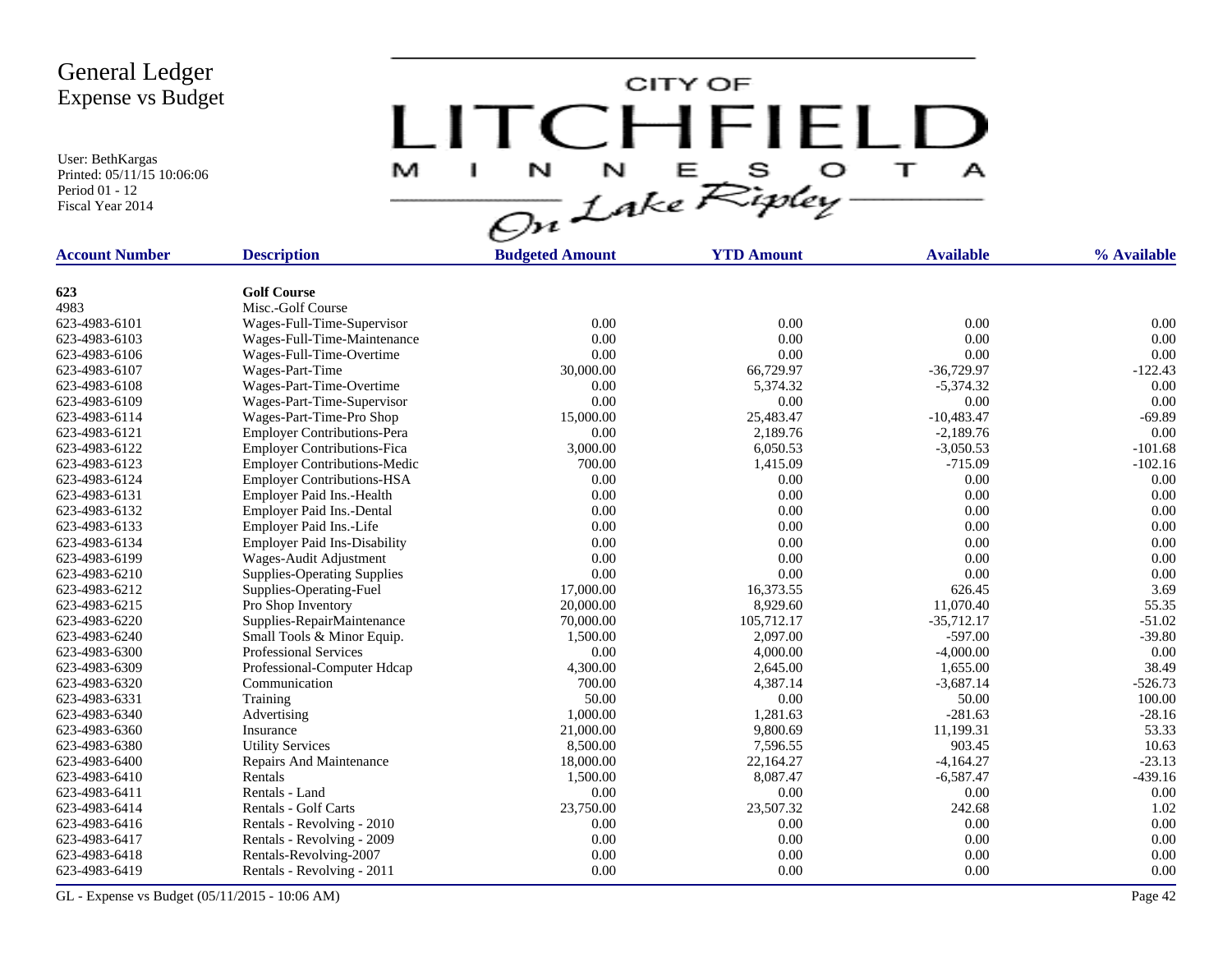| <b>Account Number</b> | <b>Description</b>         | <b>Budgeted Amount</b> | <b>YTD Amount</b> | <b>Available</b> | % Available |
|-----------------------|----------------------------|------------------------|-------------------|------------------|-------------|
| 623-4983-6420         | Rentals - Revolving - 2012 | 33,153.00              | 0.00              | 33,153.00        | 100.00      |
| 623-4983-6421         | Rentals - Revolving - 2013 | 20,717.00              | 20,717.00         | 0.00             | 0.00        |
| 623-4983-6422         | Rentals - Revolving - 2014 | 0.00                   | 0.00              | 0.00             | 0.00        |
| 623-4983-6423         | Rentals-Revolving-2003     | 0.00                   | 0.00              | 0.00             | 0.00        |
| 623-4983-6425         | Rentals-Revolving - 2006   | 0.00                   | 0.00              | 0.00             | 0.00        |
| 623-4983-6430         | Miscellaneous              | 911.00                 | 8,043.11          | $-7,132.11$      | $-782.89$   |
| 623-4983-6431         | Misc - Golf Club Inc Pmt   | 18,000.00              | 0.00              | 18,000.00        | 100.00      |
| 623-4983-6432         | Misc.-Elected Or Appointed | 0.00                   | 0.00              | 0.00             | 0.00        |
| 623-4983-6441         | Misc.-Taxes                | 16,000.00              | 17,850.00         | $-1,850.00$      | $-11.56$    |
| 623-4983-6446         | Misc.-Interest             | 0.00                   | 0.00              | 0.00             | 0.00        |
| 623-4983-6476         | Misc.-Vendor Sales Tax     | 0.00                   | 0.00              | 0.00             | 0.00        |
| 623-4983-6477         | Misc.-Vendor Use Tax       | 0.00                   | 1,412.00          | $-1,412.00$      | 0.00        |
| 623-4983-6510         | C.O.-Land                  | 0.00                   | 0.00              | 0.00             | 0.00        |
| 623-4983-6520         | C.O.-Buildings             | 0.00                   | 0.00              | 0.00             | 0.00        |
| 623-4983-6530         | C.O.-Other Imp.            | 0.00                   | 0.00              | 0.00             | 0.00        |
| 623-4983-6580         | C.O.-Equip.-Other          | 0.00                   | 0.00              | 0.00             | 0.00        |
| 623-4983-6600         | Debt Ser.-Principal        | 0.00                   | 0.00              | 0.00             | 0.00        |
| 623-4983-6610         | Debt Ser.-Interest         | 0.00                   | 0.00              | 0.00             | 0.00        |
| 623-4983-6721         | Transfers-G.O. Imp. 2007A  | 27,500.00              | 0.00              | 27,500.00        | 100.00      |
| 623-4983-6747         | Transfer - Insurance Rev.  | 0.00                   | 0.00              | 0.00             | 0.00        |
| 623-4983-6749         | Misc. - Contingency        | 0.00                   | 0.00              | 0.00             | 0.00        |
| 623-4983-6772         | Transfer-Golf Course Imp.  | $0.00\,$               | 0.00              | 0.00             | 0.00        |
| 4983                  | Misc.-Golf Course          | 352,281.00             | 371,847.64        | $-19,566.64$     | $-5.55$     |
| 4986                  | Misc.-Community Room       |                        |                   |                  |             |
| 623-4986-6425         | Rentals-Revolving-2006     | 0.00                   | 0.00              | 0.00             | 0.00        |
| 4986                  | Misc.-Community Room       | 0.00                   | $0.00\,$          | 0.00             | 0.00        |
| 623                   | <b>Golf Course</b>         | 352,281.00             | 371,847.64        | $-19,566,64$     | $-5.55$     |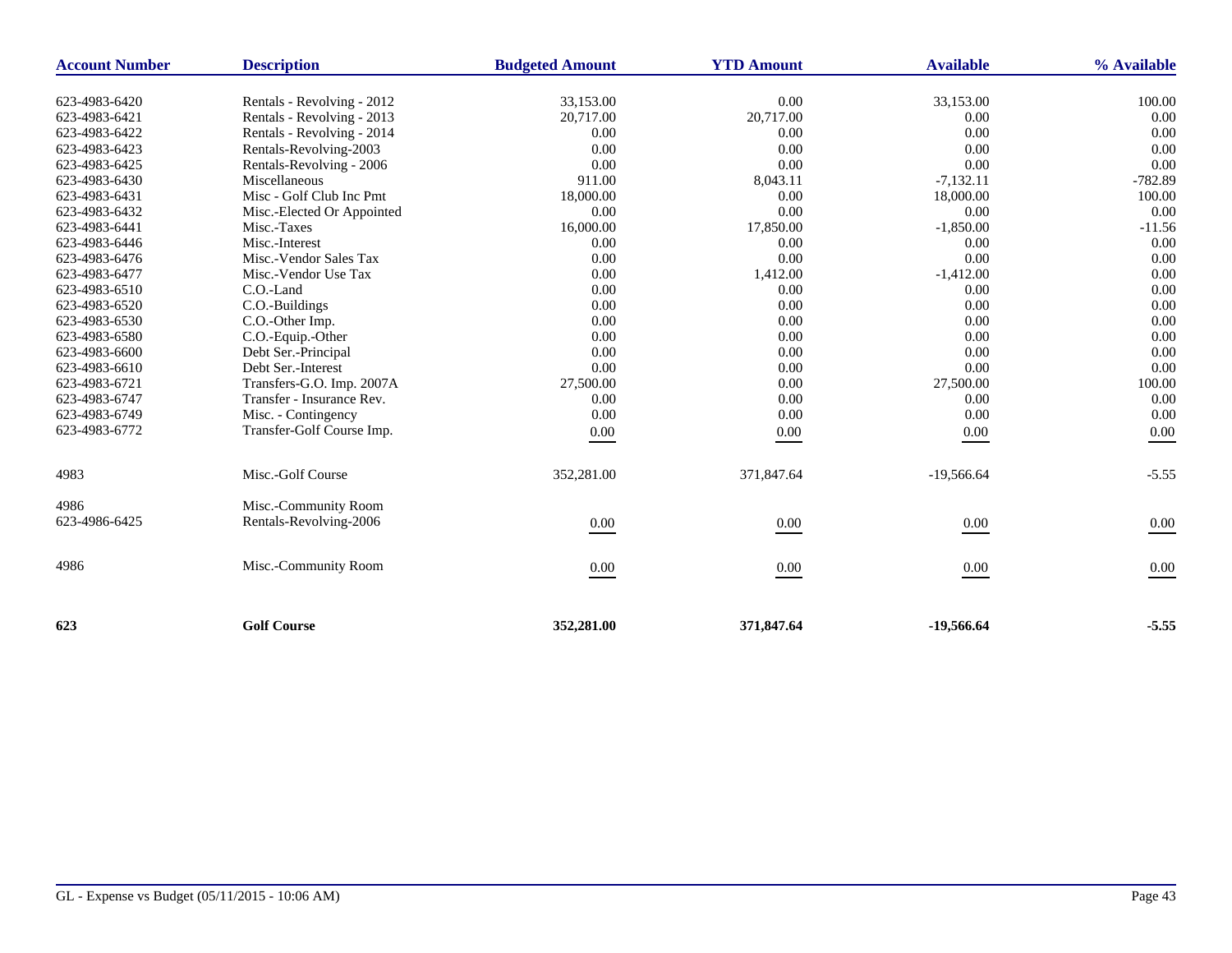User: BethKargas Printed: 05/11/15 10:06:06 Period 01 - 12 Fiscal Year 2014

CITY OF LITCHFIELD  $\overline{\mathbf{u}}$ M  $\mathbf{I}$  $\mathbf{A}$ 

| <b>Account Number</b> | <b>Description</b>                  | <b>Budgeted Amount</b> | <b>YTD Amount</b> | <b>Available</b> | % Available |  |
|-----------------------|-------------------------------------|------------------------|-------------------|------------------|-------------|--|
|                       |                                     |                        |                   |                  |             |  |
| 626                   | Airport                             |                        |                   |                  |             |  |
| 4953                  | Misc.-Airport                       |                        |                   |                  |             |  |
| 626-4953-6103         | Wages-Full-Time-Maintenance         | 0.00                   | 0.00              | 0.00             | 0.00        |  |
| 626-4953-6106         | Wages-Full-Time-Overtime            | 0.00                   | 0.00              | 0.00             | 0.00        |  |
| 626-4953-6107         | Wages-Part-Time                     | 300.00                 | 300.00            | 0.00             | 0.00        |  |
| 626-4953-6108         | Wages-Part-Time-Overtime            | 0.00                   | 0.00              | 0.00             | 0.00        |  |
| 626-4953-6121         | <b>Employer Contributions-Pera</b>  | 0.00                   | 0.00              | 0.00             | 0.00        |  |
| 626-4953-6122         | <b>Employer Contributions-Fica</b>  | 20.00                  | 18.60             | 1.40             | 7.00        |  |
| 626-4953-6123         | <b>Employer Contributions-Medic</b> | 5.00                   | 4.32              | 0.68             | 13.60       |  |
| 626-4953-6124         | <b>Employer Contributions-HSA</b>   | 0.00                   | 0.00              | 0.00             | 0.00        |  |
| 626-4953-6131         | Employer Paid Ins.-Health           | 0.00                   | 0.00              | 0.00             | 0.00        |  |
| 626-4953-6132         | Employer Paid Ins.-Dental           | 0.00                   | 0.00              | 0.00             | 0.00        |  |
| 626-4953-6133         | Employer Paid Ins.-Life             | 0.00                   | 0.00              | 0.00             | 0.00        |  |
| 626-4953-6134         | <b>Employer Paid Ins-Disability</b> | 0.00                   | 0.00              | 0.00             | 0.00        |  |
| 626-4953-6199         | Wages-Audit Adjustment              | 0.00                   | 0.00              | 0.00             | 0.00        |  |
| 626-4953-6210         | <b>Supplies-Operating Supplies</b>  | 0.00                   | 0.00              | 0.00             | 0.00        |  |
| 626-4953-6212         | Supplies-Operating-Fuel             | 71,000.00              | 85,239.39         | $-14,239.39$     | $-20.06$    |  |
| 626-4953-6220         | Supplies-RepairMaintenance          | 5,000.00               | 1.137.14          | 3.862.86         | 77.26       |  |
| 626-4953-6300         | <b>Professional Services</b>        | 500.00                 | 0.00              | 500.00           | 100.00      |  |
| 626-4953-6320         | Communication                       | 2,100.00               | 1,566.26          | 533.74           | 25.42       |  |
| 626-4953-6331         | Training                            | 750.00                 | 688.22            | 61.78            | 8.24        |  |
| 626-4953-6360         | Insurance                           | 18,000.00              | 14,523.35         | 3,476.65         | 19.31       |  |
| 626-4953-6380         | Utility Services - Electric         | 9,500.00               | 8,724.99          | 775.01           | 8.16        |  |
| 626-4953-6383         | <b>Utility Services - Gas</b>       | 2,000.00               | 965.72            | 1,034.28         | 51.71       |  |
| 626-4953-6400         | Repairs And Maintenance             | 5,300.00               | 1,575.58          | 3,724.42         | 70.27       |  |
| 626-4953-6415         | Repay-Sinking-1988                  | 0.00                   | 0.00              | 0.00             | 0.00        |  |
| 626-4953-6417         | Repay-Sinking-1990                  | 0.00                   | 0.00              | 0.00             | 0.00        |  |
| 626-4953-6430         | Miscellaneous                       | 7,025.00               | 4,258.42          | 2,766.58         | 39.38       |  |
| 626-4953-6432         | Misc.-Elected Or Appointed          | 0.00                   | 0.00              | 0.00             | 0.00        |  |
| 626-4953-6441         | Misc.-Taxes                         | 6,000.00               | 6,300.00          | $-300.00$        | $-5.00$     |  |
| 626-4953-6446         | Misc.-Interest                      | 0.00                   | 0.00              | 0.00             | 0.00        |  |
| 626-4953-6476         | Misc.-Vendor Sales Tax              | 0.00                   | 0.00              | 0.00             | 0.00        |  |
| 626-4953-6477         | Misc.-Vendor Use Tax                | 0.00                   | 3.00              | $-3.00$          | 0.00        |  |
| 626-4953-6520         | C.O.-Buildings                      | 0.00                   | 0.00              | 0.00             | 0.00        |  |
| 626-4953-6530         | C.O.-Other Imp.                     | 0.00                   | 0.00              | 0.00             | 0.00        |  |
| 626-4953-6625         | Hangar Loan-Principal-Only          | 0.00                   | 0.00              | 0.00             | 0.00        |  |
| 626-4953-6721         | Transfers-Airport                   | 0.00                   | 0.00              | 0.00             | 0.00        |  |
| 626-4953-6747         | Transfer - Insurance Rev.           | 0.00                   | 0.00              | 0.00             | 0.00        |  |
|                       |                                     |                        |                   |                  |             |  |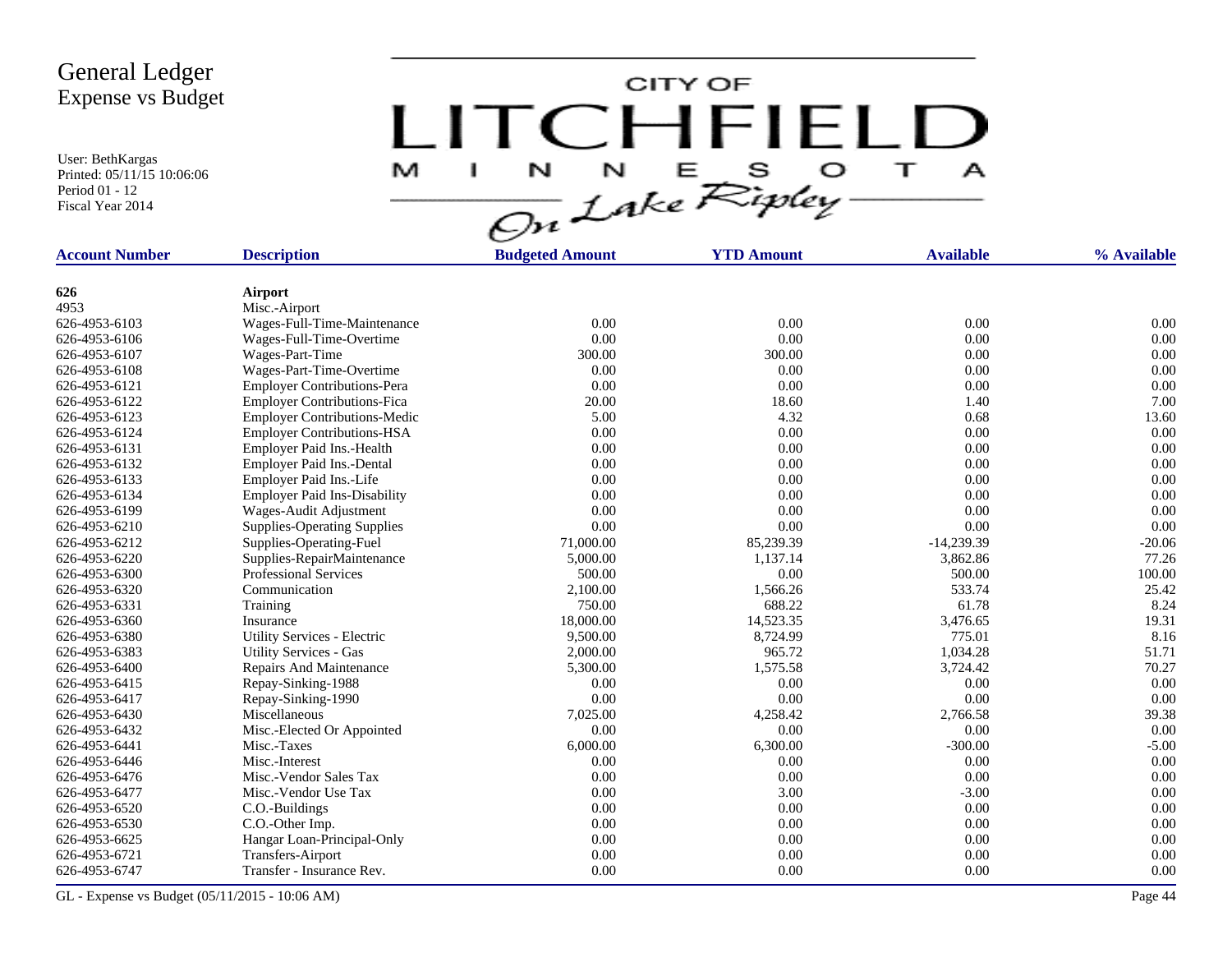| <b>Account Number</b> | <b>Description</b>         | <b>Budgeted Amount</b> | <b>YTD Amount</b> | <b>Available</b> | % Available |
|-----------------------|----------------------------|------------------------|-------------------|------------------|-------------|
| 626-4953-6749         | Transfer-Capital Imp. Fund | 0.00                   | 0.00              | 0.00             | $0.00\,$    |
| 4953                  | Misc.-Airport              | 127,500.00             | 125,304.99        | 2,195.01         | 1.72        |
| 626                   | Airport                    | 127,500.00             | 125,304.99        | 2,195.01         | 1.72        |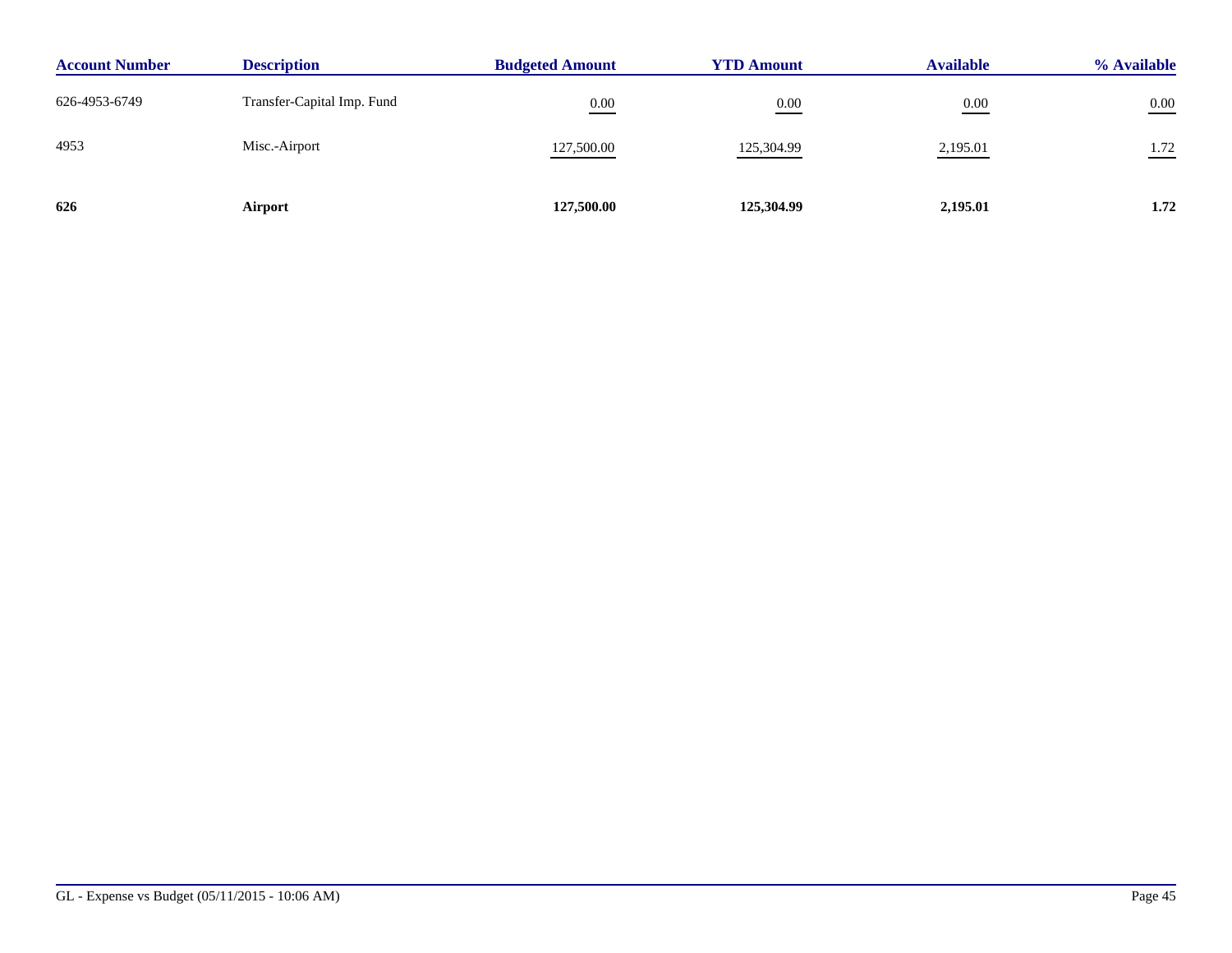User: BethKargas Printed: 05/11/15 10:06:06 Period 01 - 12 Fiscal Year 2014

CITY OF LITCHFIELD E S O  $\overline{\mathbf{r}}$ M N N  $\mathbf{A}$ J.

| <b>Account Number</b> | <b>Description</b>                  | <b>Budgeted Amount</b> | <b>YTD Amount</b> | <b>Available</b> | % Available |  |
|-----------------------|-------------------------------------|------------------------|-------------------|------------------|-------------|--|
|                       |                                     |                        |                   |                  |             |  |
| 629                   | <b>Cemetery</b>                     |                        |                   |                  |             |  |
| 4956                  | Misc.-Cemetery                      |                        |                   |                  |             |  |
| 629-4956-6101         | Wages-Full-Time-Supervisor          | 0.00                   | 0.00              | 0.00             | 0.00        |  |
| 629-4956-6102         | Wages-Full-Time-Regular             | 0.00                   | 0.00              | 0.00             | 0.00        |  |
| 629-4956-6103         | Wages-Full-Time-Maintenance         | 0.00                   | 0.00              | 0.00             | 0.00        |  |
| 629-4956-6106         | Wages-Full-Time-Overtime            | 0.00                   | 0.00              | 0.00             | 0.00        |  |
| 629-4956-6107         | Wages-Part-Time                     | 17,000.00              | 22,301.50         | $-5,301.50$      | $-31.19$    |  |
| 629-4956-6108         | Wages-Part-Time-Overtime            | 200.00                 | 100.50            | 99.50            | 49.75       |  |
| 629-4956-6109         | Wages-Part-Time-Supervisor          | 0.00                   | 0.00              | 0.00             | 0.00        |  |
| 629-4956-6112         | Other Pay-Sick Leave Pay            | 0.00                   | 0.00              | 0.00             | 0.00        |  |
| 629-4956-6121         | <b>Employer Contributions-Pera</b>  | 0.00                   | 0.00              | 0.00             | 0.00        |  |
| 629-4956-6122         | <b>Employer Contributions-Fica</b>  | 1,200.00               | 1,388.94          | $-188.94$        | $-15.75$    |  |
| 629-4956-6123         | <b>Employer Contributions-Medic</b> | 300.00                 | 324.82            | $-24.82$         | $-8.27$     |  |
| 629-4956-6124         | <b>Employer Contributions-HSA</b>   | 0.00                   | 0.00              | 0.00             | 0.00        |  |
| 629-4956-6131         | Employer Paid Ins.-Health           | 0.00                   | 0.00              | 0.00             | 0.00        |  |
| 629-4956-6132         | Employer Paid Ins.-Dental           | 0.00                   | 0.00              | 0.00             | 0.00        |  |
| 629-4956-6133         | Employer Paid Ins.-Life             | 0.00                   | 0.00              | 0.00             | 0.00        |  |
| 629-4956-6134         | <b>Employer Paid Ins-Disability</b> | 0.00                   | 0.00              | 0.00             | 0.00        |  |
| 629-4956-6199         | Wages-Audit Adjustment              | 0.00                   | 0.00              | 0.00             | 0.00        |  |
| 629-4956-6212         | Supplies-Operating-Fuel             | 9,000.00               | 8,905.74          | 94.26            | 1.05        |  |
| 629-4956-6220         | Supplies-RepairMaintenance          | 6,600.00               | 7,304.97          | $-704.97$        | $-10.68$    |  |
| 629-4956-6240         | Small Tools & Minor Equip.          | 0.00                   | 0.00              | 0.00             | 0.00        |  |
| 629-4956-6300         | <b>Professional Services</b>        | 0.00                   | 0.00              | 0.00             | 0.00        |  |
| 629-4956-6360         | Insurance                           | 1,750.00               | 2,094.37          | $-344.37$        | $-19.68$    |  |
| 629-4956-6380         | Utility Services - Electric         | 5,000.00               | 2,604.51          | 2,395.49         | 47.91       |  |
| 629-4956-6400         | Repairs And Maintenance             | 5,000.00               | 6,262.78          | $-1,262.78$      | $-25.26$    |  |
| 629-4956-6410         | Rentals                             | 500.00                 | 600.79            | $-100.79$        | $-20.16$    |  |
| 629-4956-6417         | Rentals - Revolving - 2008          | 0.00                   | 0.00              | 0.00             | 0.00        |  |
| 629-4956-6418         | Rentals-Revolving-2007              | 0.00                   | 0.00              | 0.00             | 0.00        |  |
| 629-4956-6419         | Rentals - Revolving - 2011          | 4,810.00               | 4,810.00          | 0.00             | 0.00        |  |
| 629-4956-6420         | Rentals - Revolving - 2012          | 4,790.00               | 4,790.00          | 0.00             | 0.00        |  |
| 629-4956-6421         | Rentals-Revolving-2003              | 0.00                   | 0.00              | 0.00             | 0.00        |  |
| 629-4956-6422         | Rentals - Revolving - 2014          | 0.00                   | 0.00              | 0.00             | 0.00        |  |
| 629-4956-6424         | Rentals-Revolving-1995              | 0.00                   | 0.00              | 0.00             | 0.00        |  |
| 629-4956-6430         | Miscellaneous                       | 550.00                 | 0.00              | 550.00           | 100.00      |  |
| 629-4956-6440         | Contingency                         | 0.00                   | 0.00              | 0.00             | 0.00        |  |
| 629-4956-6446         | Misc.-Interest                      | 0.00                   | 0.00              | 0.00             | 0.00        |  |
| 629-4956-6476         | Misc.-Vendor Sales Tax              | 0.00                   | 0.00              | 0.00             | 0.00        |  |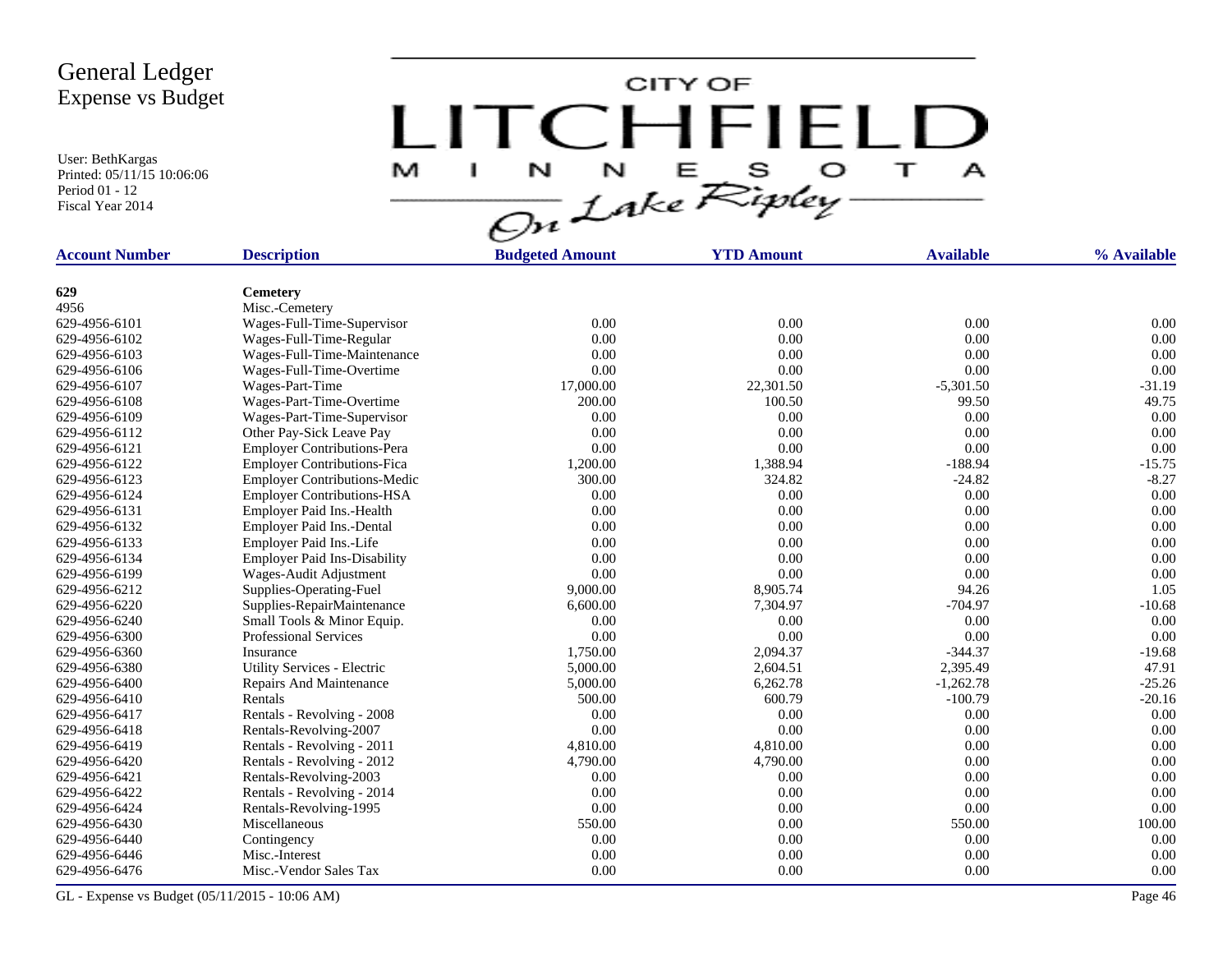| <b>Account Number</b> | <b>Description</b>        | <b>Budgeted Amount</b> | <b>YTD Amount</b> | <b>Available</b> | % Available |
|-----------------------|---------------------------|------------------------|-------------------|------------------|-------------|
| 629-4956-6477         | Misc.-Vendor Use Tax      | 0.00                   | 57.00             | $-57.00$         | 0.00        |
| 629-4956-6530         | C.O.-Other Imp.           | 0.00                   | 0.00              | 0.00             | 0.00        |
| 629-4956-6539         | C.O. Imp.-Project A       | 0.00                   | 0.00              | 0.00             | 0.00        |
| 629-4956-6722         | Transfer - General        | 0.00                   | 0.00              | 0.00             | 0.00        |
| 629-4956-6747         | Transfer - Insurance Rev. | 0.00                   | 0.00              | 0.00             | 0.00        |
| 4956                  | Misc.-Cemetery            | 56,700.00              | 61,545.92         | -4,845.92        | $-8.55$     |
| 629                   | <b>Cemetery</b>           | 56,700.00              | 61,545.92         | $-4,845.92$      | $-8.55$     |